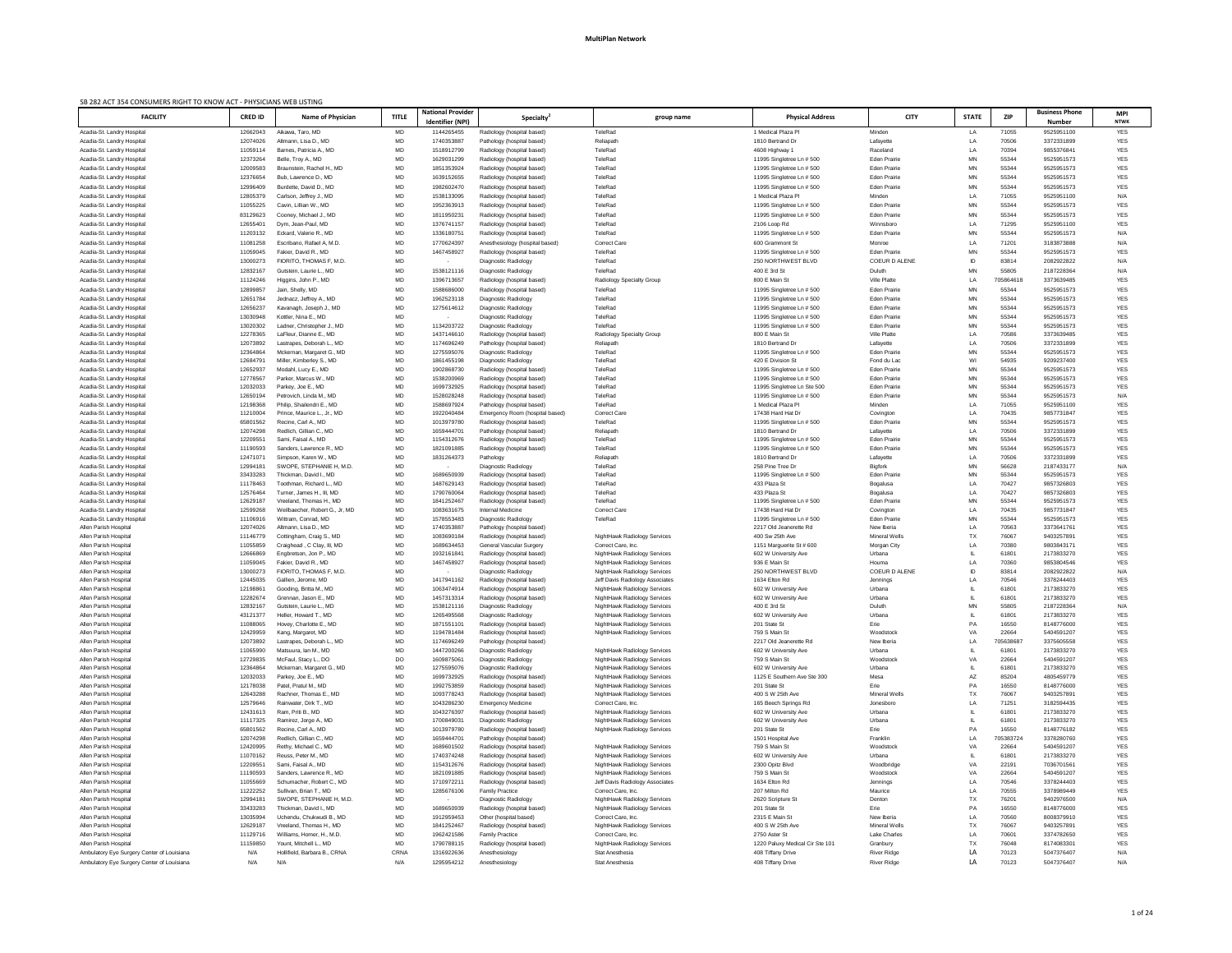| SB 282 ACT 354 CONSUMERS RIGHT TO KNOW ACT - PHYSICIANS WEB LISTING<br><b>FACILITY</b>           | <b>CRED ID</b>                   | <b>Name of Physician</b>                         | <b>TITLE</b> | <b>National Provider</b><br>Identifier (NPI) | <b>Specialty</b>                                         | group name                    | <b>Physical Address</b>                   | <b>CITY</b>              | <b>STATE</b>    | <b>ZIP</b>         | <b>Business Phone</b><br><b>Number</b> | <b>MPI</b><br>NTWK       |
|--------------------------------------------------------------------------------------------------|----------------------------------|--------------------------------------------------|--------------|----------------------------------------------|----------------------------------------------------------|-------------------------------|-------------------------------------------|--------------------------|-----------------|--------------------|----------------------------------------|--------------------------|
| Ambulatory Eye Surgery Center of Louisiana                                                       | N/A                              | N/A                                              | N/A          |                                              | Pathologist                                              | Quest Diagnostic Incorporated | 4648 S. I-10 Service Road                 | Metairie                 | LA              | 70001              | 8006696605                             | N/A                      |
| American Legion Hospital                                                                         | 12074065                         | Michael, Arshavir I., MD                         | MD           | 1144371303                                   | Anesthesiology (hospital based)                          |                               | 1305 Crowley Rayne Hwy                    | Crowley                  | LA              | 705268202          | 3377833222                             | <b>YES</b>               |
| American Legion Hospital                                                                         | 8821352                          | N/A                                              | N/A          | 1306814918                                   | Pathology                                                | Delta Pathology Group         | 3133 W March Ln Ste 1040                  | Stockton                 | CA              | 95207              | 2094774432                             | <b>YES</b>               |
| American Legion Hospital                                                                         | 23754                            | N/A                                              | N/A          | 1639166994                                   | Radiology                                                | Opelousas Radiology Group LTD | 1305 Crowley Rayne Hwy                    | Crowley                  | LA              | 70526              | 3372615151                             | YES                      |
| AMG Lafayette Physical Rehabilitation Hospital                                                   | 12434808                         | Abraham, Jacob C., MD                            | MD           | 1144271800                                   | Diagnostic Radiology                                     |                               | 175 E Main St                             | Huntington               | NΥ              | 11743              | 6314276344                             | <b>YES</b>               |
| AMG Lafayette Physical Rehabilitation Hospital                                                   | 12696876                         | Ardoin, Shannon E., MD                           | MD           | 1053575506                                   | Radiology (hospital based)                               |                               | 2500 N State St                           | Jackson                  | <b>MS</b>       | 39216              | 6019842538                             | <b>YES</b>               |
| AMG Lafayette Physical Rehabilitation Hospital<br>AMG Lafayette Physical Rehabilitation Hospital | 11098436<br>1114366 <sup>-</sup> | Ariona, Jose L., MD<br>Armington, William G., MD | MD<br>MD     | 1205895505<br>1821095845                     | Radiology (hospital based)<br>Radiology (hospital based) |                               | 227 Mountain Dr<br>9150 Huebner Rd        | Dahlonega<br>San Antonio | GA<br>TX        | 30533<br>78240     | 7068646136<br>2106167780               | <b>YES</b><br><b>YES</b> |
| AMG Lafayette Physical Rehabilitation Hospital                                                   | 12434809                         | Bauer, Amanda F., MD                             | MD           | 1093721052                                   | Radiology (hospital based)                               |                               | 3949 S Cobb Dr SE                         | Smyrna                   | GA              | 30080              | 7704340710                             | YES                      |
| AMG Lafayette Physical Rehabilitation Hospital                                                   | 11143672                         | Brown, Edward L., MD                             | MD           | 1508817966                                   | Radiology (hospital based)                               |                               | 301 N Jefferson Davis Pkwy                | <b>New Orleans</b>       | LA              | 70119              | 5044835311                             | <b>YES</b>               |
| AMG Lafayette Physical Rehabilitation Hospital                                                   | 11206380                         | Edwards, Robert L., MD                           | MD           | 1023082542                                   | Radiology (hospital based)                               |                               | 1501 Kings Hwy                            | Shreveport               | LA              | 71103              | 3186756240                             | <b>YES</b>               |
| AMG Lafayette Physical Rehabilitation Hospital                                                   | 1209261 <sup>-</sup>             | Ferraro, Francis A., MD                          | MD           | 1962482893                                   | Diagnostic Radiology                                     |                               | 206 2nd St E                              | <b>Bradenton</b>         | <b>FL</b>       | 34208              | 9417457574                             | <b>YES</b>               |
| AMG Lafayette Physical Rehabilitation Hospital                                                   | 12809054                         | Firouztale, Pejman A., MD                        | MD           | 1346446747                                   | Radiology (hospital based)                               |                               | 3520 Piedmont Rd N E Ste 250              | Atlanta                  | GA              | 30305              | 6789042590                             | <b>YES</b>               |
| AMG Lafayette Physical Rehabilitation Hospital                                                   | 12797214                         | Folse, Craig P., MD                              | MD           | 1073563862                                   | Radiology (hospital based)                               |                               | 1240 Richardson Rd                        | Calhoun                  | LA              | 71225              | 3187289988                             | <b>YES</b>               |
| AMG Lafayette Physical Rehabilitation Hospital                                                   | 11005916                         | Ford, Kerry K., MD                               | MD           | 1205860392                                   | Diagnostic Radiology                                     |                               | 3000 Herring Ave                          | Waco                     | ТX              | 767083239          | 2542028525                             | <b>YES</b>               |
| AMG Lafayette Physical Rehabilitation Hospital                                                   | 12334672<br>12023886             | Goyal, Maheep K., MD<br>Greenfield, Antje L., MD | MD<br>MD     | 1487614707<br>1154398816                     | Radiology (hospital based)<br>Diagnostic Radiology       |                               | 227 Mountain Dr<br>4320 Seminary Rd       | Dahlonega<br>Baltimore   | GA<br>MD        | 30533<br>21287     | 7068646136<br>6102548480               | <b>YES</b><br><b>YES</b> |
| AMG Lafayette Physical Rehabilitation Hospital<br>AMG Lafayette Physical Rehabilitation Hospital | 1105811                          | Henry, Herbert W., MD                            | MD           | 1972579977                                   | Radiology (hospital based)                               |                               | 1202 S Tyler St                           | Covington                | LA              | 70433              | 9858984000                             | YES                      |
| AMG Lafayette Physical Rehabilitation Hospital                                                   | 12809302                         | Kovash, Nanette L., DO                           | DO           | 1306063276                                   | Radiology (hospital based)                               |                               | 3520 Piedmont Rd N E Ste 250              | Atlanta                  | GA              | 30305              | 6789042590                             | YES                      |
| AMG Lafayette Physical Rehabilitation Hospital                                                   | 12031245                         | Mallampati, Gautham K., MD                       | MD           | 1639159577                                   | Radiology (hospital based)                               |                               | 500 W Main St                             | Babylon                  | <b>NY</b>       | 11702              | 7183386868                             | <b>YES</b>               |
| AMG Lafayette Physical Rehabilitation Hospital                                                   | 12757648                         | O'Loughlin, Terence J., MD                       | MD           | 1528194230                                   | Radiology (hospital based)                               |                               | 227 Mountain Dr                           | Dahlonega                | GA              | 30533              | 7068646136                             | YES                      |
| AMG Lafayette Physical Rehabilitation Hospital                                                   | 12335021                         | Pretorius, Eugene S., MD                         | MD           | 1679553689                                   | Radiology (hospital based)                               |                               | 701 E Marshall St                         | <b>West Chester</b>      | PA              | 193804412          | 6104315131                             | <b>YES</b>               |
| AMG Lafayette Physical Rehabilitation Hospital                                                   | 11143779                         | Smith, Stover L., Jr, MD                         | MD           | 1316130776                                   | Radiology (hospital based)                               |                               | 301 N Jefferson Davis Pkwy                | New Orleans              | LA              | 70119              | 5042714920                             | YES                      |
| AMG Lafayette Physical Rehabilitation Hospital                                                   | 60234157                         | Sulzer, Jana L., MD                              | MD           | 1184685240                                   | Diagnostic Radiology                                     |                               | 227 Mountain Dr                           | Dahlonega                | GA              | 30533              | 7068646136                             | YES                      |
| AMG Lafayette Physical Rehabilitation Hospital                                                   | 11055472                         | Yatco, Reynaldo L., MD                           | MD           | 1871514000                                   | Radiology (hospital based)                               |                               | 503 McMillan Rd                           | West Monroe              | LA              | 71291              | 3183253838                             | <b>YES</b>               |
| AMG Specialty Hospital - Denham Springs                                                          | 12434808                         | Abraham, Jacob C., MD                            | MD           | 1144271800                                   | Diagnostic Radiology                                     |                               | 175 E Main St                             | Huntington               | N١              | 11743              | 6314276344                             | <b>YES</b>               |
| AMG Specialty Hospital - Denham Springs                                                          | 12696876                         | Ardoin, Shannon E., MD                           | MD           | 1053575506<br>1205895505                     | Radiology (hospital based)                               |                               | 2500 N State St<br>227 Mountain Dr        | Jackson<br>Dahlonega     | <b>MS</b><br>GA | 39216<br>30533     | 6019842538                             | <b>YES</b><br><b>YES</b> |
| AMG Specialty Hospital - Denham Springs<br>AMG Specialty Hospital - Denham Springs               | 11098436<br>1114366              | Arjona, Jose L., MD<br>Armington, William G., MD | MD<br>MD     | 1821095845                                   | Radiology (hospital based)<br>Radiology (hospital based) |                               | 9150 Huebner Rd                           | San Antonio              | TX              | 78240              | 7068646136<br>2106167780               | <b>YES</b>               |
| AMG Specialty Hospital - Denham Springs                                                          | 12434809                         | Bauer, Amanda F., MD                             | MD           | 1093721052                                   | Radiology (hospital based)                               |                               | 3949 S Cobb Dr SE                         | Smyrna                   | GA              | 30080              | 7704340710                             | <b>YES</b>               |
| AMG Specialty Hospital - Denham Springs                                                          | 12931669                         | Bishop, Lisa H., BA                              | BA           | 1912214669                                   | <b>Nurse Practitioner</b>                                |                               | 1929 University Ave                       | Oxford                   | <b>MS</b>       | 38655              | 6622362232                             | YES                      |
| AMG Specialty Hospital - Denham Springs                                                          | 11143672                         | Brown, Edward L., MD                             | MD           | 1508817966                                   | Radiology (hospital based)                               |                               | 301 N Jefferson Davis Pkwy                | <b>New Orleans</b>       | LA              | 70119              | 5044835311                             | <b>YES</b>               |
| AMG Specialty Hospital - Denham Springs                                                          | 11206380                         | Edwards, Robert L., MD                           | <b>MD</b>    | 1023082542                                   | Radiology (hospital based)                               |                               | 1501 Kings Hwy                            | Shreveport               | I A             | 71103              | 3186756240                             | <b>YES</b>               |
| AMG Specialty Hospital - Denham Springs                                                          | 1209261 <sup>-</sup>             | Ferraro, Francis A., MD                          | MD           | 1962482893                                   | Diagnostic Radiology                                     |                               | 206 2nd St E                              | Bradenton                |                 | 34208              | 9417457574                             | YES                      |
| AMG Specialty Hospital - Denham Springs                                                          | 12809054                         | Firouztale, Pejman A., MD                        | MD           | 1346446747                                   | Radiology (hospital based)                               |                               | 3520 Piedmont Rd N E Ste 250              | Atlanta                  | GA              | 30305              | 6789042590                             | <b>YES</b>               |
| AMG Specialty Hospital - Denham Springs                                                          | 12797214                         | Folse, Craig P., MD                              | MD           | 1073563862                                   | Radiology (hospital based)                               |                               | 1240 Richardson Rd                        | Calhoun                  | LA              | 71225              | 3187289988                             | <b>YES</b>               |
| AMG Specialty Hospital - Denham Springs                                                          | 11005916                         | Ford, Kerry K., MD                               | MD           | 1205860392                                   | Diagnostic Radiology                                     |                               | 3000 Herring Ave                          | Waco                     | ТX              | 767083239          | 2542028525                             | YES                      |
| AMG Specialty Hospital - Denham Springs                                                          | 12453119                         | Gautreau, Ty, BA                                 | BA           |                                              | <b>Nurse Practitioner</b>                                |                               | 4045 North Blvd                           | <b>Baton Rouge</b>       | LA              | 70806              | 2253870851                             | YES                      |
| AMG Specialty Hospital - Denham Springs<br>AMG Specialty Hospital - Denham Springs               | 12334672<br>12023886             | Goyal, Maheep K., MD<br>Greenfield, Antie L., MD | MD<br>MD     | 1487614707<br>1154398816                     | Radiology (hospital based)                               |                               | 227 Mountain Dr<br>4320 Seminary Rd       | Dahlonega<br>Baltimore   | GA<br>MD        | 30533<br>21287     | 7068646136<br>6102548480               | <b>YES</b><br><b>YES</b> |
| AMG Specialty Hospital - Denham Springs                                                          | 110581                           | Henry, Herbert W., MD                            | MD           | 197257997                                    | Diagnostic Radiology<br>Radiology (hospital based)       |                               | 1202 S Tyler St                           | Covington                | LA              | 70433              | 9858984000                             | YES                      |
| AMG Specialty Hospital - Denham Springs                                                          | 12809302                         | Kovash, Nanette L., DO                           | DO           | 1306063276                                   | Radiology (hospital based)                               |                               | 3520 Piedmont Rd N E Ste 250              | Atlanta                  | GA              | 30305              | 6789042590                             | <b>YES</b>               |
| AMG Specialty Hospital - Denham Springs                                                          | 12031245                         | Mallampati, Gautham K., MD                       | MD           | 1639159577                                   | Radiology (hospital based)                               |                               | 500 W Main St                             | Babylon                  | N١              | 11702              | 7183386868                             | YES                      |
| AMG Specialty Hospital - Denham Springs                                                          | 12757648                         | O'Loughlin, Terence J., MD                       | MD           | 1528194230                                   | Radiology (hospital based)                               |                               | 227 Mountain Dr                           | Dahlonega                | GA              | 30533              | 7068646136                             | <b>YES</b>               |
| AMG Specialty Hospital - Denham Springs                                                          | 12335021                         | Pretorius, Eugene S., MD                         | MD           | 1679553689                                   | Radiology (hospital based)                               |                               | 701 E Marshall St                         | <b>West Chester</b>      | PA              | 193804412          | 6104315131                             | <b>YES</b>               |
| AMG Specialty Hospital - Denham Springs                                                          | 11143779                         | Smith, Stover L., Jr, MD                         | MD           | 1316130776                                   | Radiology (hospital based)                               |                               | 301 N Jefferson Davis Pkwy                | New Orleans              | LA              | 70119              | 5042714920                             | YES                      |
| AMG Specialty Hospital - Denham Springs                                                          | 60234157                         | Sulzer, Jana L., MD                              | MD           | 1184685240                                   | Diagnostic Radiology                                     |                               | 227 Mountain Dr                           | Dahlonega                | GA              | 30533              | 7068646136                             | YES                      |
| AMG Specialty Hospital - Denham Springs                                                          | 11055472                         | Yatco, Reynaldo L., MD                           | MD           | 1871514000                                   | Radiology (hospital based)                               |                               | 503 McMillan Rd                           | West Monroe              | LA              | 71291              | 3183253838                             | YES                      |
| AMG Specialty Hospital - Feliciana<br>AMG Specialty Hospital - Feliciana                         | 12434808<br>12696876             | Abraham, Jacob C., MD<br>Ardoin, Shannon E., MD  | MD<br>MD     | 1144271800<br>1053575506                     | Diagnostic Radiology<br>Radiology (hospital based)       |                               | 175 E Main St<br>2500 N State St          | Huntington<br>Jackson    | N١<br>МS        | 11743<br>39216     | 6314276344<br>6019842538               | YES<br><b>YES</b>        |
| AMG Specialty Hospital - Feliciana                                                               | 11098436                         | Arjona, Jose L., MD                              | MD           | 1205895505                                   | Radiology (hospital based)                               |                               | 227 Mountain Dr                           | Dahlonega                | GA              | 30533              | 7068646136                             | <b>YES</b>               |
| AMG Specialty Hospital - Feliciana                                                               | 11143661                         | Armington, William G., MD                        | MD           | 1821095845                                   | Radiology (hospital based)                               |                               | 9150 Huebner Rd                           | San Antonio              | TX              | 78240              | 2106167780                             | <b>YES</b>               |
| AMG Specialty Hospital - Feliciana                                                               | 12434809                         | Bauer, Amanda F., MD                             | MD           | 1093721052                                   | Radiology (hospital based)                               |                               | 3949 S Cobb Dr SE                         | Smyrna                   | GA              | 30080              | 7704340710                             | <b>YES</b>               |
| AMG Specialty Hospital - Feliciana                                                               | 11143672                         | Brown, Edward L., MD                             | MD           | 1508817966                                   | Radiology (hospital based)                               |                               | 301 N Jefferson Davis Pkwy                | <b>New Orleans</b>       | LA              | 70119              | 504483531                              | YES                      |
| AMG Specialty Hospital - Feliciana                                                               | 11206380                         | Edwards, Robert L., MD                           | MD           | 1023082542                                   | Radiology (hospital based)                               |                               | 1501 Kings Hwy                            | Shreveport               | LA              | 71103              | 3186756240                             | YES                      |
| AMG Specialty Hospital - Feliciana                                                               | 1209261 <sup>-</sup>             | Ferraro, Francis A., MD                          | MD           | 1962482893                                   | Diagnostic Radiology                                     |                               | 206 2nd St E                              | Bradenton                | .FL             | 34208              | 9417457574                             | YES                      |
| AMG Specialty Hospital - Feliciana                                                               | 12809054                         | Firouztale, Pejman A., MD                        | MD           | 1346446747                                   | Radiology (hospital based)                               |                               | 3520 Piedmont Rd N E Ste 250              | Atlanta                  | GA              | 30305              | 6789042590                             | YES                      |
| AMG Specialty Hospital - Feliciana                                                               | 12797214                         | Folse, Craig P., MD                              | MD           | 1073563862                                   | Radiology (hospital based)                               |                               | 1240 Richardson Rd                        | Calhoun                  | LA              | 71225              | 3187289988                             | <b>YES</b>               |
| AMG Specialty Hospital - Feliciana<br>AMG Specialty Hospital - Feliciana                         | 11138815<br>11005916             | Fontanez, Daniel G., MD<br>Ford, Kerry K., MD    | MD<br>MD     | 182109371<br>1205860392                      | Radiology (hospital based)<br>Diagnostic Radiology       |                               | 1450 Poydras St #2000<br>3000 Herring Ave | New Orleans<br>Waco      | LA<br>ТX        | 70112<br>767083239 | 5048942160<br>2542028525               | YES<br>YES               |
| AMG Specialty Hospital - Feliciana                                                               | 12334672                         | Goyal, Maheep K., MD                             | MD           | 1487614707                                   | Radiology (hospital based)                               |                               | 227 Mountain Dr                           | Dahlonega                | GA              | 30533              | 7068646136                             | <b>YES</b>               |
| AMG Specialty Hospital - Feliciana                                                               | 12023886                         | Greenfield, Antie L., MD                         | MD           | 1154398816                                   | Diagnostic Radiology                                     |                               | 4320 Seminary Rd                          | Baltimore                | MD              | 21287              | 6102548480                             | <b>YES</b>               |
| AMG Specialty Hospital - Feliciana                                                               | 1105811                          | Henry, Herbert W., MD                            | MD           | 1972579977                                   | Radiology (hospital based)                               |                               | 1202 S Tyler St                           | Covington                | LA              | 70433              | 9858984000                             | <b>YES</b>               |
| AMG Specialty Hospital - Feliciana                                                               | 12809302                         | Kovash, Nanette L., DO                           | DO           | 1306063276                                   | Radiology (hospital based)                               |                               | 3520 Piedmont Rd N E Ste 250              | Atlanta                  | GA              | 30305              | 6789042590                             | YES                      |
| AMG Specialty Hospital - Feliciana                                                               | 12031245                         | Mallampati, Gautham K., MD                       | MD           | 1639159577                                   | Radiology (hospital based)                               |                               | 500 W Main St                             | Babylon                  | N١              | 11702              | 7183386868                             | YES                      |
| AMG Specialty Hospital - Feliciana                                                               | 12757648                         | O'Loughlin, Terence J., MD                       | MD           | 1528194230                                   | Radiology (hospital based)                               |                               | 227 Mountain Dr                           | Dahlonega                | GA              | 30533              | 7068646136                             | YES                      |
| AMG Specialty Hospital - Feliciana                                                               | 12335021                         | Pretorius, Eugene S., MD                         | MD           | 1679553689                                   | Radiology (hospital based)                               |                               | 701 E Marshall St                         | <b>West Chester</b>      | PA              | 193804412          | 6104315131                             | <b>YES</b>               |
| AMG Specialty Hospital - Feliciana                                                               | 11143779                         | Smith, Stover L., Jr, MD                         | MD           | 1316130776                                   | Radiology (hospital based)                               |                               | 301 N Jefferson Davis Pkwy                | New Orleans              | LA              | 70119              | 5042714920                             | <b>YES</b>               |
| AMG Specialty Hospital - Feliciana                                                               | 60234157<br>11055472             | Sulzer, Jana L., MD<br>Yatco, Reynaldo L., MD    | MD<br>MD     | 1184685240<br>1871514000                     | Diagnostic Radiology                                     |                               | 227 Mountain Dr<br>503 McMillan Rd        | Dahlonega<br>West Monroe | LA              | 30533<br>71291     | 7068646136<br>3183253838               | YES<br><b>YES</b>        |
| AMG Specialty Hospital - Feliciana<br>AMG Specialty Hospital - Houma                             | 12696876                         | Ardoin, Shannon E., MD                           | MD           | 1053575506                                   | Radiology (hospital based)<br>Radiology (hospital based) |                               | 2500 N State St                           | Jackson                  | <b>MS</b>       | 39216              | 6019842538                             | <b>YES</b>               |
| AMG Specialty Hospital - Houma                                                                   | 11143661                         | Armington, William G., MD                        | MD           | 1821095845                                   | Radiology (hospital based)                               |                               | 9150 Huebner Rd                           | San Antonio              | TX              | 78240              | 2106167780                             | YES                      |
| AMG Specialty Hospital - Houma                                                                   | 12578514                         | Baskett, John T., BA                             | BA           | 1467459388                                   | <b>Nurse Practitioner</b>                                |                               | 225 Dunn St                               | Houma                    | LA              | 70360              | 9858760300                             | <b>YES</b>               |
| AMG Specialty Hospital - Houma                                                                   | 12578513                         | Bergeron, Gene F., BA                            | BA           | 1285631937                                   | <b>Nurse Practitioner</b>                                |                               | 225 Dunn St                               | Houma                    | LA              | 70360              | 9858760300                             | <b>YES</b>               |
| AMG Specialty Hospital - Houma                                                                   | 11143672                         | Brown, Edward L., MD                             | MD           | 1508817966                                   | Radiology (hospital based)                               |                               | 301 N Jefferson Davis Pkwy                | <b>New Orleans</b>       | LA              | 70119              | 5044835311                             | YES                      |
| AMG Specialty Hospital - Houma                                                                   | 11206380                         | Edwards, Robert L., MD                           | MD           | 1023082542                                   | Radiology (hospital based)                               |                               | 1501 Kings Hwy                            | Shreveport               | LA              | 71103              | 3186756240                             | YES                      |
| AMG Specialty Hospital - Houma                                                                   | 12993871                         | Fassihi, Amir A., MD                             | MD           | 1225053036                                   | Other (hospital based)                                   |                               | 433 Plaza St                              | Bogalusa                 | LA              | 70427              | 9857306700                             | YES                      |
| AMG Specialty Hospital - Houma                                                                   | 12797214                         | Folse, Craig P., MD                              | MD           | 1073563862                                   | Radiology (hospital based)                               |                               | 1240 Richardson Rd                        | Calhoun                  | LA              | 71225              | 3187289988                             | YES                      |
| AMG Specialty Hospital - Houma                                                                   | 12944196                         | Hebert, Christy C., BA                           | BA           | 1417902628                                   | Allied (hospital based)                                  |                               | 651 N Bolton Ave                          | Alexandria               | LA              | 71301              | 3184845280                             | <b>YES</b>               |
| AMG Specialty Hospital - Houma                                                                   | 11058111                         | Henry, Herbert W., MD                            | MD           | 1972579977                                   | Radiology (hospital based)                               |                               | 1202 S Tyler St                           | Covington                | LA              | 70433              | 9858984000                             | YES                      |
| AMG Specialty Hospital - Houma<br>AMG Specialty Hospital - Houma                                 | 11200382<br>12785324             | King, John C., MD<br>Marcombe, Melissa G., BA    | MD<br>BA     | 1285674119<br>1124256706                     | <b>Emergency Medicine</b><br><b>Nurse Practitioner</b>   |                               | 1501 Kings Hwy<br>186 W 134th St          | Shreveport<br>Cut Off    | LA<br>LA        | 71103<br>70345     | 3186755900<br>9856321900               | YES<br><b>YES</b>        |
| AMG Specialty Hospital - Houma                                                                   | 12579944                         | Scott, Donnie J., BA                             | BA           | 1689672297                                   | <b>Nurse Practitioner</b>                                |                               | 225 Dunn St                               | Houma                    | LA              | 70360              | 9858760300                             | <b>YES</b>               |
| AMG Specialty Hospital - Houma                                                                   | 11143779                         | Smith, Stover L., Jr, MD                         | MD           | 1316130776                                   | Radiology (hospital based)                               |                               | 301 N Jefferson Davis Pkwy                | New Orleans              | LA              | 70119              | 5042714920                             | <b>YES</b>               |
|                                                                                                  |                                  |                                                  |              |                                              |                                                          |                               |                                           |                          |                 |                    |                                        |                          |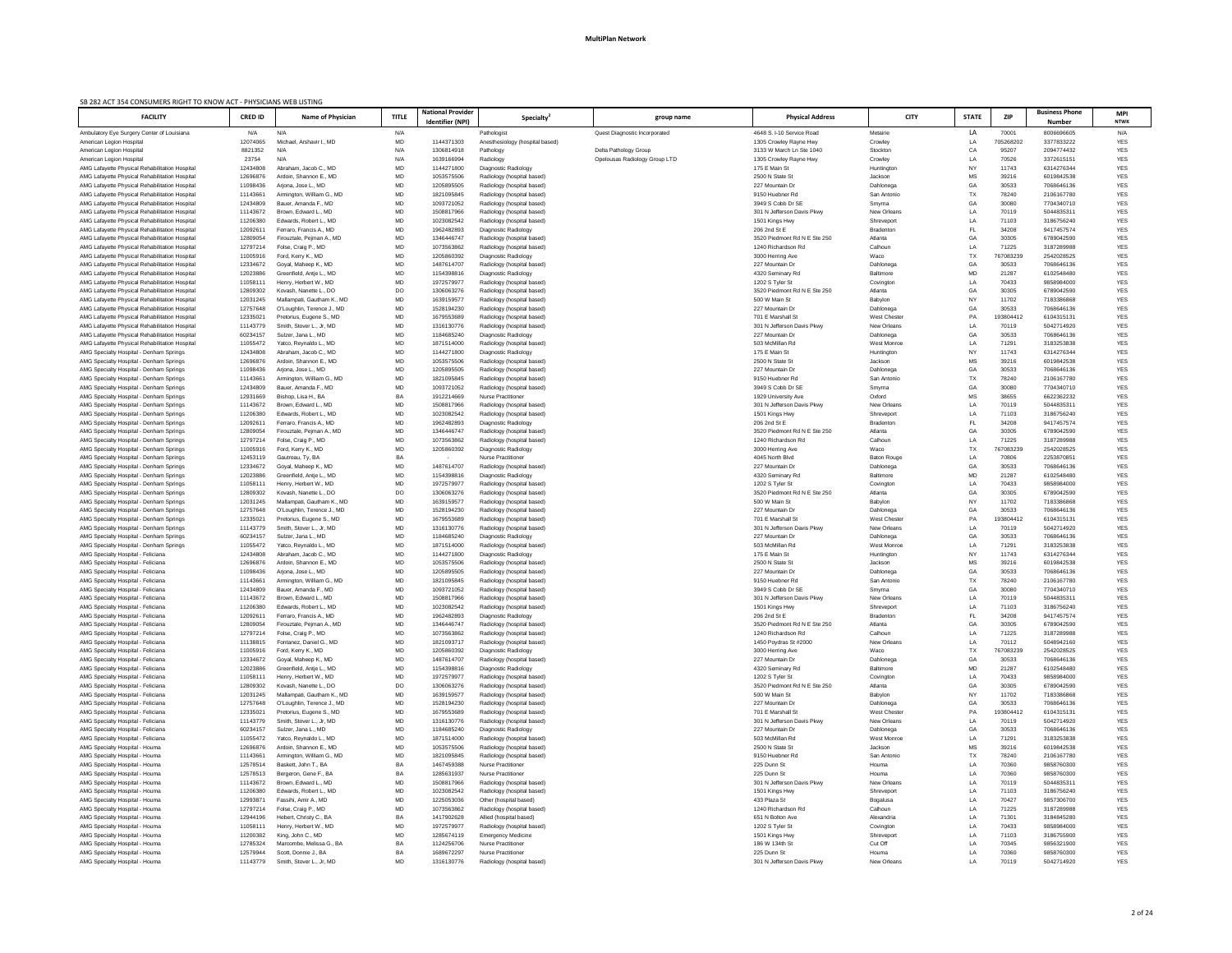| SB 282 ACT 354 CONSUMERS RIGHT TO KNOW ACT - PHYSICIANS WEB LISTING                                      |                      |                                                   |                 |                                              |                                                               |                                                        |                                                                  |                                  |                             |                    |                                        |                           |
|----------------------------------------------------------------------------------------------------------|----------------------|---------------------------------------------------|-----------------|----------------------------------------------|---------------------------------------------------------------|--------------------------------------------------------|------------------------------------------------------------------|----------------------------------|-----------------------------|--------------------|----------------------------------------|---------------------------|
| <b>FACILITY</b>                                                                                          | <b>CRED ID</b>       | Name of Physician                                 | <b>TITLE</b>    | <b>National Provider</b><br>Identifier (NPI) | <b>Specialty</b>                                              | group name                                             | <b>Physical Address</b>                                          |                                  | <b>STATE</b><br><b>CITY</b> | <b>ZIP</b>         | <b>Business Phone</b><br><b>Number</b> | <b>MPI</b><br><b>NTWK</b> |
| AMG Specialty Hospital - Houma                                                                           | 12600996             | Windham, Annette L., MSN                          | <b>MSN</b>      | 1366447476                                   | <b>Nurse Practitioner</b>                                     |                                                        | 911 Verret St                                                    | Houma                            | LA                          | 70360              | 9858767388                             | <b>YES</b>                |
| AMG Specialty Hospital - Houma                                                                           | 11055472             | Yatco, Reynaldo L., MD                            | MD              | 1871514000                                   | Radiology (hospital based)                                    |                                                        | 503 McMillan Rd                                                  | <b>West Monroe</b>               | LA                          | 71291              | 3183253838                             | <b>YES</b>                |
| AMG Specialty Hospital - Slidell & Bogalusa Campus                                                       | 12434808             | Abraham, Jacob C., MD                             | MD              | 1144271800                                   | Diagnostic Radiology                                          |                                                        | 2095 Flatbush Ave Ste A 3                                        | <b>Brooklyn</b>                  | NY                          | 11234              | 7183386868                             | <b>YES</b>                |
| AMG Specialty Hospital - Slidell & Bogalusa Campus                                                       | 12696876             | Ardoin, Shannon E., MD                            | MD              | 1053575506                                   | Radiology (hospital based)                                    |                                                        | 1240 Richardson Rd                                               | Calhoun                          | LA                          | 71225              | 3187289988                             | <b>YES</b>                |
| AMG Specialty Hospital - Slidell & Bogalusa Campus                                                       | 11098436             | Arjona, Jose L., MD                               | MD              | 1205895505                                   | Radiology (hospital based)                                    |                                                        | 3949 S Cobb Dr                                                   | Smyrna                           | GA                          | 30080              | 7704385217                             | <b>YES</b>                |
| AMG Specialty Hospital - Slidell & Bogalusa Campus                                                       | 11143661             | Armington, William G., MD                         | MD              | 1821095845                                   | Radiology (hospital based)                                    |                                                        | 324 Dulles Dr                                                    | Lafayette                        | LA                          | 70506              | 8885548444                             | <b>YES</b>                |
| AMG Specialty Hospital - Slidell & Bogalusa Campus                                                       | 12434809             | Bauer, Amanda F., MD                              | MD              | 1093721052                                   | Radiology (hospital based)                                    |                                                        | 3901 N Roxboro St Ste 701                                        | Durham                           | <b>NC</b>                   | 27704              | 9194799993                             | <b>YES</b>                |
| AMG Specialty Hospital - Slidell & Bogalusa Campus                                                       | 11143672             | Brown, Edward L., MD                              | MD              | 1508817966                                   | Radiology (hospital based)                                    |                                                        | 301 N Jefferson Davis Pkwy                                       | New Orleans                      | LA                          | 70119              | 5044835311                             | <b>YES</b>                |
| AMG Specialty Hospital - Slidell & Bogalusa Campus<br>AMG Specialty Hospital - Slidell & Bogalusa Campus | 11206380<br>1209261  | Edwards, Robert L., MD<br>Ferraro, Francis A., MD | MD<br>MD        | 1023082542<br>1962482893                     | Radiology (hospital based)<br>Diagnostic Radiology            |                                                        | 318 Durham St<br>2095 Flatbush Ave                               | <b>Bastrop</b><br>Brooklyn       | LA<br><b>NY</b>             | 71220<br>11234     | 8666943447<br>7183386868               | <b>YES</b><br><b>YES</b>  |
| AMG Specialty Hospital - Slidell & Bogalusa Campus                                                       | 12809054             | Firouztale, Pejman A., MD                         | MD              | 1346446747                                   | Radiology (hospital based)                                    |                                                        | 3520 Piedmont Rd N E Ste 250                                     | Atlanta                          | GA                          | 30305              | 6789042590                             | <b>YES</b>                |
| AMG Specialty Hospital - Slidell & Bogalusa Campus                                                       | 12797214             | Folse, Craig P., MD                               | MD              | 1073563862                                   | Radiology (hospital based)                                    |                                                        | 1240 Richardson Rd                                               | Calhoun                          | LA                          | 71225              | 3187289988                             | <b>YES</b>                |
| AMG Specialty Hospital - Slidell & Bogalusa Campus                                                       | 11005916             | Ford, Kerry K., MD                                | MD              | 1205860392                                   | Diagnostic Radiology                                          |                                                        | 3000 Herring Ave                                                 | Waco                             | <b>TX</b>                   | 767083239          | 2542028525                             | <b>YES</b>                |
| AMG Specialty Hospital - Slidell & Bogalusa Campus                                                       | 12334672             | Goyal, Maheep K., MD                              | MD              | 1487614707                                   | Radiology (hospital based)                                    |                                                        | 3949 S Cobb Dr                                                   | Smyrna                           | GA                          | 30080              | 7704385217                             | <b>YES</b>                |
| AMG Specialty Hospital - Slidell & Bogalusa Campus                                                       | 12023886             | Greenfield, Antie L., MD                          | MD              | 1154398816                                   | Diagnostic Radiology                                          |                                                        | 440 E Marshall St Ste 201                                        | <b>West Chester</b>              | PA                          | 19380              | 6103419812                             | <b>YES</b>                |
| AMG Specialty Hospital - Slidell & Bogalusa Campus                                                       | 11058111             | Henry, Herbert W., MD                             | MD              | 1972579977                                   | Radiology (hospital based)                                    |                                                        | 433 Plaza St                                                     | Bogalusa                         | LA                          | 70427              | 9857306803                             | <b>YES</b>                |
| AMG Specialty Hospital - Slidell & Bogalusa Campus                                                       | 12031245             | Mallampati, Gautham K., MD                        | MD              | 1639159577                                   | Radiology (hospital based)                                    |                                                        | 2095 Flatbush Ave Ste A 3                                        | Brooklyn                         | <b>NY</b>                   | 11234              | 7183386868                             | <b>YES</b>                |
| AMG Specialty Hospital - Slidell & Bogalusa Campus                                                       | 12757648             | O'Loughlin, Terence J., MD                        | MD              | 1528194230                                   | Radiology (hospital based)                                    |                                                        | 3949 S Cobb Dr                                                   | Smyrna                           | GA                          | 30080              | 7704385217                             | <b>YES</b>                |
| AMG Specialty Hospital - Slidell & Bogalusa Campus                                                       | 1233502              | Pretorius, Eugene S., MD                          | ${\sf MD}$      | 1679553689                                   | Radiology (hospital based)                                    |                                                        | 2095 Flatbush Ave                                                | Brooklyn                         | <b>NY</b>                   | 11234              | 7183386868                             | <b>YES</b>                |
| AMG Specialty Hospital - Slidell & Bogalusa Campus<br>AMG Specialty Hospital - Slidell & Bogalusa Campus | 11143779<br>60234157 | Smith, Stover L., Jr, MD<br>Sulzer, Jana L., MD   | MD<br>MD        | 1316130776<br>1184685240                     | Radiology (hospital based)<br>Diagnostic Radiology            |                                                        | 1240 Richardson Rd<br>3520 Piedmont Rd N E Ste 250               | Calhoun<br>Atlanta               | LA<br>GA                    | 71225<br>30305     | 3187289988<br>4049042590               | <b>YES</b><br><b>YES</b>  |
| AMG Specialty Hospital - Slidell & Bogalusa Campus                                                       | 11229079             | Vanderbrook, Richard C., Jr., MD                  | MD              | 1992759039                                   | Radiology (hospital based)                                    |                                                        | 2579 Hwy 51 S                                                    | Independence                     | LA                          | 70443              | 9858789421                             | <b>YES</b>                |
| AMG Specialty Hospital - Slidell & Bogalusa Campus                                                       | 11055472             | Yatco, Reynaldo L., MD                            | MD              | 1871514000                                   | Radiology (hospital based)                                    |                                                        | 1240 Richardson Rd                                               | Calhoun                          | LA                          | 71225              | 3187289988                             | <b>YES</b>                |
| Avoyelles Hospital                                                                                       | N/A                  | N/A                                               | N/A             | 1770615882                                   | <b>Emerency Medicine</b>                                      | Avoyelles Emergency Group, LLC                         | 200 Corporate Blvd, Suite 201                                    | Lafayette                        | LA                          | 70508              | 8008939698                             | N/A                       |
| Avoyelles Hospital                                                                                       | 8821352              | N/A                                               | N/A             | 1548258973                                   | Pathologist                                                   | Delta Pathology Group                                  | 2915 Missouri Avenue                                             | Shreveport                       | LA                          | 71109              | 3183642043                             | <b>YES</b>                |
| Avoyelles Hospital                                                                                       | N/A                  | N/A                                               | N/A             |                                              | Radiologist                                                   | Vrad                                                   | 601 Singletree Lane, Suite 500                                   | <b>Eden Prairie</b>              | <b>NM</b>                   | 55344              | 9525951430                             | N/A                       |
| Avoyelles Hospital                                                                                       | 16444                | N/A                                               | N/A             | 1427134683                                   | Radiologist                                                   | Radiology Specialty Group                              | 4766 I-49 N. ServiceRoad                                         | Opelousas                        | LA                          | 70571              | 3379421915                             | N/A                       |
| Avoyelles Hospital                                                                                       | 15458                | N/A                                               | N/A             | 1518918556                                   | Anesthesiologist                                              | Riverside Anesthesia, LLC                              | 241 Aimee Drive                                                  | Ferriday                         | LA                          | 71334              | 3187576371                             | <b>YES</b>                |
| <b>Bayou Region Surgical Center</b>                                                                      | N/A                  | N/A                                               | N/A             | 1265623599                                   | Anesthesia                                                    | Anesthesia Associates of Louisiana, APMC               | 1022 Belanger Street                                             | Houma                            | LA                          | 70360              | 9852233132                             | N/A                       |
| Bayou Region Surgical Center                                                                             | N/A                  | N/A                                               | N/A             | 181104971                                    | Pathology                                                     | Pro Path (The Source Group)                            | 602 North Acadia Road                                            | Thibodaux                        | LA                          | 70301              | 9854461200                             | <b>YES</b>                |
| <b>Bayou Region Surgical Center</b>                                                                      | N/A                  | N/A                                               | N/A             | 1275553539                                   | Radiology                                                     | Thibodaux Regional Medical Center                      | 602 North Acadia Road                                            | Thibodaux                        | LA                          | 70301              | 9854934747                             | <b>YES</b>                |
| Bayou Region Surgical Center                                                                             | N/A                  | N/A                                               | N/A             | 1467427336                                   | Radiology                                                     | Thibodaux Regional Network Development                 | 602 North Acadia Road                                            | Thibodaux                        | LA                          | 70301              | 8008053225                             | <b>YES</b>                |
| <b>Bunkie General Hospital</b>                                                                           | 12074026<br>12820370 | Altmann, Lisa D., MD<br>Billeaud, Paul, MD        | <b>MD</b><br>MD | 1740353887<br>1073710943                     | Pathology (hospital based)                                    | Relia Path, LLC                                        | 2217 Old Jeanerette Rd<br>611 Saint Landry St                    | New Iberia                       | LA<br>LA                    | 70563              | 3373641761                             | <b>YES</b>                |
| <b>Bunkie General Hospital</b><br><b>Bunkie General Hospital</b>                                         | 11124246             | Higgins, John P., MD                              | MD              | 1396713657                                   | Radiology (hospital based)<br>Radiology (hospital based)      | Radiology Specialty Group<br>Radiology Specialty Group | 800 E Main St                                                    | Lafayette<br><b>Ville Platte</b> | LA                          | 70506<br>705864618 | 3375935421<br>3373639485               | <b>YES</b><br><b>YES</b>  |
| <b>Bunkie General Hospital</b>                                                                           | 11159132             | Hoppe, Blaine H., MD                              | MD              | 1942234190                                   | Radiology (hospital based)                                    | Radiology Specialty Group                              | 4801 Ambassador Caffery Pkwy                                     | Lafayette                        | LA                          | 70508              | 3374702000                             | <b>YES</b>                |
| <b>Bunkie General Hospital</b>                                                                           | 12278365             | LaFleur, Dianne E., MD                            | MD              | 1437146610                                   | Radiology (hospital based)                                    | Radiology Specialty Group                              | 801 Poinciana Ave                                                | Mamou                            | LA                          | 70554              | 3374682767                             | YES                       |
| <b>Bunkie General Hospital</b>                                                                           | 12817792             | Lalonde, Chrissy V., MD                           | MD              | 198284527                                    | Pathology (hospital based)                                    | Relia Path, LLC                                        | 1268 Attakapas Dr Ste 102                                        | Opelousas                        | LA                          | 70570              | 3379488663                             | <b>YES</b>                |
| <b>Bunkie General Hospital</b>                                                                           | 12073892             | Lastrapes, Deborah L., MD                         | MD              | 1174696249                                   | Pathology (hospital based)                                    | Relia Path, LLC                                        | 2217 Old Jeanerette Rd                                           | New Iberia                       | LA                          | 705638687          | 3375605558                             | <b>YES</b>                |
| <b>Bunkie General Hospital</b>                                                                           | 11098977             | Lavergne, Blaine, E., M.D                         | MD              | 1184657496                                   | <b>Family Practice</b>                                        | <b>Emergency Staffing Solutions</b>                    | 510 S Cottonwood St                                              | Bunkie                           | LA                          | 71322              | 3183463339                             | <b>YES</b>                |
| <b>Bunkie General Hospital</b>                                                                           | 12576804             | McLemore, Henry E., II, MD                        | MD              | 1609821883                                   | Radiology (hospital based)                                    | Radiology Specialty Group                              | 611 Saint Landry St                                              | Lafayette                        | LA                          | 70506              | 3375935421                             | <b>YES</b>                |
| <b>Bunkie General Hospital</b>                                                                           | 16444                | N/A                                               | N/A             |                                              | Radiologist                                                   | Radiology Specialty Group                              | P.O. Box 1939                                                    | Opelousas                        | LA                          | 70571              | 3379421915                             | N/A                       |
| <b>Bunkie General Hospital</b>                                                                           | 53502                | N/A                                               | N/A             |                                              | Radiologist                                                   | Virtual Radiologic Professionals                       | 11995 Singletree Lane                                            | Eden Prairie                     | ΜN                          | 55344              | 9525951323                             | N/A                       |
| <b>Bunkie General Hospital</b>                                                                           | 12074298             | Redlich, Gillian C., MD                           | MD              | 1659444701                                   | Pathology (hospital based)                                    | Relia Path, LLC                                        | 1501 Hospital Ave                                                | Franklin                         | LA                          | 70538372           | 3378280760                             | <b>YES</b>                |
| <b>Bunkie General Hospital</b>                                                                           | 1105519              | Reed, Joseph R., Jr, MD                           | MD              | 1366410649                                   | Diagnostic Radiology                                          | Radiology Specialty Group                              | 4766 I 49 N Service Rd                                           | Opelousas                        | LA                          | 70571              | 3379421915                             | <b>YES</b>                |
| <b>Bunkie General Hospital</b>                                                                           | 1247107              | Simpson, Karen W., MD                             | MD              | 1831264373                                   | Pathology                                                     | Relia Path, LLC                                        | 1268 Attakapas Dr Ste 102                                        | Opelousas                        | LA                          | 70570              | 3379488663                             | <b>YES</b>                |
| <b>Bunkie General Hospital</b>                                                                           | 12600959             | Srivastava, Mohit, MD                             | MD              | 1619945656                                   | Emergency Room (hospital based)                               | <b>Emergency Staffing Solutions</b>                    | 109 N Lexington Ave                                              | <b>Bunkie</b>                    | LA                          | 71322              | 3183467283                             | <b>YES</b>                |
| <b>Bunkie General Hospital</b>                                                                           | 12707428             | Wood, Edmond E., MD                               | MD              | 1356321004                                   | Emergency Room (hospital based)                               | <b>Emergency Staffing Solutions</b>                    | 250 N Wickham Rd<br>200 HENRY CLAY AVE.                          | Melbourne<br><b>New Orleans</b>  | FL.                         | 32935<br>70118     | 7708745400                             | YES                       |
| Children's Hospital<br><b>Children's Hospital</b>                                                        | N/A<br>N/A           | Christopher Broussard, MD<br>Leah A. Douglas, MD  | MD<br>MD        | 187176834<br>1558505826                      | Anesthesiology<br><b>Emergency Medicine</b>                   |                                                        | 200 HENRY CLAY AVE.                                              | New Orleans                      | LA<br>LA                    | 70118              | 504-896-9456<br>504-896-9474           | N/A<br>N/A                |
| <b>Children's Hospital</b>                                                                               | N/A                  | Raegan W. Gupta, MD                               | MD              | 1871714204                                   | Neonatology                                                   |                                                        | 200 HENRY CLAY AVE.                                              | New Orleans                      | LA                          | 70118              | 504-896-9418                           | N/A                       |
| <b>Children's Hospital</b>                                                                               | N/A                  | <b>Richard Stewart Hill, MD</b>                   | MD              | 1346482486                                   | <b>Emergency Medicine</b>                                     |                                                        | 200 HENRY CLAY AVE.                                              | <b>New Orleans</b>               | LA                          | 70118              | 504-896-9474                           | N/A                       |
| Christus Cabrini Surgery Center                                                                          | N/A                  | N/A                                               | N/A             | 1871627067                                   | Pathology                                                     | Delta Pathology Group                                  | 2915 Missouri Street                                             | Shreveport                       | LA                          | 71109              | 3186218820                             | N/A                       |
| Christus Cabrini Surgery Center                                                                          | N/A                  | N/A                                               | N/A             | 120588891                                    | Anesthesia                                                    | Mid Louisiana Anesthesia Consultants                   | P.O. Box 5887                                                    | Alexandria                       | LA                          | 71307              | 3184425399                             | YES                       |
| Christus Coushatta Health Care Center                                                                    | 12769423             | Alinejad, Nima A., MD                             | MD              | 1043310808                                   | Other (hospital based)                                        |                                                        | 2001 Doctors Dr                                                  | Springhill                       | LA                          | 71075              | 3185391000                             | <b>YES</b>                |
| Christus Coushatta Health Care Center                                                                    | 12685685             | Ataei, Homayoun, MD                               | MD              | 1407071467                                   | <b>Family Practice</b>                                        |                                                        | 1501 Kings Hwy                                                   | Shreveport                       | LA                          | 71103              | 3186755815                             | <b>YES</b>                |
| Christus Coushatta Health Care Center                                                                    | 12922509             | Carter, Martin J., MD                             | MD              | 1487865937                                   | <b>Family Practice</b>                                        |                                                        | 1501 Kings Hwy M B 33932                                         | Shreveport                       | LA                          | 71103              | 3186755000                             | <b>YES</b>                |
| Christus Coushatta Health Care Center                                                                    | 11097176             | Chico, Gavin F., MD                               | MD              | 1740261650                                   | <b>Family Practice</b>                                        |                                                        | 1635 Marvel St                                                   | Coushatta                        | LA                          | 71019              | 3189322000                             | <b>YES</b>                |
| Christus Coushatta Health Care Center                                                                    | 13019733             | Jones, Kenneth B., Jr, MD                         | MD              | 1750378873                                   | Other (hospital based)                                        |                                                        | 2001 Doctors Dr                                                  | Springhill                       | LA                          | 71075              | 3185391000                             | YES                       |
| Christus Coushatta Health Care Center<br>Christus Schumpert Highland Hospital                            | 11097177<br>1269874  | Lau, Chi Tai P., MD<br>Anumukonda, Susmitha, MD   | MD<br>MD        | 1750340592<br>1184826968                     | <b>Emergency Medicine</b><br>Pediatrics                       | Children's Acute Care                                  | 1128 Louisiana Ave<br>1501 Kings Hwy                             | Shreveport<br>Shreveport         | LA<br>LA                    | 71101<br>71103     | 3184253130<br>3186755000               | <b>YES</b><br><b>YES</b>  |
| Christus Schumpert Highland Hospital                                                                     | 11168880             | Bash, Dennis P., MD                               | MD              | 1952480162                                   | Emergency Room (hospital based)                               | <b>Children's Acute Care</b>                           | 3121 Peach Orchard Rd # 103                                      | Augusta                          | GA                          | 30906              | 7067365255                             | <b>YES</b>                |
| <b>Christus Schumpert Highland Hospital</b>                                                              | 11124102             | Bearden, Carrie L., MD                            | MD              | 1477541860                                   | Pathology (hospital based)                                    | Delta Pathology                                        | 2915 Missouri Ave                                                | Shreveport                       | LA                          | 71109              | 3186218820                             | <b>YES</b>                |
| Christus Schumpert Highland Hospital                                                                     | 12811681             | Daniel, Lynnell M., MD                            | MD              | 1083688006                                   | Anesthesiology (hospital based)                               | <b>Medical Center Anesthesiologists</b>                | 255 Bert Kouns Industrial Loop                                   | Shreveport                       | LA                          | 71106              | 3186830411                             | YES                       |
| Christus Schumpert Highland Hospital                                                                     | 11204416             | Davis, Randall I., MD                             | MD              | 1942270293                                   | Obstetrics and Gynecology                                     | EmCare/RTI                                             | 119 Jefferson St                                                 | Mansfield                        | LA                          | 71052              | 3188725807                             | <b>YES</b>                |
| Christus Schumpert Highland Hospital                                                                     | 11054814             | Deas, David, C., M.D.                             | MD              | 1942297031                                   | Anesthesiology                                                | <b>Medical Center Anesthesiologists</b>                | 255 Bert Kouns                                                   | Shreveport                       | LA                          | 71106              | 3186830411                             | <b>YES</b>                |
| <b>Christus Schumpert Highland Hospital</b>                                                              | 11070276             | Edelman, Samuel B., DO                            | DO              | 1629064134                                   | Other (hospital based)                                        | <b>Children's Acute Care</b>                           | 1501 Kings Hwy                                                   | Shreveport                       | LA                          | 71103              | 3186755000                             | <b>YES</b>                |
| Christus Schumpert Highland Hospital                                                                     | 11054946             | Elrod, Julia A., MD                               | MD              | 1942248349                                   | Neonatal-Perinatal Medicine                                   | Schumbert NICU                                         | 1 Saint Mary Pl                                                  | Shreveport                       | LA                          | 71101              | 3186814500                             | <b>YES</b>                |
| Christus Schumpert Highland Hospital                                                                     | 11011918             | Gonzalez, Enrique, MD                             | MD              | 1538187752                                   | Pathology (hospital based)                                    | LSUHSC - Dept of Pathology                             | 3217 Mabel St                                                    | Shreveport                       | LA                          | 71103              | 3186310072                             | <b>YES</b>                |
| Christus Schumpert Highland Hospital                                                                     | 12032967             | Gu, Xin, MD                                       | MD              | 1366476384                                   | Pathology (hospital based)                                    | LSUHSC - Dept of Pathology                             | 1501 Kings Hwy                                                   | Shreveport                       | LA                          | 71103              | 3186755000                             | YES                       |
| Christus Schumpert Highland Hospital                                                                     | 11189837             | Harrison, George K., MD                           | MD              | 1063400513                                   | Pathology (hospital based)                                    | Delta Pathology                                        | 2915 Missouri Ave                                                | Shreveport                       | LA                          | 71109              | 3186218820                             | <b>YES</b>                |
| Christus Schumpert Highland Hospital                                                                     | 11064631<br>13038144 | Heard, Joseph S., MD<br>Jacobson, Richard W., MD  | MD<br>MD        | 1659369106<br>1477500288                     | Pathology (hospital based)                                    | Delta Pathology<br>EmCare/RTI                          | 2915 Missouri Ave<br>8001 Youree Dr @ Bert Kouns Industrial Loop | Shreveport<br>Shreveport         | LA                          | 71109<br>71115     | 3186218820<br>3182123500               | <b>YES</b><br><b>YES</b>  |
| Christus Schumpert Highland Hospital<br>Christus Schumpert Highland Hospital                             | 11054908             | Khare, Vivek K., MD                               | MD              | 1598753915                                   | Emergency Room (hospital based)<br>Pathology (hospital based) | Delta Pathology                                        | 2915 Missouri Ave                                                | Shreveport                       | LA<br>LA                    | 71109              | 3186218820                             | YES                       |
| Christus Schumpert Highland Hospital                                                                     | 11054817             | Kistler, Ernest, L., M.D.                         | MD              | 1750362109                                   | Anesthesiology                                                | <b>Medical Center Anesthesiologists</b>                | 255 Bert Kouns                                                   | Shreveport                       | LA                          | 71106              | 3186830411                             | YES                       |
| Christus Schumpert Highland Hospital                                                                     | 11206458             | Kong, Lipu, MD                                    | MD              | 1770538175                                   | Diagnostic Radiology                                          | Diagnostic Imaging Associates                          | 1501 Kings Hwy                                                   | Shreveport                       | LA                          | 71103              | 3186756240                             | YES                       |
| Christus Schumpert Highland Hospital                                                                     | 12227150             | Kraemer, Mark D., MD                              | MD              | 182106686                                    | Radiology (hospital based)                                    | Diagnostic Imaging Associates                          | 1800 BUCKNER ST                                                  | <b>SHREVEPORT</b>                | LA                          | 71101              | 3182221149                             | <b>YES</b>                |
| Christus Schumpert Highland Hospital                                                                     | 11054769             | Lee, James A., MD                                 | MD              | 1467440925                                   | Pathology                                                     | Delta Pathology                                        | 1501 Kings Hwy                                                   | Shreveport                       | LA                          | 71103              | 3186755000                             | <b>YES</b>                |
| Christus Schumpert Highland Hospital                                                                     | 12884896             | Lenert, Carmell, MD                               | MD              | 1184838393                                   | <b>Emergency Medicine</b>                                     | EmCare/RTI                                             | 1501 Kings Hwy                                                   | Shreveport                       | LA                          | 71103              | 3186756885                             | YES                       |
| Christus Schumpert Highland Hospital                                                                     | 13004303             | LEOPARD, PATRICK B, M.D.                          | MD              |                                              | Diagnostic Radiology                                          | Diagnostic Imaging Associates                          | <b>1800 BUCKNER ST</b>                                           | <b>SHREVEPORT</b>                | LA                          | 71101              | 3182221149                             | <b>YES</b>                |
| Christus Schumpert Highland Hospital                                                                     | 13004302             | MASTRODOMENICO, LEONARD V, M.D                    | MD              |                                              | Diagnostic Radiology                                          | Diagnostic Imaging Associates                          | 1800 BUCKNER ST                                                  | SHREVEPORT                       | LA                          | 71101              | 3182213529                             | <b>YES</b>                |
| Christus Schumpert Highland Hospital                                                                     | 12335770             | McLaren, Bernadette K., MD                        | MD              | 1922096346                                   | Pathology (hospital based)                                    | Delta Pathology                                        | 2915 Missouri Ave                                                | Shreveport                       | LA                          | 71109              | 3186218820                             | YES                       |
| Christus Schumpert Highland Hospital                                                                     | 11054780             | McLean, John, M.D.                                | MD              |                                              | <b>Emergency Medicine</b>                                     | EmCare/RTI                                             | 1 Saint Mary Pl                                                  | Shreveport                       | LA                          | 71101              | 3186814223                             | N/A                       |
| Christus Schumpert Highland Hospital                                                                     | 11054819             | Noles, Franklin G., MD                            | MD              | 1386631315                                   | Anesthesiology                                                | <b>Medical Center Anesthesiologists</b>                | 255 Bert Kouns Industrial Loop                                   | Shreveport                       | LA                          | 71106              | 3186830411                             | <b>YES</b>                |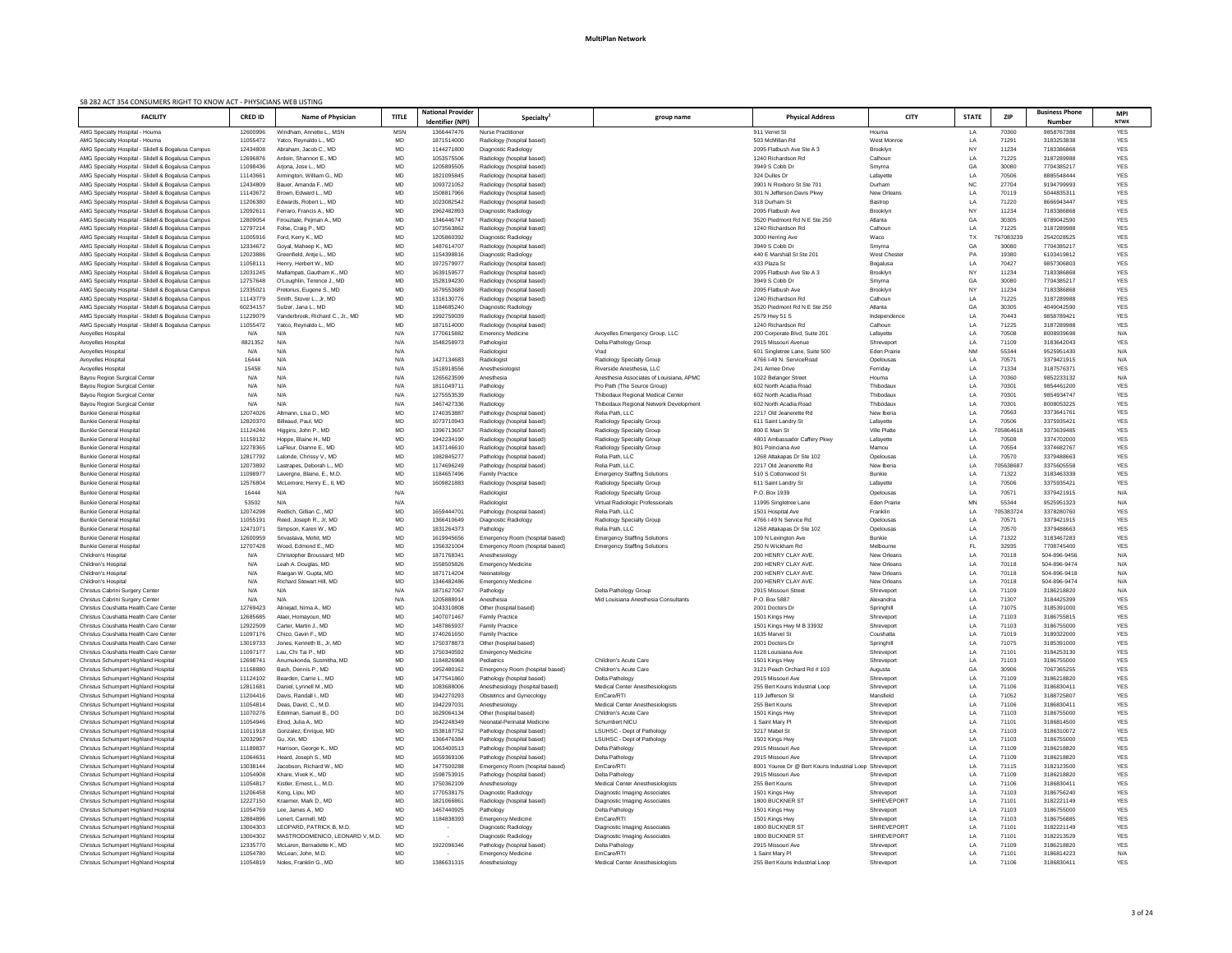| SB 282 ACT 354 CONSUMERS RIGHT TO KNOW ACT - PHYSICIANS WEB LISTING<br><b>FACILITY</b> | <b>CRED ID</b>       | <b>Name of Physician</b>                                      | <b>TITLE</b>           | <b>National Provider</b> | Specialty                                                           | group name                                                               | <b>Physical Address</b>                             | <b>CITY</b>                     | <b>STATE</b> | <b>ZIP</b>     | <b>Business Phone</b>    | <b>MPI</b>               |
|----------------------------------------------------------------------------------------|----------------------|---------------------------------------------------------------|------------------------|--------------------------|---------------------------------------------------------------------|--------------------------------------------------------------------------|-----------------------------------------------------|---------------------------------|--------------|----------------|--------------------------|--------------------------|
|                                                                                        |                      |                                                               |                        | <b>Identifier (NPI)</b>  |                                                                     |                                                                          |                                                     |                                 |              |                | Number                   | <b>NTWK</b>              |
| Christus Schumpert Highland Hospital<br>Christus Schumpert Highland Hospital           | 12822640<br>11124580 | Parikh, Nikuni K., MD<br>Rama, Rathmony, MD                   | MD<br><b>MD</b>        | 1629070057<br>1336138973 | Emergency Room (hospital based)<br>Anesthesiology                   | <b>Medical Center Anesthesiologists</b>                                  | 2600 Greenwood Rd<br>255 Bert Kouns Industrial Loop | Shreveport<br>Shreveport        | LA<br>LA     | 71103<br>71106 | 3182124500<br>3186830411 | <b>YES</b><br><b>YES</b> |
| Christus Schumpert Highland Hospital                                                   | 12981401             | RANEY, JEREL L. M.D.                                          | MD                     |                          | <b>Emergency Medicine</b>                                           | EmCare/RTI                                                               | 7045 Youree Dr                                      | Shreveport                      | LA           | 71105          | 3187983763               | N/A                      |
| Christus Schumpert Highland Hospital                                                   | 11054821             | Robertson, Robert A., MD                                      | <b>MD</b>              | 1275521031               | Anesthesiology                                                      | <b>Medical Center Anesthesiologists</b>                                  | 255 Bert Kouns                                      | Shreveport                      | LA           | 71106          | 3186830411               | <b>YES</b>               |
| Christus Schumpert Highland Hospital                                                   | 11071446             | Rodriguez, Brett C, M.D.                                      | <b>MD</b>              | 1760463392               | Pediatrics                                                          | Children's Acute Care                                                    | 1055 Parkway Dr                                     | Natchitoches                    | LA           | 71457          | 3183526464               | <b>YES</b>               |
| Christus Schumpert Highland Hospital<br>Christus Schumpert Highland Hospital           | 11054855<br>11054759 | Sarcar, Manash K., MD<br>Sardenga, Louis J., MD               | <b>MD</b><br>MD        | 1346297553<br>1982692455 | Diagnostic Radiology<br>Pathology                                   | Diagnostic Imaging Associates<br>Delta Pathology                         | 1800 BUCKNER ST<br>1501 Kings Hwy                   | <b>SHREVEPORT</b><br>Shreveport | LA<br>LA     | 71101<br>71103 | 3182221149<br>3186755000 | <b>YES</b><br><b>YES</b> |
| Christus Schumpert Highland Hospital                                                   | 12732142             | Sibley, Sara D., MD                                           | MD                     | 1194916502               | Other (hospital based)                                              | <b>Schumbert NICU</b>                                                    | 1 Saint Mary Pl                                     | Shreveport                      | LA           | 71101          | 3184245437               | <b>YES</b>               |
| Christus Schumpert Highland Hospital                                                   | 12408955             | Siskron, Thomas F., III, MD                                   | <b>MD</b>              | 1023006590               | Pathology (hospital based)                                          | Delta Pathology                                                          | 1 Saint Mary Pl                                     | Shreveport                      | LA           | 71101          | 3186755000               | <b>YES</b>               |
| Christus Schumpert Highland Hospital                                                   | 12927662             | Smith, Ronald D., MD                                          | <b>MD</b>              | 1881642999               | Other (hospital based)                                              | Children's Acute Care                                                    | 1333 N Buffalo Dr Ste 290                           | Las Vegas                       | <b>NV</b>    | 89128          | 7023951159               | <b>YES</b>               |
| Christus Schumpert Highland Hospital                                                   | 12130932             | Strain. Keith E., MD                                          | <b>MD</b>              | 1558469734<br>1629161773 | Other (hospital based)                                              | Children's Acute Care<br>Children's Acute Care                           | 1 Saint Mary Pl                                     | Shreveport                      | LA<br>LA     | 71101          | 3186817185               | <b>YES</b><br><b>YES</b> |
| Christus Schumpert Highland Hospital<br>Christus Schumpert Highland Hospital           | 12431553<br>11012049 | Ulich, Michael, J., M.D.<br>Veillon, S Diana D., MD           | <b>MD</b><br><b>MD</b> | 1740214667               | Pediatrics<br>Pathology                                             | <b>LSUHSC - Dept of Pathology</b>                                        | 1 Medical Plaza Pl<br>1501 Kings Hwy                | Minden<br>Shreveport            | LA           | 71055<br>71103 | 3183772321<br>3186755000 | <b>YES</b>               |
| Christus Schumpert Highland Hospital                                                   | 11054859             | Wagner, Diane B., MD                                          | MD                     | 1336180900               | Diagnostic Radiology                                                | Diagnostic Imaging Associates                                            | 1800 Buckner St Ste B100                            | Shreveport                      | LA           | 71101          | 3182221149               | <b>YES</b>               |
| Christus Schumpert Highland Hospital                                                   | 12421369             | Wellman, Gregory P., MD                                       | MD                     | 1720027592               | Pathology (hospital based)                                          | Delta Pathology                                                          | 2915 Missouri Ave                                   | Shreveport                      | LA           | 71109          | 3186218820               | <b>YES</b>               |
| Christus Schumpert Highland Hospital                                                   | 11054972             | Werner, David J., MD                                          | <b>MD</b>              | 1285622753               | Pathology                                                           | Delta Pathology                                                          | 1501 Kings Hwy                                      | Shreveport                      | LA           | 71103          | 3186756402               | <b>YES</b>               |
| Christus Schumpert Highland Hospital<br>Christus Schumpert Highland Hospital           | 11092694<br>11113453 | Wesche, William A., MD<br>Williams, James, P., M.D.           | MD<br><b>MD</b>        | 1174511653<br>1023007150 | Pathology (hospital based)<br>Anesthesiology                        | Delta Pathology<br><b>Medical Center Anesthesiologists</b>               | 2915 Missouri Ave<br>255 Bert Kouns                 | Shreveport<br>Shreveport        | LA<br>LA     | 71109<br>71106 | 3186218820<br>3186830411 | <b>YES</b><br><b>YES</b> |
| Christus Schumpert Highland Hospital                                                   | 11054909             | Williams, Robert B., MD                                       | $\sf MD$               | 1457349946               | Pathology                                                           | Delta Pathology                                                          | 1501 Kings Hwy                                      | Shreveport                      | LA           | 71103          | 3186755000               | <b>YES</b>               |
| Christus Schumpert St Mary Place                                                       | 12698741             | Anumukonda, Susmitha, MD                                      | $\sf MD$               | 1184826968               | Pediatrics                                                          | Children's Acute Care                                                    | 1501 Kings Hwy                                      | Shreveport                      | LA           | 71103          | 3186755000               | <b>YES</b>               |
| Christus Schumpert St Mary Place                                                       | 11168880             | Bash, Dennis P., MD                                           | MD                     | 1952480162               | Emergency Room (hospital based)                                     | Children's Acute Care                                                    | 3121 Peach Orchard Rd # 103                         | Augusta                         | GA           | 30906          | 7067365255               | <b>YES</b>               |
| <b>Christus Schumpert St Mary Place</b>                                                | 11124102             | Bearden, Carrie L., MD                                        | <b>MD</b>              | 1477541860               | Pathology (hospital based)                                          | Delta Pathology                                                          | 2915 Missouri Ave                                   | Shreveport                      | LA           | 71109          | 3186218820               | <b>YES</b>               |
| Christus Schumpert St Mary Place<br>Christus Schumpert St Mary Place                   | 12811681<br>11204416 | Daniel, Lynnell M., MD<br>Davis, Randall I., MD               | <b>MD</b><br><b>MD</b> | 1083688006<br>1942270293 | Anesthesiology (hospital based)<br><b>Obstetrics and Gynecology</b> | <b>Medical Center Anesthesiologists</b><br>EmCare/RTI                    | 255 Bert Kouns Industrial Loop<br>119 Jefferson St  | Shreveport<br>Mansfield         | LA<br>LA     | 71106<br>71052 | 3186830411<br>3188725807 | <b>YES</b><br><b>YES</b> |
| Christus Schumpert St Mary Place                                                       | 11054814             | Deas. David. C., M.D.                                         | <b>MD</b>              | 1942297031               | Anesthesiology                                                      | <b>Medical Center Anesthesiologists</b>                                  | 255 Bert Kouns                                      | Shreveport                      | LA           | 71106          | 3186830411               | <b>YES</b>               |
| Christus Schumpert St Mary Place                                                       | 11070276             | Edelman, Samuel B., DO                                        | DO                     | 1629064134               | Other (hospital based)                                              | Children's Acute Care                                                    | 1501 Kings Hwy                                      | Shreveport                      | LA           | 71103          | 3186755000               | <b>YES</b>               |
| <b>Christus Schumpert St Mary Place</b>                                                | 11054946             | Elrod, Julia A., MD                                           | <b>MD</b>              | 1942248349               | Neonatal-Perinatal Medicine                                         | Schumbert NICU                                                           | 1 Saint Mary Pl                                     | Shreveport                      | LA           | 71101          | 3186814500               | <b>YES</b>               |
| <b>Christus Schumpert St Mary Place</b>                                                | 11011918             | Gonzalez, Enrique, MD<br>Gu, Xin, MD                          | <b>MD</b>              | 1538187752<br>1366476384 | Pathology (hospital based)                                          | <b>LSUHSC - Dept of Pathology</b><br><b>LSUHSC - Dept of Pathology</b>   | 3217 Mabel St                                       | Shreveport                      | LA           | 71103          | 3186310072               | <b>YES</b>               |
| <b>Christus Schumpert St Mary Place</b><br><b>Christus Schumpert St Mary Place</b>     | 12032967<br>11189837 | Harrison, George K., MD                                       | <b>MD</b><br><b>MD</b> | 1063400513               | Pathology (hospital based)<br>Pathology (hospital based)            | Delta Pathology                                                          | 1501 Kings Hwy<br>2915 Missouri Ave                 | Shreveport<br>Shreveport        | LA<br>LA     | 71103<br>71109 | 3186755000<br>3186218820 | <b>YES</b><br><b>YES</b> |
| <b>Christus Schumpert St Mary Place</b>                                                | 11064631             | Heard, Joseph S., MD                                          | <b>MD</b>              | 1659369106               | Pathology (hospital based)                                          | Delta Pathology                                                          | 2915 Missouri Ave                                   | Shreveport                      | LA           | 71109          | 3186218820               | <b>YES</b>               |
| <b>Christus Schumpert St Mary Place</b>                                                | 13038144             | Jacobson, Richard W., MD                                      | <b>MD</b>              | 1477500288               | Emergency Room (hospital based)                                     | EmCare/RTI                                                               | 8001 Youree Dr @ Bert Kouns Industrial Loop         | Shreveport                      | LA           | 71115          | 3182123500               | <b>YES</b>               |
| <b>Christus Schumpert St Mary Place</b>                                                | 11054908             | Khare, Vivek K., MD                                           | MD.                    | 1598753915               | Pathology (hospital based)                                          | Delta Pathology                                                          | 2915 Missouri Ave                                   | Shreveport                      | LA           | 71109          | 3186218820               | <b>YES</b>               |
| <b>Christus Schumpert St Mary Place</b><br>Christus Schumpert St Mary Place            | 11054817<br>11206458 | Kistler, Ernest, L., M.D<br>Kong, Lipu, MD                    | <b>MD</b><br><b>MD</b> | 1750362109<br>1770538175 | Anesthesiology<br>Diagnostic Radiology                              | <b>Medical Center Anesthesiologists</b><br>Diagnostic Imaging Associates | 255 Bert Kouns<br>1501 Kings Hwy                    | Shreveport<br>Shreveport        | LA<br>LA     | 71106<br>71103 | 3186830411<br>3186756240 | <b>YES</b><br><b>YES</b> |
| <b>Christus Schumpert St Mary Place</b>                                                | 12227150             | Kraemer, Mark D., MD                                          | <b>MD</b>              | 182106686                | Radiology (hospital based)                                          | Diagnostic Imaging Associates                                            | 1800 BUCKNER ST                                     | SHREVEPORT                      | LA           | 71101          | 3182221149               | <b>YES</b>               |
| <b>Christus Schumpert St Mary Place</b>                                                | 11054769             | Lee. James A., MD                                             | <b>MD</b>              | 1467440925               | Pathology                                                           | Delta Pathology                                                          | 1501 Kings Hwy                                      | Shreveport                      | LA           | 71103          | 3186755000               | <b>YES</b>               |
| Christus Schumpert St Mary Place                                                       | 12884896             | Lenert, Carmell, MD                                           | <b>MD</b>              | 1184838393               | <b>Emergency Medicine</b>                                           | EmCare/RTI                                                               | 1501 Kings Hwy                                      | Shreveport                      | LA           | 71103          | 3186756885               | <b>YES</b>               |
| <b>Christus Schumpert St Mary Place</b>                                                | 13004303             | LEOPARD, PATRICK B, M.D.                                      | <b>MD</b>              | $\sim$                   | Diagnostic Radiology                                                | Diagnostic Imaging Associates                                            | 1800 BUCKNER ST                                     | <b>SHREVEPORT</b>               | LA           | 71101          | 3182221149               | <b>YES</b>               |
| Christus Schumpert St Mary Place<br>Christus Schumpert St Mary Place                   | 13004302<br>12335770 | MASTRODOMENICO, LEONARD V, M.D.<br>McLaren, Bernadette K., MD | MD<br><b>MD</b>        | $\sim$<br>1922096346     | Diagnostic Radiology<br>Pathology (hospital based)                  | Diagnostic Imaging Associates<br>Delta Pathology                         | 1800 BUCKNER ST<br>2915 Missouri Ave                | SHREVEPORT<br>Shreveport        | LA<br>LA     | 71101<br>71109 | 3182213529<br>3186218820 | <b>YES</b><br><b>YES</b> |
| Christus Schumpert St Mary Place                                                       | 11054780             | McLean, John, M.D                                             | <b>MD</b>              |                          | <b>Emergency Medicine</b>                                           | EmCare/RTI                                                               | 1 Saint Mary Pl                                     | Shreveport                      | LA           | 71101          | 3186814223               | N/A                      |
| <b>Christus Schumpert St Mary Place</b>                                                | 11054819             | Noles. Franklin G., MD                                        | <b>MD</b>              | 1386631315               | Anesthesiology                                                      | <b>Medical Center Anesthesiologists</b>                                  | 255 Bert Kouns Industrial Loop                      | Shreveport                      | LA           | 71106          | 3186830411               | <b>YES</b>               |
| <b>Christus Schumpert St Mary Place</b>                                                | 12822640             | Parikh, Nikunj K., MD                                         | <b>MD</b>              | 1629070057               | Emergency Room (hospital based)                                     |                                                                          | 2600 Greenwood Rd                                   | Shreveport                      | LA           | 71103          | 3182124500               | <b>YES</b>               |
| Christus Schumpert St Mary Place<br><b>Christus Schumpert St Mary Place</b>            | 11124580<br>12981401 | Rama, Rathmony, MD<br>RANEY, JEREL L, M.D.                    | <b>MD</b>              | 1336138973               | Anesthesiology                                                      | <b>Medical Center Anesthesiologists</b><br>EmCare/RTI                    | 255 Bert Kouns Industrial Loop<br>7045 Youree Dr    | Shreveport                      | LA<br>LA     | 71106<br>71105 | 3186830411<br>3187983763 | <b>YES</b><br>N/A        |
| <b>Christus Schumpert St Mary Place</b>                                                | 11054821             | Robertson, Robert A., MD                                      | <b>MD</b><br><b>MD</b> | $\sim$<br>1275521031     | Emergency Medicine<br>Anesthesiology                                | <b>Medical Center Anesthesiologists</b>                                  | 255 Bert Kouns                                      | Shreveport<br>Shreveport        | LA           | 71106          | 3186830411               | <b>YES</b>               |
| <b>Christus Schumpert St Mary Place</b>                                                | 11071446             | Rodriguez, Brett C, M.D.                                      | <b>MD</b>              | 1760463392               | Pediatrics                                                          | Children's Acute Care                                                    | 1055 Parkway Dr                                     | Natchitoches                    | LA           | 71457          | 3183526464               | <b>YES</b>               |
| <b>Christus Schumpert St Mary Place</b>                                                | 11054855             | Sarcar, Manash K., MD                                         | <b>MD</b>              | 1346297553               | Diagnostic Radiology                                                | Diagnostic Imaging Associates                                            | 1800 BUCKNER ST                                     | <b>SHREVEPORT</b>               | LA           | 71101          | 3182221149               | <b>YES</b>               |
| <b>Christus Schumpert St Mary Place</b>                                                | 11054759             | Sardenga, Louis J., MD                                        | <b>MD</b>              | 1982692455               | Pathology                                                           | Delta Pathology                                                          | 1501 Kings Hwy                                      | Shreveport                      | LA           | 71103          | 3186755000               | <b>YES</b>               |
| <b>Christus Schumpert St Mary Place</b><br>Christus Schumpert St Mary Place            | 12732142<br>12408955 | Sibley, Sara D., MD<br>Siskron, Thomas F., III, MD            | <b>MD</b><br>MD        | 1194916502<br>1023006590 | Other (hospital based)<br>Pathology (hospital based)                | Schumbert NICU<br>Delta Pathology                                        | 1 Saint Mary Pl<br>1 Saint Mary Pl                  | Shreveport<br>Shreveport        | LA<br>LA     | 71101<br>71101 | 3184245437<br>3186755000 | <b>YES</b><br><b>YES</b> |
| Christus Schumpert St Mary Place                                                       | 12927662             | Smith, Ronald D., MD                                          | <b>MD</b>              | 1881642999               | Other (hospital based)                                              | Children's Acute Care                                                    | 1333 N Buffalo Dr Ste 290                           | Las Vegas                       | <b>NV</b>    | 89128          | 7023951159               | <b>YES</b>               |
| Christus Schumpert St Mary Place                                                       | 12130932             | Strain, Keith E., MD                                          | MD                     | 1558469734               | Other (hospital based)                                              | Children's Acute Care                                                    | 1 Saint Mary Pl                                     | Shreveport                      | LA           | 71101          | 3186817185               | <b>YES</b>               |
| <b>Christus Schumpert St Mary Place</b>                                                | 12431553             | Ulich, Michael, J., M.D.                                      | <b>MD</b>              | 1629161773               | Pediatrics                                                          | Children's Acute Care                                                    | 1 Medical Plaza Pl                                  | Minden                          | LA           | 71055          | 3183772321               | <b>YES</b>               |
| Christus Schumpert St Mary Place                                                       | 11012049<br>11054859 | Veillon, S Diana D., MD<br>Wagner, Diane B., MD               | <b>MD</b><br><b>MD</b> | 1740214667<br>1336180900 | Pathology                                                           | <b>LSUHSC - Dept of Pathology</b>                                        | 1501 Kings Hwy<br>1800 Buckner St Ste B100          | Shreveport                      | LA<br>LA     | 71103<br>71101 | 3186755000<br>3182221149 | <b>YES</b><br><b>YES</b> |
| Christus Schumpert St Mary Place<br>Christus Schumpert St Mary Place                   | 12421369             | Wellman, Gregory P., MD                                       | MD                     | 1720027592               | Diagnostic Radiology<br>Pathology (hospital based)                  | Diagnostic Imaging Associates<br>Delta Pathology                         | 2915 Missouri Ave                                   | Shreveport<br>Shreveport        | LA           | 71109          | 3186218820               | <b>YES</b>               |
| Christus Schumpert St Mary Place                                                       | 11054972             | Werner, David J., MD                                          | <b>MD</b>              | 1285622753               | Pathology                                                           | Delta Pathology                                                          | 1501 Kings Hwy                                      | Shreveport                      | LA           | 71103          | 3186756402               | <b>YES</b>               |
| Christus Schumpert St Mary Place                                                       | 11092694             | Wesche, William A., MD                                        | <b>MD</b>              | 1174511653               | Pathology (hospital based)                                          | Delta Pathology                                                          | 2915 Missouri Ave                                   | Shreveport                      | LA           | 71109          | 3186218820               | <b>YES</b>               |
| Christus Schumpert St Mary Place                                                       | 11113453             | Williams, James, P., M.D.                                     | <b>MD</b>              | 1023007150               | Anesthesiology                                                      | <b>Medical Center Anesthesiologists</b>                                  | 255 Bert Kouns                                      | Shreveport                      | LA           | 71106          | 3186830411               | <b>YES</b>               |
| <b>Christus Schumpert St Mary Place</b>                                                | 11054909             | Williams, Robert B., MD                                       | MD                     | 1457349946               | Pathology                                                           | Delta Pathology                                                          | 1501 Kings Hwy                                      | Shreveport                      | LA           | 71103          | 3186755000               | <b>YES</b>               |
| Christus St Frances Cabrini Hospital                                                   | 12433901             | Bayonne, Harold J., MD                                        | MD                     | 1710937586               | Anesthesiology (hospital based)                                     | Mid-Louisiana Anesthesia Consultants                                     | Po Box 5887                                         | Alexandria                      | LA           | 71307          | 3184425399               | <b>YES</b>               |
| Christus St Frances Cabrini Hospital                                                   | 11124102             | Bearden, Carrie L., MD                                        | $\sf MD$               | 1477541860               | Pathology (hospital based)                                          | The Delta Pathology Group                                                | 2915 Missouri Ave                                   | Shreveport                      | LA           | 71109          | 3186218820               | <b>YES</b>               |
| Christus St Frances Cabrini Hospital<br>Christus St Frances Cabrini Hospital           | 12754723<br>12754729 | Bergeron, Nickles P., MD<br>Brown, Marcus R., MD              | MD<br><b>MD</b>        | 1821036948<br>1699985515 | Emergency Room (hospital based)<br>Emergency Room (hospital based)  |                                                                          | 3330 Masonic Dr<br>3330 Masonic Dr                  | Alexandria<br>Alexandria        | LA<br>LA     | 71301<br>71301 | 3184871122<br>3184871122 | <b>YES</b><br><b>YES</b> |
| Christus St Frances Cabrini Hospital                                                   | 12430844             | Courtney, Russell T., MD                                      | MD                     | 1730172545               | Anesthesiology                                                      | Professional Anesthesia Consultants                                      | 211 4th St                                          | Alexandria                      | LA           | 71301          | 3184484440               | N/A                      |
| Christus St Frances Cabrini Hospital                                                   | 12567806             | Crosier, M'Liss L., MD                                        | MD                     | 1578589990               | Pathology (hospital based)                                          |                                                                          | 611 Saint Landry St                                 | Lafayette                       | IΔ           | 70506          | 3372894383               | <b>YES</b>               |
| Christus St Frances Cabrini Hospital                                                   | 66565450             | Eggers, Jordan W., MD                                         | MD                     | 1922096403               | Pathology (hospital based)                                          |                                                                          | 2915 Missouri Ave                                   | Shreveport                      | LA           | 71109          | 3186218820               | YES                      |
| Christus St Frances Cabrini Hospital                                                   | 12600924             | Firmin, Melanie C., MD                                        | MD                     | 1265425482               | Anesthesiology                                                      |                                                                          | 212 Pecan Park Ave Ste C                            | Alexandria                      | LA           | 71303          | 3184739267               | YES                      |
| Christus St Frances Cabrini Hospital                                                   | 12581660             | Futrell, Leo E., III, MD                                      | <b>MD</b>              | 1134112949               | Anesthesiology (hospital based)                                     | Professional Anesthesia Consultants                                      | 651 N Bolton Ave                                    | Alexandria                      | LA           | 71301          | 3184845280               | <b>YES</b>               |
| Christus St Frances Cabrini Hospital                                                   | 11059230             | Gray, Sidney B., MD                                           | MD                     | 1760402937               | Pathology (hospital based)                                          | Delta Pathology                                                          | 611 Saint Landry St                                 | Lafayette                       | LA           | 70506          | 3372894383               | YES                      |
| Christus St Frances Cabrini Hospital                                                   | 11189837             | Harrison, George K., MD                                       | MD                     | 1063400513               | Pathology (hospital based)                                          | The Delta Pathology Group                                                | 2915 Missouri Ave                                   | Shreveport                      | LA           | 71109          | 3186218820               | <b>YES</b>               |
| Christus St Frances Cabrini Hospital                                                   | 11064631             | Heard, Joseph S., MD                                          | <b>MD</b>              | 1659369106               | Pathology (hospital based)                                          | The Delta Pathology Group                                                | 2915 Missouri Ave                                   | Shreveport                      | LA           | 71109          | 3186218820               | <b>YES</b>               |
| Christus St Frances Cabrini Hospital                                                   | 12739862             | Herrington, Bruce, MD                                         | <b>MD</b>              | 1659515351               | Pathology (hospital based)                                          |                                                                          | 2915 Missouri Ave                                   | Shreveport                      | LA           | 71109          | 3186208820               | YES                      |
| Christus St Frances Cabrini Hospital                                                   | 11055064             | Katz, Stephen P, M.D.                                         | MD                     | 1972503415               | Anesthesiology                                                      |                                                                          | 3311 Prescott Rd Ste 415                            | Alexandria                      | LA           | 71301          | 3184439300               | YES                      |
| Christus St Frances Cabrini Hospital                                                   | 11055064             | Katz, Stephen P, M.D.                                         | MD                     | 1972503415               | Pain Medicine                                                       |                                                                          | 3311 Prescott Rd Ste 415                            | Alexandria                      | LA           | 71301          | 3184439300               | YES                      |
| Christus St Frances Cabrini Hospital                                                   | 12454118             | Kelly, Sara E., DO                                            | DO                     | 1891781233               | Emergency Room (hospital based)                                     | Southern ED Consultants                                                  | 3330 Masonic Dr                                     | Alexandria                      | LA           | 71301          | 3184871122               | YES                      |
| Christus St Frances Cabrini Hospital                                                   | 11054908             | Khare, Vivek K., MD                                           | MD                     | 1598753915               | Pathology (hospital based)                                          | The Delta Pathology Group                                                | 2915 Missouri Ave                                   | Shreveport                      | LA           | 71109          | 3186218820               | <b>YES</b>               |
| Christus St Frances Cabrini Hospital<br>Christus St Frances Cabrini Hospital           | 11054769<br>11055230 | Lee, James A., MD<br>Lemaire, Mark D., MD                     | <b>MD</b><br>MD        | 1467440925<br>1780634360 | Pathology<br>Anesthesiology (hospital based)                        | Mid-Louisiana Anesthesia Consultants                                     | 2915 Missouri Ave<br>Po Box 5887                    | Shreveport<br>Alexandria        | LA<br>LA     | 71109<br>71307 | 3186218820<br>3184425399 | YES<br>YES               |
|                                                                                        |                      |                                                               |                        |                          |                                                                     |                                                                          |                                                     |                                 |              |                |                          |                          |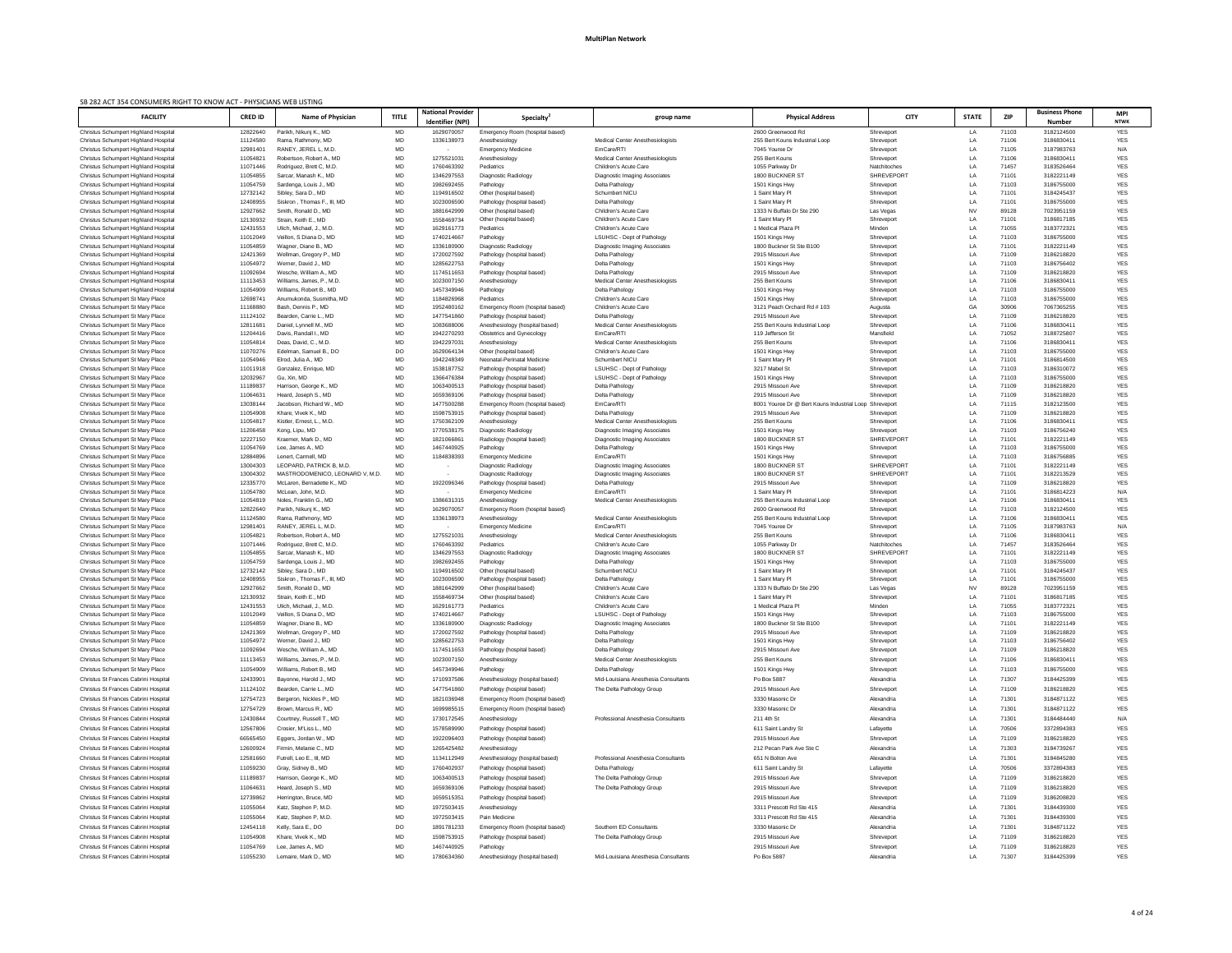| <b>FACILITY</b>                                                              | <b>CRED ID</b>       | <b>Name of Physician</b>                         | <b>TITLE</b>    | <b>National Provider</b><br>Identifier (NPI) | Specialty <sup>2</sup>                                             | group name                           | <b>Physical Address</b>                             | <b>CITY</b>                         | <b>STATE</b> | ZIP                | <b>Business Phone</b><br><b>Number</b> | <b>MPI</b><br><b>NTWK</b> |
|------------------------------------------------------------------------------|----------------------|--------------------------------------------------|-----------------|----------------------------------------------|--------------------------------------------------------------------|--------------------------------------|-----------------------------------------------------|-------------------------------------|--------------|--------------------|----------------------------------------|---------------------------|
| Christus St Frances Cabrini Hospital                                         | 12693595             | Letsinger, Darrin B., MD                         | MD              | 1083822886                                   | Anesthesiology (hospital based)                                    | MLAC                                 | 1444 Peterman Dr                                    | Alexandria                          | LA           | 71301              | 3184425399                             | YES                       |
| Christus St Frances Cabrini Hospital                                         | 12335770             | McLaren, Bernadette K., MD                       | MD              | 1922096346                                   | Pathology (hospital based)                                         | The Delta Pathology Group            | 2915 Missouri Ave                                   | Shreveport                          | LA           | 71109              | 3186218820                             | <b>YES</b>                |
| Christus St Frances Cabrini Hospital                                         | 12238566             | Miguez, Michael W., MD                           | MD              | 1770571184                                   | Pathology (hospital based)                                         |                                      | 2915 Missouri Ave                                   | Shreveport                          | LA           | 71109              | 3186218820                             | <b>YES</b>                |
| Christus St Frances Cabrini Hospital                                         | 12804157             | Moreau, Angela, MD                               | MD              | $\sim$                                       | Emergency Room (hospital based)                                    |                                      | 3330 Masonic Dr                                     | Alexandria                          | LA           | 71301              | 3184486750                             | <b>YES</b>                |
| Christus St Frances Cabrini Hospital                                         | 11055100             | Parker, Larry D., MD                             | MD              | 1093730137                                   | Emergency Room (hospital based)                                    |                                      | 3330 Masonic Dr                                     | Alexandria                          | LA           | 71301              | 3184871122                             | YES                       |
| Christus St Frances Cabrini Hospital                                         | 11055231             | Patton, Joseph G., MD                            | MD              | 1831140888                                   | Anesthesiology (hospital based)                                    | Mid-Louisiana Anesthesia Consultants | Po Box 5887                                         | Alexandria                          | LA           | 71307              | 3184425399                             | YES                       |
| Christus St Frances Cabrini Hospital                                         | 12706749             | Peterman, Taten, MD                              | MD              | $\sim$                                       | Anesthesiology (hospital based)                                    | MLAC                                 | Po Box 5887                                         | Alexandria                          | LA           | 71307              | 3184425399                             | YES                       |
| Christus St Frances Cabrini Hospital                                         | 12754870             | Pruett, Anthony G., MD                           | MD              | 1649283862                                   | Emergency Room (hospital based)                                    |                                      | 3330 Masonic Dr                                     | Alexandria                          | LA           | 71301              | 3184871122                             | YES                       |
| Christus St Frances Cabrini Hospital<br>Christus St Frances Cabrini Hospital | 11055232<br>12578808 | Rapp, Jeffrey T., MD<br>Rigg, Howard M., III, MD | MD<br>MD        | 1952352767<br>1720003809                     | Anesthesiology (hospital based)<br>Emergency Room (hospital based) | Mid-Louisiana Anesthesia Consultants | 233 Pecan Park Ave Ste B<br>3330 Masonic Dr # 110 B | Alexandria<br>Alexandria            | LA<br>LA     | 71303<br>71301     | 3184278090<br>3184871122               | YES<br>YES                |
| Christus St Frances Cabrini Hospital                                         | 11055233             | Robichaux, Francis X., MD                        | MD              | 1316998149                                   | Anesthesiology (hospital based)                                    | Mid-Louisiana Anesthesia Consultants | Po Box 5887                                         | Alexandria                          | LA           | 71307              | 3184425399                             | <b>YES</b>                |
| Christus St Frances Cabrini Hospital                                         | 11107739             | Spears, Kelvin L., MD                            | MD              | 107353816                                    | Emergency Room (hospital based)                                    |                                      | 3330 Masonic Dr                                     | Alexandria                          | LA           | 71301              | 3184871122                             | YES                       |
| Christus St Frances Cabrini Hospital                                         | 12265446             | Stokes, Marcus C., MD                            | MD              | 1467478248                                   | Emergency Room (hospital based)                                    |                                      | 3330 Masonic Dr                                     | Alexandria                          | LA           | 71301              | 3184871122                             | YES                       |
| Christus St Frances Cabrini Hospital                                         | 12421369             | Wellman, Gregory P., MD                          | MD              | 1720027592                                   | Pathology (hospital based)                                         | The Delta Pathology Group            | 2915 Missouri Ave                                   | Shreveport                          | LA           | 71109              | 3186218820                             | YES                       |
| Christus St Frances Cabrini Hospital                                         | 11080942             | Wyble, Stephen S., MD                            | MD              | 1851394118                                   | Anesthesiology                                                     |                                      | 539 E Prudhomme St                                  | Opelousas                           | LA           | 70570              | 3379483011                             | YES                       |
| Christus St Frances Cabrini Hospital                                         | 12754886             | Yoas, Stuart W., MD                              | MD              |                                              | Emergency Room (hospital based)                                    |                                      | 3330 Masonic Dr                                     | Alexandria                          | LA           | 71301              | 3184486750                             | YES                       |
| <b>Christus St Patrick Hospital</b>                                          | 13033018             | Alexius, Jay C., MD                              | MD              | 1134292345                                   | Emergency Room (hospital based)                                    |                                      | 524 Doctor Michael Debakey Dr                       | <b>Lake Charles</b>                 | LA           | 70601              | 8653808200                             | YES                       |
| <b>Christus St Patrick Hospital</b>                                          | 11075210             | Allen, Michael D., MD                            | MD              | 148765270                                    | Radiology (hospital based)                                         |                                      | 3704 North Blvd Ste B                               | Alexandria                          | LA           | 71301              | 3184427500                             | YES                       |
| <b>Christus St Patrick Hospital</b>                                          | 11191211             | Altier, Carole G., MD                            | MD              | 1922143510                                   | Anesthesiology (hospital based)                                    |                                      | 4150 Nelson Rd Ste A 4                              | Lake Charles                        | LA           | 70605              | 3374746353                             | YES                       |
| <b>Christus St Patrick Hospital</b>                                          | 11056706             | Bordlee, Bruce P., MD                            | <b>MD</b>       | 160985959                                    | Diagnostic Radiology                                               |                                      | 1800 Ryan St #105                                   | <b>Lake Charles</b>                 | LA           | 70601              | 3374394706                             | N/A                       |
| <b>Christus St Patrick Hospital</b>                                          | 12783075             | Borucki, Simon, MD                               | MD              | 1942350079                                   | Emergency Room (hospital based)                                    |                                      | 2315 E Main St                                      | New Iberia                          | LA           | 70560              | 8004433672                             | YES                       |
| <b>Christus St Patrick Hospital</b>                                          | 11056589             | Brdlik, Charles J., MD                           | MD              | 1215910112                                   | Diagnostic Radiology                                               |                                      | 1800 Ryan St Ste 105                                | Lake Charles                        | LA           | 70601              | 3374394706                             | N/A                       |
| <b>Christus St Patrick Hospital</b>                                          | 11056588             | Brown, Robert N., MD                             | MD              | 1528041258                                   | Diagnostic Radiology                                               |                                      | 524 Doctor Michael Debakey Dr                       | Lake Charles                        | LA           | 70601              | 3374394706                             | N/A                       |
| <b>Christus St Patrick Hospital</b>                                          | 11223169             | Bulczak, Dariusz P., MD                          | MD              | 1124011044                                   | Radiology (hospital based)                                         |                                      | 433 Plaza St                                        | Bogalusa                            | LA           | 70427              | 9857326803                             | YES                       |
| <b>Christus St Patrick Hospital</b>                                          | 12978938             | BURNETTE, DOUGLAS G., Jr, MD                     | MD              | 1962485862                                   | Diagnostic Radiology                                               |                                      | 650 Doctor Michael Debakey Dr                       | <b>Lake Charles</b>                 | LA           | 70601              | 3374397778                             | N/A                       |
| <b>Christus St Patrick Hospital</b>                                          | 12286478             | Burton, John M., MD                              | MD              | 1619911682                                   | Emergency Room (hospital based)                                    |                                      | 524 Doctor Michael Debakey Dr                       | <b>Lake Charles</b>                 | LA           | 70601              | 3374917755                             | YES                       |
| <b>Christus St Patrick Hospital</b>                                          | 12753637             | Burton, Regenia, MD                              | MD              | 127574478                                    | Pathology (hospital based)                                         |                                      | 830 Bayou Pines Dr                                  | <b>Lake Charles</b>                 | LA           | 70601              | 3374369557                             | YES                       |
| <b>Christus St Patrick Hospital</b><br><b>Christus St Patrick Hospital</b>   | 12565000<br>12650715 | Carlin, John B, M.D.<br>Cuba, Jon M., MD         | MD<br>MD        | 1023082104<br>1124126388                     | Anesthesiology (hospital based)<br>Emergency Room (hospital based) |                                      | 1701 Oak Park Blvd<br>17000 Medical Center Dr       | <b>Lake Charles</b><br>Baton Rouge  | LA<br>LA     | 70601<br>70816     | 3374780511<br>2257522470               | YES<br><b>YES</b>         |
| <b>Christus St Patrick Hospital</b>                                          | 12453527             | Davis, Michael D., MD                            | MD              | 1669442349                                   | Emergency Room (hospital based)                                    |                                      | 524 Doctor Michael Debakey Dr                       | Lake Charles                        | LA           | 70601              | 8004433672                             | <b>YES</b>                |
| <b>Christus St Patrick Hospital</b>                                          | 12082347             | Deshaies, Marc R., MD                            | MD              | 1255390373                                   | Emergency Room (hospital based)                                    |                                      | 2390 W Congress St                                  | Lafayette                           | LA           | 70506              | 8008379910                             | <b>YES</b>                |
| <b>Christus St Patrick Hospital</b>                                          | 12565002             | Doiron, Mark L, M.D.                             | MD              | 1598739955                                   | Anesthesiology (hospital based)                                    |                                      | 1701 Oak Park Blyd                                  | Lake Charles                        | LA           | 70601              | 3374780511                             | YES                       |
| <b>Christus St Patrick Hospital</b>                                          | 12564836             | Dyer, Syd, MD                                    | MD              | 1790820389                                   | Anesthesiology (hospital based)                                    |                                      | 4150 Nelson Rd                                      | Lake Charles                        | LA           | 70605              | 3374746353                             | YES                       |
| <b>Christus St Patrick Hospital</b>                                          | 12655401             | Dym, Jean-Paul, MD                               | MD              | 1376741157                                   | Radiology (hospital based)                                         |                                      | 433 Plaza St                                        | Bogalusa                            | LA           | 70427              | 9857326803                             | YES                       |
| <b>Christus St Patrick Hospital</b>                                          | 11189646             | Eapen, Paula D., MD                              | MD              | 1740260157                                   | Pathology (hospital based)                                         |                                      | 830 W Bayou Pines Dr                                | Lake Charles                        | LA           | 70601              | 3374369557                             | YES                       |
| <b>Christus St Patrick Hospital</b>                                          | 12986169             | Freeman, Nathan P., MD                           | MD              | 1255590279                                   | Emergency Room (hospital based)                                    |                                      | 17000 Medical Center Dr                             | <b>Baton Rouge</b>                  | LA           | 70816              | 8004433672                             | YES                       |
| <b>Christus St Patrick Hospital</b>                                          | 12564838             | Harter, Gary L., MD                              | MD              | 1407991094                                   | Anesthesiology (hospital based)                                    |                                      | 4150 Nelson Rd                                      | <b>Lake Charles</b>                 | LA           | 70605              | 3374746353                             | <b>YES</b>                |
| <b>Christus St Patrick Hospital</b>                                          | 12826817             | Kelly, Brandi J., MD                             | MD              | 1205046414                                   | Pathology (hospital based)                                         |                                      | 1501 Kings Hwy                                      | Shreveport                          | LA           | 71103              | 3186755000                             | N/A                       |
| <b>Christus St Patrick Hospital</b>                                          | 12565001             | Laborde, Richard S., MD                          | MD              | 1538133988                                   | Anesthesiology (hospital based)                                    |                                      | 524 Doctor Michael Debakey Dr                       | Lake Charles                        | LA           | 70601              | 3374780511                             | YES                       |
| <b>Christus St Patrick Hospital</b>                                          | 11055158             | Larson, Paul C., MD                              | MD              | 1093713323                                   | Radiology (hospital based)                                         |                                      | 3704 North Blvd Ste A                               | Alexandria                          | LA           | 71301              | 3184427500                             | YES                       |
| <b>Christus St Patrick Hospital</b>                                          | 12564999             | Lemoine, Dwight R, M.D.                          | MD              | 1861479149                                   | Anesthesiology (hospital based)                                    |                                      | 524 Doctor Michael Debakey Dr                       | <b>Lake Charles</b>                 | LA           | 70601              | 3374780511                             | YES                       |
| Christus St Patrick Hospital<br><b>Christus St Patrick Hospital</b>          | 12564998<br>11056709 | Lewis, Ronald M., Sr, MD                         | MD              | 1609853928<br>1588647499                     | Anesthesiology (hospital based)                                    |                                      | 4150 Nelson Rd Bldg A Ste 4<br>1800 Ryan St #105    | Lake Charles<br><b>Lake Charles</b> | LA           | 70605<br>70601     | 3374782124<br>3374394706               | YES                       |
| <b>Christus St Patrick Hospital</b>                                          | 12579595             | Lim, Charles A., MD<br>Manuel, Nicholas, MD      | MD<br>MD        | 1871591123                                   | Diagnostic Radiology<br>Radiology (hospital based)                 |                                      | 3704 North Blvd Ste A                               | Alexandria                          | LA<br>LA     | 71301              | 3184427500                             | N/A<br>N/A                |
| <b>Christus St Patrick Hospital</b>                                          | 12985874             | Martinez, Richard L., MD                         | MD              | 110480901                                    | Diagnostic Radiology                                               |                                      | 524 Doctor Michael Debakey Dr                       | Lake Charles                        | LA           | 70601              | 3374394706                             | N/A                       |
| <b>Christus St Patrick Hospital</b>                                          | 65740354             | McFarland, David R., MD                          | MD              | 1275511016                                   | Radiology (hospital based)                                         |                                      | 800 Marshall St                                     | <b>Little Rock</b>                  | AR           | 72202              | 5013641100                             | YES                       |
| <b>Christus St Patrick Hospital</b>                                          | 12980446             | Miller, George L., MD                            | MD              | 1285617191                                   | Diagnostic Radiology                                               |                                      | 1800 Ryan St Ste 105                                | <b>Lake Charles</b>                 | LA           | 70601              | 3374394706                             | N/A                       |
| <b>Christus St Patrick Hospital</b>                                          | 12012314             | Nguyen, Victoria A., DO                          | DO              | 1902881238                                   | Radiology (hospital based)                                         |                                      | 1 Medical Plaza Pl                                  | Minden                              | LA           | 71055              | 9525951100                             | YES                       |
| <b>Christus St Patrick Hospital</b>                                          | 12299559             | Olsan, Adam D., MD                               | MD              | 1245213164                                   | Diagnostic Radiology                                               |                                      | 4901 Lac De Ville Blvd Bldg D #140                  | Rochester                           | NY           | 14618              | 5853419100                             | N/A                       |
| <b>Christus St Patrick Hospital</b>                                          | 12849393             | Patel, Roopa, DO                                 | DO              | 1437352226                                   | Emergency Room (hospital based)                                    |                                      | 524 Doctor Michael Debakey Dr                       | <b>Lake Charles</b>                 | LA           | 70601              | 8004433672                             | <b>YES</b>                |
| <b>Christus St Patrick Hospital</b>                                          | 12564835             | Price, Jere K., MD                               | MD              | $\sim$                                       | Anesthesiology (hospital based)                                    |                                      | 4150 Nelson Rd                                      | <b>Lake Charles</b>                 | LA           | 70605              | 3374746353                             | <b>YES</b>                |
| <b>Christus St Patrick Hospital</b>                                          | 11148018             | Rumsey, Robert L., MD                            | MD              | 1083694400                                   | Pathology (hospital based)                                         |                                      | 830 W Bayou Pines Dr                                | <b>Lake Charles</b>                 | LA           | 70601              | 3374369557                             | YES                       |
| <b>Christus St Patrick Hospital</b>                                          | 12579788             | Sachasinh, Rachadip S., MD                       | MD              | 1932107356                                   | Radiology (hospital based)                                         |                                      | 3704 North Blvd                                     | Alexandria                          | LA           | 71301              | 3184427500                             | YES                       |
| <b>Christus St Patrick Hospital</b>                                          | 11205089             | Shaheen, Edward A., MD                           | MD              | 1700113396                                   | Emergency Room (hospital based)                                    |                                      | 524 Doctor Michael Debakey Dr                       | <b>Lake Charles</b>                 | LA           | 70601              | 3374362511                             | <b>YES</b>                |
| <b>Christus St Patrick Hospital</b>                                          | 12702185             | Staib, Neil E., Jr, MD                           | <b>MD</b>       | 1225021413                                   | Radiology (hospital based)                                         |                                      | 433 Plaza St                                        | Bogalusa                            | LA           | 70427              | 9857326803                             | YES                       |
| <b>Christus St Patrick Hospital</b>                                          | 12430177             | Su, Albert T., MD                                | MD              | 1639154479                                   | Radiology (hospital based)                                         |                                      | 1600 N 2nd                                          | Downsville                          | WI           | 54735              | 6608908023                             | YES                       |
| <b>Christus St Patrick Hospital</b>                                          | 12421626             | Talmi, Danit N., MD                              | MD              | 1851326425                                   | Radiology (hospital based)                                         |                                      | 1100 Kentucky Ave                                   | <b>West Plains</b>                  | MO           | 65775              | 4172576713                             | YES                       |
| <b>Christus St Patrick Hospital</b>                                          | 12547379             | Theoharis, Jennifer A., MD                       | MD              | 1659356913                                   | Radiology (hospital based)                                         |                                      | 950 Matthew Dr                                      | Waynesboro                          | MS           | 39367              | 6017355151                             | YES                       |
| <b>Christus St Patrick Hospital</b><br><b>Christus St Patrick Hospital</b>   | 42924761<br>12667688 | Thomas, Donald L., MD<br>Tighe, Devin K., MD     | MD<br><b>MD</b> | 1780667337<br>1306021407                     | Diagnostic Radiology<br>Radiology (hospital based)                 |                                      | 1800 Ryan St #105<br>3704 North Blvd                | <b>Lake Charles</b><br>Alexandria   | LA<br>LA     | 706016078<br>71301 | 3374394706<br>3184489897               | N/A<br>N/A                |
| <b>Christus St Patrick Hospital</b>                                          | 11056558             | Townsend. Gault H MD                             | <b>MD</b>       | 1396725719                                   | Pathology (hospital based)                                         |                                      | 830 W Bayou Pines Dr                                | <b>Lake Charles</b>                 | LA           | 70601              | 3374369557                             | <b>YES</b>                |
| <b>Christus St Patrick Hospital</b>                                          | 11056559             | Van Hoose, John S., II, MD                       | MD              | 1942280359                                   | Pathology (hospital based)                                         |                                      | 830 W Bayou Pines Dr                                | Lake Charles                        | LA           | 70601              | 3374369557                             | <b>YES</b>                |
| <b>Christus St Patrick Hospital</b>                                          | 12978939             | WALKER, MICHAEL D, M.D.                          | MD              | 1417930348                                   | Diagnostic Radiology                                               |                                      | 524 Doctor Michael Debakey Dr                       | <b>Lake Charles</b>                 | LA           | 70601              | 3374394706                             | N/A                       |
| <b>Christus St Patrick Hospital</b>                                          | 12564837             | Walkin, Patrick, MD                              | MD              | 1457496069                                   | Anesthesiology (hospital based)                                    |                                      | 4150 Nelson Rd                                      | Lake Charles                        | LA           | 70605              | 3374746353                             | <b>YES</b>                |
| <b>Christus St Patrick Hospital</b>                                          | 53828647             | Wise, Myra C., MD                                | MD              | 120595077                                    | Anesthesiology (hospital based)                                    |                                      | 751 Bayou Pines E Ste L                             | <b>Lake Charles</b>                 | LA           | 70601              | 3374368700                             | <b>YES</b>                |
| <b>Christus St Patrick Hospital</b>                                          | 13003246             | WONG, EDWARD W, M.D.                             | MD              | $\sim$                                       | Diagnostic Radiology                                               |                                      | 55 Fruit St B L K 7                                 | <b>Boston</b>                       | МA           | 2114               | 6177268796                             | N/A                       |
| Christus St Patrick Hospital                                                 | 12373987             | Wong, William J., MD                             | MD              | 1023093770                                   | Radiology (hospital based)                                         |                                      | 950 Matthew Dr                                      | Waynesboro                          | MS           | 39367              | 6017355151                             | <b>YES</b>                |
| <b>Citizens Medical Center</b>                                               | 12696876             | Ardoin, Shannon E., MD                           | MD              | 1053575506                                   | Radiology (hospital based)                                         | Brown/Folse Radiology Group, LLC     | 1240 Richardson Rd                                  | Calhoun                             | LA           | 71225              | 3187289988                             | <b>YES</b>                |
| <b>Citizens Medical Center</b>                                               | 11143661             | Armington, William G., MD                        | MD              | 1821095845                                   | Radiology (hospital based)                                         | Brown/Folse Radiology Group, LLC     | 324 Dulles Dr                                       | Lafayette                           | LA           | 70506              | 8885548444                             | YES                       |
| <b>Citizens Medical Center</b>                                               | 11055636             | Armstrong, John M., III, MD                      | MD              | 1366443061                                   | Pathology (hospital based)                                         | Bayou Pathology                      | 109 Circle Dr                                       | West Monroe                         | LA           | 71291              | 3183231834                             | <b>YES</b>                |
| <b>Citizens Medical Center</b>                                               | 11056652             | Biddle, Johnny, Jr., MD                          | MD              | 1902010952                                   | Gynecology                                                         | Genesis Emergency Staffing Co        | 1920 W Sale Rd Bldg F                               | Lake Charles                        | LA           | 70605              | 3374800140                             | <b>YES</b>                |
| <b>Citizens Medical Center</b>                                               | 11143672             | Brown, Edward L., MD                             | MD              | 1508817966                                   | Radiology (hospital based)                                         | Brown/Folse Radiology Group, LLC     | 301 N Jefferson Davis Pkwy                          | New Orleans                         | LA           | 70119              | 5044835311                             | <b>YES</b>                |
| <b>Citizens Medical Center</b>                                               | 11206380             | Edwards, Robert L., MD                           | MD              | 1023082542                                   | Radiology (hospital based)                                         | Brown/Folse Radiology Group, LLC     | 318 Durham St                                       | Bastrop                             | LA           | 71220              | 8666943447                             | <b>YES</b>                |
| <b>Citizens Medical Center</b>                                               | 11055637             | Elias, Abdalla L., MD                            | MD              | 1952302978                                   | Pathology (hospital based)                                         | Bayou Pathology                      | 109 Circle Dr                                       | West Monroe                         | LA           | 71291              | 3183231834                             | <b>YES</b>                |
|                                                                              |                      |                                                  |                 |                                              |                                                                    |                                      |                                                     |                                     |              |                    |                                        |                           |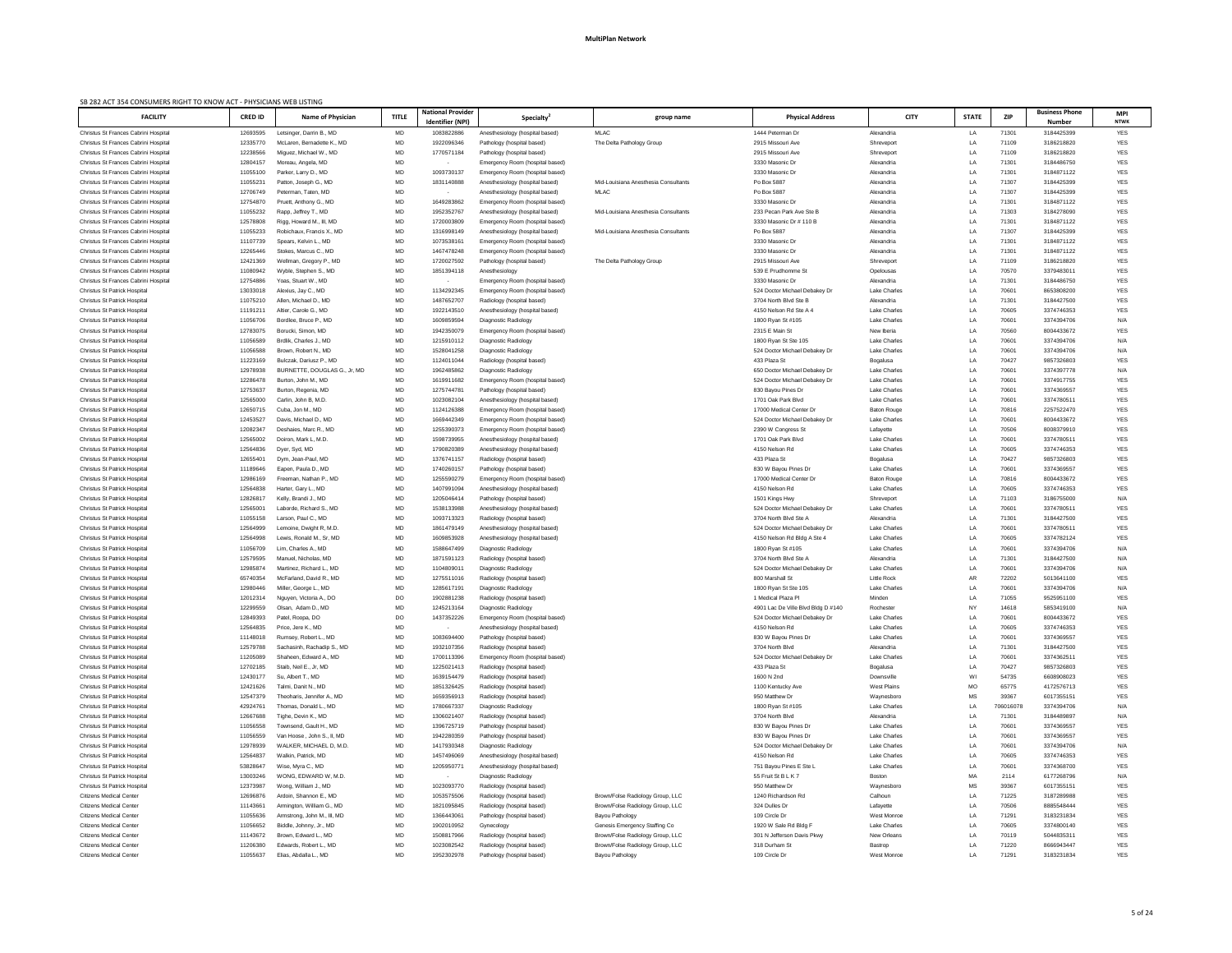| SB 282 ACT 354 CONSUMERS RIGHT TO KNOW ACT - PHYSICIANS WEB LISTING |                      |                                                      |              |                                              |                                                               |                                                                    |                                                   |                                    |                 |                |                                        |                           |
|---------------------------------------------------------------------|----------------------|------------------------------------------------------|--------------|----------------------------------------------|---------------------------------------------------------------|--------------------------------------------------------------------|---------------------------------------------------|------------------------------------|-----------------|----------------|----------------------------------------|---------------------------|
| <b>FACILITY</b>                                                     | <b>CRED ID</b>       | <b>Name of Physician</b>                             | <b>TITLE</b> | <b>National Provider</b><br>Identifier (NPI) | Specialty <sup>2</sup>                                        | group name                                                         | <b>Physical Address</b>                           | <b>CITY</b>                        | <b>STATE</b>    | <b>ZIP</b>     | <b>Business Phone</b><br><b>Number</b> | <b>MPI</b><br><b>NTWK</b> |
| <b>Citizens Medical Center</b>                                      | 13292995             | Feierabend, Lee, MD                                  | MD           | 170082471                                    | <b>Emergency Medicine</b>                                     | Genesis Emergency Staffing Co                                      | 122 Carlyle Avenue                                | <b>Belleville</b>                  |                 | 62220          | 6182775974                             | YES                       |
| <b>Citizens Medical Center</b>                                      | 12797214             | Folse, Craig P., MD                                  | MD           | 1073563862                                   | Radiology (hospital based)                                    | Brown/Folse Radiology Group, LLC                                   | 1240 Richardson Rd                                | Calhoun                            | LA              | 71225          | 3187289988                             | <b>YES</b>                |
| <b>Citizens Medical Center</b>                                      | 11058111             | Henry, Herbert W., MD                                | MD           | 1972579977                                   | Radiology (hospital based)                                    | Brown/Folse Radiology Group, LLC                                   | 433 Plaza St                                      | Bogalusa                           | LA              | 70427          | 9857306803                             | <b>YES</b>                |
| <b>Citizens Medical Center</b>                                      | 11055635             | Maxwell, John E., MD                                 | MD           | 1942201660                                   | Pathology (hospital based)                                    | Bayou Pathology                                                    | 109 Circle Dr                                     | West Monroe                        | LA              | 71291          | 3183231834                             | <b>YES</b>                |
| <b>Citizens Medical Center</b>                                      | N/A                  | N/A                                                  | N/A          |                                              | <b>Emergency Medicine</b>                                     | Genesis Emergency Staffing Co                                      | 122 Carlyle Avenue                                | <b>Belleville</b>                  |                 | 62220          | 6182775974                             | N/A                       |
| <b>Citizens Medical Center</b>                                      | N/A                  | N/A                                                  | N/A          |                                              | Radiologist                                                   | Brown/Folse Radiology Group, LLC                                   | 788 Pony Greer Road                               | Rayville                           | LA              | 71269          | 8006943447                             | N/A                       |
| <b>Citizens Medical Center</b>                                      | 15498                | N/A                                                  | N/A          |                                              | Pathologist                                                   | Bayou Pathology                                                    | 109 Circle Drive                                  | West Monroe                        | LA              | 71291          | 3183231834                             | <b>YES</b>                |
| <b>Citizens Medical Center</b>                                      | 11055638             | Pankey, Lee R., MD                                   | MD           | 1518968437                                   | Pathology (hospital based)                                    | Bayou Pathology                                                    | 109 Circle Dr                                     | West Monroe                        | LA              | 71291          | 3183231834                             | <b>YES</b>                |
| <b>Citizens Medical Center</b>                                      | N/A                  | Seyfarth, Huey, MD                                   | MD           | 1720014392                                   | <b>Emergency Medicine</b>                                     | Genesis Emergency Staffing Co                                      | 122 Carlyle Avenue                                | <b>Belleville</b>                  |                 | 62220          | 6182775974                             | N/A                       |
| <b>Citizens Medical Center</b>                                      | 11055558             | Smith, Nancy V., MD                                  | MD           | 1073514782                                   | Pathology (hospital based)                                    | Bayou Pathology                                                    | 109 Circle Dr                                     | West Monroe                        | LA              | 71291          | 3183231834                             | <b>YES</b>                |
| <b>Citizens Medical Center</b>                                      | 11143779             | Smith, Stover L., Jr, MD                             | MD           | 1316130776                                   | Radiology (hospital based)                                    | Brown/Folse Radiology Group, LLC                                   | 1240 Richardson Rd                                | Calhoun                            | LA              | 71225          | 3187289988                             | <b>YES</b>                |
| <b>Citizens Medical Center</b>                                      | 11055472             | Yatco, Reynaldo L., MD                               | MD           | 1871514000                                   | Radiology (hospital based)                                    | Brown/Folse Radiology Group, LLC                                   | 1240 Richardson Rd                                | Calhoun                            | LA              | 71225          | 3187289988                             | <b>YES</b>                |
| <b>Citizens Medical Center</b>                                      | N/A                  | Yates, Fred, MD                                      | MD           | 1396791653                                   | <b>Emergency Medicine</b>                                     | Genesis Emergency Staffing Co                                      | 122 Carlyle Avenue                                | <b>Belleville</b>                  |                 | 62220          | 6182775974                             | N/A                       |
| Dauterive Hospital                                                  | 12074026             | Altmann, Lisa D., MD                                 | MD           | 1740353887                                   | Pathology (hospital based)                                    | Reliapath                                                          | 800 E Main St                                     | <b>Ville Platte</b>                | LA              | 705864618      | 3373639475                             | <b>YES</b>                |
| Dauterive Hospital                                                  | 12149760             | Baudoin, Bryan E., DO                                | DO           | 1922078849                                   | Anesthesiology (hospital based)                               | Sheridan Healthcare of Louisiana, Inc.                             | 1444 Peterman Dr                                  | Alexandria                         | LA              | 71301          | 3184425399                             | <b>YES</b>                |
| Dauterive Hospital                                                  | 12882977             | BRINKMAN, FRANK P III, M.D.                          | MD           | 1871523696                                   | <b>Emergency Medicine</b>                                     | Iberia Emergency Group, LLC                                        | 211 4th St                                        | Alexandria                         | LA              | 71301          | 3182371915                             | <b>YES</b>                |
| Dauterive Hospital                                                  | 12900765             | Brooks, Derrick D., MD                               | MD           | 1679686158                                   | Other (hospital based)                                        | Iberia Emergency Group, LLC                                        | 17000 Medical Center Dr                           | <b>Baton Rouge</b>                 | LA              | 70816          | 8004433672                             | <b>YES</b>                |
| Dauterive Hospital                                                  | 12600952             | Burlet, Robert J., III, MD<br>Domingue, Scott J., MD | MD<br>MD     | 1598727984                                   | Other (hospital based)                                        | Iberia Emergency Group, LLC                                        | 500 Lauchwood Dr                                  | Laurinburg                         | <b>NC</b><br>LA | 28352<br>70503 | 4046457699<br>4046457699               | <b>YES</b><br><b>YES</b>  |
| Dauterive Hospital<br>Dauterive Hospital                            | 12604551<br>12094221 | Fontenot, David P., MD                               | MD           | 1770513731<br>1730129891                     | Emergency Room (hospital based)<br>Radiology (hospital based) | Iberia Emergency Group, LLC<br>Radiology Associates of Iberia, LLP | 1214 Coolidge Blvd<br>2315 E Main St              | Lafayette<br>New Iberia            | LA              | 705604031      | 3373671048                             | <b>YES</b>                |
| Dauterive Hospital                                                  | 12304088             | Frederick, Craig J., MD                              | MD           | 1033176185                                   | Emergency Room (hospital based)                               | Iberia Emergency Group, LLC                                        | 500 Lauchwood Dr                                  | Laurinburg                         | <b>NC</b>       | 28352          | 4046457699                             | <b>YES</b>                |
| Dauterive Hospital                                                  | 12714988             | Fremin, Ross J., MD                                  | MD           | 1356455737                                   | <b>Family Practice</b>                                        | Iberia Emergency Group, LLC                                        | 2390 W Congress St                                | Lafayette                          | LA              | 70506          | 3372616655                             | <b>YES</b>                |
| <b>Dauterive Hospital</b>                                           | 12751277             | Glogover, Philip, MD                                 | MD           | 1427022177                                   | Pain Medicine                                                 | Sheridan Healthcare of Louisiana, Inc.                             | 3900 Capitol Mall Dr SW                           | Olympia                            | WA              | 98502          | 3609562563                             | <b>YES</b>                |
| Dauterive Hospital                                                  | 13012126             | Grau, Valerie A., MD                                 | MD           | 1013133735                                   | Anesthesiology (hospital based)                               | Sheridan Healthcare of Louisiana, Inc.                             | 4630 Ambassador Caffery Pkwy Ste 101              | Lafayette                          | LA              | 70508          | 3379931193                             | <b>YES</b>                |
| Dauterive Hospital                                                  | 11058753             | Jayagopal, Vijaya, MD                                | MD           | 1447293139                                   | Anesthesiology (hospital based)                               | Sheridan Healthcare of Louisiana, Inc.                             | 433 Plaza St                                      | Bogalusa                           | LA              | 70427          | 9857327122                             | YES                       |
| <b>Dauterive Hospital</b>                                           | 12817792             | Lalonde, Chrissy V., MD                              | MD           | 1982845277                                   | Pathology (hospital based)                                    | Reliapath                                                          | 1100 Andre St Ste 100                             | New Iberia                         | LA              | 70563          | 3373655944                             | <b>YES</b>                |
| <b>Dauterive Hospital</b>                                           | 12073892             | Lastrapes, Deborah L., MD                            | MD           | 1174696249                                   | Pathology (hospital based)                                    | Reliapath                                                          | 539 E Prudhomme St                                | Opelousas                          | LA              | 70570          | 3379483011                             | <b>YES</b>                |
| Dauterive Hospital                                                  | 12074097             | Lemieux, John G., MD                                 | MD           | 1649210709                                   | Radiology (hospital based)                                    | Radiology Associates of Iberia, LLP                                | 2315 E Main St                                    | New Iberia                         | LA              | 70560          | 3373671048                             | <b>YES</b>                |
| Dauterive Hospital                                                  | 12431196             | Myers. Charles L., MD                                | MD           | 1144291634                                   | Anesthesiology (hospital based)                               | Sheridan Healthcare of Louisiana, Inc.                             | 211 4th St                                        | Alexandria                         | $\overline{A}$  | 71301          | 3184484440                             | <b>YES</b>                |
| <b>Dauterive Hospital</b>                                           | 23762                | N/A                                                  | N/A          | 1083661003                                   | Radiologist                                                   | Radiology Associates of Iberia, LLP                                | 2309 E. Main Street, Suite 100                    | New Iberia                         | LA              | 70560          | N/A                                    | <b>YES</b>                |
| <b>Dauterive Hospital</b>                                           | 1791                 | N/A                                                  | N/A          | 1518940063                                   | Anesthesiologist                                              | Sheridan Healthcare of Louisiana, Inc.                             | 1613 N. Harrison Parkway, Suite 200               | Sunrise                            | - FL            | 33323          | 8004372672                             | YES                       |
| Dauterive Hospital                                                  | 12074298             | Redlich, Gillian C., MD                              | MD           | 1659444701                                   | Pathology (hospital based)                                    | Reliapath                                                          | 800 E Main St                                     | <b>Ville Platte</b>                | LA              | 705864618      | 3373639475                             | YES                       |
| <b>Dauterive Hospital</b>                                           | 13256412             | Sabatier, Susan G., MD                               | MD           | 1790728251                                   | Emergency Room (hospital based)                               | Iberia Emergency Group, LLC                                        | 1214 Coolidge Ave                                 | Lafayette                          | LA              | 70503          | 4046457699                             | YES                       |
| Dauterive Hospital                                                  | 12167620             | Salcedo, Luis F., MD                                 | MD           | 1326013194                                   | Anesthesiology                                                | Sheridan Healthcare of Louisiana, Inc.                             | 651 E 25th St                                     | Hialeah                            | - FL            | 33013          | 3056936100                             | YES                       |
| Dauterive Hospital                                                  | 11179028             | Saus, Jarthur A., MD                                 | MD           |                                              | Anesthesiology                                                | Sheridan Healthcare of Louisiana, Inc.                             | 705 Dixie St                                      | Carrollton                         | GA              | 301173818      | 7708369806                             | N/A                       |
| <b>Dauterive Hospital</b>                                           | 12580516             | Scurria, Philip J., Jr, MD                           | MD           | 1841245834                                   | Radiology (hospital based)                                    | Radiology Associates of Iberia, LLP                                | 2315 E Main St                                    | New Iberia                         | LA              | 70560          | 3373671048                             | <b>YES</b>                |
| Dauterive Hospital                                                  | 12471071             | Simpson, Karen W., MD                                | MD           | 1831264373                                   | Pathology                                                     | Reliapath                                                          | 1501 Kings Hwy                                    | Shreveport                         | LA              | 71103          | 3186754557                             | YES                       |
| Dauterive Hospital                                                  | 12074566             | Snellgrove, Boyd D., MD                              | MD           | 1811942808                                   | Radiology (hospital based)                                    | Radiology Associates of Iberia, LLP                                | 2315 E Main St                                    | New Iberia                         | LA              | 705604031      | 3373640441                             | YES                       |
| <b>Dauterive Hospital</b>                                           | 12635693             | Stamato, Stephan K., MD                              | MD           | 1073719761                                   | Radiology (hospital based)                                    | Radiology Associates of Iberia, LLP                                | 2315 E Main St                                    | New Iberia                         | LA              | 70560          | 3373671048                             | <b>YES</b>                |
| <b>Dauterive Hospital</b>                                           | 11125153             | Stewart, Luther H., MD                               | MD           | 1932105988                                   | Anesthesiology (hospital based)                               | Sheridan Healthcare of Louisiana, Inc.                             | 1415 Tulane Ave                                   | <b>New Orleans</b>                 | LA              | 70112          | 5045885800                             | <b>YES</b>                |
| Dauterive Hospital                                                  | 12430799             | Sudd, Deeb, MD                                       | MD           | 1114978855                                   | Emergency Room (hospital based)                               | Iberia Emergency Group, LLC                                        | 1214 Coolidge Blvd                                | Lafayette                          | LA              | 70503          | 4046457699                             | YES                       |
| <b>Dauterive Hospital</b>                                           | 13013219             | Venugopal, Sheela, MD                                | MD           | 1316918808                                   | Anesthesiology                                                | Sheridan Healthcare of Louisiana, Inc.                             | 4600 Ambassador Caffery Pkwy                      | Lafayette                          | LA              | 70508          | 8002962611                             | <b>YES</b>                |
| Dauterive Hospital                                                  | 12131063             | Weiss, Carey I., MD                                  | MD           | 1649231887                                   | Anesthesiology                                                | Sheridan Healthcare of Louisiana, Inc.                             | 2211 Lomas Blvd N E                               | Albuquerque                        | NM              | 87106          | 5052722610                             | <b>YES</b>                |
| Dauterive Hospital                                                  | 12858596             | Whitney, Keyna, J., M.D.                             | MD           | 1164454088                                   | <b>Family Practice</b>                                        | Iberia Emergency Group, LLC                                        | 806 Jefferson Terrace                             | New Iberia                         | LA              | 70560          | 3373654945                             | <b>YES</b>                |
| <b>Dauterive Hospital</b>                                           | 12582270             | Zeh, Cynthia M., MD                                  | MD           | 1598706301                                   | Anesthesiology (hospital based)                               | Sheridan Healthcare of Louisiana, Inc.                             | 309 Jackson St                                    | Monroe                             | LA              | 71201          | 3189664190                             | <b>YES</b>                |
| DeQuincy Memorial Hospital                                          | 11055651             | Baldwin, W. Andrew                                   | Dr.          | 1942285002                                   | <b>ER Medicine</b>                                            |                                                                    | 17438 Hard Hat Drive                              | Covington                          | LA              | 70435          | (985) 249-5600                         | <b>YES</b>                |
| DeQuincy Memorial Hospital                                          | 12414932             | Krupkin, Robert                                      | Dr.          | 1053359299                                   | <b>ER Medicine</b>                                            |                                                                    | 17438 Hard Hat Drive                              | Covington                          | LA              | 70435          | (985)249-5600                          | <b>YES</b>                |
| <b>Franklin Medical Center</b>                                      | 19207                | N/A                                                  | N/A          | 1477792893                                   | Radiologist                                                   |                                                                    | P.O. Box 3307                                     | Lafayette                          | LA              | 70501          | 8552990121                             | YES                       |
| <b>Franklin Medical Center</b><br><b>Franklin Medical Center</b>    | 53502<br>15498       | N/A<br>N/A                                           | N/A<br>N/A   | N/A<br>N/A                                   | Radiologist                                                   |                                                                    | 11995 Singletree Lane, Suite 500<br>P.O. Box 1514 | <b>Eden Prairie</b><br>West Monroe | ΜN<br>LA        | 55344<br>71291 | 8007370610<br>3183231834               | N/A<br>N/A                |
| <b>Greater New Orleans Surgery Center</b>                           | N/A                  | N/A                                                  | N/A          | 1154690436                                   | Pathology                                                     | Diversified Professionals, Inc.                                    | P.O. Box 14388                                    | <b>Baton Rouge</b>                 | LA              | 70898          | 2259230030                             | N/A                       |
| Homer Memorial Hospital                                             | 11054907             | Ball, William M.D                                    | M.D.         | 1851389399                                   | Pathology                                                     |                                                                    | 2915 Missouri Ave                                 | Shreveport                         | LA              | 71109          | 318-621-8820                           | <b>YES</b>                |
| Homer Memorial Hospital                                             | 11124102             | Bearden, Carrie L., M.D.                             | M.D.         | 1477541860                                   | Pathology                                                     |                                                                    | 2915 Missouri Ave                                 | Shreveport                         | LA              | 71109          | 318-621-8820                           | <b>YES</b>                |
| Homer Memorial Hospital                                             | 12790594             | Boelter, Dean CRNA                                   | CRNA         | 1609066646                                   | Anesthesiology                                                |                                                                    | #1 Minden Medical Plaza                           | Minden                             | LA              | 71055          | 318-377-2321                           | <b>YES</b>                |
| Homer Memorial Hospital                                             | 11189837             | Harrison, George, K., M.D.                           | M.D.         | 1063400513                                   | Pathology                                                     |                                                                    | 2915 Missouri Ave                                 | Shreveport                         | LA              | 71109          | 318-621-8820                           | <b>YES</b>                |
| Homer Memorial Hospital                                             | 11124091             | Haynes, Maria, M., M.D.                              | M.D.         | 1619088606                                   | Pediatrics                                                    |                                                                    | 912 West Main St                                  | Homer                              | LA              | 71040          | 318-927-3571                           | YES                       |
| Homer Memorial Hospital                                             | 11064631             | Heard, Joseph, S., M.D.                              | M.D.         | 1659369106                                   | Pathology/Cyto Pathology                                      |                                                                    | One St Mary's Place                               | Shreveport                         | LA              | 71101          | 318-681-4471                           | <b>YES</b>                |
| Homer Memorial Hospital                                             | 12644990             | Kennedy, Walter CRNA                                 | CRNA         | 1730375288                                   | Anesthesiology                                                |                                                                    | #1 Minden Medical Plaza                           | Minden                             | LA              | 71055          | 318-377-2321                           | <b>YES</b>                |
| Homer Memorial Hospital                                             | 11054908             | Khare, Vivek, K., M.D.                               | M.D.         | 159875391                                    | Pathology                                                     |                                                                    | 2915 Missouri Ave                                 | Shreveport                         | LA              | 71109          | 318-621-8820                           | YES                       |
| Homer Memorial Hospital                                             | 12227150             | Kraemer, Mark, D., M.D.                              | M.D.         | 182106686                                    | Radiology                                                     |                                                                    | 1800 Buckner Ste B100                             | Shreveport                         | LA              | 71101          | 318-222-1149                           | <b>YES</b>                |
| Homer Memorial Hospital                                             | 11054769             | Lee, James Anthony, M.D                              | M.D.         | 1467440925                                   | Pathology                                                     |                                                                    | One St Mary's Place                               | Shreveport                         | ΙA              | 71101          | 318-681-4471                           | <b>YES</b>                |
| Homer Memorial Hospital                                             | 12335770             | McLaren, Bernadette, M.D.                            | M.D.         | 1922096346                                   | Pathology                                                     |                                                                    | One St Mary's Place                               | Shreveport                         | LA              | 71101          | 318-681-4471                           | YES                       |
| Homer Memorial Hospital                                             | 11101987             | Paden, Harold M.D.                                   | M.D.         | 1912970948                                   | Emergency/Family Medicine                                     |                                                                    | 17438 Hard Hat Dr                                 | Covington                          | LA              | 70435          | 985-249-5600                           | YES                       |
| Homer Memorial Hospital                                             | 11054759             | Sardenga, Louis, M.D.                                | M.D.         | 1982992455                                   | Pathology                                                     |                                                                    | 2915 Missouri Ave                                 | Shreveport                         | LA              | 71109          | 318-621-8820                           | YES                       |
| Homer Memorial Hospital                                             | 38380084             | Siskron, F., Thomas, III M.D.                        | M.D.         | 1023006590                                   | Pathology                                                     |                                                                    | 2915 Missouri Ave                                 | Shreveport                         | LA              | 71109          | 318-621-8820                           | YES                       |
| Homer Memorial Hospital                                             | 11054859             | Wagner, Diane, M.D.                                  | M.D.         | 1336180900                                   | Radiology                                                     |                                                                    | 1800 Buckner Ste B100                             | Shreveport                         | LA              | 71101          | 318-222-1149                           | YES                       |
| Homer Memorial Hospital                                             | 12421369             | Wellman, Gregory, P., M.D.                           | M.D.         | 1720027592                                   | Pathology                                                     |                                                                    | 2915 Missouri Ave                                 | Shreveport                         | LA              | 71109          | 318-621-8820                           | YES                       |
| Homer Memorial Hospital                                             | 11054972             | Werner, David, J., M.D.                              | M.D.         | 1285622753                                   | Pathology                                                     |                                                                    | 2915 Missouri Ave                                 | Shreveport                         | LA              | 71109          | 318-621-8820                           | YES                       |
| Homer Memorial Hospital                                             | 11092694             | Wesche, William, M.D.                                | M.D.         | 1174511653                                   | Pathology                                                     |                                                                    | 2915 Missouri Ave                                 | Shreveport                         | LA              | 71109          | 318-621-8820                           | YES                       |
| Homer Memorial Hospital                                             | 11054909             | Williams, R., Bruce, M.D.                            | M.D.         | 1457349946                                   | Pathology                                                     |                                                                    | 2915 Missouri Ave                                 | Shreveport                         | LA              | 71109          | 318-621-8820                           | YES                       |
| Iberia Medical Center                                               | 12074026             | Altmann, Lisa D., MD                                 | MD           | 1740353887                                   | Pathology (hospital based)                                    | Reliapath                                                          | 800 E Main St                                     | Ville Platte                       | LA              | 705864618      | 3373639475                             | YES                       |
| Iberia Medical Center                                               | 12074040             | Collins, Stephen A., MD                              | MD           | 1770501777                                   | Anesthesiology (hospital based)                               | South Louisiana Anesthesia Associates                              | 2315 E Main St                                    | New Iberia                         | LA              | 705604031      | 3373653168                             | YES                       |
| Iberia Medical Center                                               | 12094221             | Fontenot, David P., MD                               | MD           | 1730129891                                   | Radiology (hospital based)                                    | Radiology Associates of Iberia                                     | 2315 E Main St                                    | New Iberia                         | LA              | 705604031      | 3373671048                             | YES                       |
| Iberia Medical Center                                               | 12817792             | Lalonde, Chrissy V., MD                              | MD           | 1982845277                                   | Pathology (hospital based)                                    | Reliapath                                                          | 1100 Andre St Ste 100                             | New Iberia                         | LA              | 70563          | 3373655944                             | YES                       |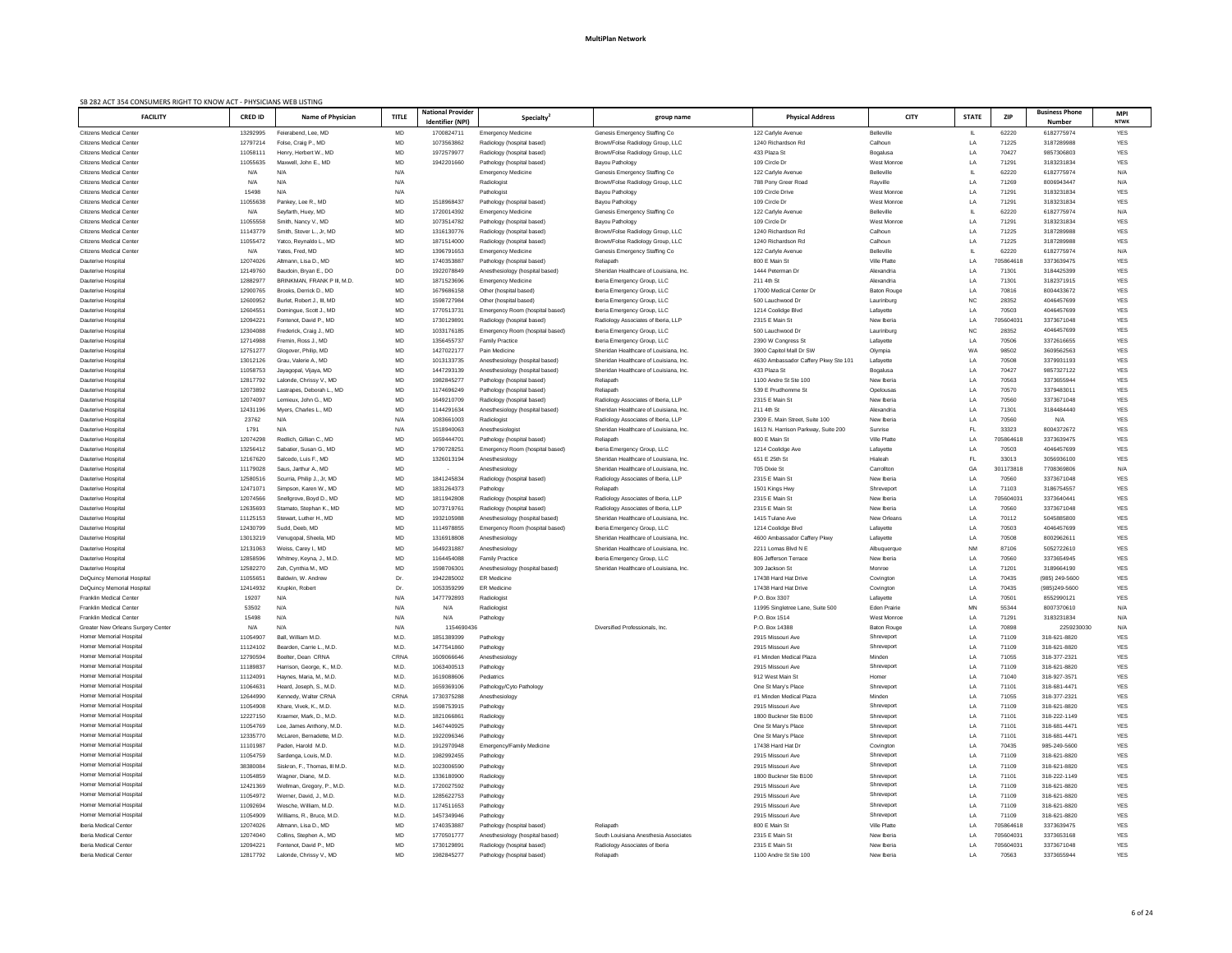| SB 282 ACT 354 CONSUMERS RIGHT TO KNOW ACT - PHYSICIANS WEB LISTING<br><b>FACILITY</b> | <b>CRED ID</b>       | Name of Physician                                   | <b>TITLE</b> | <b>National Provider</b> | <b>Specialty</b>                                                   | group name                                                                    | <b>Physical Address</b>                              | <b>CITY</b>                       | <b>STATE</b> | <b>ZIP</b>         | <b>Business Phone</b>            | <b>MPI</b>               |
|----------------------------------------------------------------------------------------|----------------------|-----------------------------------------------------|--------------|--------------------------|--------------------------------------------------------------------|-------------------------------------------------------------------------------|------------------------------------------------------|-----------------------------------|--------------|--------------------|----------------------------------|--------------------------|
|                                                                                        |                      |                                                     |              | Identifier (NPI)         |                                                                    |                                                                               |                                                      |                                   |              |                    | <b>Number</b>                    | <b>NTWK</b>              |
| Iberia Medical Center                                                                  | 12073892             | Lastrapes, Deborah L., MD                           | MD           | 1174696249               | Pathology (hospital based)                                         | Reliapath                                                                     | 539 E Prudhomme St                                   | Opelousas                         | LA           | 70570              | 3379483011                       | <b>YES</b>               |
| Iberia Medical Center<br>Iberia Medical Center                                         | 12074097<br>20001    | Lemieux, John G., MD<br>N/A                         | MD<br>N/A    | 1649210709<br>1306889092 | Radiology (hospital based)<br><b>Emergency Medicine</b>            | Radiology Associates of Iberia<br>Team Health ACS Primary Care - LA, PC (HBP) | 2315 E Main St<br>524 S Ryan St                      | New Iberia<br><b>Lake Charles</b> | LA<br>LA     | 70560<br>70601     | 3373671048<br>8889526772         | <b>YES</b><br><b>YES</b> |
| Iberia Medical Center                                                                  | 23770                | N/A                                                 | N/A          | 1538193719               | Anesthesiology                                                     | South Louisiana Anesthesia Assoc AMPC                                         | 2315 E Main St                                       | New Iberia                        | LA           | 70560              | 3373671048                       | <b>YES</b>               |
| Iberia Medical Center                                                                  | N/A                  | N/A                                                 | N/A          | 1811187529               | Pathology                                                          | Reliapath                                                                     | N/A                                                  | N/A                               | N/A          | N/A                | 3372331899                       | N/A                      |
| Iberia Medical Center                                                                  | 23762                | N/A                                                 | N/A          | 1083661003               | Radiologist                                                        | Radiology Associates of Iberia, LLP                                           | 2309 E. Main Street, Suite 100                       | New Iberia                        | LA           | 70560              | N/A                              | N/A                      |
| Iberia Medical Center                                                                  | 12074083             | Nelson, Larry F., MD                                | MD           | 1306864301               | Anesthesiology (hospital based)                                    | South Louisiana Anesthesia Associates                                         | 2315 E Main St                                       | New Iberia                        | LA           | 705604031          | 3373653168                       | <b>YES</b>               |
| Iberia Medical Center                                                                  | 12074298             | Redlich, Gillian C., MD                             | MD           | 1659444701               | Pathology (hospital based)                                         | Reliapath                                                                     | 800 E Main St                                        | <b>Ville Platte</b>               | LA           | 705864618          | 3373639475                       | <b>YES</b>               |
| Iberia Medical Center                                                                  | 1247107              | Simpson, Karen W., MD                               | MD           | 1831264373               | Pathology                                                          | Reliapath                                                                     | 1501 Kings Hwy                                       | Shreveport                        | LA           | 71103              | 3186754557                       | <b>YES</b>               |
| Iberia Medical Center<br>Iberia Medical Center                                         | 12074566<br>12635693 | Snellgrove, Boyd D., MD<br>Stamato, Stephan K., MD  | MD<br>MD     | 1811942808<br>1073719761 | Radiology (hospital based)<br>Radiology (hospital based)           | Reliapath<br>Reliapath                                                        | 2315 E Main St<br>2315 E Main St                     | New Iberia<br>New Iberia          | LA<br>LA     | 705604031<br>70560 | 3373640441<br>3373671048         | <b>YES</b><br>N/A        |
| Iberia Medical Center                                                                  | N/A                  | Hall, Kanisha, MD                                   | MD           | 1861669186               | Anesthesiology (hospital based)                                    | South Louisiana Anesthesia Associates                                         | 1353 Surrey Street                                   | Lafayette                         | LA           | 70501              | 3373672812                       | N/A                      |
| Iberia Medical Center                                                                  | N/A                  | Boudreaux, Jaime, MD                                | MD           | 1598799876               | Radiology (hospital based)                                         | Radiology Associates of Iberia                                                | 1353 Surrey Street                                   | Lafayette                         | LA           | 70501              | 3373672812                       | N/A                      |
| Kindred Hospital Lafayette                                                             | 12662043             | Aikawa, Taro, MD                                    | MD           | 1144265455               | Radiology (hospital based)                                         |                                                                               | 301 E Main St                                        | <b>Bay Shore</b>                  | <b>NY</b>    | 11706              | 9525951100                       | <b>YES</b>               |
| Kindred Hospital Lafayette                                                             | 12074026             | Altmann, Lisa D., MD                                | MD           | 1740353887               | Pathology (hospital based)                                         |                                                                               | 800 E Main St                                        | <b>Ville Platte</b>               | LA           | 705864618          | 3373639475                       | <b>YES</b>               |
| Kindred Hospital Lafayette                                                             | 13015566             | Baginski, Scott G., MD                              | MD           | 1932379229               | Radiology (hospital based)                                         |                                                                               | 950 Matthew Dr                                       | Waynesboro                        | MS           | 39367              | 6017355151                       | N/A                      |
| Kindred Hospital Lafayette                                                             | 12436797             | Burkholz, Kimberly J., MD                           | MD           | 1417914169               | Radiology (hospital based)                                         |                                                                               | 41 Mall Rd                                           | Burlington                        | MA           | 1805               | 7817448170                       | <b>YES</b>               |
| Kindred Hospital Lafayette                                                             | 12154852             | Camrud, Marissa A., MD                              | MD           | 1184718272               | Radiology (hospital based)                                         |                                                                               | 211 Church St                                        | Saratoga Springs                  | NY           | 12866              | 5185838461                       | <b>YES</b>               |
| Kindred Hospital Lafayette<br>Kindred Hospital Lafayette                               | 1280537<br>12567806  | Carlson, Jeffrey J., MD<br>Crosier, M'Liss L., MD   | MD<br>MD     | 1538133095<br>1578589990 | Radiology (hospital based)<br>Pathology (hospital based)           |                                                                               | 301 E Main St<br>611 Saint Landry St                 | <b>Bay Shore</b><br>Lafayette     | NY<br>LA     | 11706<br>70506     | 9525951100<br>3372894383         | N/A<br><b>YES</b>        |
| Kindred Hospital Lafayette                                                             | 12996410             | GUTSTEIN, LAURIE L, M.D.                            | MD           | 1538121116               | Diagnostic Radiology                                               |                                                                               | 250 NORTHWEST BLVD                                   | COEUR D ALENE                     | ID           | 83814              | 2082922822                       | N/A                      |
| Kindred Hospital Lafayette                                                             | 12832167             | Gutstein, Laurie L., MD                             | MD           | 1538121116               | Diagnostic Radiology                                               |                                                                               | 400 E 3rd St                                         | Duluth                            | MN           | 55805              | 2187228364                       | N/A                      |
| Kindred Hospital Lafayette                                                             | 12157111             | Ingram, Jonathan D., MD                             | MD           | 1174543136               | Radiology (hospital based)                                         |                                                                               | 706 Ross St                                          | Oak Grove                         | LA           | 71263              | 3184283237                       | <b>YES</b>               |
| Kindred Hospital Lafayette                                                             | 12651784             | Jednacz, Jeffrey A., MD                             | MD           | 1962523118               | Diagnostic Radiology                                               |                                                                               | 602 W University Ave                                 | Urbana                            |              | 61801              | 2173833270                       | <b>YES</b>               |
| Kindred Hospital Lafayette                                                             | 12656237             | Kavanagh, Joseph J., MD                             | MD           | 1275614612               | Diagnostic Radiology                                               |                                                                               | 602 W University Ave                                 | Urbana                            |              | 61801              | 2173833270                       | <b>YES</b>               |
| Kindred Hospital Lafayette                                                             | 13249780             | Khan, Sarah, MD                                     | MD           |                          | Radiology (hospital based)                                         |                                                                               | 759 S Main St                                        | Woodstock                         | VA           | 22664              | 5404591207                       | <b>YES</b>               |
| Kindred Hospital Lafayette                                                             | 13030948             | Kottler, Nina E., MD                                | MD           |                          | Diagnostic Radiology                                               |                                                                               | 602 W University Ave                                 | Urbana                            |              | 61801              | 2173833270                       | <b>YES</b>               |
| Kindred Hospital Lafayette                                                             | 11059303             | Laborde, Jeffery J., MD                             | MD           | 1093752321               | Radiology (hospital based)                                         |                                                                               | 309 Saint Julien Ave Ste 200                         | Lafayette                         | LA           | 70506              | 3372373424                       | <b>YES</b>               |
| Kindred Hospital Lafayette<br>Kindred Hospital Lafayette                               | 12060372<br>12073892 | Lapidus, Robert L., MD<br>Lastrapes, Deborah L., MD | MD<br>MD     | 1508814476<br>1174696249 | Radiology (hospital based)<br>Pathology (hospital based)           |                                                                               | 3419 Saint Claude Ave<br>539 E Prudhomme St          | New Orleans<br>Opelousas          | LA<br>LA     | 70117<br>70570     | 5049488200<br>337948301          | <b>YES</b><br><b>YES</b> |
| Kindred Hospital Lafayette                                                             | 11065990             | Matsuura, Ian M., MD                                | MD           | 1447200266               | Diagnostic Radiology                                               |                                                                               | 176 Palisade Ave                                     | Jersey City                       | NJ           | 7306               | 2017958200                       | <b>YES</b>               |
| Kindred Hospital Lafayette                                                             | 12156094             | Miller, Christopher J., MD                          | MD           | 1780647016               | Diagnostic Radiology                                               |                                                                               | 602 W University Ave                                 | Urbana                            |              | 61801              | 2173833270                       | <b>YES</b>               |
| Kindred Hospital Lafayette                                                             | 12650194             | Petrovich, Linda M., MD                             | MD           | 1528028248               | Radiology (hospital based)                                         |                                                                               | 176 Palisade Ave                                     | Jersey City                       | NJ           | 7306               | 2017958200                       | N/A                      |
| Kindred Hospital Lafayette                                                             | 12692646             | Proctor, Benjamin L., MD                            | MD           | 1184811077               | Ophthalmology                                                      |                                                                               | 1109 Woodland Dr                                     | Elizabethtown                     | KY           | 42701              | 2707656066                       | YES                      |
| Kindred Hospital Lafayette                                                             | 12431613             | Ram, Priti B., MD                                   | MD           | 1043276397               | Radiology (hospital based)                                         |                                                                               | 602 W University Ave                                 | Urbana                            |              | 61801              | 2173833270                       | <b>YES</b>               |
| Kindred Hospital Lafayette                                                             | 11117325             | Ramirez, Jorge A., MD                               | MD           | 1700849031               | Diagnostic Radiology                                               |                                                                               | 176 Palisade Ave                                     | Jersey City                       | NJ           | 7306               | 2017958200                       | <b>YES</b>               |
| Kindred Hospital Lafayette                                                             | 65801562             | Recine, Carl A., MD                                 | MD           | 1013979780               | Radiology (hospital based)                                         |                                                                               | 176 Palisade Ave                                     | Jersey City                       | NJ           | 7306               | 2017958200                       | <b>YES</b>               |
| Kindred Hospital Lafayette                                                             | 12074298             | Redlich, Gillian C., MD                             | MD           | 1659444701               | Pathology (hospital based)                                         |                                                                               | 800 E Main St                                        | <b>Ville Platte</b>               | LA           | 70586461           | 3373639475                       | <b>YES</b>               |
| Kindred Hospital Lafayette                                                             | 11070162             | Reuss, Peter M., MD<br>Takaki, Mark T., MD          | MD           | 1740374248<br>1629188669 | Radiology (hospital based)                                         |                                                                               | 602 W University Ave<br>433 Plaza St                 | Urbana                            | LA           | 61801<br>70427     | 2173833270<br>9857326803         | YES<br><b>YES</b>        |
| Kindred Hospital Lafayette<br>Kindred Hospital Lafayette                               | 12601603<br>11059050 | Thomas, Jerry R., Jr, MD                            | MD<br>MD     | 1245236629               | Radiology (hospital based)<br>Radiology (hospital based)           |                                                                               | 3404 W Sylvania Ave                                  | Bogalusa<br>Toledo                | OH           | 43623              | 4194073232                       | <b>YES</b>               |
| Kindred Hospital Lafayette                                                             | 12422938             | Vargo, Jeffrey, MD                                  | MD           | 1811910532               | Radiology (hospital based)                                         |                                                                               | 602 W University Ave                                 | Urbana                            |              | 61801              | 2173833270                       | <b>YES</b>               |
| Kindred Hospital Lafayette                                                             | 12768118             | Verma, Sumeet, MD                                   | MD           | 1770760134               | Diagnostic Radiology                                               |                                                                               | 300 Community Dr                                     | Manhasset                         | NY           | 11030              | 5165620100                       | <b>YES</b>               |
| Kindred Hospital Lafayette                                                             | 12629187             | Vreeland, Thomas H., MD                             | MD           | 1841252467               | Radiology (hospital based)                                         |                                                                               | 1800 N California St                                 | Stockton                          | -C/          | 95204              | 2099432000                       | <b>YES</b>               |
| Kindred Hospital New Orleans                                                           | N/A                  | Hamide, John, MD                                    | MD           | 1255353033               | Diagnostic Radiology                                               |                                                                               | 1401 Foucher St # M1005                              | New Orleans                       | LA           | 70115              | 5048978387                       | N/A                      |
| Kindred Hospital New Orleans                                                           | 12593285             | Islam, Nayyer U., MD                                | MD           | 1750361697               | Diagnostic Radiology                                               |                                                                               | 163 Hospital Dr                                      | Toccoa                            | GA           | 30577              | 7062824117                       | <b>YES</b>               |
| Kindred Hospital New Orleans                                                           | 12143432             | Lalaji, Anand P., MD                                | MD           | 1649245747               | Diagnostic Radiology                                               |                                                                               | 1014 Brooklyn Ave                                    | <b>Brooklyn</b>                   | NY           | 11203              | 7182827000                       | <b>YES</b>               |
| Kindred Hospital New Orleans                                                           | N/A                  | Williams, Roderek, MD                               | MD           | 1518039841               | Anesthesiology                                                     |                                                                               | 820 Napolean Ave                                     | <b>New Orleans</b>                | LA           | 70115              | N/A                              | N/A                      |
| Kindred Hospital New Orleans                                                           | 65772340<br>12580682 | Zakris, Elllen L., MD                               | MD           | 1760445522<br>1225067747 | <b>Radiation Oncology</b>                                          |                                                                               | 1401 Foucher St # M1005<br>1101 Medical Center Blvd  | New Orleans<br>Marrero            | LA           | 70115<br>70072     | 5048978387<br>5043475511         | <b>YES</b><br><b>YES</b> |
| Kindred Hospital West Jefferson<br>Kindred Hospital West Jefferson                     | 11090910             | Brennan, Ann M., MD<br>Celentano, Wayne J., MD      | MD<br>MD     | 1902835465               | Anesthesiology (hospital based)<br>Anesthesiology (hospital based) |                                                                               | 1101 Medical Center Blvd                             | Marrero                           | LA           | 70072              | 5047795515                       | <b>YES</b>               |
| Kindred Hospital West Jefferson                                                        | 69221369             | Comarda, Neal G., MD                                | MD           | 1699701169               | Anesthesiology (hospital based)                                    |                                                                               | 1111 Medical Center Blvd # N 105                     | Marrero                           | LA           | 70072              | 5043475511                       | <b>YES</b>               |
| Kindred Hospital West Jefferson                                                        | 56495835             | D'Antonio, Michael G., MD                           | MD           | 1992754097               | Radiology (hospital based)                                         |                                                                               | 1111 Medical Center Blvd Ste 108                     | Marrero                           | LA           | 70072              | 5043491461                       | N/A                      |
| Kindred Hospital West Jefferson                                                        | 12641082             | Dietrich, Damon M., MD                              | MD           | 1801882600               | Emergency Room (hospital based)                                    |                                                                               | 1101 Medical Center Blvd                             | Marrero                           | LA           | 70072              | 5043491533                       | <b>YES</b>               |
| Kindred Hospital West Jefferson                                                        | 11051462             | Gruner, Robert E., MD                               | MD           | 1528054236               | Emergency Room (hospital based)                                    |                                                                               | 1101 Medical Center Blvd                             | Marrero                           | LA           | 70072              | 5043491533                       | <b>YES</b>               |
| Kindred Hospital West Jefferson                                                        | 12283384             | Hall, Michael D., MD                                | MD           | 1528061058               | Radiology (hospital based)                                         |                                                                               | 95 Judge Tanner Blvd                                 | Covington                         | LA           | 70433              | 9858674052                       | <b>YES</b>               |
| Kindred Hospital West Jefferson                                                        | 12568836             | Hanemann, James D., MD                              | MD           | 1487602793               | Diagnostic Radiology                                               |                                                                               | 9300 Campus Point Dr                                 | La Jolla                          | СA           | 92037              | 6195433405                       | YES                      |
| Kindred Hospital West Jefferson                                                        | 1114371              | Harch, Paul G., MD                                  | MD           | 1700818838               | <b>Emergency Medicine</b>                                          |                                                                               | 1816 Industrial Blvd                                 | Harvey                            | LA           | 70058              | 5042632082                       | N/A                      |
| Lady of the Sea General Hospital<br>Lady of the Sea General Hospital                   | N/A                  | Saroj, Shah, MD                                     | MD           |                          | Anesthesiology (hospital based)                                    |                                                                               | 200 West 134th Place<br>200 West 134th Place         | CutOff<br>CutOff                  | LA<br>LA     | 70345<br>70345     | (985) 632-6401<br>(985) 632-6401 | N/A                      |
| Lady of the Sea General Hospital                                                       | N/A<br>11056460      | tatsas, Alon, MD<br>Crenshaw, Wiilliam W., MD       | MD<br>MD     | 1891885489               | Anesthesiology (hospital based)<br><b>Emergency Medicine</b>       |                                                                               | 200 West 134th Place                                 | CutOff                            | LA           | 70345              | (985) 632-6401                   | N/A<br><b>YES</b>        |
| Lady of the Sea General Hospital                                                       | 12603875             | Buras, Sharm EF, MD                                 | MD           | 1841248010               | Radiology                                                          |                                                                               | 200 West 134th Place                                 | CutOff                            | LA           | 70345              | (985) 632-6401                   | <b>YES</b>               |
| Lady of the Sea General Hospital                                                       | N/A                  | Prejean, Ashley, MD                                 | MD           | 1134389745               | Radiology                                                          |                                                                               | 200 West 134th Place                                 | CutOff                            | LA           | 70345              | (985) 632-6401                   | YES                      |
| Lady of the Sea General Hospital                                                       | N/A                  | Rau, Brian, MD                                      | MD           |                          | Radiology                                                          |                                                                               | 200 West 134th Place                                 | CutOff                            | LA           | 70345              | (985) 632-6401                   | N/A                      |
| Lafayette General Medical Center                                                       | 12074010             | Ackal, Todd C. MD                                   | MD           | 1275520207               | Anesthesiologist                                                   | Parish Anesthesia of Lafayette, LLC                                           | 3510 N Causeway Blvd Suite 404                       | Metaire                           | LA           | 70002              | (504) 779-5515                   | <b>YES</b>               |
| Lafayette General Medical Center                                                       | 12132422             | Bailey, Brian MD                                    | MD           | 1265430656               | <b>Emergency Medicine</b>                                          | Louisiana Emergency Physicians, LLC (Apollo MD)                               | 1214 Coolidge Blvd                                   | Lafayette                         | LA           | 70503              | (337) 289-7529                   | YES                      |
| Lafayette General Medical Center                                                       | 12433133             | Blevins, Linda P CRNA                               | CRNA         | 1316989593               | Anesthesiologist                                                   | Parish Anesthesia of Lafayette, LLC                                           | 3510 N Causeway Blvd Suite 404                       | Metaire                           | LA           | 70002              | (504) 779-5515                   | <b>YES</b>               |
| Lafayette General Medical Center                                                       | 12446159             | Breaux, Jason P, CRNA                               | CRNA         | 1710937107               | Anesthesiologist                                                   | Parish Anesthesia of Lafayette, LLC                                           | 3510 N Causeway Blvd Suite 404                       | Metaire                           | LA           | 70002              | (504) 779-5515                   | <b>YES</b>               |
| Lafayette General Medical Center                                                       | 12433412             | Brown, Deborah N, CRNA                              | CRNA         | 1336178714               | Anesthesiologist                                                   | Parish Anesthesia of Lafayette, LLC                                           | 3510 N Causeway Blvd Suite 404                       | Metaire                           | LA           | 70002              | (504) 779-5515                   | YES                      |
| Lafayette General Medical Center<br>Lafayette General Medical Center                   | 12074718<br>12043280 | Carney, Joel, MD<br>Chappuis, Cameron C, CRNA       | MD<br>CRNA   | 1245227230<br>1528010774 | Pathologist<br>Anesthesiologist                                    | Preferred Anatomic Pathology Services<br>Parish Anesthesia of Lafayette, LLC  | 1214 Coolidge Blvd<br>3510 N Causeway Blvd Suite 404 | Lafayette<br>Metaire              | LA<br>LA     | 70503<br>70002     | (337) 289-7674<br>(504) 779-5515 | <b>YES</b><br>YES        |
| Lafayette General Medical Center                                                       | 12660979             | Dabadie, Virginia G, CRNA                           | CRNA         | 1417133406               | Anesthesiologist                                                   | Parish Anesthesia of Lafayette, LLC                                           | 3510 N Causeway Blvd Suite 404                       | Metaire                           | LA           | 70002              | (504) 779-5515                   | <b>YES</b>               |
| Lafayette General Medical Center                                                       | 12331690             | Darbonne, Stephen MD                                | MD           | 1588640064               | <b>Emergency Medicine</b>                                          | Louisiana Emergency Physicians, LLC (Apollo MD)                               | 1214 Coolidge Blvd                                   | Lafayette                         | LA           | 70503              | (337) 289-7529                   | YES                      |
| Lafayette General Medical Center                                                       | 12667392             | Deranger, Carl S CRNA                               | CRNA         | 1093807737               | Anesthesiologist                                                   | Parish Anesthesia of Lafayette, LLC                                           | 3510 N Causeway Blvd Suite 404                       | Metaire                           | LA           | 70002              | (504) 779-5515                   | YES                      |
|                                                                                        |                      |                                                     |              |                          |                                                                    |                                                                               |                                                      |                                   |              |                    |                                  |                          |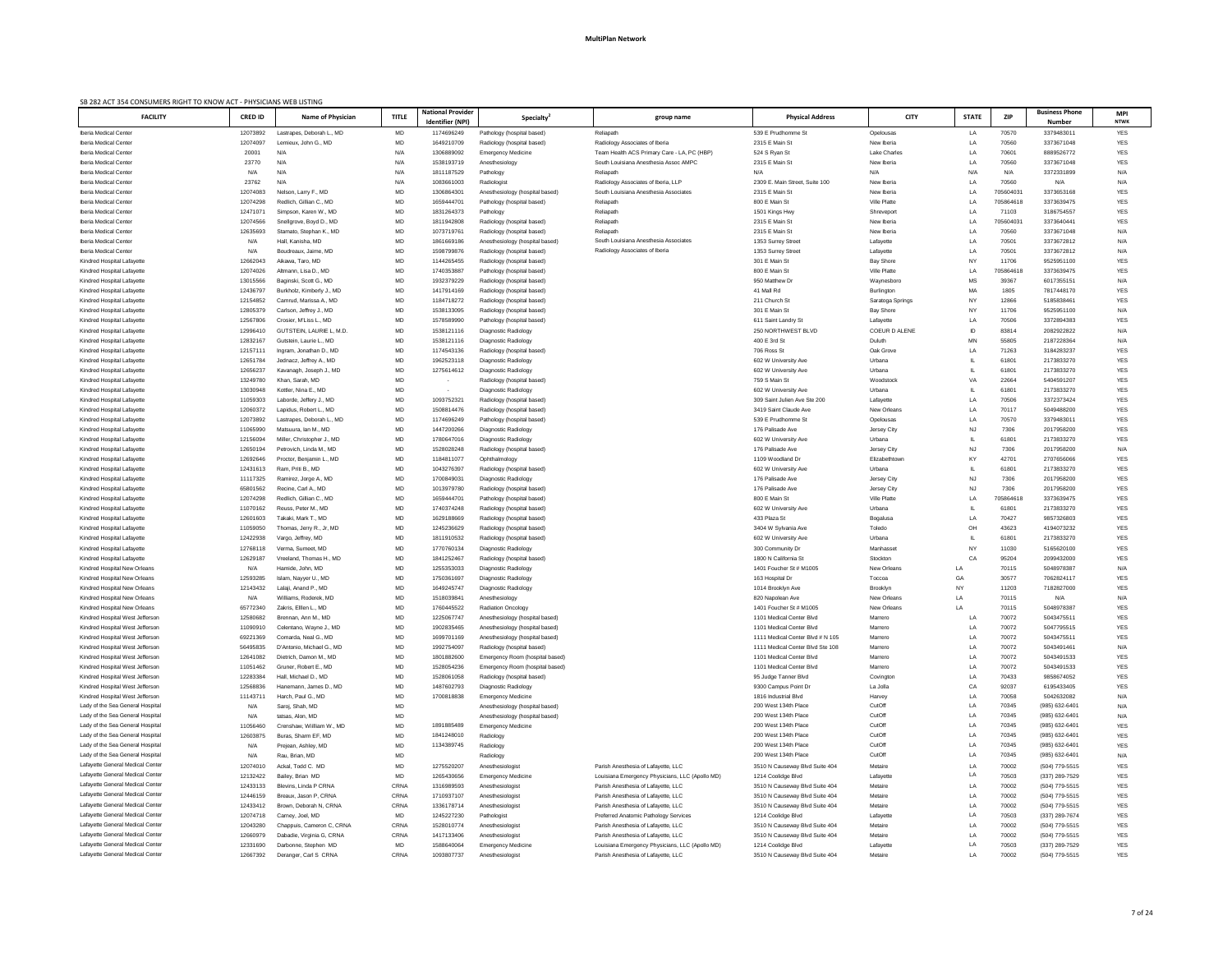| SB 282 ACT 354 CONSUMERS RIGHT TO KNOW ACT - PHYSICIANS WEB LISTING<br><b>FACILITY</b> | <b>CRED ID</b>       | <b>Name of Physician</b>                             | <b>TITLE</b>      | <b>National Provider</b><br><b>Identifier (NPI)</b> | Specialty <sup>2</sup>                        | group name                                                                 | <b>Physical Address</b>                                            | <b>CITY</b>                        | <b>STATE</b> | <b>ZIP</b>     | <b>Business Phone</b><br><b>Number</b> | <b>MPI</b><br><b>NTWK</b> |
|----------------------------------------------------------------------------------------|----------------------|------------------------------------------------------|-------------------|-----------------------------------------------------|-----------------------------------------------|----------------------------------------------------------------------------|--------------------------------------------------------------------|------------------------------------|--------------|----------------|----------------------------------------|---------------------------|
| Lafayette General Medical Center                                                       | 12345519             | Dibbs Vallee, Monique MD                             | MD                | 120580599                                           | <b>Emergency Medicine</b>                     | Louisiana Emergency Physicians, LLC (Apollo MD)                            | 1214 Coolidge Blvd                                                 | Lafayette                          | LA           | 70503          | (337) 289-7529                         | YES                       |
| Lafayette General Medical Center                                                       | 12604551             | Domingue, Scott MD                                   | MD                | 177051373                                           | <b>Emergency Medicine</b>                     | Louisiana Emergency Physicians, LLC (Apollo MD)                            | 1214 Coolidge Blvd                                                 | Lafayette                          | LA           | 70503          | (337) 289-7529                         | <b>YES</b>                |
| Lafayette General Medical Center                                                       | 12433415             | Dunn, Christopher M. CRNA                            | CRNA              | 1750312336                                          | Anesthesiologist                              | Parish Anesthesia of Lafayette, LLC                                        | 3510 N Causeway Blvd Suite 404                                     | Metaire                            | LA           | 70002          | (504) 779-5515                         | <b>YES</b>                |
| Lafayette General Medical Center                                                       | 12074154             | Duplechin, Rochelle MD                               | <b>MD</b>         | 197260295                                           | <b>Emergency Medicine</b>                     | Louisiana Emergency Physicians, LLC (Apollo MD)                            | 1214 Coolidge Blvd                                                 | Lafayette                          | LA           | 70503          | (337) 289-7529                         | <b>YES</b>                |
| Lafayette General Medical Center<br>Lafayette General Medical Center                   | 12435377             | Dupre', Jeannette Y CRNA                             | CRNA              | 1528042868                                          | Anesthesiologist                              | Parish Anesthesia of Lafayette, LLC                                        | 3510 N Causeway Blvd Suite 404                                     | Metaire                            | LA           | 70002          | (504) 779-5515                         | <b>YES</b>                |
| Lafayette General Medical Center                                                       | 12433417<br>12074170 | Fackler, Rosa M. CRNA<br>Fontenot, Kerwin J. MD      | CRNA<br>MD        | 1265600290<br>1528055480                            | Anesthesiologist<br>Anesthesiologist          | Parish Anesthesia of Lafayette, LLC<br>Parish Anesthesia of Lafayette, LLC | 3510 N Causeway Blvd Suite 404                                     | Metaire<br>Metaire                 | LA<br>LA     | 70002<br>70002 | (504) 779-5515<br>(504) 779-5515       | <b>YES</b><br><b>YES</b>  |
| Lafayette General Medical Center                                                       | 12435800             | Fouquier, Kim A, CRNA                                | CRNA              | 1881636165                                          | Anesthesiologist                              | Parish Anesthesia of Lafayette, LLC                                        | 3510 N Causeway Blvd Suite 404<br>3510 N Causeway Blvd Suite 404   | Metaire                            | LA           | 70002          | (504) 779-5515                         | <b>YES</b>                |
| Lafayette General Medical Center                                                       | 12580344             | Glowacki, Gregory, MD                                | MD                | 1710917414                                          | <b>Emergency Medicine</b>                     | Louisiana Emergency Physicians, LLC (Apollo MD)                            | 1214 Coolidge Blvd                                                 | Lafayette                          | LA           | 70503          | (337) 289-7529                         | <b>YES</b>                |
| Lafayette General Medical Center                                                       | 12454002             | Greco, Leslie MD                                     | MD                | 1992743587                                          | <b>Emergency Medicine</b>                     | Louisiana Emergency Physicians, LLC (Apollo MD)                            | 1214 Coolidge Blvd                                                 | Lafayette                          | LA           | 70503          | (337) 289-7529                         | <b>YES</b>                |
| Lafayette General Medical Center                                                       | 12074398             | Green, Carolyn MD                                    | MD                | 1215036298                                          | <b>Emergency Medicine</b>                     | Louisiana Emergency Physicians, LLC (Apollo MD)                            | 1214 Coolidge Blvd                                                 | Lafayette                          | LA           | 70503          | (337) 289-7529                         | <b>YES</b>                |
| Lafayette General Medical Center                                                       | 12433424             | Havenar, James S CRNA                                | CRNA              | 152809598                                           | Anesthesiologist                              | Parish Anesthesia of Lafayette, LLC                                        | 3510 N Causeway Blvd Suite 404                                     | Metaire                            | LA           | 70002          | (504) 779-5515                         | <b>YES</b>                |
| Lafayette General Medical Center                                                       | 12760503             | Heard, Michel E., Jr. MD                             | MD                | 1902096548                                          | Anesthesiologist                              | Parish Anesthesia of Lafayette, LLC                                        | 3510 N Causeway Blvd Suite 404                                     | Metaire                            | LA           | 70002          | (504) 779-5515                         | <b>YES</b>                |
| Lafayette General Medical Center                                                       | 12074853             | Ibrahim, Mian A. MD                                  | MD                | 1124015508                                          | Radiologist                                   | Lafayette Radiology Associated                                             | 1214 Coolidge Blvd                                                 | Lafayette                          | LA           | 70503          | (337) 706-1525                         | <b>YES</b>                |
| Lafayette General Medical Center                                                       | 12433427             | Johnson, Jeffrey L CRNA                              | CRNA              | 1245269620                                          | Anesthesiologist                              | Parish Anesthesia of Lafayette, LLC                                        | 3510 N Causeway Blvd Suite 404                                     | Metaire                            | LA<br>LA     | 70002          | (504) 779-5515                         | <b>YES</b>                |
| Lafayette General Medical Center<br>Lafayette General Medical Center                   | 11056689             | Kordisch, Foster MD                                  | MD<br>CRNA        | 1306916002                                          | <b>Emergency Medicine</b>                     | Louisiana Emergency Physicians, LLC (Apollo MD)                            | 1214 Coolidge Blvd                                                 | Lafayette                          |              | 70503          | (337) 289-7529                         | <b>YES</b>                |
| Lafayette General Medical Center                                                       | 12669591<br>12433429 | Lafleur, Colby P CRNA<br>Landry, Susan F, CRNA       | CRNA              | 1871779868<br>1699701516                            | Anesthesiologist<br>Anesthesiologist          | Parish Anesthesia of Lafayette, LLC<br>Parish Anesthesia of Lafayette, LLC | 3510 N Causeway Blvd Suite 404<br>3510 N Causeway Blvd Suite 404   | Metaire<br>Metaire                 | LA<br>LA     | 70002<br>70002 | (504) 779-5515<br>(504) 779-5515       | <b>YES</b><br><b>YES</b>  |
| Lafayette General Medical Center                                                       | 12433433             | Lapointe, Dana L CRNA                                | CRNA              | 1114968922                                          | Anesthesiologist                              | Parish Anesthesia of Lafayette, LLC                                        | 3510 N Causeway Blvd Suite 404                                     | Metaire                            | LA           | 70002          | (504) 779-5515                         | <b>YES</b>                |
| Lafayette General Medical Center                                                       | 12094301             | Lasseigne, Richard MD                                | <b>MD</b>         | 1023035532                                          | <b>Emergency Medicine</b>                     | Louisiana Emergency Physicians, LLC (Apollo MD)                            | 1214 Coolidge Blvd                                                 | Lafayette                          | LA           | 70503          | (337) 289-7529                         | <b>YES</b>                |
| Lafayette General Medical Center                                                       | 12433438             | Leblanc. Yvette L CRNA                               | CRNA              | 1457399685                                          | Anesthesiologist                              | Parish Anesthesia of Lafayette, LLC                                        | 3510 N Causeway Blvd Suite 404                                     | Metaire                            | LA           | 70002          | (504) 779-5515                         | <b>YES</b>                |
| Lafayette General Medical Center                                                       | 11200035             | Lecky, Robert MD                                     | <b>MD</b>         | 1366541336                                          | <b>Emergency Medicine</b>                     | Louisiana Emergency Physicians, LLC (Apollo MD)                            | 1214 Coolidge Blvd                                                 | Lafayette                          | LA           | 70503          | (337) 289-7529                         | <b>YES</b>                |
| Lafayette General Medical Center                                                       | 12433509             | Luent-Sonnier, Nicole M CRNA                         | CRNA              | 1548203714                                          | Anesthesiologist                              | Parish Anesthesia of Lafayette, LLC                                        | 3510 N Causeway Blvd Suite 404                                     | Metaire                            | LA           | 70002          | (504) 779-5515                         | <b>YES</b>                |
| Lafayette General Medical Center                                                       | 12073953             | Mampilly, George A. MD                               | MD                | 1619964657                                          | Anesthesiologist                              | Parish Anesthesia of Lafayette, LLC                                        | 3510 N Causeway Blvd Suite 404                                     | Metaire                            | LA           | 70002          | (504) 779-5515                         | <b>YES</b>                |
| Lafayette General Medical Center                                                       | 12433444             | Mandell, Steven J CRNA                               | CRNA              | 1124054192                                          | Anesthesiologist                              | Parish Anesthesia of Lafayette, LLC                                        | 3510 N Causeway Blvd Suite 404                                     | Metaire                            | LA           | 70002          | (504) 779-5515                         | <b>YES</b>                |
| Lafayette General Medical Center                                                       | 12119089             | Moses, Donald MD                                     | MD                | 174036022                                           | Pathologist                                   | <b>Preferred Anatomic Pathology Services</b>                               | 1214 Coolidge Blvd                                                 | Lafayette                          | LA           | 70503          | (337) 289-7674                         | <b>YES</b>                |
| Lafayette General Medical Center<br>Lafayette General Medical Center                   | 12074133<br>12644046 | Palfrey, Richard G., MD<br>Patin, Nicholas C CRNA    | MD<br>CRNA        | 1699762633<br>1639372105                            | Anesthesiology (hospital based)               | Parish Anesthesia of Lafayette, LLC                                        | 1000 W Pinhook Rd<br>3510 N Causeway Blvd Suite 404                | Lafayette<br>Metaire               | LA<br>LA     | 70503<br>70002 | 3372898088<br>(504) 779-5515           | <b>YES</b><br><b>YES</b>  |
| Lafayette General Medical Center                                                       | 11190985             | Peebles, Michael. MD                                 | <b>MD</b>         | 1912006990                                          | Anesthesiologist<br><b>Emergency Medicine</b> | Louisiana Emergency Physicians, LLC (Apollo MD)                            | 1214 Coolidge Blvd                                                 | Lafayette                          | I A          | 70503          | (337) 289-7529                         | <b>YES</b>                |
| Lafayette General Medical Center                                                       | 11195792             | Rosinia, Francis A. MD                               | <b>MD</b>         | 1669413399                                          | Anesthesiologist                              | Parish Anesthesia of Lafayette, LLC                                        | 3510 N Causeway Blvd Suite 404                                     | Metaire                            | LA           | 70002          | (504) 779-5515                         | <b>YES</b>                |
| Lafayette General Medical Center                                                       | 12669670             | Rue, Byron T, CRNA                                   | CRNA              | 169995168                                           | Anesthesiologist                              | Parish Anesthesia of Lafayette, LLC                                        | 3510 N Causeway Blvd Suite 404                                     | Metaire                            | LA           | 70002          | (504) 779-5515                         | YES                       |
| Lafayette General Medical Center                                                       | 12429610             | Rupe, Brad D., MD                                    | MD                | 1841346277                                          | Anesthesiologist                              | Parish Anesthesia of Lafayette, LLC                                        | 3510 N Causeway Blvd Suite 404                                     | Metaire                            | LA           | 70002          | (504) 779-5515                         | <b>YES</b>                |
| Lafayette General Medical Center                                                       | 12435369             | Starkovich, Kristine D CRNA                          | CRNA              | 1558346817                                          | Anesthesiologist                              | Parish Anesthesia of Lafayette, LLC                                        | 3510 N Causeway Blvd Suite 404                                     | Metaire                            | LA           | 70002          | (504) 779-5515                         | <b>YES</b>                |
| Lafayette General Medical Center                                                       | 12074365             | Verlander, Leo D., MD                                | MD                | 113411617                                           | Anesthesiologist                              | Parish Anesthesia of Lafayette, LLC                                        | 3510 N Causeway Blvd Suite 404                                     | Metaire                            | LA           | 70002          | (504) 779-5515                         | <b>YES</b>                |
| Lafayette General Medical Center                                                       | 12567647             | Villien, Marc J. MD                                  | <b>MD</b>         | 1134122476                                          | Anesthesiologist                              | Parish Anesthesia of Lafayette, LLC                                        | 3510 N Causeway Blvd Suite 404                                     | Metaire                            | LA           | 70002          | (504) 779-5515                         | <b>YES</b>                |
| Lafayette General Medical Center                                                       | 12304068             | Villien. Richard P. MD                               | MD                | 1821085796                                          | Anesthesiologist                              | Parish Anesthesia of Lafayette, LLC                                        | 3510 N Causeway Blvd Suite 404                                     | Metaire                            | LA           | 70002          | (504) 779-5515                         | <b>YES</b>                |
| Lafayette General Medical Center                                                       | 12433448             | Walker, Richard K, CRNA                              | CRNA              | 1134265283                                          | Anesthesiologist                              | Parish Anesthesia of Lafayette, LLC                                        | 3510 N Causeway Blvd Suite 404                                     | Metaire                            | LA           | 70002          | (504) 779-5515                         | <b>YES</b>                |
| Lafayette General Surgical Hospital<br>Lafayette General Surgical Hospital             | 12074010<br>12433133 | Ackal, Todd C., MD<br>Blevins, Linda P. CRNA         | <b>MD</b><br>CRNA | 1275520207<br>1316989593                            | Anesthesiologist<br>Anesthesiologist          | Parish Anesthesia of Lafayette, LLC<br>Parish Anesthesia of Lafayette, LLC | 3510 N Causeway Blvd Suite 404<br>3510 N Causeway Blvd Suite 404   | <b>METAIRIE</b><br><b>METAIRIE</b> | LA<br>LA     | 70002<br>70002 | (504) 779-5515<br>(504) 779-5515       | YES<br><b>YES</b>         |
| Lafayette General Surgical Hospital                                                    | 12446159             | Breaux, Jason P. CRNA                                | CRNA              | 1710937107                                          | Anesthesiologist                              | Parish Anesthesia of Lafayette, LLC                                        | 3510 N Causeway Blvd Suite 404                                     | <b>METAIRIE</b>                    | LA           | 70002          | (504) 779-5515                         | <b>YES</b>                |
| Lafayette General Surgical Hospital                                                    | 12433412             | Brown, Deborah N, CRNA                               | CRNA              | 1336178714                                          | Anesthesiologist                              | Parish Anesthesia of Lafayette, LLC                                        | 3510 N Causeway Blvd Suite 404                                     | <b>METAIRIE</b>                    | LA           | 70002          | (504) 779-5515                         | <b>YES</b>                |
| Lafayette General Surgical Hospital                                                    | 12074718             | Carney, Joel, MD                                     | MD                | 1245227230                                          | Pathologist                                   | <b>Preferred Anatomic Pathology Services</b>                               | 1214 Coolidge Blvd                                                 | Lafayette                          | LA           | 70503          | (337) 289-7674                         | <b>YES</b>                |
| Lafayette General Surgical Hospital                                                    | 12043280             | Chappuis, Cameron C, CRNA                            | CRNA              | 1528010774                                          | Anesthesiologist                              | Parish Anesthesia of Lafayette, LLC                                        | 3510 N Causeway Blvd Suite 404                                     | <b>METAIRIE</b>                    | LA           | 70002          | (504) 779-5515                         | <b>YES</b>                |
| Lafayette General Surgical Hospital                                                    | 12660979             | Dabadie, Virginia G, CRNA                            | CRNA              | 1417133406                                          | Anesthesiologist                              | Parish Anesthesia of Lafayette, LLC                                        | 3510 N Causeway Blvd Suite 404                                     | <b>METAIRIE</b>                    | LA           | 70002          | (504) 779-5515                         | <b>YES</b>                |
| Lafayette General Surgical Hospital                                                    | 12667392             | Deranger, Carl S, CRNA                               | CRNA              | 1093807737                                          | Anesthesiologist                              | Parish Anesthesia of Lafayette, LLC                                        | 3510 N Causeway Blvd Suite 404                                     | <b>METAIRIE</b>                    | LA           | 70002          | (504) 779-5515                         | <b>YES</b>                |
| Lafayette General Surgical Hospital                                                    | 12433415             | Dunn, Christopher M., CRNA                           | CRNA              | 1750312336                                          | Anesthesiologist                              | Parish Anesthesia of Lafayette, LLC                                        | 3510 N Causeway Blvd Suite 404                                     | <b>METAIRIE</b>                    | LA           | 70002          | (504) 779-5515                         | <b>YES</b>                |
| Lafayette General Surgical Hospital                                                    | 12435377             | Dupre', Jeannette Y, CRNA                            | CRNA              | 1528042868                                          | Anesthesiologist                              | Parish Anesthesia of Lafayette, LLC                                        | 3510 N Causeway Blvd Suite 404                                     | <b>METAIRIE</b><br><b>METAIRIE</b> | LA           | 70002          | (504) 779-5515                         | <b>YES</b>                |
| Lafayette General Surgical Hospital<br>Lafayette General Surgical Hospital             | 12433417<br>12074170 | Fackler, Rosa M, CRNA<br>Fontenot, Kerwin J., MD     | CRNA<br>MD        | 1265600290<br>1528055480                            | Anesthesiologist<br>Anesthesiologist          | Parish Anesthesia of Lafayette, LLC<br>Parish Anesthesia of Lafayette, LLC | 3510 N Causeway Blvd Suite 404<br>3510 N Causeway Blvd Suite 404   | <b>METAIRIE</b>                    | LA<br>LA     | 70002<br>70002 | (504) 779-5515<br>(504) 779-5515       | YES<br><b>YES</b>         |
| Lafayette General Surgical Hospital                                                    | 12435800             | Fouquier, Kim A, CRNA                                | CRNA              | 1881636165                                          | Anesthesiologist                              | Parish Anesthesia of Lafayette, LLC                                        | 3510 N Causeway Blvd Suite 404                                     | <b>METAIRIE</b>                    | LA           | 70002          | (504) 779-5515                         | <b>YES</b>                |
| Lafayette General Surgical Hospital                                                    | 12433424             | Havenar, James S, CRNA                               | CRNA              | 152809598                                           | Anesthesiologist                              | Parish Anesthesia of Lafayette, LLC                                        | 3510 N Causeway Blvd Suite 404                                     | <b>METAIRIE</b>                    | LA           | 70002          | (504) 779-5515                         | <b>YES</b>                |
| Lafayette General Surgical Hospital                                                    | 12760503             | Heard, Michel E., Jr., MD                            | MD                | 1902096548                                          | Anesthesiologist                              | Parish Anesthesia of Lafayette, LLC                                        | 3510 N Causeway Blvd Suite 404                                     | <b>METAIRIE</b>                    | LA           | 70002          | (504) 779-5515                         | YES                       |
| Lafayette General Surgical Hospital                                                    | 12074853             | Ibrahim. Mian A., MD                                 | MD                | 1124015508                                          | Radiologist                                   | Lafayette Radiology Associated                                             | 1214 Coolidge Blvd                                                 | Lafayette                          | LA           | 70503          | (337) 706-1525                         | YES                       |
| Lafayette General Surgical Hospital                                                    | 12433427             | Johnson, Jeffrey L, CRNA                             | CRNA              | 1245269620                                          | Anesthesiologist                              | Parish Anesthesia of Lafayette, LLC                                        | 3510 N Causeway Blvd Suite 404                                     | <b>METAIRIE</b>                    | LA           | 70002          | (504) 779-5515                         | <b>YES</b>                |
| Lafayette General Surgical Hospital                                                    | 12669591             | Lafleur, Colby P, CRNA                               | CRNA              | 1871779868                                          | Anesthesiologist                              | Parish Anesthesia of Lafayette, LLC                                        | 3510 N Causeway Blvd Suite 404                                     | <b>METAIRIE</b>                    | LA           | 70002          | (504) 779-5515                         | YES                       |
| Lafayette General Surgical Hospital                                                    | 12433429             | Landry, Susan F, CRNA                                | CRNA              | 1699701516                                          | Anesthesiologist                              | Parish Anesthesia of Lafayette, LLC                                        | 3510 N Causeway Blvd Suite 404                                     | <b>METAIRIE</b>                    | LA           | 70002          | (504) 779-5515                         | YES                       |
| Lafayette General Surgical Hospital<br>Lafayette General Surgical Hospital             | 12433433             | Lapointe, Dana L, CRNA<br>Leblanc, Yvette L, CRNA    | CRNA<br>CRNA      | 1114968922<br>1457399685                            | Anesthesiologist                              | Parish Anesthesia of Lafayette, LLC                                        | 3510 N Causeway Blvd Suite 404<br>3510 N Causeway Blvd Suite 404   | <b>METAIRIE</b><br><b>METAIRIE</b> | LA           | 70002          | (504) 779-5515                         | YES<br><b>YES</b>         |
| Lafayette General Surgical Hospital                                                    | 12433438<br>12433509 | Luent-Sonnier, Nicole M, CRNA                        | CRNA              | 1548203714                                          | Anesthesiologist<br>Anesthesiologist          | Parish Anesthesia of Lafayette, LLC<br>Parish Anesthesia of Lafayette, LLC | 3510 N Causeway Blvd Suite 404                                     | <b>METAIRIE</b>                    | LA<br>LA     | 70002<br>70002 | (504) 779-5515<br>(504) 779-5515       | YES                       |
| Lafayette General Surgical Hospital                                                    | 12073953             | Mampilly, George A., MD                              | <b>MD</b>         | 1619964657                                          | Anesthesiologist                              | Parish Anesthesia of Lafayette, LLC                                        | 3510 N Causeway Blvd Suite 404                                     | <b>METAIRIE</b>                    | LA           | 70002          | (504) 779-5515                         | <b>YES</b>                |
| Lafayette General Surgical Hospital                                                    | 12433444             | Mandell, Steven J, CRNA                              | <b>CRNA</b>       | 1124054192                                          | Anesthesiologis                               | Parish Anesthesia of Lafayette, LLC                                        | 3510 N Causeway Blvd Suite 404                                     | <b>METAIRIE</b>                    | LA           | 70002          | (504) 779-5515                         |                           |
| Lafayette General Surgical Hospital                                                    | 12119089             | Moses, Donald, MD                                    | MD                | 174036022                                           | Pathologist                                   | Preferred Anatomic Pathology Services                                      | 1214 Coolidge Blvd                                                 | Lafayette                          | LA           | 70503          | (337) 289-7674                         | YES                       |
| Lafayette General Surgical Hospital                                                    | 12074133             | Palfrey, Richard G., MD                              | <b>MD</b>         | 1699762633                                          | Anesthesiology (hospital based)               |                                                                            | 1000 W Pinhook Rd                                                  | Lafayette                          | LA           | 70503          | 3372898088                             | YES                       |
| Lafayette General Surgical Hospital                                                    | 12644046             | Patin, Nicholas C, CRNA                              | CRNA              | 1639372105                                          | Anesthesiologist                              | Parish Anesthesia of Lafayette, LLC                                        | 3510 N Causeway Blvd Suite 404                                     | <b>METAIRIE</b>                    | LA           | 70002          | (504) 779-5515                         | YES                       |
| Lafayette General Surgical Hospital                                                    | 11195792             | Rosinia, Francis A., MD                              | MD                | 1669413399                                          | Anesthesiologist                              | Parish Anesthesia of Lafayette, LLC                                        | 3510 N Causeway Blvd Suite 404                                     | <b>METAIRIE</b>                    | LA           | 70002          | (504) 779-5515                         | YES                       |
| Lafayette General Surgical Hospital                                                    | 12669670             | Rue, Byron T, CRNA                                   | CRNA              | 169995168                                           | Anesthesiologist                              | Parish Anesthesia of Lafayette, LLC                                        | 3510 N Causeway Blvd Suite 404                                     | <b>METAIRIE</b>                    | LA           | 70002          | (504) 779-5515                         | YES                       |
| Lafayette General Surgical Hospital                                                    | 12429610             | Rupe, Brad D., MD                                    | MD                | 1841346277                                          | Anesthesiologist                              | Parish Anesthesia of Lafayette, LLC                                        | 3510 N. Causeway Blvd Suite 404                                    | <b>METAIRIE</b>                    | LA           | 70002          | (504) 779-5515                         | YES                       |
| Lafayette General Surgical Hospital                                                    | 12435369<br>12074365 | Starkovich, Kristine D CRNA<br>Verlander, Leo D., MD | CRNA              | 1558346817<br>1134116171                            | Anesthesiologist                              | Parish Anesthesia of Lafayette, LLC                                        | 3510 N Causeway Blvd Suite 404                                     | <b>METAIRIE</b><br><b>METAIRIE</b> | LA           | 70002<br>70002 | (504) 779-5515                         | YES                       |
| Lafayette General Surgical Hospital<br>Lafayette General Surgical Hospital             | 12567647             | Villien, Marc J., MD                                 | MD<br><b>MD</b>   | 1134122476                                          | Anesthesiologist<br>Anesthesiologist          | Parish Anesthesia of Lafayette, LLC<br>Parish Anesthesia of Lafayette, LLC | 3510 N. Causeway Blvd Suite 404<br>3510 N. Causeway Blvd Suite 404 | Metaire                            | LA<br>LA     | 70002          | (504) 779-5515<br>(504) 779-5515       | YES<br>YES                |
| Lafayette General Surgical Hospital                                                    | 12304068             | Villien, Richard P, MD                               | MD                | 1821085796                                          | Anesthesiologist                              | Parish Anesthesia of Lafayette, LLC                                        | 3510 N. Causeway Blvd Suite 404                                    | <b>METAIRIE</b>                    | LA           | 70002          | (504) 779-5515                         | YES                       |
| Lafayette General Surgical Hospital                                                    | 12433448             | Walker, Richard K, CRNA                              | CRNA              | 1134265283                                          | Anesthesiologist                              | Parish Anesthesia of Lafayette, LLC                                        | 3510 N. Causeway Blvd Suite 404                                    | <b>METAIRIE</b>                    | LA           | 70002          | (504) 779-5515                         | YES                       |
| Lafayette Surgical Specialty Hospital                                                  | 23728                | N/A                                                  | N/A               | 1669439402                                          | Anesthesiologist                              | Anesthesiology & Pain Consultants                                          | N/A                                                                | N/A                                | N/A          | N/A            | 3379885646                             | YES                       |
| Lafayette Surgical Specialty Hospital                                                  | 11059372             | Mitchell, Matthew MD                                 | <b>MD</b>         | 1780671842                                          | Anesthesiologist                              | Anesthesiology & Pain Consultant                                           | 1103 Kaliste Saloom Rd Ste 304                                     | Lafayette                          | LA           | 70503          | (337)769-2480                          | YES                       |
|                                                                                        |                      |                                                      |                   |                                                     |                                               |                                                                            |                                                                    |                                    |              |                |                                        |                           |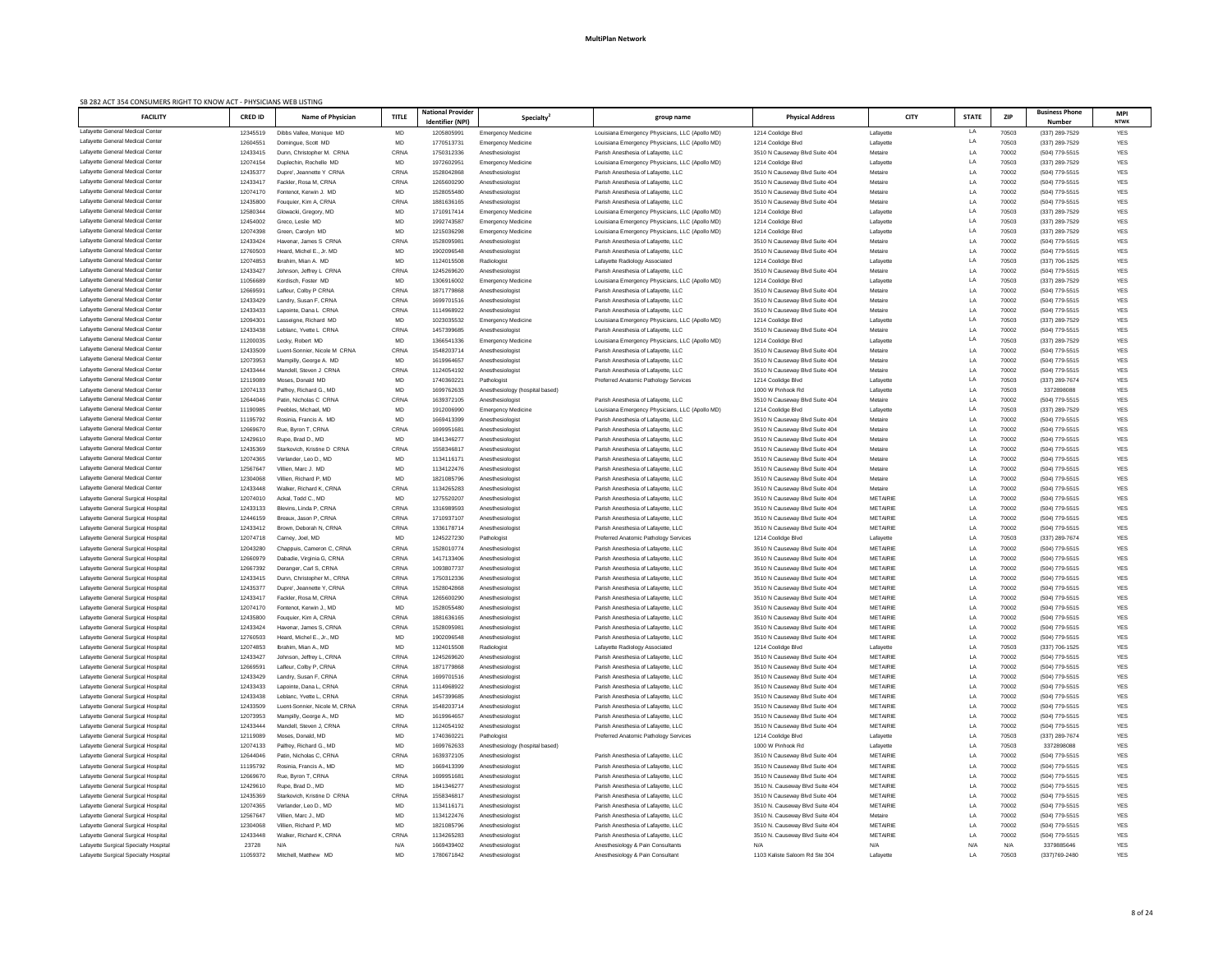| SB 282 ACT 354 CONSUMERS RIGHT TO KNOW ACT - PHYSICIANS WEB LISTING            |                      |                                                  |                 |                                                     |                                                                    |                                                                                              |                                          |                                     |              |                |                                        |                           |
|--------------------------------------------------------------------------------|----------------------|--------------------------------------------------|-----------------|-----------------------------------------------------|--------------------------------------------------------------------|----------------------------------------------------------------------------------------------|------------------------------------------|-------------------------------------|--------------|----------------|----------------------------------------|---------------------------|
| <b>FACILITY</b>                                                                | <b>CRED ID</b>       | <b>Name of Physician</b>                         | <b>TITLE</b>    | <b>National Provider</b><br><b>Identifier (NPI)</b> | <b>Specialty</b>                                                   | group name                                                                                   | <b>Physical Address</b>                  | <b>CITY</b>                         | <b>STATE</b> | <b>ZIP</b>     | <b>Business Phone</b><br><b>Number</b> | <b>MPI</b><br><b>NTWK</b> |
| Lafayette Surgical Specialty Hospital                                          | 12564002             | Gammel, Scott, MD                                | MD              | 1780671826                                          | Anesthesiologist                                                   | Anesthesiology & Pain Consultant                                                             | 1103 Kaliste Saloom Rd Ste 304           | Lafayette                           | LA           | 70503          | (337)769-2480                          | YES                       |
| Lafayette Surgical Specialty Hospital                                          | 36308002             | Jennings, Michael, MD                            | <b>MD</b>       | 1639166788                                          | Anesthesiologist                                                   | Anesthesiology & Pain Consultant                                                             | 1103 Kaliste Saloom Rd Ste 304           | Lafayette                           | LA           | 70503          | (337)769-2480                          | <b>YES</b>                |
| Lafayette Surgical Specialty Hospital                                          | 12564000             | Jindia, Sanjiv MD                                | MD              | 1316934466                                          | Anesthesiologist                                                   | Anesthesiology & Pain Consultant                                                             | 1103 Kaliste Saloom Rd Ste 304           | Lafayette                           | LA           | 70503          | (337)769-2480                          | YES                       |
| Lafayette Surgical Specialty Hospital                                          | 11105103             | Kasarla, Amarendar, MD                           | MD              | 1104813260                                          | Anesthesiologist                                                   | Anesthesiology & Pain Consultant                                                             | 1103 Kaliste Saloom Rd Ste 304           | Lafayette                           | LA           | 70503          | (337)769-2480                          | <b>YES</b>                |
| Lafayette Surgical Specialty Hospital                                          | 12565121             | Martin, John, MD                                 | MD              | 1245227255                                          | Anesthesiologist                                                   | Anesthesiology & Pain Consultant                                                             | 1103 Kaliste Saloom Rd Ste 304           | Lafayette                           | LA           | 70503          | (337)769-2480                          | <b>YES</b>                |
| Lafayette Surgical Specialty Hospital                                          | 12564003             | Ardoin, Reginald, MD                             | MD              | 1194712224                                          | Anesthesiologist                                                   | Anesthesiology & Pain Consultant                                                             | 1103 Kaliste Saloom Rd Ste 304           | Lafayette                           | LA           | 70503          | (337)769-2480                          | <b>YES</b>                |
| Lafayette Surgical Specialty Hospital                                          | N/A                  | Ackel, Todd, MD                                  | MD              | 1275520207                                          | Anesthesiologist                                                   | Anesthesiology & Pain Consultant                                                             | 1103 Kaliste Saloom Rd Ste 304           | Lafayette                           | LA           | 70503          | (337)769-2480                          | YES                       |
| Lafayette Surgical Specialty Hospital                                          | N/A                  | N/A                                              | N/A             |                                                     | Pathologist                                                        | Preferred Anatomic Pathology Services                                                        | N/A                                      | N/A                                 | N/A          | N/A            | N/A                                    | N/A                       |
| Lafayette Surgical Specialty Hospital                                          | 12648105             | Gombos, Zoltan, MD                               | MD              | 1619037595                                          | Pathology                                                          | <b>Preferred Anatomic Pathology Services</b>                                                 | 1214 Coolidge Blvd Fl 3                  | Lafayette                           | LA           | 70503          | 3372897679                             | <b>YES</b>                |
| Lafayette Surgical Specialty Hospital                                          | 12074884             | West, Donald W., MD                              | MD              |                                                     | Pathology                                                          | <b>Preferred Anatomic Pathology Services</b>                                                 | 1214 Coolidge Blvd Fl 3                  | Lafayette                           | LA           | 70503          | 3372897991                             | YES                       |
| Lafayette Surgical Specialty Hospital                                          | N/A                  | BOZNER, Peter, MD                                | MD              | 1388430945                                          | Pathology                                                          | Preferred Anatomic Pathology Services                                                        | 1214 Coolidge Blvd Fl 3                  | Lafayette                           | LA           | 70503          | 3372897991                             | <b>YES</b>                |
| Lafayette Surgical Specialty Hospital                                          | N/A                  | Barre, Greg, MD                                  | <b>MD</b>       | 1063457075                                          | Pathology                                                          | <b>Preferred Anatomic Pathology Services</b>                                                 | 1214 Coolidge Blvd Fl 3                  | Lafayette                           | LA           | 70503          | 3372897991                             | YES                       |
| Lafayette Surgical Specialty Hospital<br>Lafayette Surgical Specialty Hospital | 12074718<br>12119089 | Carney, Joel, MD<br>Moses, Donald G., MD         | <b>MD</b><br>MD | 1245227230<br>174036022                             | Pathology (hospital based)<br>Pathology (hospital based)           | <b>Preferred Anatomic Pathology Services</b><br><b>Preferred Anatomic Pathology Services</b> | 2390 W Congress St<br>1214 Coolidge Blvd | Lafayette<br>Lafayette              | LA<br>LA     | 70506<br>70503 | 3372616000<br>3372897679               | <b>YES</b><br><b>YES</b>  |
| Lafayette Surgical Specialty Hospital                                          | 12074016             | Akkaraju, Vidyadhar, MD                          | MD              | 1689661605                                          | Radiology (hospital based)                                         | Medical Imaging Associates                                                                   | 3501 Hwy 190 E                           | Eunice                              | LA           | 70535          | 3375807856                             | YES                       |
| Lafayette Surgical Specialty Hospital                                          | 12604327             | Burns, Rodney W., Jr, MD                         | MD              | 1164419370                                          | Radiology (hospital based)                                         | <b>Medical Imaging Associates</b>                                                            | 2311 Kaliste Saloom Rd                   | Lafayette                           | LA           | 70508          | 3374707226                             | <b>YES</b>                |
| Lafayette Surgical Specialty Hospital                                          | 12805679             | Grant. Matthew J., MD                            | MD              | 1902010093                                          | Radiology (hospital based)                                         | <b>Medical Imaging Associates</b>                                                            | 2311 Kaliste Saloom Rd                   | Lafayette                           | LA           | 70508          | 3374707226                             | <b>YES</b>                |
| Lafayette Surgical Specialty Hospital                                          | 12918428             | Laborde, Jeremy J., MD                           | MD              | 1689884199                                          | Radiology (hospital based)                                         | <b>Medical Imaging Associates</b>                                                            | 2311 Kaliste Saloom Rd                   | Lafayette                           | LA           | 70508          | 3374707226                             | YES                       |
| Lafayette Surgicare                                                            | 11219400             | Barre, Gregg M., MD                              | MD              | 1063457075                                          | Pathology (hospital based)                                         | <b>Preferred Anatomic Pathology Services</b>                                                 | 1514 Jefferson Hwy 2nd Fl                | New Orleans                         | LA           | 70121          | 5048423330                             | <b>YES</b>                |
| Lafayette Surgicare                                                            | 12149760             | Baudoin, Bryan E., DO                            | DO              | 1922078849                                          | Anesthesiology (hospital based)                                    | Sheridan Healthcare of Louisiana Inc                                                         | 1444 Peterman Dr                         | Alexandria                          | LA           | 71301          | 3184425399                             | <b>YES</b>                |
| Lafayette Surgicare                                                            | 12820370             | Billeaud, Paul, MD                               | <b>MD</b>       | 1073710943                                          | Radiology (hospital based)                                         | Acadiana Radiology Group                                                                     | 118 N Hospital Dr                        | Abbeville                           | LA           | 70510          | 3375935421                             | <b>YES</b>                |
| Lafayette Surgicare                                                            | 12074279             | Bozner, Peter, M.D.                              | MD              | 1366439457                                          | Pathology (hospital based)                                         | Preferred Anatomic Pathology Services                                                        | 1214 Coolidge Blvd 402                   | Lafayette                           | LA           | 70503          | 3372897679                             | <b>YES</b>                |
| Lafayette Surgicare                                                            | 12074718             | Carney, Joel, MD                                 | MD              | 1245227230                                          | Pathology (hospital based)                                         | <b>Preferred Anatomic Pathology Services</b>                                                 | 1214 Coolidge Blvd                       | Lafayette                           | LA           | 70503          | 3372897679                             | <b>YES</b>                |
| Lafayette Surgicare                                                            | 11059718             | Florek, Rodney S., MD                            | MD              | 1043269343                                          | Radiology (hospital based)                                         | Acadiana Radiology Group                                                                     | 118 N Hospital Dr                        | Abbeville                           | LA           | 70510          | 3372892180                             | YES                       |
| Lafayette Surgicare                                                            | 12751277             | Glogover, Philip, MD                             | MD              | 1427022177                                          | Pain Medicine                                                      | Sheridan Healthcare of Louisiana Inc                                                         | 3900 Capitol Mall Dr SW                  | Olympia                             | WA           | 98502          | 3609562563                             | <b>YES</b>                |
| Lafayette Surgicare                                                            | 12648105             | Gombos, Zoltan, MD                               | MD              | 1619037595                                          | Pathology                                                          | Preferred Anatomic Pathology Services                                                        | 1214 Coolidge Blvd Fl 3                  | Lafayette                           | LA           | 70503          | 3372897679                             | N/A                       |
| Lafayette Surgicare                                                            | 13012126             | Grau, Valerie A., MD                             | MD              | 1013133735                                          | Anesthesiology (hospital based)                                    | Sheridan Healthcare of Louisiana Inc                                                         | 4630 Ambassador Caffery Pkwy Ste 101     | Lafayette                           | LA           | 70508          | 3379931193                             | <b>YES</b>                |
| Lafayette Surgicare                                                            | 11059115             | Gunderson, Victor H., Jr, MD                     | <b>MD</b>       | 1407800824                                          | Radiology (hospital based)                                         | Acadiana Radiology Group                                                                     | 118 N Hospital Dr                        | Abbeville                           | LA           | 70510          | 3372892180                             | <b>YES</b>                |
| Lafayette Surgicare                                                            | 11159132             | Hoppe, Blaine H., MD                             | <b>MD</b>       | 1942234190                                          | Radiology (hospital based)                                         | Acadiana Radiology Group                                                                     | 118 N Hospital Dr                        | Abbeville                           | LA           | 70510          | 3864565293                             | <b>YES</b>                |
| Lafayette Surgicare                                                            | 11058753             | Jayagopal, Vijaya, MD                            | <b>MD</b>       | 1447293139                                          | Anesthesiology (hospital based)                                    | Sheridan Healthcare of Louisiana Inc                                                         | 433 Plaza St                             | Bogalusa                            | LA           | 70427          | 9857327122                             | <b>YES</b>                |
| Lafayette Surgicare                                                            | 12576804             | McLemore, Henry E., II, MD                       | <b>MD</b>       | 1609821883                                          | Radiology (hospital based)                                         | Acadiana Radiology Group                                                                     | 118 N Hospital Dr                        | Abbeville                           | LA           | 70510          | 3375935421                             | <b>YES</b>                |
| Lafayette Surgicare                                                            | 12761599             | Miller, Romney K., MD<br>Moses, Donald G., MD    | MD<br>MD        | 1477693042<br>174036022                             | Radiology (hospital based)                                         | Acadiana Radiology Group<br>Preferred Anatomic Pathology Services                            | 118 N Hospital Dr<br>1214 Coolidge Blvd  | Abbeville                           | LA           | 70510<br>70503 | 3372892180<br>3372897679               | <b>YES</b><br><b>YES</b>  |
| Lafayette Surgicare<br>Lafayette Surgicare                                     | 12119089<br>12431196 | Myers, Charles L., MD                            | MD              | 1144291634                                          | Pathology (hospital based)<br>Anesthesiology (hospital based)      | Sheridan Healthcare of Louisiana Inc                                                         | 211 4th St                               | Lafayette<br>Alexandria             | LA<br>LA     | 71301          | 3184484440                             | <b>YES</b>                |
| Lafayette Surgicare                                                            | 1791                 | N/A                                              | N/A             | 1518940063                                          | Anesthesiologist                                                   | Sheridan Healthcare of Louisiana, Inc.                                                       | 1613 N. Harrison Parkway, Suite 200      | Sunrise                             | FL           | 33323          | 8004372672                             | YES                       |
| Lafayette Surgicare                                                            | N/A                  | N/A                                              | N/A             | N/A                                                 | Pathologist                                                        | <b>Preferred Anatomic Pathology Services</b>                                                 | 1214 Coolidge Blvd                       | Lafayette                           | LA           | 70503          |                                        | N/A                       |
| Lafayette Surgicare                                                            | 23726                | N/A                                              | N/A             | 1649422726                                          | Radiologist                                                        | Acadiana Radiology Group                                                                     | 611 St. Landry Street                    | Lafayette                           | LA           | 70506          | 3374702180                             | <b>YES</b>                |
| Lafayette Surgicare                                                            | 12167620             | Salcedo, Luis F., MD                             | MD              | 1326013194                                          | Anesthesiology                                                     | Sheridan Healthcare of Louisiana Inc                                                         | 651 E 25th St                            | Hialeah                             | FL           | 33013          | 3056936100                             | YES                       |
| Lafayette Surgicare                                                            | 11059118             | Stephan, Mark T., MD                             | MD              | 1578550794                                          | Radiology (hospital based)                                         | Acadiana Radiology Group                                                                     | 118 N Hospital Dr                        | Abbeville                           | LA           | 70510          | 3372315775                             | <b>YES</b>                |
| Lafayette Surgicare                                                            | 12065583             | Vanbergen, Richard A., MD                        | MD              | 1265404909                                          | Radiology (hospital based)                                         | Acadiana Radiology Group                                                                     | 118 N Hospital Dr                        | Abbeville                           | LA           | 70510          | 7063223000                             | <b>YES</b>                |
| Lafayette Surgicare                                                            | 12074884             | West, Donald W., MD                              | MD              | $\sim$                                              | Pathology                                                          | <b>Preferred Anatomic Pathology Services</b>                                                 | 1214 Coolidge Blvd Fl 3                  | Lafayette                           | LA           | 70503          | 3372897991                             | N/A                       |
| Lafayette Surgicare                                                            | 11059288             | Wojak, Joan C., MD                               | MD              | 1881648277                                          | Radiology (hospital based)                                         | Acadiana Radiology Group                                                                     | 118 N Hospital Dr                        | Abbeville                           | LA           | 70510          | 3372892000                             | YES                       |
| Lake Charles Memorial Hospital                                                 | 11191211             | Altier, Carole G., MD                            | MD              | 1922143510                                          | Anesthesiology (hospital based)                                    |                                                                                              | 4150 Nelson Rd Ste A 4                   | <b>Lake Charles</b>                 | LA           | 70605          | 3374746353                             | <b>YES</b>                |
| Lake Charles Memorial Hospital                                                 | 12754723             | Bergeron, Nickles P., MD                         | MD              | 1821036948                                          | Emergency Room (hospital based)                                    |                                                                                              | 3330 Masonic Dr                          | Alexandria                          | LA           | 71301          | 3184871122                             | <b>YES</b>                |
| Lake Charles Memorial Hospital                                                 | 11056606             | Bossano, Juan M., MD                             | MD              | 1346231875                                          | Other (hospital based)                                             |                                                                                              | 2903 1st Ave                             | Lake Charles                        | LA           | 70601          | 3374786480                             | YES                       |
| Lake Charles Memorial Hospital                                                 | 12580530             | Bowling, Carl G., MD                             | MD              | 1518004613                                          | Pathology (hospital based)                                         |                                                                                              | 1910 Oak Park Blvd                       | <b>Lake Charles</b>                 | LA           | 70601          | 3374781214                             | YES                       |
| Lake Charles Memorial Hospital                                                 | 12565000             | Carlin, John B, M.D                              | MD              | 1023082104                                          | Anesthesiology (hospital based)                                    |                                                                                              | 1701 Oak Park Blvd                       | Lake Charles                        | LA           | 70601          | 3374780511                             | <b>YES</b>                |
| Lake Charles Memorial Hospital                                                 | 12565002             | Doiron, Mark L, M.D.                             | MD              | 1598739955                                          | Anesthesiology (hospital based)                                    |                                                                                              | 1701 Oak Park Blvd                       | Lake Charles                        | LA           | 70601          | 3374780511                             | <b>YES</b>                |
| Lake Charles Memorial Hospital                                                 | 12564836             | Dyer, Syd, MD                                    | MD              | 1790820389                                          | Anesthesiology (hospital based)                                    |                                                                                              | 4150 Nelson Rd                           | Lake Charles                        | LA           | 70605          | 3374746353                             | YES                       |
| Lake Charles Memorial Hospital<br>Lake Charles Memorial Hospital               | 12564838<br>12565001 | Harter, Gary L., MD<br>Laborde, Richard S., MD   | MD<br>MD        | 1407991094<br>1538133988                            | Anesthesiology (hospital based)<br>Anesthesiology (hospital based) |                                                                                              | 4150 Nelson Rd<br>1701 Oak Park Blvd     | <b>Lake Charles</b><br>Lake Charles | LA<br>LA     | 70605<br>70601 | 3374746353<br>3374943000               | <b>YES</b><br><b>YES</b>  |
| Lake Charles Memorial Hospital                                                 | 12564999             | Lemoine, Dwight R, M.D.                          | MD              | 1861479149                                          | Anesthesiology (hospital based)                                    |                                                                                              | 1701 Oak Park Blvd                       | Lake Charles                        | LA           | 70601          | 3374780511                             | <b>YES</b>                |
| Lake Charles Memorial Hospital                                                 | 11002486             | Leung, Tony W., MD                               | MD              | 1881693463                                          | Internal Medicine                                                  |                                                                                              | 105 DOCTOR MICHAEL DEBAKEY DR            | <b>LAKE CHARLES</b>                 | LA           | 70601          | 3374970366                             | <b>YES</b>                |
| Lake Charles Memorial Hospital                                                 | 38030194             | Lin, Chih-hao, MD                                | MD              |                                                     | Neonatal-Perinatal Medicine                                        |                                                                                              | 1701 Oak Park Blvd                       | Lake Charles                        | LA           | 70601891       | 3374743270                             | YES                       |
| Lake Charles Memorial Hospital                                                 | 63626053             | Maze, James G, M.D.                              | MD              | 111405982                                           | <b>Radiation Oncology</b>                                          |                                                                                              | 1701 Oak Park Blvd                       | Lake Charles                        | LA           | 706018911      | 3374942121                             | <b>YES</b>                |
| Lake Charles Memorial Hospital                                                 | 65740354             | McFarland, David R., MD                          | MD              | 1275511016                                          | Radiology (hospital based)                                         |                                                                                              | 4301 W Markham St # 783                  | Little Rock                         | AR           | 72205          | 5016868000                             | <b>YES</b>                |
| Lake Charles Memorial Hospital                                                 | 12564835             | Price, Jere K., MD                               | MD              |                                                     | Anesthesiology (hospital based)                                    |                                                                                              | 4150 Nelson Rd                           | Lake Charles                        | LA           | 70605          | 3374746353                             | <b>YES</b>                |
| Lake Charles Memorial Hospital                                                 | 11215002             | Ragusa, Steven A., MD                            | MD              | 1801863170                                          | Emergency Room (hospital based)                                    |                                                                                              | 1125 W Highway 30                        | Gonzales                            | LA           | 70737          | 2256475000                             | <b>YES</b>                |
| Lake Charles Memorial Hospital                                                 | 12580529             | Sachitano, Richard A., MD                        | MD              | 1790834794                                          | Pathology (hospital based)                                         |                                                                                              | 1910 Oak Park Blvd                       | Lake Charles                        | LA           | 70601          | 3374781214                             | <b>YES</b>                |
| Lake Charles Memorial Hospital                                                 | 12564837             | Walkin, Patrick, MD                              | MD              | 1457496069                                          | Anesthesiology (hospital based)                                    |                                                                                              | 4150 Nelson Rd                           | <b>Lake Charles</b>                 | LA           | 70605          | 3374746353                             | <b>YES</b>                |
| Lake Charles Memorial Hospital                                                 | 53828647             | Wise, Myra C., MD                                | MD              | 120595077                                           | Anesthesiology (hospital based)                                    |                                                                                              | 751 Bayou Pines E Ste L                  | Lake Charles                        | LA           | 70601          | 3374368700                             |                           |
| Lake Surgery Center                                                            | N/A                  | N/A                                              | N/A             | 1497058895                                          | Anesthesia                                                         | Ambulatory Surgical Anesthesia                                                               | 7145 Perkins Road                        | Baton Rouge                         | LA           | 70808          | 2257653112                             | N/A                       |
| Lake Surgery Center                                                            | N/A                  | N/A                                              | N/A             | 1093843450                                          | Pathology                                                          | Pathology Group of Louisiana                                                                 | 5339 O'Donovan Drive                     | <b>Baton Rouge</b>                  | LA           | 70808          | 2257658770                             | YES                       |
| Lake Surgery Center                                                            | N/A                  | N/A                                              | N/A             | 165934777                                           | Radiology                                                          | Radiology Associates                                                                         | 7809 Jefferson Highway                   | Baton Rouge                         | LA           | 70809          | 2259268686                             | YES                       |
| Lakeview Regional Medical Center                                               | 11082480             | Ball, Brian C., MD                               | MD              | 1366440877                                          | Anesthesiology (hospital based)                                    | Parish Anesthesia of Covington, LLC                                                          | 95 Judge Tanner Blvd                     | Covington                           | LA           | 70433          | 9858673800                             | <b>YES</b>                |
| Lakeview Regional Medical Center                                               | 11059233             | Bartholomew, Pamela M., MD                       | MD              | 1366481996                                          | Pathology                                                          | Delta Pathology Group                                                                        | 211 4th St                               | Alexandria                          | LA           | 71301          | 3187693175                             | N/A                       |
| Lakeview Regional Medical Center                                               | 11151989             | Gordon, Phillip V., MD                           | MD              | 1164591798                                          | Neonatal-Perinatal Medicine                                        |                                                                                              | 1415 Tulane Ave                          | New Orleans                         | LA           | 70112          | 5049885263                             | YES                       |
| Lakeview Regional Medical Center<br>Lakeview Regional Medical Center           | 12283384<br>12748959 | Hall, Michael D., MD<br>Henderson, Jeremy W., MD | MD              | 1528061058<br>1336359652                            | Radiology (hospital based)<br>Pathology                            | Kite Imaging, Inc.                                                                           | 120 Innwood Dr<br>309 Jackson St         | Covington<br>Monroe                 | LA<br>LA     | 70433<br>71210 | 9858923225<br>3183274105               | <b>YES</b><br><b>YES</b>  |
| Lakeview Regional Medical Center                                               | 11113741             | Janssen, Peter, MD                               | MD<br>MD        | 1114973054                                          | Anesthesiology (hospital based)                                    | Delta Pathology Group<br>Parish Anesthesia of Covington, LLC                                 | 2820 Napoleon Ave #650                   | New Orleans                         | LA           | 70115          | 5048991114                             | YES                       |
| Lakeview Regional Medical Center                                               | 11023213             | Johnson, Laura A., MD                            | MD              | 1518911080                                          | Anesthesiology (hospital based)                                    | Parish Anesthesia of Covington, LLC                                                          | 95 E Fairway                             | Covington                           | LA           | 70433          | 9858673800                             | YES                       |
| Lakeview Regional Medical Center                                               | 11199053             | Kaye, Kim B., MD                                 | MD              | 1396898995                                          | Pathology (hospital based)                                         | Delta Pathology Group                                                                        | 211 4th St                               | Alexandria                          | LA           | 71301          | 3187693175                             | <b>YES</b>                |
| Lakeview Regional Medical Center                                               | 11059369             | Levine. Kenneth M. M.D.                          | MD              | 1538103882                                          | Anesthesiology (hospital based)                                    | Parish Anesthesia of Covington, LLC                                                          | 1514 Jefferson Hwy 2nd Fl                | New Orleans                         | LA           | 70121          | 5048424200                             | YES                       |
| Lakeview Regional Medical Center                                               | 12471838             | Martin, Edward J., III, MD                       | MD              | 1255367132                                          | Pathology (hospital based)                                         | Delta Pathology Group                                                                        | 211 4th St                               | Alexandria                          | LA           | 71301          | 3187693175                             | <b>YES</b>                |
|                                                                                |                      |                                                  |                 |                                                     |                                                                    |                                                                                              |                                          |                                     |              |                |                                        |                           |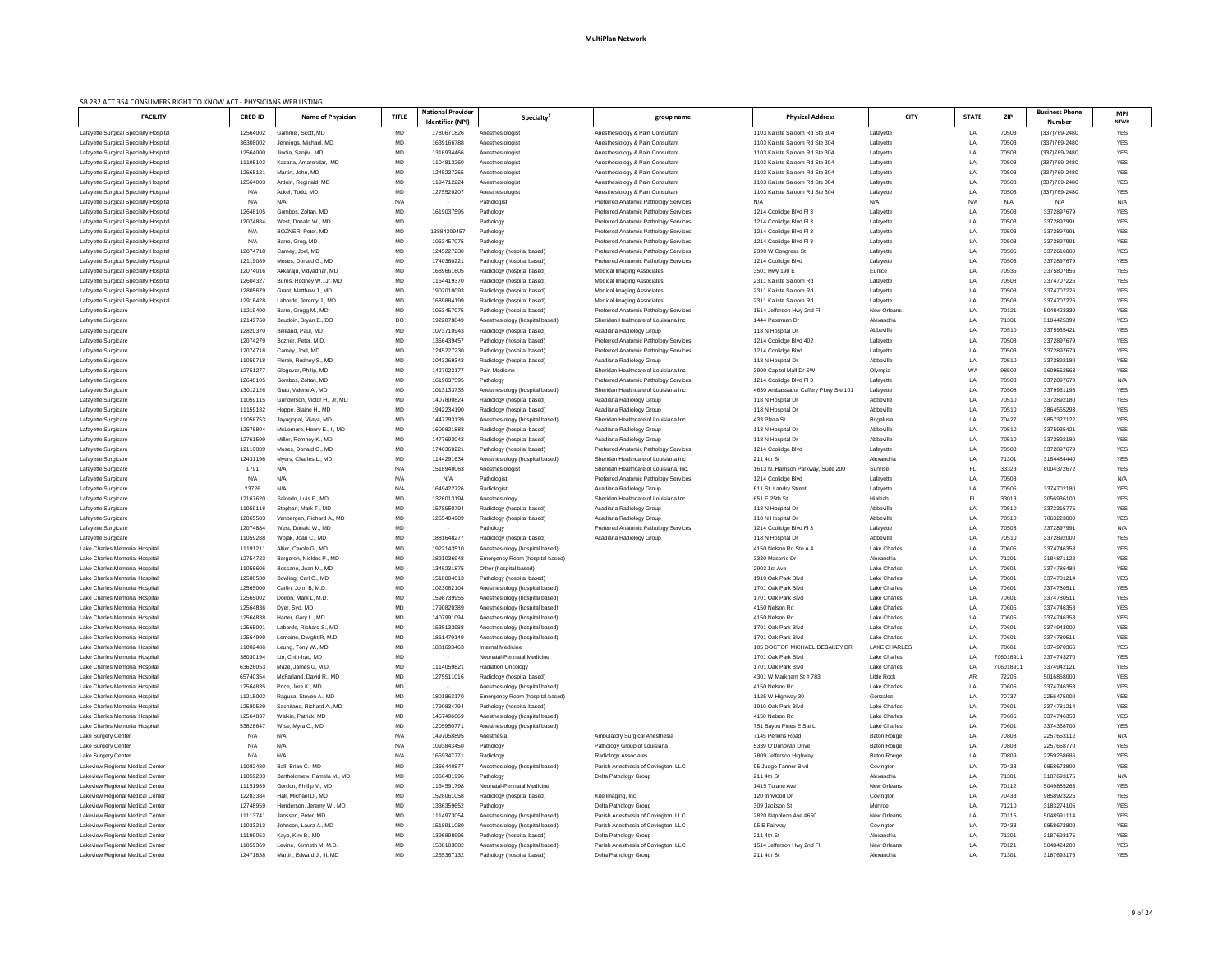| SB 282 ACT 354 CONSUMERS RIGHT TO KNOW ACT - PHYSICIANS WEB LISTING<br><b>FACILITY</b> | <b>CRED ID</b>       | Name of Physician                                   | <b>TITLE</b> | <b>National Provider</b> | <b>Specialty</b>                                         | group name                                                   | <b>Physical Address</b>                       | <b>CITY</b>                   | <b>STATE</b> | ZIP            | <b>Business Phone</b>    | <b>MPI</b>               |
|----------------------------------------------------------------------------------------|----------------------|-----------------------------------------------------|--------------|--------------------------|----------------------------------------------------------|--------------------------------------------------------------|-----------------------------------------------|-------------------------------|--------------|----------------|--------------------------|--------------------------|
|                                                                                        |                      |                                                     |              | Identifier (NPI)         |                                                          |                                                              |                                               |                               |              |                | <b>Number</b>            | <b>NTWK</b>              |
| Lakeview Regional Medical Center                                                       | 12578649             | Mercadel, Robert C., MD                             | MD           | 1679689434               | Emergency Room (hospital based)                          | Keith Van Meter and Associates                               | 1001 Gause Blvd                               | Slidell                       | LA           | 70458          | 8004243672               | YES                      |
| Lakeview Regional Medical Center                                                       | 12851101             | Muntan, Charles D., MD<br>N/A                       | MD           | 1063413045               | <b>Emergency Medicine</b>                                | Keith Van Meter and Associates                               | 46 Louis Prima Dr<br>3133 W March Ln Ste 1040 | Covingtor                     | LA           | 70433<br>95207 | 9858927070               | <b>YES</b>               |
| Lakeview Regional Medical Center<br>Lakeview Regional Medical Center                   | 8821352<br>16511     | N/A                                                 | N/A<br>N/A   | 1871627067<br>1417145475 | Pathologist<br>Anesthesiologist                          | Delta Pathology Group<br>Parish Anesthesia of Covington, LLC | 3510 N. Causeway Blvd, Suite 404              | Stockton<br>Metairie          | CA<br>LA     | 70002          | 2094774432<br>5047795515 | <b>YES</b><br><b>YES</b> |
| Lakeview Regional Medical Center                                                       | N/A                  | N/A                                                 | N/A          | N/A                      | <b>Emergency Medicine</b>                                | Keith Van Meter and Associates                               | 1816 Industrial Blvd                          | Harvey                        | LA           | 70058          | 5043667638               | N/A                      |
| Lakeview Regional Medical Center                                                       | N/A                  | N/A                                                 | N/A          | N/A                      | Radiologist                                              | Kite Imaging, Inc.                                           | 95 Judge Tanner Blvd                          | Covington                     | LA           | 70433          | 9858674048               | N/A                      |
| Lakeview Regional Medical Center                                                       | 11063355             | Pflug, Steven F., MD                                | MD           | 1891798328               | Radiology (hospital based)                               | Kite Imaging, Inc.                                           | 120 Innwood Dr                                | Covington                     | LA           | 70433          | 9858923225               | <b>YES</b>               |
| Lakeview Regional Medical Center                                                       | 12302123             | Suarez, Alberto, MD                                 | MD           | 1871596189               | Other (hospital based)                                   |                                                              | 120 Innwood Dr                                | Covington                     | LA           | 70433          | 9858923225               | <b>YES</b>               |
| LaSalle General Hospital                                                               | N/A                  | N/A                                                 | N/A          | 1841291796               | Pathology                                                | Bayou Pathology, APMC                                        | 109 Circle Drive                              | <b>West Monroe</b>            | LA           | 71291          | 3183231834               | N/A                      |
| LaSalle General Hospital                                                               | N/A                  | N/A                                                 | N/A          | 1801825005               | <b>Emergency Medicine</b>                                | <b>NES Healthcare Group</b>                                  | 5810 Southwick Blvd, Suite 205                | Toledo                        | OH           | 43614          | 4198652853               | N/A                      |
| LaSalle General Hospital                                                               | N/A                  | N/A                                                 | N/A          | 1033215710               | Radiology                                                | Radiology Associates of SW LA                                | P.O. Box 7                                    | Marrero                       | LA           | 70073          | 5043401328               | N/A                      |
| Life Care Hospitals, LLC - Linwood                                                     | 12662043             | Aikawa, Taro, MD                                    | MD           | 1144265455               | Radiology (hospital based)                               |                                                              | 1100 Kentucky Ave                             | <b>West Plains</b>            | MO           | 65775          | 4172576713               | <b>YES</b>               |
| Life Care Hospitals, LLC - Linwood<br>Life Care Hospitals, LLC - Linwood               | 12235349<br>11223169 | Benedetti, Philip F., MD<br>Bulczak, Dariusz P., MD | MD<br>MD     | 1811959620<br>1124011044 | Diagnostic Radiology<br>Radiology (hospital based)       |                                                              | 262 Danny Thomas PI<br>1600 N 2nd             | Memphis<br>Clinton            | TN<br>MO     | 38105<br>64735 | 8882264343<br>6608908023 | <b>YES</b><br><b>YES</b> |
| Life Care Hospitals, LLC - Linwood                                                     | 12436797             | Burkholz, Kimberly J., MD                           | MD           | 1417914169               | Radiology (hospital based)                               |                                                              | 262 Danny Thomas PI                           | Memphis                       | TN           | 38105          | 8882264343               | <b>YES</b>               |
| Life Care Hospitals, LLC - Linwood                                                     | 11169079             | Caldemeyer, Karen S., MD                            | MD           | 1679511356               | Radiology (hospital based)                               |                                                              | 1600 N 2nd                                    | Clinton                       | MO           | 64735          | 6608908023               | <b>YES</b>               |
| Life Care Hospitals, LLC - Linwood                                                     | 12805379             | Carlson, Jeffrey J., MD                             | MD           | 1538133095               | Radiology (hospital based)                               |                                                              | 395 W 12th Ave Rm 460                         | Columbus                      | OH           | 43210          | 6142938315               | N/A                      |
| Life Care Hospitals, LLC - Linwood                                                     | 12483878             | Cho, Parina G., MD                                  | MD           | 1790770261               | Radiology (hospital based)                               |                                                              | 433 Plaza St                                  | Bogalusa                      | LA           | 70427          | 9857326803               | <b>YES</b>               |
| Life Care Hospitals, LLC - Linwood                                                     | 12261598             | Davae, Ketan C., MD                                 | MD           | 1700838620               | Radiology (hospital based)                               |                                                              | 602 W University Ave                          | Urbana                        |              | 61801          | 2173833270               | <b>YES</b>               |
| Life Care Hospitals, LLC - Linwood                                                     | 12409062             | Diaz-Horsley, Jannell F., MD                        | MD           | 1225039167               | Radiology (hospital based)                               |                                                              | 433 Plaza St                                  | Bogalusa                      | LA           | 70427          | 9857306803               | <b>YES</b>               |
| Life Care Hospitals, LLC - Linwood                                                     | 12676953             | Hoo, Charles C., MD                                 | MD           | 135656881                | Radiology (hospital based)                               |                                                              | 1100 Kentucky Ave                             | <b>West Plains</b>            | MO           | 65775          | 4172576713               | <b>YES</b>               |
| Life Care Hospitals, LLC - Linwood                                                     | 12899857             | Jain, Shelly, MD                                    | MD           | 1588686000               | Radiology (hospital based)                               |                                                              | 520 N 4th Ave                                 | Pasco                         | WA           | 99301          | 5095477704               | <b>YES</b>               |
| Life Care Hospitals, LLC - Linwood                                                     | 12565717             | Lowry, Patricia A., MD                              | MD           | 1942397716               | Radiology (hospital based)                               |                                                              | 1100 Kentucky Ave                             | <b>West Plains</b>            | MO           | 65775          | 4172576713               | <b>YES</b>               |
| Life Care Hospitals, LLC - Linwood<br>Life Care Hospitals, LLC - Linwood               | 12753936<br>12043889 | Mahmood, Omar A., MD<br>McDonnell, Kevin M., MD     | MD<br>MD     | 1285805291<br>1578548533 | Radiology (hospital based)<br>Radiology (hospital based) |                                                              | 1100 Kentucky Ave<br>602 W University Ave     | <b>West Plains</b><br>Urbana  | MO           | 65775<br>61801 | 4172576713<br>2173833270 | <b>YES</b><br><b>YES</b> |
| Life Care Hospitals, LLC - Linwood                                                     | 12015610             | Morley, Robert M., DO                               | DO           | 190299871                | Diagnostic Radiology                                     |                                                              | 1100 Kentucky Ave                             | <b>West Plains</b>            | MO           | 65775          | 4172576713               | YES                      |
| Life Care Hospitals, LLC - Linwood                                                     | 12587627             | Mosura, Matthew S., MD                              | MD           |                          | Pain Medicine                                            |                                                              | 7925 Youree Dr # 280 B                        | Shreveport                    | LA           | 71105          | 3182127960               | <b>YES</b>               |
| Life Care Hospitals, LLC - Linwood                                                     | 12713170             | Nguyen, John D., MD                                 | MD           | 1952514796               | Radiology (hospital based)                               |                                                              | 1600 N 2nd                                    | Clinton                       | MO           | 64735          | 6608908023               | <b>YES</b>               |
| Life Care Hospitals, LLC - Linwood                                                     | 11139338             | Paul, Marc H., MD                                   | MD           | 1750375390               | Radiology (hospital based)                               |                                                              | 1100 Kentucky Ave                             | <b>West Plains</b>            | MO           | 65775          | 4172576713               | YES                      |
| Life Care Hospitals, LLC - Linwood                                                     | 12569167             | Pendarvis, Ranie W., MD                             | MD           | 1760467005               | Radiology (hospital based)                               |                                                              | 433 Plaza St                                  | Bogalusa                      | LA           | 70427          | 9857326803               | <b>YES</b>               |
| Life Care Hospitals, LLC - Linwood                                                     | 12198368             | Philip, Shailendri E., MD                           | MD           | 1588697924               | Pathology (hospital based)                               |                                                              | 216 14th Ave S W                              | Sidney                        | MT           | 59270          | 4064882100               | <b>YES</b>               |
| Life Care Hospitals, LLC - Linwood                                                     | 11054759             | Sardenga, Louis J., MD                              | MD           | 1982692455               | Pathology                                                |                                                              | 1501 Kings Hwy                                | Shreveport                    | LA           | 71103          | 3186755000               | YES                      |
| Life Care Hospitals, LLC - Linwood                                                     | 38380084             | Siskron, Thomas F., III, MD                         | MD           | 1023006590               | Pathology (hospital based)                               |                                                              | 2551 Greenwood Rd # 140                       | Shreveport                    | LA           | 71103          | 3182128899               | <b>YES</b>               |
| Life Care Hospitals, LLC - Linwood                                                     | 12702185             | Staib, Neil E., Jr, MD                              | MD           | 1225021413               | Radiology (hospital based)                               |                                                              | 433 Plaza St                                  | Bogalusa                      | LA           | 70427          | 9857326803               | <b>YES</b>               |
| Life Care Hospitals, LLC - Linwood<br>Life Care Hospitals, LLC - Linwood               | 12020852<br>11178463 | Strong, Benjamin W., MD<br>Toothman, Richard L., MD | MD<br>MD     | 1205811569<br>1487629143 | Radiology (hospital based)<br>Radiology (hospital based) |                                                              | 1100 Kentucky Ave<br>1600 N 2nd               | <b>West Plains</b><br>Clinton | MO<br>MO     | 65775<br>64735 | 4172576713<br>6608908023 | YES<br><b>YES</b>        |
| Life Care Hospitals, LLC - Linwood                                                     | 11199231             | Tran, Ann A., MD                                    | MD           | 1336133974               | Radiology (hospital based)                               |                                                              | 433 Plaza St                                  | Bogalusa                      | LA           | 70427          | 9857326803               | YES                      |
| Life Care Hospitals, LLC - Linwood                                                     | 12576464             | Turner, James H., III, MD                           | MD           | 1790760064               | Radiology (hospital based)                               |                                                              | 173 Middle St                                 | Lancaster                     | <b>NH</b>    | 3584           | 6037884911               | <b>YES</b>               |
| Life Care Hospitals, LLC - Linwood                                                     | 12334534             | Uytana, Vinson L., MD                               | MD           | 127551561                | Radiology (hospital based)                               |                                                              | 602 W University Ave                          | Urbana                        |              | 61801          | 2173833270               | YES                      |
| Life Care Hospitals, LLC - Linwood                                                     | 11054909             | Williams, Robert B., MD                             | MD           | 1457349946               | Pathology                                                |                                                              | 1 Saint Mary PI FI 1                          | Shreveport                    | LA           | 71101          | 3186814471               | <b>YES</b>               |
| Life Care Hospitals, LLC - Shreveport                                                  | 12662043             | Aikawa, Taro, MD                                    | MD           | 1144265455               | Radiology (hospital based)                               |                                                              | 1100 Kentucky Ave                             | <b>West Plains</b>            | MO           | 65775          | 4172576713               | <b>YES</b>               |
| Life Care Hospitals, LLC - Shreveport                                                  | 12235349             | Benedetti, Philip F., MD                            | MD           | 1811959620               | Diagnostic Radiology                                     |                                                              | 262 Danny Thomas PI                           | Memphis                       | TN           | 38105          | 8882264343               | <b>YES</b>               |
| Life Care Hospitals, LLC - Shreveport                                                  | 11223169             | Bulczak, Dariusz P., MD                             | MD           | 1124011044               | Radiology (hospital based)                               |                                                              | 1600 N 2nd                                    | Clinton                       | MO           | 64735          | 6608908023               | <b>YES</b>               |
| Life Care Hospitals, LLC - Shreveport                                                  | 12436797             | Burkholz, Kimberly J., MD                           | MD           | 1417914169               | Radiology (hospital based)                               |                                                              | 262 Danny Thomas Pl                           | Memphis                       | TN           | 38105          | 8882264343               | <b>YES</b>               |
| Life Care Hospitals, LLC - Shreveport<br>Life Care Hospitals, LLC - Shreveport         | 11169079<br>12805379 | Caldemeyer, Karen S., MD<br>Carlson, Jeffrey J., MD | MD<br>MD     | 1679511356<br>1538133095 | Radiology (hospital based)<br>Radiology (hospital based) |                                                              | 1600 N 2nd<br>395 W 12th Ave Rm 460           | Clinton<br>Columbus           | MO<br>OH     | 64735<br>43210 | 6608908023<br>6142938315 | <b>YES</b><br>N/A        |
| Life Care Hospitals, LLC - Shreveport                                                  | 12483878             | Cho, Parina G., MD                                  | MD           | 179077026                | Radiology (hospital based)                               |                                                              | 433 Plaza St                                  | Bogalusa                      | LA           | 70427          | 9857326803               | <b>YES</b>               |
| Life Care Hospitals, LLC - Shreveport                                                  | 12261598             | Davae, Ketan C., MD                                 | MD           | 1700838620               | Radiology (hospital based)                               |                                                              | 602 W University Ave                          | Urbana                        |              | 61801          | 2173833270               | <b>YES</b>               |
| Life Care Hospitals, LLC - Shreveport                                                  | 12409062             | Diaz-Horsley, Jannell F., MD                        | MD           | 1225039167               | Radiology (hospital based)                               |                                                              | 433 Plaza St                                  | Bogalusa                      | LA           | 70427          | 9857306803               | <b>YES</b>               |
| Life Care Hospitals, LLC - Shreveport                                                  | 12676953             | Hoo, Charles C., MD                                 | MD           | 135656881                | Radiology (hospital based)                               |                                                              | 1100 Kentucky Ave                             | <b>West Plains</b>            | MO           | 65775          | 4172576713               | <b>YES</b>               |
| Life Care Hospitals, LLC - Shreveport                                                  | 12899857             | Jain, Shelly, MD                                    | MD           | 1588686000               | Radiology (hospital based)                               |                                                              | 520 N 4th Ave                                 | Pasco                         | WA           | 99301          | 5095477704               | <b>YES</b>               |
| Life Care Hospitals, LLC - Shreveport                                                  | 12565717             | Lowry, Patricia A., MD                              | MD           | 194239771                | Radiology (hospital based)                               |                                                              | 1100 Kentucky Ave                             | <b>West Plains</b>            | MO           | 65775          | 4172576713               | <b>YES</b>               |
| Life Care Hospitals, LLC - Shreveport                                                  | 12753936             | Mahmood, Omar A., MD                                | MD           | 1285805291               | Radiology (hospital based)                               |                                                              | 1100 Kentucky Ave                             | <b>West Plains</b>            | MO           | 65775          | 4172576713               | <b>YES</b>               |
| Life Care Hospitals, LLC - Shreveport<br>Life Care Hospitals, LLC - Shreveport         | 12043889<br>12015610 | McDonnell, Kevin M., MD<br>Morley, Robert M., DO    | MD<br>DO     | 1578548533<br>1902998719 | Radiology (hospital based)<br>Diagnostic Radiology       |                                                              | 602 W University Ave<br>1100 Kentucky Ave     | Urbana<br>West Plains         | <b>MO</b>    | 61801<br>65775 | 2173833270<br>4172576713 | <b>YES</b><br><b>YES</b> |
| Life Care Hospitals, LLC - Shreveport                                                  | 12587627             | Mosura, Matthew S., MD                              | MD           |                          | Pain Medicine                                            |                                                              | 7925 Youree Dr # 280 B                        | Shreveport                    | LA           | 71105          | 3182127960               | YES                      |
| Life Care Hospitals, LLC - Shreveport                                                  | 12713170             | Nguyen, John D., MD                                 | MD           | 1952514796               | Radiology (hospital based)                               |                                                              | 1600 N 2nd                                    | Clinton                       | MO           | 64735          | 6608908023               | <b>YES</b>               |
| Life Care Hospitals, LLC - Shreveport                                                  | 11139338             | Paul, Marc H., MD                                   | MD           | 1750375390               | Radiology (hospital based)                               |                                                              | 1100 Kentucky Ave                             | West Plains                   | MO           | 65775          | 4172576713               | <b>YES</b>               |
| Life Care Hospitals, LLC - Shreveport                                                  | 12569167             | Pendarvis, Ranie W., MD                             | MD           | 1760467005               | Radiology (hospital based)                               |                                                              | 433 Plaza St                                  | Bogalusa                      | LA           | 70427          | 9857326803               | YES                      |
| Life Care Hospitals, LLC - Shreveport                                                  | 12198368             | Philip, Shailendri E., MD                           | MD           | 1588697924               | Pathology (hospital based)                               |                                                              | 216 14th Ave S W                              | Sidney                        | MT           | 59270          | 4064882100               | <b>YES</b>               |
| Life Care Hospitals, LLC - Shreveport                                                  | 11054759             | Sardenga, Louis J., MD                              | <b>MD</b>    | 1982692455               | Pathology                                                |                                                              | 1501 Kings Hwy                                | Shreveport                    | LA           | 71103          | 3186755000               | <b>YES</b>               |
| Life Care Hospitals, LLC - Shreveport                                                  | 38380084             | Siskron, Thomas F., III, MD                         | MD           | 1023006590               | Pathology (hospital based)                               |                                                              | 2551 Greenwood Rd # 140                       | Shreveport                    | LA           | 71103          | 3182128899               | <b>YES</b>               |
| Life Care Hospitals, LLC - Shreveport                                                  | 12702185             | Staib, Neil E., Jr, MD                              | MD           | 1225021413               | Radiology (hospital based)                               |                                                              | 433 Plaza St                                  | Bogalusa                      | LA           | 70427          | 9857326803               | <b>YES</b>               |
| Life Care Hospitals, LLC - Shreveport<br>Life Care Hospitals, LLC - Shreveport         | 12020852<br>11178463 | Strong, Benjamin W., MD<br>Toothman, Richard L., MD | MD<br>MD     | 1205811569<br>1487629143 | Radiology (hospital based)<br>Radiology (hospital based) |                                                              | 1100 Kentucky Ave<br>1600 N 2nd               | <b>West Plains</b><br>Clinton | MO<br>МO     | 65775<br>64735 | 4172576713<br>6608908023 | YES<br><b>YES</b>        |
| Life Care Hospitals, LLC - Shreveport                                                  | 11199231             | Tran, Ann A., MD                                    | MD           | 1336133974               | Radiology (hospital based)                               |                                                              | 433 Plaza St                                  | Bogalusa                      | LA           | 70427          | 9857326803               | <b>YES</b>               |
| Life Care Hospitals, LLC - Shreveport                                                  | 12576464             | Turner, James H., III, MD                           | MD           | 1790760064               | Radiology (hospital based)                               |                                                              | 173 Middle St                                 | Lancaster                     | NH           | 3584           | 6037884911               | YES                      |
| Life Care Hospitals, LLC - Shreveport                                                  | 12334534             | Uytana, Vinson L., MD                               | MD           | 1275515611               | Radiology (hospital based)                               |                                                              | 602 W University Ave                          | Urbana                        |              | 61801          | 2173833270               | YES                      |
| Life Care Hospitals, LLC - Shreveport                                                  | 11054909             | Williams, Robert B., MD                             | MD           | 1457349946               | Pathology                                                |                                                              | 1 Saint Mary PI FI 1                          | Shreveport                    | LA           | 71101          | 3186814471               | YES                      |
| Life Care Specialty Hospital of North Louisiana - Ruston                               | 11206313             | Atchison, James W., MD                              | MD           | 1881622397               | Radiology (hospital based)                               |                                                              | 105 Mcmillan Rd Ste B                         | West Monroe                   | LA           | 71291          | 3183253838               | YES                      |
| Life Care Specialty Hospital of North Louisiana - Ruston                               | 12710601             | Braud, John A., MD                                  | MD           | 1336359819               | Radiology (hospital based)                               |                                                              | 105B McMillan Rd                              | <b>West Monroe</b>            | LA           | 71291          | 3183253838               | YES                      |
| Life Care Specialty Hospital of North Louisiana - Ruston                               | 11055468             | Broyles, Michael O., MD                             | MD           | 1447275763               | Radiology (hospital based)                               |                                                              | 105B McMillan Rd                              | West Monroe                   | LA           | 71291          | 3183253838               | YES                      |
| Life Care Specialty Hospital of North Louisiana - Ruston                               | 11055637             | Elias, Abdalla L., MD                               | MD           | 1952302978               | Pathology (hospital based)                               |                                                              | 109 Circle Dr                                 | West Monroe                   | LA           | 71291          | 3183231834               | YES                      |
| Life Care Specialty Hospital of North Louisiana - Ruston                               | 11055469             | Green, Warren J., MD                                | MD           | 1174546386               | Radiology (hospital based)                               |                                                              | 503 McMillan Rd                               | <b>West Monroe</b>            | LA           | 71291          | 3183294200               | YES                      |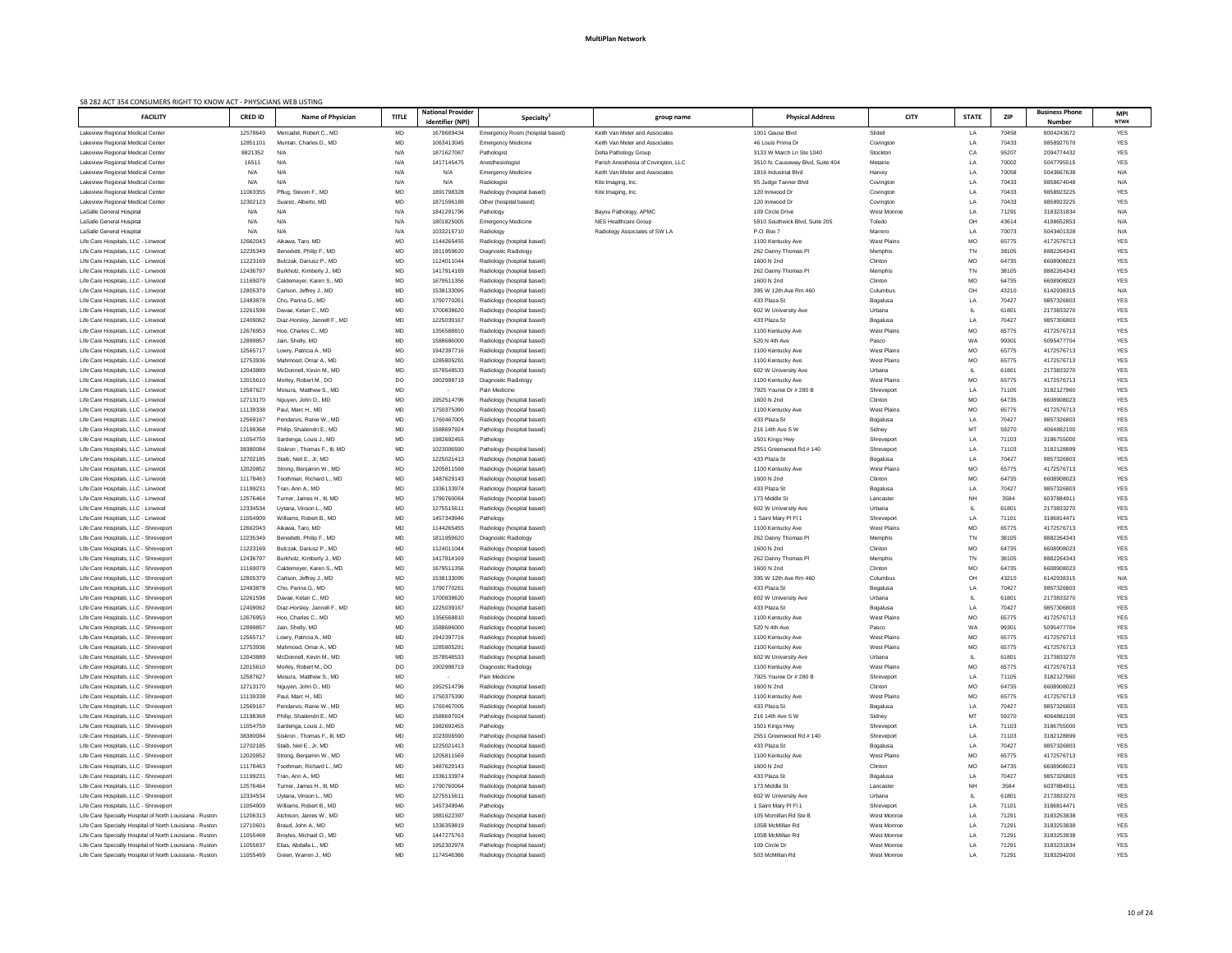| SB 282 ACT 354 CONSUMERS RIGHT TO KNOW ACT - PHYSICIANS WEB LISTING                        |                                  |                                                       |              |                                              |                                                              |                                              |                                                                  |                             |                  |                |                             |                          |
|--------------------------------------------------------------------------------------------|----------------------------------|-------------------------------------------------------|--------------|----------------------------------------------|--------------------------------------------------------------|----------------------------------------------|------------------------------------------------------------------|-----------------------------|------------------|----------------|-----------------------------|--------------------------|
| <b>FACILITY</b>                                                                            | <b>CRED ID</b>                   | <b>Name of Physician</b>                              | <b>TITLE</b> | <b>National Provider</b><br>Identifier (NPI) | <b>Specialty</b>                                             | group name                                   | <b>Physical Address</b>                                          | <b>CITY</b>                 | <b>STATE</b>     | <b>ZIP</b>     | <b>Business Phone</b>       | <b>MPI</b>               |
| Life Care Specialty Hospital of North Louisiana - Ruston                                   | 12579652                         | Hollenberg, Henry G., MD                              | MD           | 1679594865                                   | Radiology (hospital based)                                   |                                              | 105B MCMILLAN RD                                                 | <b>WEST MONROE</b>          | LA               | 71291          | <b>Number</b><br>3183253838 | <b>NTWK</b><br>YES       |
| Life Care Specialty Hospital of North Louisiana - Ruston                                   | 11055635                         | Maxwell, John E., MD                                  | MD           | 1942201660                                   | Pathology (hospital based)                                   |                                              | 109 Circle Dr                                                    | West Monroe                 | LA               | 71291          | 3183231834                  | YES                      |
| Life Care Specialty Hospital of North Louisiana - Ruston                                   | 12579674                         | Pate, Steven W., MD                                   | MD           | 1942223185                                   | Radiology (hospital based)                                   |                                              | 105 Mcmillan Rd # B                                              | West Monroe                 | LA               | 71291          | 3183253838                  | <b>YES</b>               |
| Life Care Specialty Hospital of North Louisiana - Ruston                                   | 11055558                         | Smith, Nancy V., MD                                   | MD           | 1073514782                                   | Pathology (hospital based)                                   |                                              | 109 Circle Dr                                                    | West Monroe                 | LA               | 71291          | 3183231834                  | <b>YES</b>               |
| Life Care Specialty Hospital of North Louisiana - Ruston                                   | 11143779                         | Smith, Stover L., Jr, MD                              | MD           | 1316130776                                   | Radiology (hospital based)                                   |                                              | 1240 Richardson Rd                                               | Calhoun                     | LA               | 71225          | 3187289988                  | <b>YES</b>               |
| Life Care Specialty Hospital of North Louisiana - Ruston                                   | 12401857                         | Weeks, Jeffrey S., MD                                 | MD           | 1780654459                                   | Diagnostic Radiology                                         |                                              | 1200 S Farmerville St                                            | Ruston                      | LA               | 71270          | 3182553690                  | <b>YES</b>               |
| LifeCare Hospitals Of Shreveport North                                                     | 12662043                         | Aikawa, Taro, MD                                      | MD           | 1144265455                                   | Radiology (hospital based)                                   |                                              | 1100 Kentucky Ave                                                | <b>West Plains</b>          | MO               | 65775          | 4172576713                  | <b>YES</b>               |
| LifeCare Hospitals Of Shreveport North                                                     | 11206313                         | Atchison, James W., MD                                | MD           | 1881622397                                   | Radiology (hospital based)                                   |                                              | 105 Mcmillan Rd Ste B                                            | <b>West Monroe</b>          | LA               | 71291          | 3183253838                  | <b>YES</b>               |
| LifeCare Hospitals Of Shreveport North                                                     | 12235349                         | Benedetti, Philip F., MD                              | MD           | 1811959620                                   | Diagnostic Radiology                                         |                                              | 262 Danny Thomas PI                                              | Memphis                     | TN               | 38105          | 8882264343                  | <b>YES</b>               |
| LifeCare Hospitals Of Shreveport North<br>LifeCare Hospitals Of Shreveport North           | 1271060 <sup>-</sup><br>11055468 | Braud, John A., MD<br>Broyles, Michael O., MD         | MD           | 1336359819<br>1447275763                     | Radiology (hospital based)                                   |                                              | 105B McMillan Rd<br>105B McMillan Rd                             | West Monroe<br>West Monroe  | LA<br>LA         | 71291<br>71291 | 3183253838<br>3183253838    | <b>YES</b><br><b>YES</b> |
| LifeCare Hospitals Of Shreveport North                                                     | 11223169                         | Bulczak, Dariusz P., MD                               | MD<br>MD     | 1124011044                                   | Radiology (hospital based)<br>Radiology (hospital based)     |                                              | 1600 N 2nd                                                       | Clinton                     | MO               | 64735          | 6608908023                  | <b>YES</b>               |
| LifeCare Hospitals Of Shreveport North                                                     | 12436797                         | Burkholz, Kimberly J., MD                             | MD           | 1417914169                                   | Radiology (hospital based)                                   |                                              | 262 Danny Thomas PI                                              | Memphis                     | TN               | 38105          | 8882264343                  | <b>YES</b>               |
| LifeCare Hospitals Of Shreveport North                                                     | 11169079                         | Caldemeyer, Karen S., MD                              | MD           | 1679511356                                   | Radiology (hospital based)                                   |                                              | 1600 N 2nd                                                       | Clinton                     | MO               | 64735          | 6608908023                  | <b>YES</b>               |
| LifeCare Hospitals Of Shreveport North                                                     | 12805379                         | Carlson, Jeffrey J., MD                               | MD           | 1538133095                                   | Radiology (hospital based)                                   |                                              | 395 W 12th Ave Rm 460                                            | Columbus                    | OH               | 43210          | 6142938315                  | N/A                      |
| LifeCare Hospitals Of Shreveport North                                                     | 12483878                         | Cho, Parina G., MD                                    | MD           | 1790770261                                   | Radiology (hospital based)                                   |                                              | 433 Plaza St                                                     | Bogalusa                    | LA               | 70427          | 9857326803                  | <b>YES</b>               |
| LifeCare Hospitals Of Shreveport North                                                     | 12261598                         | Davae, Ketan C., MD                                   | MD           | 1700838620                                   | Radiology (hospital based)                                   |                                              | 602 W University Ave                                             | Urbana                      |                  | 61801          | 2173833270                  | <b>YES</b>               |
| LifeCare Hospitals Of Shreveport North                                                     | 12409062                         | Diaz-Horsley, Jannell F., MD                          | MD           | 1225039167                                   | Radiology (hospital based)                                   |                                              | 433 Plaza St                                                     | Bogalusa                    | LA               | 70427          | 9857306803                  | <b>YES</b>               |
| LifeCare Hospitals Of Shreveport North                                                     | 11055637                         | Elias, Abdalla L., MD                                 | MD           | 1952302978                                   | Pathology (hospital based)                                   |                                              | 109 Circle Dr                                                    | West Monroe                 | LA               | 71291          | 3183231834                  | <b>YES</b>               |
| LifeCare Hospitals Of Shreveport North                                                     | 11055469                         | Green, Warren J., MD                                  | MD           | 1174546386                                   | Radiology (hospital based)                                   |                                              | 503 McMillan Rd                                                  | West Monroe                 | LA               | 71291          | 3183294200                  | <b>YES</b>               |
| LifeCare Hospitals Of Shreveport North                                                     | 12579652                         | Hollenberg, Henry G., MD                              | MD           | 1679594865                                   | Radiology (hospital based)                                   |                                              | 105B MCMILLAN RD                                                 | <b>WEST MONROE</b>          | LA               | 71291          | 3183253838                  | <b>YES</b>               |
| LifeCare Hospitals Of Shreveport North<br>LifeCare Hospitals Of Shreveport North           | 12676953<br>12899857             | Hoo, Charles C., MD<br>Jain, Shelly, MD               | MD<br>MD     | 1356568810<br>1588686000                     | Radiology (hospital based)<br>Radiology (hospital based)     |                                              | 1100 Kentucky Ave<br>520 N 4th Ave                               | <b>West Plains</b><br>Pasco | MO<br>WA         | 65775<br>99301 | 4172576713<br>5095477704    | <b>YES</b><br><b>YES</b> |
| LifeCare Hospitals Of Shreveport North                                                     | 12565717                         | Lowry, Patricia A., MD                                | MD           | 1942397716                                   | Radiology (hospital based)                                   |                                              | 1100 Kentucky Ave                                                | West Plains                 | MO               | 65775          | 4172576713                  | <b>YES</b>               |
| LifeCare Hospitals Of Shreveport North                                                     | 12753936                         | Mahmood, Omar A., MD                                  | MD           | 1285805291                                   | Radiology (hospital based)                                   |                                              | 1100 Kentucky Ave                                                | <b>West Plains</b>          | MO               | 65775          | 4172576713                  | <b>YES</b>               |
| LifeCare Hospitals Of Shreveport North                                                     | 11055635                         | Maxwell, John E., MD                                  | MD           | 1942201660                                   | Pathology (hospital based)                                   |                                              | 109 Circle Dr                                                    | West Monroe                 | LA               | 71291          | 3183231834                  | <b>YES</b>               |
| LifeCare Hospitals Of Shreveport North                                                     | 12043889                         | Mcdonnell, Kevin M., MD                               | MD           | 1578548533                                   | Radiology (hospital based)                                   |                                              | 602 W University Ave                                             | Urbana                      |                  | 61801          | 2173833270                  | <b>YES</b>               |
| LifeCare Hospitals Of Shreveport North                                                     | 12015610                         | Morley, Robert M., DO                                 | DO           | 1902998719                                   | Diagnostic Radiology                                         |                                              | 1100 Kentucky Ave                                                | <b>West Plains</b>          | MO               | 65775          | 4172576713                  | <b>YES</b>               |
| LifeCare Hospitals Of Shreveport North                                                     | 12713170                         | Nguyen, John D., MD                                   | <b>MD</b>    | 1952514796                                   | Radiology (hospital based)                                   |                                              | 1600 N 2nd                                                       | Clinton                     | <b>MO</b>        | 64735          | 6608908023                  | <b>YES</b>               |
| LifeCare Hospitals Of Shreveport North                                                     | 12579674                         | Pate, Steven W., MD                                   | MD           | 1942223185                                   | Radiology (hospital based)                                   |                                              | 105 Mcmillan Rd # B                                              | <b>West Monroe</b>          | LA               | 71291          | 3183253838                  | <b>YES</b>               |
| LifeCare Hospitals Of Shreveport North                                                     | 11139338                         | Paul, Marc H., MD                                     | MD           | 1750375390                                   | Radiology (hospital based)                                   |                                              | 1100 Kentucky Ave                                                | <b>West Plains</b>          | <b>MO</b>        | 65775          | 4172576713                  | <b>YES</b>               |
| LifeCare Hospitals Of Shreveport North                                                     | 12569167                         | Pendarvis, Ranie W., MD                               | MD           | 1760467005                                   | Radiology (hospital based)                                   |                                              | 433 Plaza St                                                     | Bogalusa                    | LA               | 70427          | 9857326803                  | <b>YES</b>               |
| LifeCare Hospitals Of Shreveport North<br>LifeCare Hospitals Of Shreveport North           | 11054759<br>38380084             | Sardenga, Louis J., MD<br>Siskron, Thomas F., III, MD | MD<br>MD     | 1982692455<br>1023006590                     | Pathology<br>Pathology (hospital based)                      |                                              | 1501 Kings Hwy<br>2551 Greenwood Rd # 140                        | Shreveport<br>Shreveport    | LA<br>LA         | 71103<br>71103 | 3186755000<br>3182128899    | <b>YES</b><br><b>YES</b> |
| LifeCare Hospitals Of Shreveport North                                                     | 11055558                         | Smith, Nancy V., MD                                   | MD           | 1073514782                                   | Pathology (hospital based)                                   |                                              | 109 Circle Dr                                                    | West Monroe                 | LA               | 71291          | 3183231834                  | <b>YES</b>               |
| LifeCare Hospitals Of Shreveport North                                                     | 11143779                         | Smith, Stover L., Jr, MD                              | MD           | 1316130776                                   | Radiology (hospital based)                                   |                                              | 1240 Richardson Rd                                               | Calhoun                     | LA               | 71225          | 3187289988                  | <b>YES</b>               |
| LifeCare Hospitals Of Shreveport North                                                     | 12702185                         | Staib, Neil E., Jr, MD                                | MD           | 1225021413                                   | Radiology (hospital based)                                   |                                              | 433 Plaza St                                                     | Bogalusa                    | LA               | 70427          | 9857326803                  | <b>YES</b>               |
| LifeCare Hospitals Of Shreveport North                                                     | 12020852                         | Strong, Benjamin W., MD                               | MD           | 1205811569                                   | Radiology (hospital based)                                   |                                              | 1100 Kentucky Ave                                                | <b>West Plains</b>          | MO               | 65775          | 4172576713                  | <b>YES</b>               |
| LifeCare Hospitals Of Shreveport North                                                     | 11178463                         | Toothman, Richard L., MD                              | MD           | 1487629143                                   | Radiology (hospital based)                                   |                                              | 1600 N 2nd                                                       | Clinton                     | MO               | 64735          | 6608908023                  | <b>YES</b>               |
| LifeCare Hospitals Of Shreveport North                                                     | 11199231                         | Tran, Ann A., MD                                      | MD           | 1336133974                                   | Radiology (hospital based)                                   |                                              | 433 Plaza St                                                     | Bogalusa                    | LA               | 70427          | 9857326803                  | <b>YES</b>               |
| LifeCare Hospitals Of Shreveport North                                                     | 12576464                         | Turner, James H., III, MD                             | MD           | 1790760064                                   | Radiology (hospital based)                                   |                                              | 173 Middle St                                                    | Lancaster                   | NH               | 3584           | 6037884911                  | <b>YES</b>               |
| LifeCare Hospitals Of Shreveport North                                                     | 12334534                         | Uytana, Vinson L., MD                                 | MD           | 1275515611                                   | Radiology (hospital based)                                   |                                              | 602 W University Ave                                             | Urbana                      |                  | 61801          | 2173833270                  | <b>YES</b>               |
| LifeCare Hospitals Of Shreveport North<br>LifeCare Hospitals Of Shreveport North           | 12401857<br>11054909             | Weeks, Jeffrey S., MD<br>Williams, Robert B., MD      | MD<br>MD     | 1780654459<br>1457349946                     | Diagnostic Radiology<br>Pathology                            |                                              | 1200 S Farmerville St<br>1 Saint Mary PI FI 1                    | Ruston<br>Shreveport        | LA<br>LA         | 71270<br>71101 | 3182553690<br>3186814471    | <b>YES</b><br><b>YES</b> |
| Louisiana Medical Center and Heart Hospital                                                | 11059233                         | Bartholomew. Pamela M., MD                            | MD           | 1366481996                                   | Pathology                                                    | Southern Pathology/Delta Pathology           | 211 4th St                                                       | Alexandria                  | LA               | 71301          | 3187693175                  | N/A                      |
| Louisiana Medical Center and Heart Hospital                                                | 12900765                         | Brooks, Derrick D., MD                                | MD           | 1679686158                                   | Other (hospital based)                                       | The Schumacher Group                         | 17000 Medical Center Dr                                          | <b>Baton Rouge</b>          | LA               | 70816          | 8004433672                  | <b>YES</b>               |
| Louisiana Medical Center and Heart Hospital                                                | 11060160                         | Coker, Gloria B., MD                                  | MD           | 1427077148                                   | Pathology (hospital based)                                   | Southern Pathology/Delta Pathology           | 71250 Hendry Ave                                                 | Covington                   | LA               | 70433          | 9858936999                  | <b>YES</b>               |
| Louisiana Medical Center and Heart Hospital                                                | 11101716                         | Fambro, James E., MD                                  | MD           | 1669410171                                   | Emergency Medicine                                           | The Schumacher Group                         | 100 Medical Center Dr                                            | Slidell                     | LA               | 70461          | 9856497070                  | <b>YES</b>               |
| Louisiana Medical Center and Heart Hospital                                                | 1106007                          | Gueringer, Lloyd J., Jr, MD                           | MD           | 1013937085                                   | Emergency Room (hospital based)                              | The Schumacher Group                         | 1001 Gause Blvd                                                  | Slidell                     | LA               | 70458          | 9856432200                  | <b>YES</b>               |
| Louisiana Medical Center and Heart Hospital                                                | 12450922                         | Hudkins, Matthew G., MD                               | MD           | 1356331136                                   | Radiology (hospital based)                                   | 24/7 Radiology                               | 7727 Lake Underhill Rd                                           | Orlando                     | -FL              | 32822          | 4073038110                  | <b>YES</b>               |
| Louisiana Medical Center and Heart Hospital                                                | 11204919                         | Jain, Sanjay K., MD                                   | MD           | 1730130105                                   | Radiology (hospital based)                                   | 24/7 Radiology                               | 205 E Jefferson St                                               | Siloam Springs              | AR               | 72761          | 4795244141                  | <b>YES</b>               |
| Louisiana Medical Center and Heart Hospital<br>Louisiana Medical Center and Heart Hospital | 11060254<br>11060255             | Lamartina, John J., Jr., MD                           | MD           | 1114028891<br>1255374781                     | Emergency Room (hospital based)                              | The Schumacher Group<br>The Schumacher Group | 4540 Ambassador Caffery Pkwy Ste C 110<br>2500 Belle Chasse Hwy. | Lafayette                   | LA               | 70508<br>70056 | 3372167502                  | <b>YES</b><br><b>YES</b> |
| Louisiana Medical Center and Heart Hospital                                                | 1105950                          | Langley, John M., MD<br>Mall, Gary M., MD             | MD<br>MD     | 1568491330                                   | <b>Emergency Medicine</b><br>Emergency Room (hospital based) | The Schumacher Group                         | 2290 S Range Ave                                                 | Terrytowr<br>Denham Springs | LA<br>LA         | 70726          | 5043923131<br>2257910002    | <b>YES</b>               |
| Louisiana Medical Center and Heart Hospital                                                | 12851854                         | Morrison, Richard L., MD                              | MD           | 1174644801                                   | Other (hospital based)                                       | The Schumacher Group                         | 1202 Louisiana Ave                                               | Shreveport                  | LA               | 71101          | 3182128546                  | <b>YES</b>               |
| Louisiana Medical Center and Heart Hospital                                                | 11204695                         | Overton, Clayton J., MD                               | MD           | 1598712135                                   | Emergency Room (hospital based)                              | The Schumacher Group                         | 6019 Walnut Grove Rd                                             | Memphis                     | TN               | 38120          | 8889526772                  | <b>YES</b>               |
| Louisiana Medical Center and Heart Hospital                                                | 12201316                         | Pham, Justin H., MD                                   | MD           | 1821040866                                   | Radiology (hospital based)                                   | 24/7 Radiology                               | 4515 Marsha Sharp Fwy                                            | Lubbock                     | TX               | 79407          | 8067447223                  | <b>YES</b>               |
| Louisiana Medical Center and Heart Hospital                                                | 1270058                          | Psomas, Nikolaso G., MD                               | MD           | 1881649820                                   | <b>Emergency Medicine</b>                                    | The Schumacher Group                         | 2500 Belle Chasse Hwy.                                           | Terrytown                   | LA               | 70056          | 5043923131                  | <b>YES</b>               |
| Louisiana Medical Center and Heart Hospital                                                | 12547377                         | Saurborn, Daniel P., MD                               | MD           | 1578548822                                   | Radiology (hospital based)                                   | 24/7 Radiology                               | 205 E Jefferson St                                               | Siloam Spgs                 | AR               | 72761          | 4795244141                  | <b>YES</b>               |
| Louisiana Medical Center and Heart Hospital                                                | 11143775                         | Silvestri, Beata C., MD                               | MD           | 1215036629                                   | Radiology (hospital based)                                   | Crescent Imaging                             | 60132 Oaklawn Ave                                                | Lacombe                     | LA               | 70445          | 9859606250                  | <b>YES</b>               |
| Louisiana Medical Center and Heart Hospital                                                | 11143776                         | Silvestri, David D., MD                               | MD           | 1639276918                                   | Radiology (hospital based)                                   | Crescent Imaging                             | 60132 Oaklawn Ave                                                | Lacombe                     |                  | 70445          | 9856907970                  |                          |
| Louisiana Medical Center and Heart Hospital<br>Louisiana Medical Center and Heart Hospital | 11058167<br>12809931             | Silvestri, James, MD<br>Tan, Kenneth T., MD           | MD           | 1083712483<br>1306008834                     | Radiology (hospital based)                                   | Crescent Imaging<br>24/7 Radiology           | 64030 Highway 434<br>201 N Park Ave                              | Lacombe                     | LA               | 70445<br>32703 | 9856907500<br>4078891000    | YES<br><b>YES</b>        |
| LTAC Of Louisiana                                                                          | 12434808                         | Abraham, Jacob C., MD                                 | MD<br>MD     | 1144271800                                   | Radiology (hospital based)<br>Diagnostic Radiology           |                                              | 2095 Flatbush Ave Ste A 3                                        | Apopka<br>Brooklyn          | FL.<br><b>NY</b> | 11234          | 7183386868                  | <b>YES</b>               |
| LTAC Of Louisiana                                                                          | 12074026                         | Altmann, Lisa D., MD                                  | MD           | 1740353887                                   | Pathology (hospital based)                                   |                                              | 2217 Old Jeanerette Rd                                           | New Iberia                  | LA               | 70563          | 3373641761                  | <b>YES</b>               |
| LTAC Of Louisiana                                                                          | 12696876                         | Ardoin, Shannon E., MD                                | MD           | 1053575506                                   | Radiology (hospital based)                                   |                                              | 1240 Richardson Rd                                               | Calhoun                     | LA               | 71225          | 3187289988                  | <b>YES</b>               |
| LTAC Of Louisiana                                                                          | 11098436                         | Arjona, Jose L., MD                                   | MD           | 1205895505                                   | Radiology (hospital based)                                   |                                              | 3949 S Cobb Dr                                                   | Smyrna                      | GA               | 30080          | 7704385217                  | <b>YES</b>               |
| LTAC Of Louisiana                                                                          | 11143661                         | Armington, William G., MD                             | MD           | 1821095845                                   | Radiology (hospital based)                                   |                                              | 324 Dulles Dr                                                    | Lafayette                   | LA               | 70506          | 8885548444                  | YES                      |
| <b>LTAC Of Louisiana</b>                                                                   | 12434809                         | Bauer, Amanda F., MD                                  | MD           | 1093721052                                   | Radiology (hospital based)                                   |                                              | 3901 N Roxboro St Ste 701                                        | Durham                      | <b>NC</b>        | 27704          | 9194799993                  | YES                      |
| LTAC Of Louisiana                                                                          | 11143672                         | Brown, Edward L., MD                                  | MD           | 1508817966                                   | Radiology (hospital based)                                   |                                              | 301 N Jefferson Davis Pkwy                                       | New Orleans                 | LA               | 70119          | 5044835311                  | <b>YES</b>               |
| LTAC Of Louisiana                                                                          | 12567806                         | Crosier, M'Liss L., MD                                | MD           | 1578589990                                   | Pathology (hospital based)                                   |                                              | 611 Saint Landry St                                              | Lafayette                   | LA               | 70506          | 3372894383                  | YES                      |
| <b>LTAC Of Louisiana</b>                                                                   | 11206380                         | Edwards, Robert L., MD                                | MD           | 1023082542                                   | Radiology (hospital based)                                   |                                              | 318 Durham St                                                    | <b>Bastrop</b>              | LA               | 71220          | 8666943447                  | YES                      |
| LTAC Of Louisiana<br><b>LTAC Of Louisiana</b>                                              | 1209261<br>12809054              | Ferraro, Francis A., MD<br>Firouztale, Pejman A., MD  | MD<br>MD     | 1962482893<br>1346446747                     | Diagnostic Radiology<br>Radiology (hospital based)           |                                              | 2095 Flatbush Ave<br>3520 Piedmont Rd N E Ste 250                | Brooklyn<br>Atlanta         | NY<br>GA         | 11234<br>30305 | 7183386868<br>6789042590    | YES<br><b>YES</b>        |
|                                                                                            |                                  |                                                       |              |                                              |                                                              |                                              |                                                                  |                             |                  |                |                             |                          |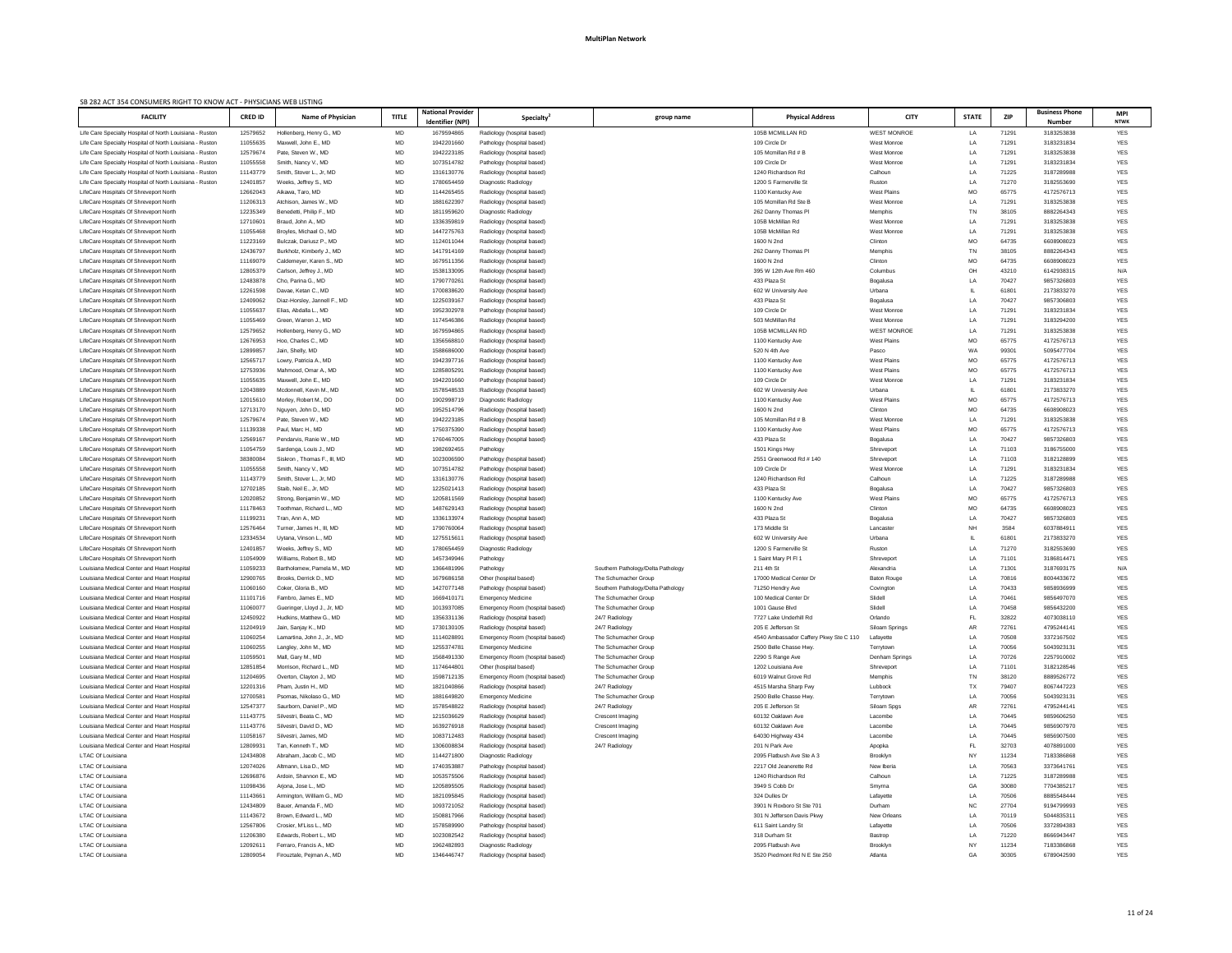| SB 282 ACT 354 CONSUMERS RIGHT TO KNOW ACT - PHYSICIANS WEB LISTING |                |                                 |              |                          |                                    |            |                              |                    |              |            |                       |             |
|---------------------------------------------------------------------|----------------|---------------------------------|--------------|--------------------------|------------------------------------|------------|------------------------------|--------------------|--------------|------------|-----------------------|-------------|
| <b>FACILITY</b>                                                     | <b>CRED ID</b> | Name of Physician               | <b>TITLE</b> | <b>National Provider</b> | Specialty <sup>2</sup>             | group name | <b>Physical Address</b>      | <b>CITY</b>        | <b>STATE</b> | <b>ZIP</b> | <b>Business Phone</b> | <b>MPI</b>  |
|                                                                     |                |                                 |              | Identifier (NPI)         |                                    |            |                              |                    |              |            | <b>Number</b>         | <b>NTWK</b> |
| LTAC Of Louisiana                                                   | 12797214       | Folse, Craig P., MD             | MD           | 1073563862               | Radiology (hospital based)         |            | 1240 Richardson Rd           | Calhoun            | LA           | 71225      | 3187289988            | YES         |
| LTAC Of Louisiana                                                   | 11138815       | Fontanez, Daniel G., MD         | MD           | 1821093717               | Radiology (hospital based)         |            | 4200 Houma Blvd Fl 2         | Metairie           | LA           | 70006      | 5048318216            | YES         |
| <b>LTAC Of Louisiana</b>                                            | 1209422        | Fontenot, David P., MD          | MD           | 1730129891               | Radiology (hospital based)         |            | 2315 E Main St               | New Iberia         | LA           | 705604031  | 3373671048            | YES         |
| <b>LTAC Of Louisiana</b>                                            | 11005916       | Ford, Kerry K., MD              | MD           | 1205860392               | Diagnostic Radiology               |            | 3000 Herring Ave             | Waco               | TX           | 767083239  | 2542028525            | YES         |
| <b>LTAC Of Louisiana</b>                                            | 12334672       | Goyal, Maheep K., MD            | MD           | 1487614707               | Radiology (hospital based)         |            | 3949 S Cobb Dr               | Smyrna             | GA           | 30080      | 7704385217            | <b>YES</b>  |
| <b>LTAC Of Louisiana</b>                                            | 11059230       | Gray, Sidney B., MD             | MD           | 1760402937               | Pathology (hospital based)         |            | 611 Saint Landry St          | Lafayette          | LA           | 70506      | 3372894383            | YES         |
| <b>LTAC Of Louisiana</b>                                            | 12023886       | Greenfield, Antje L., MD        | MD           | 1154398816               | Diagnostic Radiology               |            | 440 E Marshall St Ste 201    | West Chester       | PA           | 19380      | 6103419812            | <b>YES</b>  |
| LTAC Of Louisiana                                                   | 1105811        | Henry, Herbert W., MD           | MD           | 1972579977               | Radiology (hospital based)         |            | 433 Plaza St                 |                    |              | 70427      | 9857306803            | <b>YES</b>  |
|                                                                     |                |                                 |              |                          |                                    |            |                              | Bogalusa           | LA           |            |                       |             |
| <b>LTAC Of Louisiana</b>                                            | 11159132       | Hoppe, Blaine H., MD            | MD           | 1942234190               | Radiology (hospital based)         |            | 4801 Ambassador Caffery Pkwy | Lafayette          | LA           | 70508      | 3374702000            | YES         |
| LTAC Of Louisiana                                                   | 12809302       | Kovash, Nanette L., DO          | DO           | 1306063276               | Radiology (hospital based)         |            | 3520 Piedmont Rd N E Ste 250 | Atlanta            | GA           | 30305      | 6789042590            | <b>YES</b>  |
| LTAC Of Louisiana                                                   | 11059303       | Laborde, Jeffery J., MD         | MD           | 1093752321               | Radiology (hospital based)         |            | 309 Saint Julien Ave Ste 200 | Lafayette          | LA           | 70506      | 3372373424            | <b>YES</b>  |
| LTAC Of Louisiana                                                   | 12073892       | Lastrapes, Deborah L., MD       | MD           | 1174696249               | Pathology (hospital based)         |            | 2217 Old Jeanerette Rd       | New Iberia         | LA           | 705638687  | 3375605558            | <b>YES</b>  |
| LTAC Of Louisiana                                                   | 12031245       | Mallampati, Gautham K., MD      | MD           | 1639159577               | Radiology (hospital based)         |            | 2095 Flatbush Ave Ste A 3    | Brooklyn           | NY           | 11234      | 7183386868            | <b>YES</b>  |
| <b>LTAC Of Louisiana</b>                                            | 12757648       | O'Loughlin, Terence J., MD      | MD           | 1528194230               | Radiology (hospital based)         |            | 3949 S Cobb Dr               | Smyrna             | GA           | 30080      | 7704385217            | <b>YES</b>  |
| LTAC Of Louisiana                                                   | 12074045       | Padgett, Ronald N., MD          | MD           | 1174696181               | Pathology (hospital based)         |            | 1307 Crowley Rayne Hwy Ste D | Crowley            | LA           | 70526      | 3377833159            | <b>YES</b>  |
| <b>LTAC Of Louisiana</b>                                            | 1233502        | Pretorius, Eugene S., MD        | MD           | 1679553689               | Radiology (hospital based)         |            | 2095 Flatbush Ave            | Brooklyn           | <b>NY</b>    | 11234      | 7183386868            | YES         |
| LTAC Of Louisiana                                                   | 12074298       | Redlich, Gillian C., MD         | MD           | 1659444701               | Pathology (hospital based)         |            | 1501 Hospital Ave            | Franklin           | LA           | 705383724  | 3378280760            | YES         |
| LTAC Of Louisiana                                                   | 1247107        | Simpson, Karen W., MD           | MD           | 1831264373               | Pathology                          |            | 1268 Attakapas Dr Ste 102    | Opelousas          | LA           | 70570      | 3379488663            | <b>YES</b>  |
| <b>LTAC Of Louisiana</b>                                            | 11143779       | Smith, Stover L., Jr, MD        | MD           | 1316130776               | Radiology (hospital based)         |            | 1240 Richardson Rd           | Calhoun            | LA           | 71225      | 3187289988            | YES         |
| <b>LTAC Of Louisiana</b>                                            | 11059288       | Wojak, Joan C., MD              | MD           | 1881648277               | Radiology (hospital based)         |            | 611 Saint Landry St          | Lafayette          | LA           | 70506      | 3375935421            | YES         |
| LTAC Of Louisiana                                                   | 11055472       | Yatco, Reynaldo L., MD          | MD           | 1871514000               | Radiology (hospital based)         |            | 1240 Richardson Rd           | Calhoun            | LA           | 71225      | 3187289988            | YES         |
|                                                                     |                | Barnidge, Michael, MD           |              | 1659529469               |                                    |            | 1601 Lamy Lane               | Monroe             |              | 71201      | 3183873453            | <b>YES</b>  |
| Monroe Surgical Hospital                                            |                |                                 | MD           |                          | Radiology (hospital based)         |            |                              |                    | LA           |            |                       |             |
| Monroe Surgical Hospital                                            |                | Barraza, michael, MD            | MD           | 1639108012               | Radiology (hospital based)         |            | 1601 Lamy Lane               | Monroe             | LA           | 71201      | 3183873453            | YES         |
| Monroe Surgical Hospital                                            | 11124102       | Bearden, Carrie L., MD          | MD           | 1477541860               | Pathology (hospital based)         |            | 2915 Missouri Ave            | Shreveport         | LA           | 71109      | 3186218820            | YES         |
| Monroe Surgical Hospital                                            | 12579636       | Blanchard, Richard J., Jr, MD   | MD           | 1427042522               | Pathology (hospital based)         |            | 3704 North Blvd              | Alexandria         | LA           | 71301      | 3186218820            | YES         |
| Monroe Surgical Hospital                                            | 11055463       | Blanchard, Stephen P., MD       | MD           | 1174524367               | Pathology (hospital based)         |            | 3704 North Blvd              | Alexandria         | LA           | 71301      | 3186218820            | YES         |
| Monroe Surgical Hospital                                            | 11055535       | Davidson, Dan B., MD            | MD           | 1598794828               | Diagnostic Radiology               |            | 1601 Lamy Lane               | Monroe             | LA           | 71201      | 3183873453            | YES         |
| Monroe Surgical Hospital                                            | 11055536       | Davis, John A., MD              | MD           | 1184653552               | Radiology (hospital based)         |            | 1601 Lamy Lane               | Monroe             | LA           | 71201      | 3183873453            | <b>YES</b>  |
| <b>Monroe Surgical Hospital</b>                                     | 66565450       | Eggers, Jordan W., MD           | <b>MD</b>    | 1922096403               | Pathology (hospital based)         |            | 3704 North Blvd              | Alexandria         | LA           | 71301      | 3186218820            | <b>YES</b>  |
| Monroe Surgical Hospital                                            |                | Halsell, Robert, MD             | MD           | 1134155500               | Radiology (hospital based)         |            | 1601 Lamy Lane               | Monroe             | LA           | 71201      | 3183873453            | YES         |
| Monroe Surgical Hospital                                            |                | Harrison, Kenneth, MD           | MD           |                          | Pathology (hospital based)         |            | 2915 Missouri Ave            | Shreveport         | LA           | 71109      | 3186218820            | YES         |
| Monroe Surgical Hospital                                            | 11064631       | Heard, Joseph S., MD            | MD           | 1659369106               | Pathology (hospital based)         |            | 1501 Kings Hwy               | Shreveport         | LA           | 71103      | 3186755000            | <b>YES</b>  |
| Monroe Surgical Hospital                                            |                | Johnson, Brian, MD              | MD           | 1801931697               | Anesthesiology                     |            | 312 Grammont                 | Monroe             | LA           | 71201      | 3183884040            | N/A         |
| Monroe Surgical Hospital                                            |                | Jones, Rushton, MD              | MD           | 1568625093               | Anesthesiology                     |            | 312 Grammont                 | Monroe             | LA           | 71201      | 3183884040            | N/A         |
|                                                                     |                |                                 |              |                          |                                    |            |                              |                    |              |            |                       |             |
| Monroe Surgical Hospital                                            | 11054908       | Khare, Vivek K., MD             | MD           | 1598753915               | Pathology (hospital based)         |            | 2915 Missouri Ave            | Shreveport         | LA           | 71109      | 3186218820            | <b>YES</b>  |
| Monroe Surgical Hospital                                            | 1105554        | Lapietra, Jesse M., MD          | MD           | 1134155633               | Radiology (hospital based)         |            | 1601 Lamy Lane               | Monroe             | LA           | 71201      | 3183873453            | YES         |
| Monroe Surgical Hospital                                            |                | Lilantha, Ferdinand, MD         | MD           | 1295054088               | Anesthesiology                     |            | 312 Grammont                 | Monroe             | LA           | 71201      | 3183884040            | N/A         |
| Monroe Surgical Hospital                                            |                | Liles, Jerry, MD                | MD           |                          | Pathology (hospital based)         |            | 2408 Boradmoor Ave           | Monroe             | LA           | 71201      | 3188128523            | N/A         |
| Monroe Surgical Hospital                                            | 12784550       | McGehee, Blake E., MD           | MD           | 1790960144               | Diagnostic Radiology               |            | 1601 Lamy Lane               | Monroe             | LA           | 71201      | 3183873453            | YES         |
| Monroe Surgical Hospital                                            | 12335770       | McLaren, Bernadette K., MD      | MD           | 1922096346               | Pathology (hospital based)         |            | 2915 Missouri Ave            | Shreveport         | LA           | 71109      | 3186218820            | YES         |
| Monroe Surgical Hospital                                            | 12238566       | Miguez, Michael W., MD          | MD           | 1770571184               | Pathology (hospital based)         |            | 2915 Missouri Ave            | Shreveport         | LA           | 71109      | 3184733000            | YES         |
| Monroe Surgical Hospital                                            | 11054759       | Sardenga, Louis J., MD          | MD           | 1982692455               | Pathology                          |            | 2915 Missouri Ave            | Shreveport         | LA           | 71109      | 3186755000            | YES         |
| Monroe Surgical Hospital                                            |                | Stage, Rosemary, MD             | MD           | 1588709372               | Anesthesiology                     |            | 312 Grammont                 | Monroe             | LA           | 71201      | 3183884040            | N/A         |
| Monroe Surgical Hospital                                            | 12421369       | Wellman, Gregory P., MD         | MD           | 1720027592               | Pathology (hospital based)         |            | 2915 Missouri Ave            | Shreveport         | LA           | 71109      | 3186218820            | YES         |
| Monroe Surgical Hospital                                            | 11092694       | Wesche, William A., MD          | MD           | 1174511653               | Pathology (hospital based)         |            | 2915 Missouri Ave            | Shreveport         | LA           | 71109      | 3186218820            | <b>YES</b>  |
| Monroe Surgical Hospital                                            | 11054909       | Williams, Robert B., MD         | MD           | 1457349946               | Pathology                          |            | 2915 Missouri Ave            | Shreveport         | LA           | 71109      | 3186218820            | <b>YES</b>  |
| Monroe Surgical Hospital                                            | 12579660       | Xiong, Lin L., MD               | MD           | 1649216151               | Radiology (hospital based)         |            | 1601 Lamy Lane               | Monroe             | LA           | 71201      | 3183873453            | YES         |
| Morehouse General Hospital                                          | 12434808       | Abraham, Jacob C., MD           | MD           | 1144271800               | Diagnostic Radiology               |            | 3520 Piedmont Rd Ste 250     | Atlanta            | GA           | 30305      | 6789042590            | YES         |
|                                                                     |                |                                 |              |                          |                                    |            |                              |                    |              |            |                       |             |
| Morehouse General Hospital                                          | 11021254       | Alexander, Albert E, M.D.       | MD           |                          | Diagnostic Radiology               |            | 2020 Gravier St              | New Orleans        | LA           | 70112      | 5044121400            | N/A         |
| Morehouse General Hospital                                          | 12696876       | Ardoin, Shannon E., MD          | MD           | 1053575506               | Radiology (hospital based)         |            | 1240 Richardson Rd           | Calhoun            | LA           | 71225      | 3187289988            | YES         |
| Morehouse General Hospital                                          | 11098436       | Arjona, Jose L., MD             | MD           | 1205895505               | Radiology (hospital based)         |            | 3520 Piedmont Rd Ste 250     | Atlanta            | GA           | 30305      | 6789042590            | YES         |
| Morehouse General Hospital                                          | 11143661       | Armington, William G., MD       | MD           | 1821095845               | Radiology (hospital based)         |            | 1310 Gause Blvd              | Slidell            | LA           | 70458      | 9854051328            | <b>YES</b>  |
| Morehouse General Hospital                                          | 12977512       | AULTMAN, CHAD J, M.D.           | MD           | $\sim$                   | Diagnostic Radiology               |            | 5422 Dijon Dr                | <b>Baton Rouge</b> | LA           | 70808      | 2257696700            | N/A         |
| Morehouse General Hospital                                          | 12434809       | Bauer, Amanda F., MD            | MD           | 1093721052               | Radiology (hospital based)         |            | 100 Galleria Pkwy SE         | Atlanta            | GA           | 30339      | 7709528899            | YES         |
| Morehouse General Hospital                                          | 11124102       | Bearden, Carrie L., MD          | MD           | 1477541860               | Pathology (hospital based)         |            | 2915 Missouri Ave            | Shreveport         | LA           | 71109      | 3186218820            | <b>YES</b>  |
| Morehouse General Hospital                                          | 12579636       | Blanchard, Richard J., Jr, MD   | MD           | 1427042522               | Pathology (hospital based)         |            | 309 Jackson St               | Monroe             | LA           | 71201      | 3189664000            | YES         |
| Morehouse General Hospital                                          | 11055463       | Blanchard, Stephen P., MD       | MD           | 1174524367               | Pathology (hospital based)         |            | 309 Jackson St               | Monroe             | LA           | 71201      | 3189664000            | <b>YES</b>  |
| Morehouse General Hospital                                          | 12977518       | BRANSTETTER, ROBERT M II, M.D.  | MD           |                          | Diagnostic Radiology               |            | 5422 Dijon Dr                | <b>Baton Rouge</b> | LA           | 70808      | 2257696700            | N/A         |
| Morehouse General Hospital                                          | 11143672       | Brown, Edward L., MD            | MD           | 1508817966               | Radiology (hospital based)         |            | 2700 Napoleon Ave            | New Orleans        | LA           | 70115      | 5048975957            | YES         |
| Morehouse General Hospital                                          | 12977515       | BROWN, JASON A, M.D.            | MD           |                          | Diagnostic Radiology               |            | 5422 Dijon Dr                | <b>Baton Rouge</b> | LA           | 70808      | 2257696700            | N/A         |
| Morehouse General Hospital                                          | 12977517       | BURRIS, ROBERT A, M.D.          | MD           |                          | Diagnostic Radiology               |            | 5412 Dijon Dr                | <b>Baton Rouge</b> | LA.          | 70808      | 2257696700            | N/A         |
|                                                                     |                | DE LA BRETONNE, JACQUES A, M.D. |              |                          |                                    |            |                              |                    |              |            |                       |             |
| Morehouse General Hospital                                          | 12977520       |                                 | MD           |                          | Diagnostic Radiology               |            | 5412 Dijon Dr                | <b>Baton Rouge</b> | LA           | 70808      | 2257696700            | N/A         |
| Morehouse General Hospital                                          | 12977519       | DEMARS, THOMAS A, M.D.          | MD           |                          | Diagnostic Radiology               |            | 5412 Dijon Dr                | <b>Baton Rouge</b> | LA           | 70808      | 2257696700            | N/A         |
| Morehouse General Hospital                                          | 12977521       | DEMOUY, JEFFREY A, M.D.         | MD           |                          | Diagnostic Radiology               |            | 5422 Dijon Dr                | <b>Baton Rouge</b> | LA           | 70808      | 2257696700            | N/A         |
| Morehouse General Hospital                                          | 12985280       | Dupre, Neal A., BA              | BA           | 1699766493               | <b>Certified Nurse Anesthetist</b> |            | 2600 Greenwood Rd            | Shreveport         | LA           | 71103      | 3182124000            | YES         |
| Morehouse General Hospital                                          | 11206380       | Edwards, Robert L., MD          | MD           | 1023082542               | Radiology (hospital based)         |            | 1501 Kings Hwy               | Shreveport         | LA           | 71103      | 3186756240            | YES         |
| Morehouse General Hospital                                          | 11212083       | Emanuel, Johnnie M., MD         | MD           | 1336137744               | Pathology (hospital based)         |            | 509 Gunby Ave                | Bastrop            | LA           | 71220      | 3182833771            | YES         |
| Morehouse General Hospital                                          | 1209261        | Ferraro, Francis A., MD         | MD           | 1962482893               | Diagnostic Radiology               |            | 3250 Piedmont Rd NE Ste 250  | Atlanta            | GA           | 30305      | 6789042599            | YES         |
| Morehouse General Hospital                                          | 12809054       | Firouztale, Pejman A., MD       | MD           | 1346446747               | Radiology (hospital based)         |            | 3520 Piedmont Rd N E Ste 250 | Atlanta            | GA           | 30305      | 6789042590            | YES         |
| Morehouse General Hospital                                          | 1298335        | FLETCHER, JAMES D, M.D.         | MD           | $\sim$                   | Diagnostic Radiology               |            | 5422 Dijon Dr                | <b>Baton Rouge</b> | LA           | 70808      | 2257696700            | N/A         |
| Morehouse General Hospital                                          | 12797214       | Folse, Craig P., MD             | MD           | 1073563862               | Radiology (hospital based)         |            | 1240 Richardson Rd           | Calhoun            | LA           | 71225      | 3187289988            | YES         |
| Morehouse General Hospital                                          | 11005916       | Ford, Kerry K., MD              | MD           | 1205860392               | Diagnostic Radiology               |            | 3000 Herring Ave             | Waco               | TX           | 767083239  | 2542028525            | <b>YES</b>  |
| Morehouse General Hospital                                          | 12334672       | Goyal, Maheep K., MD            | MD           | 1487614707               | Radiology (hospital based)         |            | 3520 Piedmont Rd N E Ste 250 | Atlanta            | GA           | 30305      | 6789042590            | <b>YES</b>  |
| Morehouse General Hospital                                          | 12023886       | Greenfield, Antje L., MD        | MD           | 1154398816               | Diagnostic Radiology               |            | 4320 Seminary Rd             | Baltimore          | MD           | 21287      | 6102548480            | <b>YES</b>  |
|                                                                     |                |                                 |              |                          |                                    |            |                              |                    |              |            |                       |             |
|                                                                     |                |                                 |              |                          |                                    |            |                              |                    |              |            |                       |             |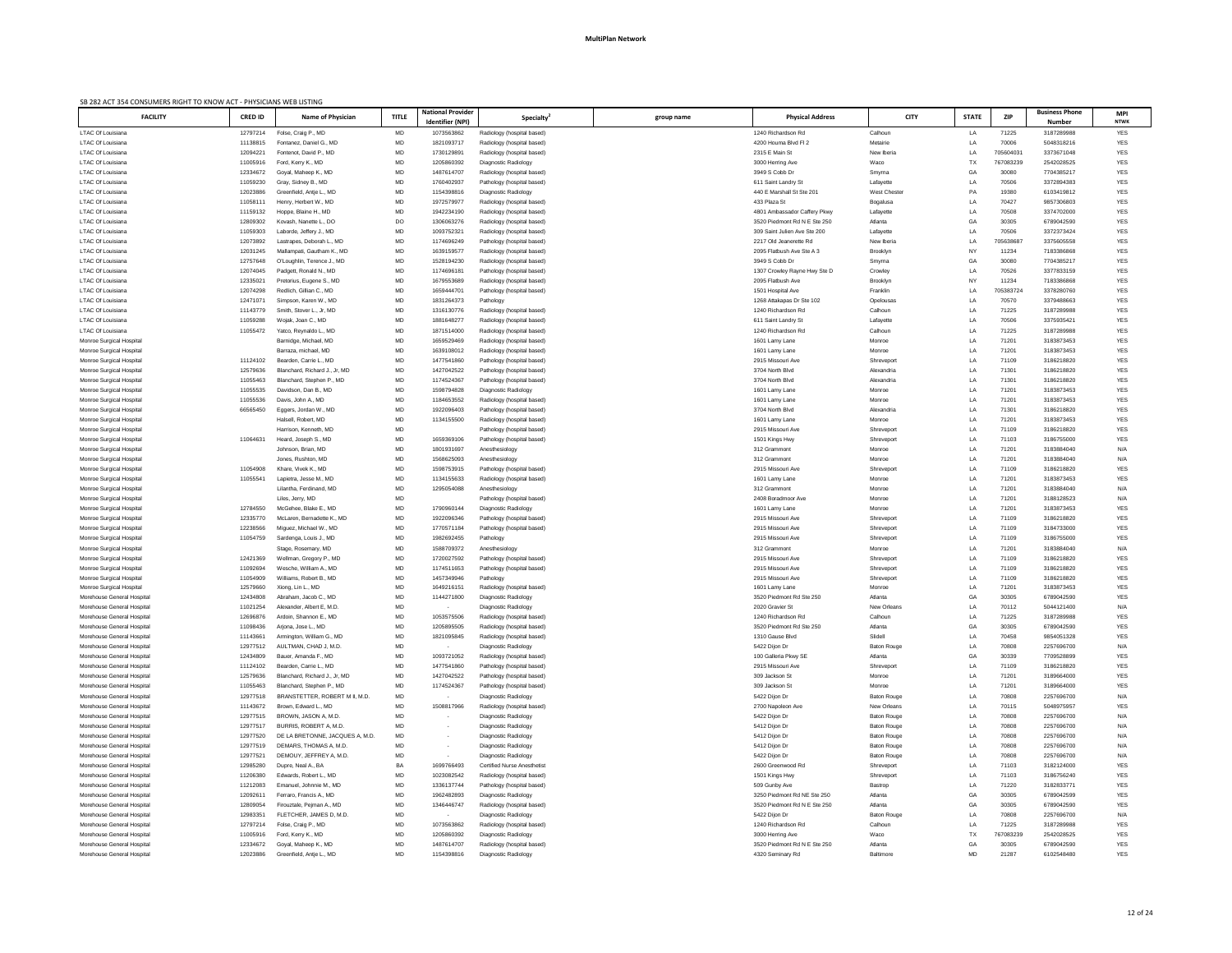| SB 282 ACT 354 CONSUMERS RIGHT TO KNOW ACT - PHYSICIANS WEB LISTING |                      |                                                             |              |                          |                                                              |            |                                            |                                  |              |                |                          |                   |
|---------------------------------------------------------------------|----------------------|-------------------------------------------------------------|--------------|--------------------------|--------------------------------------------------------------|------------|--------------------------------------------|----------------------------------|--------------|----------------|--------------------------|-------------------|
| <b>FACILITY</b>                                                     | <b>CRED ID</b>       | Name of Physician                                           | <b>TITLE</b> | <b>National Provider</b> | <b>Specialty</b>                                             | group name | <b>Physical Address</b>                    | <b>CITY</b>                      | <b>STATE</b> | <b>ZIP</b>     | <b>Business Phone</b>    | MPI               |
|                                                                     |                      |                                                             |              | Identifier (NPI)         |                                                              |            |                                            |                                  |              |                | <b>Number</b>            | <b>NTWK</b>       |
| Morehouse General Hospital<br>Morehouse General Hospital            | 12977523<br>12983354 | GREGOIRE, WILLIAM A, M.D.<br>GREZAFFI, JOHN A Jr, M.D.      | MD           |                          | Diagnostic Radiology<br>Diagnostic Radiology                 |            | 5412 Dijon Dr<br>7887 Picardy Ave          | <b>Baton Rouge</b>               | LA           | 70808          | 2257696700<br>2257696700 | N/A<br>N/A        |
| Morehouse General Hospital                                          | 12010474             | Gulick, Janis J., MD                                        | MD<br>MD     | 1700874245               | Pathology (hospital based)                                   |            | 2915 Missouri Ave                          | <b>Baton Rouge</b><br>Shreveport | LA<br>LA     | 70809<br>71109 | 3186218820               | YES               |
| Morehouse General Hospital                                          | 11059643             | Hanson, Richard D, M.D.                                     | MD           |                          | Diagnostic Radiology                                         |            | 5412 Dijon Dr                              | <b>Baton Rouge</b>               | LA           | 70808          | 2257696700               | N/A               |
| Morehouse General Hospital                                          | 11189837             | Harrison, George K., MD                                     | MD           | 1063400513               | Pathology (hospital based)                                   |            | 2915 Missouri Ave                          | Shreveport                       | LA           | 71109          | 3186218820               | YES               |
| Morehouse General Hospital                                          | 11064631             | Heard, Joseph S., MD                                        | MD           | 1659369106               | Pathology (hospital based)                                   |            | 2915 Missouri Ave                          | Shreveport                       | LA           | 71109          | 3186218820               | YES               |
| Morehouse General Hospital                                          | 12983373             | HOFF, DAVID J, M.D.                                         | MD           |                          | Diagnostic Radiology                                         |            | 5422 Dijon Dr                              | <b>Baton Rouge</b>               | LA           | 70808          | 2257696700               | N/A               |
| Morehouse General Hospital                                          | 11054908             | Khare, Vivek K., MD                                         | MD           | 159875391                | Pathology (hospital based)                                   |            | 2915 Missouri Ave                          | Shreveport                       | LA           | 71109          | 3186218820               | YES               |
| Morehouse General Hospital                                          | 12809302             | Kovash, Nanette L., DO                                      | DO           | 130606327                | Radiology (hospital based)                                   |            | 3520 Piedmont Rd N E Ste 250               | Atlanta                          | GA           | 30305          | 6789042590               | YES               |
| Morehouse General Hospital                                          | 12678460             | Lawton, James S., Jr., MD                                   | MD           | 1427263375               | Radiology (hospital based)                                   |            | 5412 Dijon Dr                              | <b>Baton Rouge</b>               | LA           | 70808          | 2257696700               | N/A               |
| Morehouse General Hospital                                          | 11054769             | Lee, James A., MD                                           | MD           | 1467440925               | Pathology                                                    |            | 2915 Missouri Ave                          | Shreveport                       | LA           | 71109          | 3186218820               | YES               |
| Morehouse General Hospital                                          | 12011460             | Liles, William J., Jr, MD                                   | MD           | 1487642948               | Pathology (hospital based)                                   |            | 2915 Missouri Ave                          | Shreveport                       | LA           | 71109          | 3186218820               | YES               |
| Morehouse General Hospital                                          | 59393708             | Locascio, Lloyd F, M.D.                                     | MD           | 1538192026               | <b>Family Practice</b>                                       |            | 3239 Bienville St                          | <b>New Orleans</b>               | LA           | 701195405      | 5048221132               | N/A               |
| Morehouse General Hospital                                          | 12031245             | Mallampati, Gautham K., MD                                  | MD           | 163915957                | Radiology (hospital based)                                   |            | 3520 Piedmont Rd Ste 250                   | Atlanta                          | GA           | 30305          | 6789042590               | YES               |
| Morehouse General Hospital                                          | 12983355             | MAY, BYRON B, M.D.                                          | MD           |                          | Diagnostic Radiology                                         |            | 7887 Picardy Ave                           | <b>Baton Rouge</b>               | LA           | 70809          | 2257696700               | N/A               |
| Morehouse General Hospital                                          | 11055527             | McDonald, Brenton W., MD                                    | MD           | 1528094455               | Radiology (hospital based)                                   |            | 4864 Jackson St                            | Monroe                           | LA           | 71202          | 3183873453               | YES               |
| Morehouse General Hospital                                          | 12335770             | McLaren, Bernadette K., MD                                  | MD           | 1922096346               | Pathology (hospital based)                                   |            | 2915 Missouri Ave                          | Shreveport                       | <b>LA</b>    | 71109          | 3186218820               | <b>YES</b>        |
| Morehouse General Hospital                                          | 12983445             | MILLER, ROBERT W, M.D.                                      | MD           |                          | Diagnostic Radiology                                         |            | 5412 Dijon Dr                              | <b>Baton Rouge</b>               | LA           | 70808          | 2257696700               | N/A               |
| Morehouse General Hospital                                          | 11123763             | Moody, Laura O., MD                                         | MD           | 1265433890               | Pathology (hospital based)                                   |            | 150 Collins St                             | Memphis                          | TN           | 38112          | 9015267444               | YES               |
| Morehouse General Hospital<br>Morehouse General Hospital            | 12878698<br>12977514 | Newsome, Robert R., Sr, MD<br>NUSSBAUMER, DAVID P III, M.D. | MD<br>MD     | 1124001656               | Diagnostic Radiology                                         |            | 504 Medical Center Blvd<br>5412 Dijon Dr   | Conroe                           | TX           | 77304<br>70808 | 9365397024<br>2257696700 | YES<br>N/A        |
| Morehouse General Hospital                                          | 12757648             | O'Loughlin, Terence J., MD                                  | MD           | 1528194230               | Diagnostic Radiology<br>Radiology (hospital based)           |            | 3520 Piedmont Rd Ste 250                   | <b>Baton Rouge</b><br>Atlanta    | LA<br>GA     | 30305          | 6789042590               | <b>YES</b>        |
| Morehouse General Hospital                                          | 11015658             | Osborn, Frank D., MD                                        | MD           | 1083615942               | Pathology (hospital based)                                   |            | 150 Collins St                             | Memphis                          | TN           | 381123814      | 9015267444               | YES               |
| Morehouse General Hospital                                          | 12975243             | Perrizo, Karla M., MD                                       | MD           | 1588840706               | Pathology (hospital based)                                   |            | 150 Collins St                             | Memphis                          | TN           | 38112          | 9015267444               | <b>YES</b>        |
| Morehouse General Hospital                                          | 12335021             | Pretorius, Eugene S., MD                                    | MD           | 1679553689               | Radiology (hospital based)                                   |            | 3520 Piedmont Rd Ste 250                   | Atlanta                          | GA           | 30305          | 6789042590               | <b>YES</b>        |
| Morehouse General Hospital                                          | 11054759             | Sardenga, Louis J., MD                                      | MD           | 1982692455               | Pathology                                                    |            | 2915 Missouri Ave                          | Shreveport                       | LA           | 71109          | 3186218820               | YES               |
| Morehouse General Hospital                                          | 38380084             | Siskron, Thomas F., III, MD                                 | MD           | 1023006590               | Pathology (hospital based)                                   |            | 2915 Missouri Ave                          | Shreveport                       | LA           | 71109          | 3186218820               | YES               |
| Morehouse General Hospital                                          | 11143779             | Smith, Stover L., Jr, MD                                    | MD           | 1316130776               | Radiology (hospital based)                                   |            | 2700 Napoleon Ave                          | New Orleans                      | LA           | 70115          | 5048975957               | <b>YES</b>        |
| Morehouse General Hospital                                          | 12977513             | SPARKS, JOHN D. M.D                                         | MD           |                          | Diagnostic Radiology                                         |            | 5412 Dijon Dr                              | <b>Baton Rouge</b>               | LA           | 70808          | 2257696700               | N/A               |
| Morehouse General Hospital                                          | 60234157             | Sulzer, Jana L., MD                                         | MD           | 1184685240               | Diagnostic Radiology                                         |            | 3520 Piedmont Rd N E Ste 250               | Atlanta                          | GA           | 30305          | 4049042590               | YES               |
| Morehouse General Hospital                                          | 12421369             | Wellman, Gregory P., MD                                     | MD           | 1720027592               | Pathology (hospital based)                                   |            | 2915 Missouri Ave                          | Shreveport                       | LA           | 71109          | 3186218820               | YES               |
| Morehouse General Hospital                                          | 12983360             | WEN, CLEMENT C, M.D.                                        | MD           |                          | Diagnostic Radiology                                         |            | 5422 Dijon Dr                              | <b>Baton Rouge</b>               | LA           | 70808          | 2257696700               | N/A               |
| Morehouse General Hospital                                          | 11054972             | Werner, David J., MD                                        | MD           | 1285622753               | Pathology                                                    |            | 2915 Missouri Ave                          | Shreveport                       | LA           | 71109          | 3186218820               | YES               |
| Morehouse General Hospital                                          | 11092694             | Wesche, William A., MD                                      | MD           | 1174511653               | Pathology (hospital based)                                   |            | 2915 Missouri Ave                          | Shreveport                       | LA           | 71109          | 3186218820               | YES               |
| Morehouse General Hospital                                          | 11054909             | Williams, Robert B., MD                                     | MD           | 1457349946               | Pathology                                                    |            | 2915 Missouri Ave                          | Shreveport                       | LA           | 71109          | 3186218820               | YES               |
| Morehouse General Hospital                                          | 11092704             | Williams, Susan T., MD                                      | MD           | 1891796520               | Pathology (hospital based)                                   |            | 150 Collins St                             | Memphis                          | TN           | 381123814      | 9015267444               | YES               |
| Morehouse General Hospital                                          | 11055472             | Yatco, Reynaldo L., MD                                      | MD           | 1871514000               | Radiology (hospital based)                                   |            | 503 McMillan Rd                            | West Monroe                      | LA           | 71291          | 3183253838               | <b>YES</b>        |
| North Oaks Clinic                                                   | 12616022             | Burkes, Keri M., MSN                                        | <b>MSN</b>   | 1588767610               | <b>Nurse Practitioner</b>                                    |            | 15770 Paul Vega MD Dr                      | Hammond                          | LA           | 70403          | 9853408959               | YES               |
| North Oaks Clinic                                                   | 12996204             | Burtch, Jennifer A., MSN                                    | <b>MSN</b>   | 1205074374               | <b>Nurse Practitioner</b>                                    |            | 17199 Spring Ranch Road                    | Livingston                       | LA           | 70754          | 2256864900               | YES               |
| North Oaks Clinic                                                   | 12719527             | Capps, Sandra B., MS                                        | МS           | 1033132600               | Allied (hospital based)                                      |            | 15770 Paul Vega MD Dr                      | Hammond                          | LA           | 70403          | 9853452700               | YES               |
| North Oaks Clinic                                                   | 12632289             | Christner, Michael R., MD                                   | MD           | 1912939026               | <b>Emergency Medicine</b>                                    |            | 15770 Paul Vega MD Dr                      | Hammond                          | LA           | 70403          | 9853452700               | YES               |
| North Oaks Clinic                                                   | 12843790             | Civello, Michelle M., MSN                                   | <b>MSN</b>   | 1396051868               | <b>Nurse Practitioner</b>                                    |            | 15770 Paul Vega MD Dr                      | Hammond                          | LA           | 70403          | 9853452700               | YES               |
| North Oaks Clinic                                                   | 11010518             | Diket, Albert L., MD                                        | MD           | 158868550                | Other (hospital based)                                       |            | PO Box 62243                               | New Orleans                      | LA           | 70162          | 5045685921               | YES               |
| North Oaks Clinic                                                   | 12936344             | Foster, Richard W., MD                                      | MD           | 1255341251               | Emergency Room (hospital based)                              |            | 1900 S Morrison Blvd<br>16070 Doctors Blvd | Hammond                          | LA           | 70404<br>70403 | 9852305726               | N/A               |
| North Oaks Clinic<br>North Oaks Clinic                              | 12734174<br>11058455 | Genzale-Bertrand, Jean, BA<br>Harlan, Michael N., MD        | BA<br>MD     | 1972743243<br>1558390310 | <b>Nurse Practitioner</b><br>Emergency Room (hospital based) |            | 1516 Jefferson Hwy                         | Hammond<br>New Orleans           | LA<br>LA     | 701212429      | 9852307350<br>5048384000 | YES<br>YES        |
| North Oaks Clinic                                                   | 12614339             | LaBorde, Catherine J., MD                                   | MD           | 1346316411               | Emergency Room (hospital based)                              |            | 15770 Paul Vega MD Dr                      | Hammond                          | LA           | 70403          | 9853452700               | YES               |
| North Oaks Clinic                                                   | 12839733             | Lavigne, Thaddeus J., MSN                                   | <b>MSN</b>   | 1912114711               | <b>Nurse Practitioner</b>                                    |            | 1900 S Morrison Blvd                       | Hammond                          | LA           | 70403          | 9852305726               | YES               |
| North Oaks Clinic                                                   | 12919655             | Lyon, Alyssa C., MD                                         | MD           | 1538350996               | <b>Emergency Medicine</b>                                    |            | 15770 Paul Vega MD Dr                      | Hammond                          | LA           | 70403          | 9853452700               | YES               |
| North Oaks Clinic                                                   | 13027505             | Manina, Kimberly R., MSN                                    | <b>MSN</b>   | 1851663306               | <b>Nurse Practitioner</b>                                    |            | 17199 Spring Ranch Road                    | Livingston                       | LA           | 70754          | 2256864900               | YES               |
| North Oaks Clinic                                                   | 13025221             | Mayers, Lori H., MSN                                        | <b>MSN</b>   | 1043576960               | <b>Nurse Practitioner</b>                                    |            | 1900 S Morrison Blvd                       | Hammond                          | LA           | 70403          | 9852305726               | YES               |
| North Oaks Clinic                                                   | 11124101             | Newman, Mark G., MD                                         | MD           | 1386643609               | Other (hospital based)                                       |            | 15770 Paul Vega MD Dr                      | Hammond                          | LA           | 70403          | 9853452700               | YES               |
| North Oaks Clinic                                                   | 12614337             | Odom, Geoffrey L, M.D.                                      | MD           | 1295767218               | <b>Emergency Medicine</b>                                    |            | 15770 Paul Vega MD Dr                      | Hammond                          | LA           | 70403          | 9853452700               | <b>YES</b>        |
| North Oaks Clinic                                                   | 12734171             | Oliver, Erika A., MSN                                       | <b>MSN</b>   | 1295977411               | <b>Nurse Practitioner</b>                                    |            | 15770 Paul Vega MD Dr                      | Hammond                          | LA           | 70403          | 9853452700               | YES               |
| North Oaks Clinic                                                   | 12734170             | Richard, Trenna, C., B.S.                                   | BS           | 1669613956               | <b>Nurse Practitioner</b>                                    |            | 1902 S Morrison Blvd                       | Hammond                          | LA           | 70403          | 9852305800               | YES               |
| North Oaks Clinic                                                   | 12600048             | Sellers, Deborah F., MSN                                    | <b>MSN</b>   | 1255390043               | <b>Nurse Practitioner</b>                                    |            | 15770 Paul Vega MD Dr                      | Hammond                          | LA           | 70403          | 9853452700               | <b>YES</b>        |
| North Oaks Clinic                                                   | 11021533             | St Amant, Marshall S., MD                                   | MD           | 1649279969               | Other (hospital based)                                       |            | 15770 Paul Vega MD Dr                      | Hammond                          | LA           | 70403          | 9853452700               | YES               |
| North Oaks Clinic                                                   | 12736943             | St Amant, Sidney L., MD                                     | MD           | 1285677187               | Emergency Room (hospital based)                              |            | 611 Saint Landry St                        | Lafayette                        | LA           | 70506          | 3372892000               | YES               |
| North Oaks Clinic                                                   | 12843777             | Stafford, Eva Marina O., MSN                                | <b>MSN</b>   | 1982938866               | <b>Nurse Practitioner</b>                                    |            | 15770 Paul Vega MD Dr                      | Hammond                          | LA           | 70403          | 9853452700               | N/A               |
| North Oaks Clinic                                                   | 69267267             | Stedman, Charles M., MD                                     | MD           | 1194724559               | Other (hospital based)                                       |            | 602 N Acadia Rd                            | Thibodaux                        | LA           | 70301          | 9854934777               | <b>YES</b>        |
| North Oaks Clinic                                                   | 13020740             | Thomas, Jennifer H., MSN                                    | <b>MSN</b>   | 1063788321               | <b>Nurse Practitioner</b>                                    |            | 15790 Paul Vega Md Drive                   | Hammond                          | LA           | 70403          | 9852307675               | <b>YES</b>        |
| North Oaks Clinic                                                   | 12704504             | Traylor, Vyrl L., MSN                                       | <b>MSN</b>   | 1790888592               | <b>Nurse Practitioner</b>                                    |            | 15770 Paul Vega MD Dr                      | Hammond                          | LA           | 70403          | 9853452700               | YES               |
| North Oaks Clinic                                                   | 12688998             | Veillon, Edwards W., Jr, MD                                 | MD           | 1700081247               | Other (hospital based)                                       |            | 1202 S Tyler St                            | Covington                        | LA           | 70433          | 9858984000               | <b>YES</b>        |
| North Oaks Clinic                                                   | 11059505             | Wellmeyer, David M., MD                                     | MD           | 1881627719               | Emergency Room (hospital based)                              |            | 2290 S Range Ave                           | Denham Springs                   | LA           | 70726          | 2257910002               | YES               |
| North Oaks Medical Center                                           | 12898530             | Achord, Chad, BA                                            | BA           | 1184634644               | Allied (hospital based)                                      |            | 15770 Paul Vega MD Dr                      | Hammond                          | LA           | 70403          | 9853452700               | YES               |
| North Oaks Medical Center                                           | 12151161             | Arceneaux, Leslie ., BA                                     | BA           | 1073518189               | Allied (hospital based)                                      |            | 15770 Paul Vega MD Dr                      | Hammond                          | LA           | 70403          | 9853452700               | YES               |
| North Oaks Medical Center                                           | 12898539             | Baker, Channin, BA                                          | BA           |                          | Allied (hospital based)                                      |            | 15770 Paul Vega MD Dr                      | Hammond                          | LA           | 70403          | 9853452700               | YES               |
| North Oaks Medical Center<br>North Oaks Medical Center              | 12843498             | Brooks, Lisa M., BA<br>Capps, Sandra B., MS                 | BA           | 1386647899               | Allied (hospital based)                                      |            | 433 Plaza St<br>15770 Paul Vega MD Dr      | Bogalusa                         | LA           | 70427<br>70403 | 9857307059<br>9853452700 | YES               |
| North Oaks Medical Center                                           | 12719527<br>12898550 | Cardinale, Jane, BA                                         | MS<br>BA     | 1033132600<br>1831153857 | Allied (hospital based)<br>Allied (hospital based)           |            | 15770 Paul Vega MD Dr                      | Hammond<br>Hammond               | LA<br>LA     | 70403          | 9853452700               | YES<br><b>YES</b> |
| North Oaks Medical Center                                           | 12898552             | Carter, Benjamin, BA                                        | BA           | 1326261355               | Allied (hospital based)                                      |            | 15770 Paul Vega MD Dr                      | Hammond                          | LA           | 70403          | 9853452700               | <b>YES</b>        |
| North Oaks Medical Center                                           | 12898555             | Doan, Kevin, BA                                             | BA           | 1306875463               | Allied (hospital based)                                      |            | 15770 Paul Vega MD Dr                      | Hammond                          | LA           | 70403          | 9853452700               | YES               |
| North Oaks Medical Center                                           | 12898557             | Domingue, Jody, BA                                          | BA           | 1215966387               | Allied (hospital based)                                      |            | 15770 Paul Vega MD Dr                      | Hammond                          | LA           | 70403          | 9853452700               | <b>YES</b>        |
| North Oaks Medical Center                                           | 12898560             | Gonzales, Leonard, BA                                       | BA           | 1417911439               | Allied (hospital based)                                      |            | 15770 Paul Vega MD Dr                      | Hammond                          | LA           | 70403          | 9853452700               | YES               |
|                                                                     |                      |                                                             |              |                          |                                                              |            |                                            |                                  |              |                |                          |                   |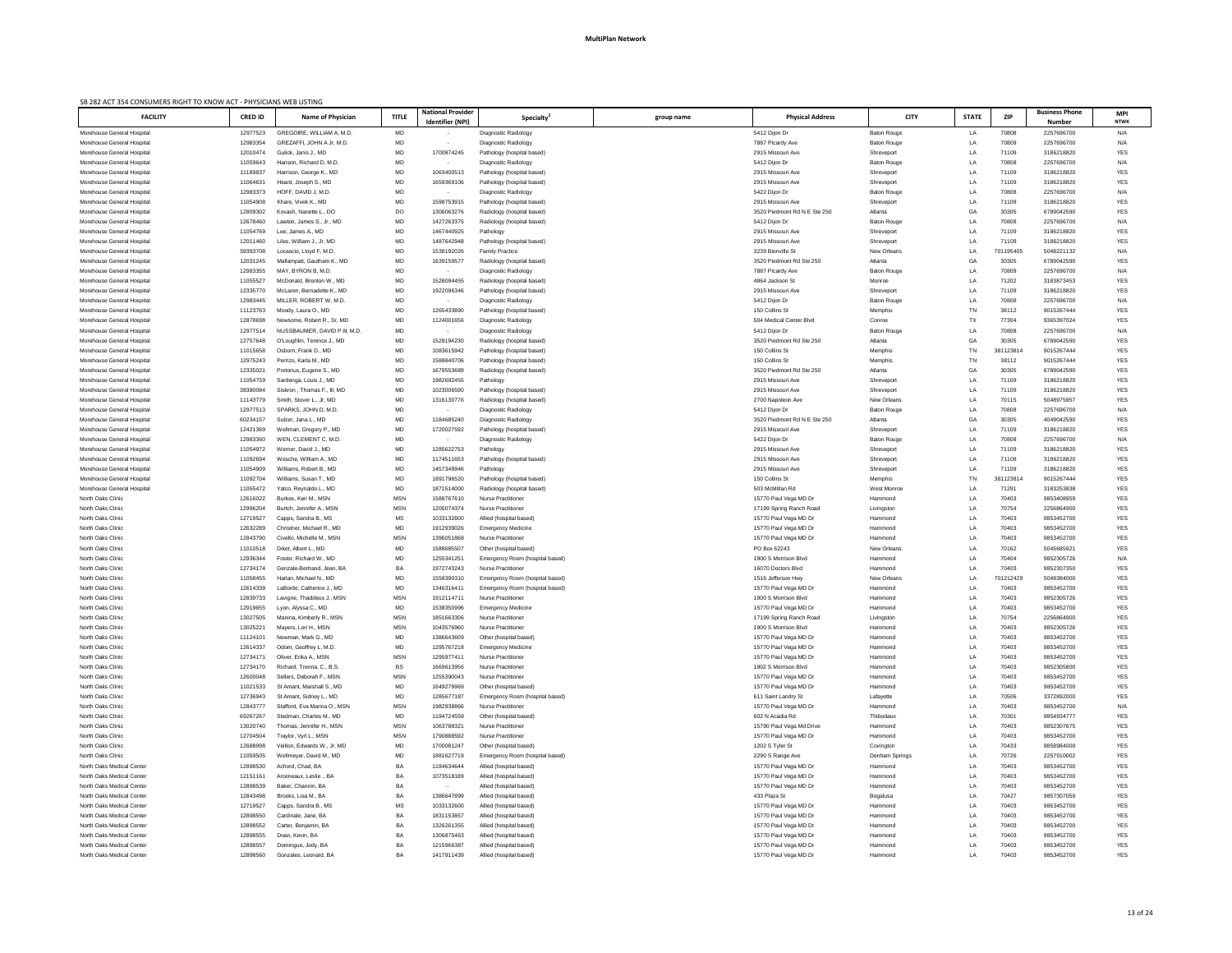| SB 282 ACT 354 CONSUMERS RIGHT TO KNOW ACT - PHYSICIANS WEB LISTING<br><b>FACILITY</b> | <b>CRED ID</b>       | <b>Name of Physician</b>                             | <b>TITLE</b> | <b>National Provider</b> | Specialty <sup>®</sup>                                             | group name          | <b>Physical Address</b>                         | <b>CITY</b>               | <b>STATE</b>    | <b>ZIP</b>         | <b>Business Phone</b>    | <b>MPI</b>  |
|----------------------------------------------------------------------------------------|----------------------|------------------------------------------------------|--------------|--------------------------|--------------------------------------------------------------------|---------------------|-------------------------------------------------|---------------------------|-----------------|--------------------|--------------------------|-------------|
|                                                                                        |                      |                                                      |              | Identifier (NPI)         |                                                                    |                     |                                                 |                           |                 |                    | <b>Number</b>            | <b>NTWK</b> |
| North Oaks Medical Center<br>North Oaks Medical Center                                 | 12898532<br>12898543 | Heroman, Michael, BA<br>Johnson, Melanie, BA         | BA<br>BA     | 1497719413<br>1174787295 | Allied (hospital based)<br>Allied (hospital based)                 |                     | 15770 Paul Vega MD Dr<br>15770 Paul Vega MD Dr  | Hammond<br>Hammond        | LA<br>LA        | 70403<br>70403     | 9853452700<br>9853452700 | YES<br>N/A  |
| North Oaks Medical Center                                                              | 12795672             | Jones, Brandy S., BA                                 | BA           | 1154562742               | Allied (hospital based)                                            |                     | 15770 Paul Vega MD Dr                           | Hammond                   | LA              | 70403              | 9853452700               | YES         |
| North Oaks Medical Center                                                              | 12543229             | Joyce, Julie, M.S.N.                                 | <b>MSN</b>   | 1558364075               | Allied (hospital based)                                            |                     | 15770 Paul Vega MD Dr                           | Hammond                   | LA              | 70403              | 9853452700               | YES         |
| North Oaks Medical Center                                                              | 12898558             | Lagarde, Judy, BA                                    | BA           | 1215991542               | Allied (hospital based)                                            |                     | 15770 Paul Vega MD Dr                           | Hammond                   | LA              | 70403              | 9853452700               | YES         |
| North Oaks Medical Center                                                              | 12843480             | Lamb, Hal D., BA                                     | BA           | 1346204674               | Allied (hospital based)                                            |                     | 433 Plaza St                                    | Bogalusa                  | LA              | 70427              | 9857307059               | YES         |
| North Oaks Medical Center                                                              | 12841780             | Lambert, Rhonda, MSN                                 | <b>MSN</b>   | 1871557751               | Allied (hospital based)                                            |                     | 15770 Paul Vega MD Dr                           | Hammond                   | LA              | 70403              | 9853452700               | YES         |
| North Oaks Medical Center<br>North Oaks Medical Center                                 | 12562017<br>12898544 | Lamy, Tami A., BA<br>Parham, Linda, BA               | BA<br>BA     | 1346201464               | Allied (hospital based)<br>Allied (hospital based)                 |                     | 120 Innwood Dr<br>15770 Paul Vega MD Dr         | Covington<br>Hammond      | LA<br><b>LA</b> | 704339123<br>70403 | 9858984000<br>9853452700 | YES<br>YES  |
| North Oaks Medical Center                                                              | 12898554             | Rube, Philomena, BA                                  | BA           | 1629033287               | Allied (hospital based)                                            |                     | 15770 Paul Vega MD Dr                           | Hammond                   | LA              | 70403              | 9853452700               | YES         |
| North Oaks Medical Center                                                              | 12898556             | Sica, Laurie, BA                                     | BA           | 1649209701               | Allied (hospital based)                                            |                     | 15770 Paul Vega MD Dr                           | Hammond                   | LA              | 70403              | 9853452700               | YES         |
| North Oaks Medical Center                                                              | 1289856              | Snider, Vicky, BA                                    | BA           | 1568410140               | Allied (hospital based)                                            |                     | 15790 Paul Vega MD Dr                           | Hammond                   | LA              | 70403              | 9853452700               | YES         |
| North Oaks Medical Center                                                              | 13009626             | Boyne, Jeffrey C., MD                                | MD           | 1568632529               | Anesthesiology                                                     |                     | 7035 Saint Andrews Rd                           | Columbia                  | SC              | 29210              | 8033586160               | N/A         |
| North Oaks Medical Center                                                              | 11082480             | Ball, Brian C., MD                                   | MD           | 1366440877               | Anesthesiology (hospital based)                                    |                     | 95 Judge Tanner Blvd                            | Covington                 | LA              | 70433              | 9858673800               | N/A         |
| North Oaks Medical Center<br>North Oaks Medical Center                                 | 12633018<br>11058451 | Cordone, Michael A., MD<br>Grisoli, Richard J., MD   | MD<br>MD     | 1033253000<br>1568467413 | Anesthesiology (hospital based)<br>Anesthesiology (hospital based) |                     | 15770 Paul Vega MD Dr<br>15770 Paul Vega MD Dr  | Hammond                   | LA<br>LA        | 70403<br>70403     | 9853452700<br>9853452700 | YES<br>YES  |
| North Oaks Medical Center                                                              | 12695376             | Maher, Michael R., MD                                | MD           | 1770747974               | Anesthesiology (hospital based)                                    |                     | 15770 Paul Vega MD Dr                           | Hammond<br>Hammond        | LA              | 70403              | 9853452700               | YES         |
| North Oaks Medical Center                                                              |                      | Dorhauer, Katheryn, MD                               | MD           | 1740457506               | Anesthesiology (hospital based)                                    |                     | 15770 Paul Vega MD Dr                           | Hammond                   | LA              | 70403              | 9853452700               | N/A         |
| North Oaks Medical Center                                                              |                      | Grisoli, Richard, MD                                 | MD           | 1568467413               | Anesthesiology (hospital based)                                    |                     | 15770 Paul Vega MD Dr                           | Hammond                   | LA              | 70403              | 9853452700               | N/A         |
| North Oaks Medical Center                                                              |                      | Kinnard, Rebecca, MD                                 | MD           | 1730313115               | Anesthesiology (hospital based)                                    |                     | 15770 Paul Vega MD Dr                           | Hammond                   | LA              | 70403              | 9853452700               | N/A         |
| North Oaks Medical Center                                                              | 12936693             | Wall, Ryan E., MD                                    | MD           | 1588857551               | Anesthesiology (hospital based)                                    |                     | 1101 Medical Center Blvd                        | Marrero                   | LA              | 70072              | 5043475511               | N/A         |
| North Oaks Medical Center                                                              | 12986005             | BLACKWELL, DEWEY W, M.D.                             | MD           |                          | <b>Emergency Medicine</b>                                          |                     | 15770 Paul Vega MD Dr                           | Hammond                   | <b>LA</b>       | 70403              | 9853452700               | <b>YES</b>  |
| North Oaks Medical Center<br>North Oaks Medical Center                                 | 1299386<br>12632289  | CAMBRE, BRANDON C, M.D.<br>Christner, Michael R., MD | MD<br>MD     | 1912939026               | <b>Emergency Medicine</b><br><b>Emergency Medicine</b>             |                     | 15790 Paul Vega Md Dr<br>15770 Paul Vega MD Dr  | Hammond<br>Hammond        | LA<br>LA        | 70403<br>70403     | 9853452700<br>9853452700 | YES<br>YES  |
| North Oaks Medical Center                                                              | 12919655             | Lyon, Alyssa C., MD                                  | MD           | 1538350996               | <b>Emergency Medicine</b>                                          |                     | 15770 Paul Vega MD Dr                           | Hammond                   | <b>LA</b>       | 70403              | 9853452700               | YES         |
| North Oaks Medical Center                                                              | N/A                  | Berkowitz, Wayne, MD                                 | MD           | 1225076169               | Emergency Room (hospital based)                                    |                     | 15790 Paul Vega MD Dr                           | Hammond                   | <b>LA</b>       | 70403              | 9852305800               | N/A         |
| North Oaks Medical Center                                                              | N/A                  | Gregory, William, MD                                 | MD           | 1659337350               | Emergency Room (hospital based)                                    |                     | 15790 Paul Vega MD Dr                           | Hammond                   | LA              | 70403              | 9852305800               | N/A         |
| North Oaks Medical Center                                                              | N/A                  | Jones, Daniel                                        | MD           | 1538351093               | Emergency Room (hospital based)                                    |                     | 15790 Paul Vega MD Dr                           | Hammond                   | LA              | 70403              | 9852305800               | N/A         |
| North Oaks Medical Center                                                              |                      | Miller, Rebecca, MD                                  | MD           |                          | Emergency Room (hospital based)                                    |                     | 15790 Paul Vega MD Dr                           | Hammond                   | LA              | 70403              | 9852305800               | N/A         |
| North Oaks Medical Center<br>North Oaks Medical Center                                 | 12841778<br>11058250 | Gaines, Helen, MD                                    | MD           | 1801825757<br>1770515736 | Emergency Room (hospital based)<br>Emergency Room (hospital based) |                     | 15770 Paul Vega MD Dr<br>15790 Paul Vega MD Dr  | Hammond<br>Hammond        | LA<br>LA        | 70403<br>70403     | 9853452700<br>9852301332 | YES<br>YES  |
| North Oaks Medical Center                                                              | 11190977             | Guidry, John B., MD<br>Haile, Mark, M.D.             | MD<br>MD     | 1023028560               | Emergency Room (hospital based)                                    |                     | 15770 Paul Vega MD Dr                           | Hammond                   | LA              | 70403              | 9853452700               | YES         |
| North Oaks Medical Center                                                              | 11058455             | Harlan, Michael N., MD                               | MD           | 1558390310               | Emergency Room (hospital based)                                    |                     | 1516 Jefferson Hwy                              | New Orleans               | LA              | 701212429          | 5048384000               | YES         |
| North Oaks Medical Center                                                              | 12898538             | Hill, Douglas, MD                                    | MD           | 1366474348               | Emergency Room (hospital based)                                    |                     | 15770 Paul Vega MD Dr                           | Hammond                   | LA              | 70403              | 9853452700               | YES         |
| North Oaks Medical Center                                                              |                      | Lesser, Steven, MD                                   | MD           | 1720019831               | Emergency Room (hospital based)                                    |                     | 15770 Paul Vega MD Dr                           | Hammond                   | LA              | 70403              | 9853452700               | N/A         |
| North Oaks Medical Center                                                              | 11059501             | Mall, Gary M., MD                                    | MD           | 1568491330               | Emergency Room (hospital based)                                    |                     | 2290 S Range Ave                                | Denham Springs            | LA              | 70726              | 2257910002               | YES         |
| North Oaks Medical Center                                                              |                      | Mehrtens, Gia, MD                                    | MD           | 1386902393               | Emergency Room (hospital based)                                    |                     | 2290 S Range Ave                                | Denham Springs            | LA              | 70726              | 2257910002               | N/A         |
| North Oaks Medical Center<br>North Oaks Medical Center                                 | 12736717             | Parker, Greg E., MD<br>Paulk, Phillip, MD            | MD<br>MD     | 125550231<br>1678510184  | Emergency Room (hospital based)<br>Emergency Room (hospital based) |                     | 15790 Paul Vega MD Dr<br>15790 Paul Vega MD Dr  | Hammond<br>Hammond        | LA<br>LA        | 70403<br>70403     | 9852301332<br>9852301332 | YES<br>N/A  |
| North Oaks Medical Center                                                              | 13370610             | Pores, Noah, MD                                      | MD           | 1912265612               | Emergency Room (hospital based)                                    |                     | 15790 Paul Vega MD Dr                           | Hammond                   | LA              | 70403              | 9852301332               |             |
| North Oaks Medical Center                                                              |                      | Robert, Gayden, MD                                   | MD           |                          | Emergency Room (hospital based)                                    |                     | 15790 Paul Vega MD Dr                           | Hammond                   | LA              | 70403              | 9852301332               | N/A         |
| North Oaks Medical Center                                                              | 1`3332596            | Shard, Rachel, MD                                    | MD           | 1093039018               | Emergency Room (hospital based)                                    |                     | 15790 Paul Vega MD Dr                           | Hammond                   | LA              | 70403              | 9852301332               | YES         |
| North Oaks Medical Center                                                              | 12898569             | Sigillito, Robert, MD                                | MD           | 1194793315               | Emergency Room (hospital based)                                    |                     | 15790 Paul Vega MD Dr                           | Hammond                   | LA              | 70403              | 9852301332               | YES         |
| North Oaks Medical Center                                                              | 12616477             | Smith, Jay W., MD                                    | MD           | 1790714533               | Emergency Room (hospital based)                                    |                     | 15790 Paul Vega MD Dr                           | Hammond                   | LA              | 70403              | 9853452700               | YES         |
| North Oaks Medical Center                                                              |                      | Teschke, Eric, MD                                    | MD           | 1073580345               | Emergency Room (hospital based)                                    |                     | 15790 Paul Vega MD Dr                           | Hammond                   | <b>LA</b>       | 70403              | 9853452700               | N/A         |
| North Oaks Medical Center<br>North Oaks Medical Center                                 | 11059505<br>N/A      | Wellmeyer, David M., MD<br>Cannell, Jeremy, MD       | MD<br>MD     | 1881627719<br>1386888733 | Emergency Room (hospital based)<br>Radiologist                     |                     | 2290 S Range Ave<br>15790 Paul Vega MD Dr       | Denham Springs<br>Hammond | LA<br>LA        | 70726<br>70403     | 2257910002<br>9853452700 | YES<br>N/A  |
| North Oaks Medical Center                                                              | N/A                  | Jones, Daniel, MD                                    | MD           | 1538351093               | Radiologist                                                        |                     | 15790 Paul Vega MD Dr                           | Hammond                   | LA              | 70403              | 9853452700               | N/A         |
| North Oaks Medical Center                                                              | N/A                  | Krieg, John, MD                                      | MD           | 1972720381               | Emergency Room (hospital based)                                    |                     | 15790 Paul Vega MD Dr                           | Hammond                   | LA              | 70403              | 9853452700               | N/A         |
| North Oaks Medical Center                                                              | N/A                  | Melerine, Anna, MD                                   | MD           | 1851657118               | Emergency Room (hospital based)                                    |                     | 15790 Paul Vega MD Dr                           | Hammond                   | LA              | 70403              | 9853452700               | N/A         |
| North Oaks Medical Center                                                              | N/A                  | Naidu, Kanak, MD                                     | MD           | 1336224799               | Emergency Room (hospital based)                                    |                     | 15790 Paul Vega MD Dr                           | Hammond                   | LA              | 70403              | 9853452700               | N/A         |
| North Oaks Medical Center                                                              | N/A                  | Proctor, Matthew, MD                                 | MD           | 1831326610<br>1700082682 | Radiologist                                                        |                     | 15790 Paul Vega MD Dr                           | Hammond                   | LA              | 70403              | 9853452700               | N/A         |
| North Oaks Medical Center<br>North Oaks Medical Center                                 | N/A<br>11059709      | Travis, Brett, MD<br>Williams, Stephen M., MD        | MD<br>MD     | 1265423420               | Radiologist<br>Radiologis                                          |                     | 15790 Paul Vega MD Dr<br>P.O. Box 2368          | Hammond<br>Hammond        | LA<br><b>LA</b> | 70403              | 9853452700               | N/A<br>N/A  |
| North Oaks Medical Center                                                              | 12993873             | FOLEY, BRIDGET, B.A.                                 | BA           |                          | <b>Nurse Practitioner</b>                                          |                     | 15790 Paul Vega Md Dr                           | Hammond                   | LA              | 70403              | 9853452700               | YES         |
| North Oaks Medical Center                                                              | 12734171             | Oliver, Erika A., MSN                                | <b>MSN</b>   | 129597741                | <b>Nurse Practitioner</b>                                          |                     | 15770 Paul Vega MD Dr                           | Hammond                   | LA              | 70403              | 9853452700               | YES         |
| North Oaks Medical Center                                                              | 12993899             | TRAHAN, PAMELA, B.A.                                 | BA           |                          | <b>Nurse Practitioner</b>                                          |                     | 15790 Paul Vega Md Dr                           | Hammond                   | <b>LA</b>       | 70403              | 9853452700               | YES         |
| North Oaks Medical Center                                                              | 11214938             | Hoffpauir, Joan, MD                                  | MD           |                          | Pathology                                                          |                     | 15790 Paul Vega Md Dr                           | Hammond                   | LA              | 70403              | 9853452700               | YES         |
| North Oaks Medical Center                                                              | 12843443             | Sandquist, Dane                                      | MD           | 1487844874               | Pathology                                                          |                     | 15790 Paul Vega Md Dr                           | Hammond                   | LA              | 70403              | 9853452700               | YES         |
| North Oaks Medical Center                                                              | 1214631              | Breaux, Barry J., MD                                 | MD           | 1548324437<br>1568539963 | Pathology                                                          |                     | 15790 Paul Vega Md Dr                           | Hammond                   | LA              | 70403<br>70403     | 9853452700<br>9853452700 | <b>YES</b>  |
| North Oaks Medical Center<br>North Oaks Medical Center                                 |                      | Glaudi Scioneaux, Susan, MD<br>Sartin, Carol, MD     | MD<br>MD     |                          | Pathology<br>Pathology                                             |                     | 15790 Paul Vega Md Dr<br>15790 Paul Vega Md Dr  | Hammond<br>Hammond        | LA<br>LA        | 70403              | 9853452700               | N/A<br>N/A  |
| North Oaks Medical Center                                                              | 11215022             | Scully, Stephen                                      | MD           | 1851468250               | Pathology                                                          |                     | 15790 Paul Vega Md Dr                           | Hammond                   | LA              | 70403              | 9853452700               | YES         |
| North Oaks Medical Center                                                              | 12999192             | Donner, Elwin M., III, MD                            | MD           | 1346231503               | Radiology (hospital based)                                         |                     | Po Box 1708                                     | Hammond                   | LA              | 70404              | 9852301682               | YES         |
| North Oaks Medical Center                                                              | 12396312             | Hernandez, Edward R., Jr., MD                        | MD           | 1568406619               | Radiology (hospital based)                                         |                     | Po Box 1708                                     | Hammond                   | LA              | 70404              | 9852301682               | N/A         |
| North Oaks Medical Center                                                              | 13035522             | Miller, John P., MD                                  | MD           | 1164413324               | Radiology (hospital based)                                         |                     | Po Box 1708                                     | Hammond                   | LA              | 70404              | 9852301682               | N/A         |
| North Oaks Medical Center                                                              | 65763710             | Smith, Robert E., MD                                 | MD           | 1437175221               | Radiology (hospital based)                                         |                     | 1401 Foucher St # M1005                         | <b>New Orleans</b>        | LA              | 70115              | 5048978380               | <b>YES</b>  |
| North Oaks Medical Center<br>North Oaks Medical Center                                 | 13375410             | Trujillo, Crystal, MD                                | MD           | 1678961658               | Radiology (hospital based)                                         |                     | 15790 Paul Vega Md Dr                           | Hammond                   | LA              | 70403<br>70403     | 9853452700               |             |
| <b>Ochsner Baptist Medical Center</b>                                                  | 13302196<br>1379     | Casey, Douglas, MD<br>N/A                            | Md<br>N/A    | 1942498613<br>1538151428 | Radiology (hospital based)<br>Pathology                            | Ochsner Clinic, LLC | 15790 Paul Vega Md Dr<br>1514 Jefferson Highway | Hammond<br>New Orleans    | LA<br>LA        | 70121              | 9853452700<br>5043667638 | YES         |
| <b>Ochsner Baptist Medical Center</b>                                                  | 1379                 | N/A                                                  | N/A          | 1538151428               | Radiology                                                          | Ochsner Clinic, LLC | 1514 Jefferson Highway                          | <b>New Orleans</b>        | LA              | 70121              | 5043667638               | YES         |
| <b>Ochsner Baptist Medical Center</b>                                                  | 1379                 | N/A                                                  | N/A          | 1538151428               | <b>Emergency Medicine</b>                                          | Ochsner Clinic, LLC | 1514 Jefferson Highway                          | New Orleans               | LA              | 70121              | 5043667638               | YES         |
| <b>Ochsner Foundation Hospital</b>                                                     | 1379                 | N/A                                                  | N/A          | 1538151428               | Anesthesia                                                         | Ochsner Clinic, LLC | 1514 Jefferson Highway                          | New Orleans               | LA              | 70121              | 5043667638               | YES         |
| <b>Ochsner Foundation Hospital</b>                                                     | 1379                 | N/A                                                  | N/A          | 1538151428               | Pathology                                                          | Ochsner Clinic, LLC | 1514 Jefferson Highway                          | New Orleans               | LA              | 70121              | 5043667638               | YES         |
|                                                                                        |                      |                                                      |              |                          |                                                                    |                     |                                                 |                           |                 |                    |                          |             |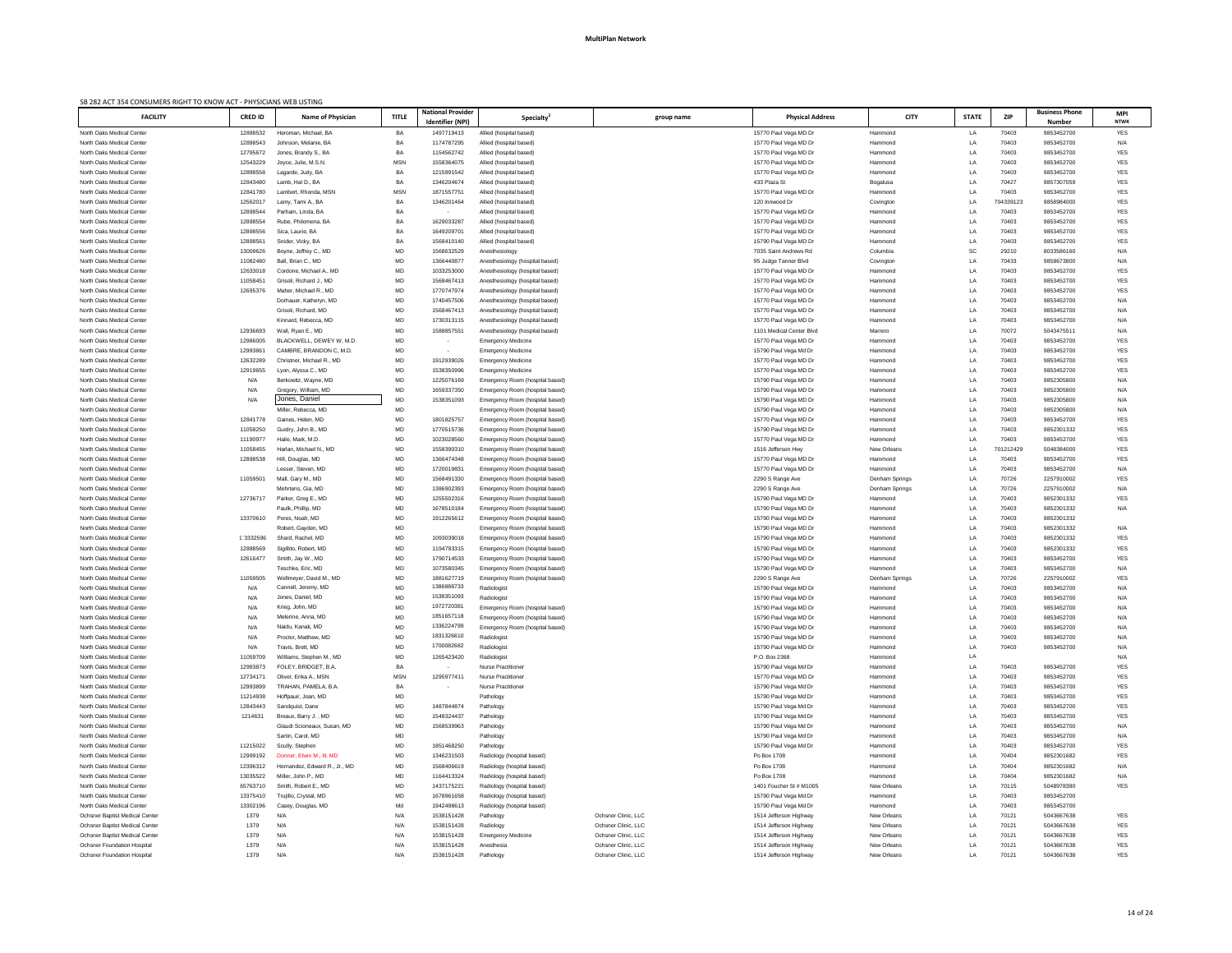| SB 282 ACT 354 CONSUMERS RIGHT TO KNOW ACT - PHYSICIANS WEB LISTING          |                      |                                  |              |                                              |                                                    |                                                                      |                                                       |                                          |                |                |                                        |                           |
|------------------------------------------------------------------------------|----------------------|----------------------------------|--------------|----------------------------------------------|----------------------------------------------------|----------------------------------------------------------------------|-------------------------------------------------------|------------------------------------------|----------------|----------------|----------------------------------------|---------------------------|
| <b>FACILITY</b>                                                              | <b>CRED ID</b>       | <b>Name of Physician</b>         | <b>TITLE</b> | <b>National Provider</b><br>Identifier (NPI) | Specialty <sup>2</sup>                             | group name                                                           | <b>Physical Address</b>                               | <b>CITY</b>                              | <b>STATE</b>   | <b>ZIP</b>     | <b>Business Phone</b><br><b>Number</b> | <b>MPI</b><br><b>NTWK</b> |
| <b>Ochsner Foundation Hospital</b>                                           | 1379                 | N/A                              | N/A          | 1538151428                                   | Radiology                                          | Ochsner Clinic, LLC                                                  | 1514 Jefferson Highway                                | New Orleans                              | LA             | 70121          | 5043667638                             | YES                       |
| <b>Ochsner Foundation Hospital</b>                                           | 1379                 | N/A                              | N/A          | 1538151428                                   | <b>Emergency Medicine</b>                          | Ochsner Clinic, LLC                                                  | 1514 Jefferson Highway                                | New Orleans                              | LA             | 70121          | 5043667638                             | YES                       |
| <b>Ochsner Foundation Hospital</b>                                           | 1379                 | N/A                              | N/A          | 1538151428                                   | Neonatology                                        | Ochsner Clinic, LLC                                                  | 1514 Jefferson Highway                                | New Orleans                              | LA             | 70121          | 5043667638                             | YES                       |
| Ochsner Hospital - Elmwood (Rehab)                                           | 1379                 | N/A                              | N/A          | 1538151428                                   | Anesthesia                                         | Ochsner Clinic, LLC                                                  | 1514 Jefferson Highway                                | New Orleans                              | LA             | 70121          | 5043667638                             | YES                       |
| Ochsner Hospital - Elmwood (Rehab)                                           | 1379                 | N/A                              | N/A          | 1538151428                                   | Pathology                                          | Ochsner Clinic, LLC                                                  | 1514 Jefferson Highway                                | <b>New Orleans</b>                       | LA             | 70121          | 5043667638                             | YES                       |
| Ochsner Hospital - Elmwood (Rehab)                                           | 1379                 | N/A                              | N/A          | 1538151428                                   | Radiology                                          | Ochsner Clinic, LLC                                                  | 1514 Jefferson Highway                                | <b>New Orleans</b>                       | LA             | 70121          | 5043667638                             | YES                       |
| <b>Ochsner Medical Center - Northshore</b>                                   | 1379                 | N/A                              | N/A          | 1538151428                                   | Anesthesia                                         | Ochsner Clinic, LLC                                                  | 1514 Jefferson Highway                                | New Orleans                              | LA             | 70121          | 5043667638                             | YES                       |
| <b>Ochsner Medical Center - Northshore</b>                                   | 1379                 | N/A                              | N/A          | 1538151428                                   | Radiology                                          | Ochsner Clinic, LLC                                                  | 1514 Jefferson Highway                                | <b>New Orleans</b>                       | LA             | 70121          | 5043667638                             | YES                       |
| <b>Ochsner Medical Center - Northshore</b>                                   | 1379                 | N/A                              | N/A          | 1538151428                                   | <b>Emergency Medicine</b>                          | Ochsner Clinic, LLC                                                  | 1514 Jefferson Highway                                | New Orleans                              | LA             | 70121          | 5043667638                             | YES                       |
| <b>Ochsner Medical Center - Northshore</b>                                   | 1379                 | N/A                              | N/A          | 1538151428                                   | Neonatology                                        | Ochsner Clinic, LLC                                                  | 1514 Jefferson Highway                                | New Orleans                              | LA             | 70121          | 5043667638                             | YES                       |
| <b>Ochsner Medical Center - Westbank</b>                                     | 1379                 | N/A                              | N/A          | 1538151428                                   | Anesthesia                                         | Ochsner Clinic, LLC                                                  | 1514 Jefferson Highway                                | <b>New Orleans</b>                       | LA             | 70121          | 5043667638                             | <b>YES</b>                |
| Ochsner Medical Center - Westbank                                            | 1379                 | N/A                              | N/A          | 1538151428                                   | Pathology                                          | Ochsner Clinic, LLC                                                  | 1514 Jefferson Highway                                | New Orleans                              | LA             | 70121          | 5043667638                             | YES                       |
| <b>Ochsner Medical Center - Westbank</b>                                     | 1379                 | N/A                              | N/A          | 1538151428                                   | Radiology                                          | Ochsner Clinic, LLC                                                  | 1514 Jefferson Highway                                | <b>New Orleans</b>                       | LA             | 70121          | 5043667638                             | YES                       |
| <b>Ochsner Medical Center - Westbank</b>                                     | 1379                 | N/A                              | N/A          | 1538151428                                   | <b>Emergency Medicine</b>                          | Ochsner Clinic, LLC                                                  | 1514 Jefferson Highway                                | <b>New Orleans</b>                       | LA             | 70121          | 5043667638                             | <b>YES</b>                |
| <b>Ochsner Medical Center - Westbank</b>                                     | 11094306             | Sharma, Raiesh K., MD            | MD           | 1801878343                                   | Other (hospital based)                             |                                                                      | 120 Meadowcrest St., Suite 245                        | Gretna                                   | LA             | 70056          | 5043917690                             | <b>YES</b>                |
| Ochsner Medical Center Baton Rouge                                           | 23729                | N/A                              | N/A          | 1255399598                                   | Anesthesia                                         | Anesthesiology Group Associates, Inc.                                | 8212 Summa Ave                                        | <b>Baton Rouge</b>                       | LA             | 70809          | 5047795515                             | YES                       |
| <b>Ochsner Medical Center Baton Rouge</b>                                    | 2393                 | N/A                              | N/A          | 1225071459                                   | <b>Emergency Medicine</b>                          | Team Health Paragon Contracting Services Inc. (HBP)                  | Paragon Contracting Services, Inc.                    | Cincinnati                               | OH             | 45263          | 8007497424                             | <b>YES</b>                |
| Ochsner Medical Center Baton Rouge                                           | 8711518              | N/A                              | N/A          | 1922193911                                   | Neonatology                                        | Infamedics (HBP)                                                     | 9000 Airline Hwy Ste 340                              | <b>Baton Rouge</b>                       | LA             | 70815          | 2259282555                             | YES                       |
| <b>Ochsner Medical Center Baton Rouge</b>                                    | 1379                 | N/A                              | N/A<br>MD    | 1538151428                                   | Pathology                                          | Ochsner Clinic, LLC                                                  | 1514 Jefferson Highway                                | <b>New Orleans</b><br>Kenner             | LA             | 70121<br>70065 | 5043667638<br>5043471333               | <b>YES</b><br><b>YES</b>  |
| <b>Ochsner Medical Center Kenner</b><br><b>Ochsner Medical Center Kenner</b> | 11021283<br>12778557 | Borne, Jessica A., MD            | MD           | 1073535852<br>1457330714                     | Radiology (hospital based)<br>Diagnostic Radiology |                                                                      | 108 W. Esplanade Ave<br>5000 Hennessy Blvd            | <b>Baton Rouge</b>                       | LA<br>LA       | 70809          | 2257570552                             | <b>YES</b>                |
| <b>Ochsner Medical Center Kenner</b>                                         | 1379                 | Majoria, Ryan N., MD<br>N/A      | N/A          | 1538151428                                   | Pathology                                          | Ochsner Clinic, LLC                                                  | 1514 Jefferson Highway                                | <b>New Orleans</b>                       | LA             | 70121          | 5043667638                             | <b>YES</b>                |
| <b>Ochsner Medical Center Kenner</b>                                         | 1379                 | N/A                              | N/A          | 1538151428                                   | Radiology                                          | Ochsner Clinic, LLC                                                  | 1514 Jefferson Highway                                | New Orleans                              | LA             | 70121          | 5043667638                             | <b>YES</b>                |
| <b>Ochsner Medical Center Kenner</b>                                         | 1379                 | N/A                              | N/A          | 1538151428                                   | Neonatology                                        | Ochsner Clinic, LLC                                                  | 1514 Jefferson Highway                                | New Orleans                              | LA             | 70121          | 5043667638                             | <b>YES</b>                |
| Ochsner St. Anne General Hospital                                            | 16459                | N/A                              | N/A          |                                              | Radiology                                          | <b>US Radiology Partners</b>                                         | 104 Acadia Park Dr                                    | Raceland                                 | LA             | 70394          | 3184283237                             | N/A                       |
| Ochsner St. Anne General Hospital                                            | 12417                | N/A                              | N/A          | 1396761805                                   | Anesthesia                                         | Ochsner St. Anne General Hospital                                    | 4608 Hwy 1                                            | Raceland                                 | LA             | 70394          | 9855376841                             | YES                       |
| Ochsner St. Anne General Hospital                                            | 12417                | N/A                              | N/A          | 1396761805                                   | <b>Emergency Medicine</b>                          | Ochsner St. Anne General Hospital                                    | 4608 Hwy 1                                            | Raceland                                 | LA             | 70394          | 9855376841                             | <b>YES</b>                |
| <b>Opelousas General Hospital</b>                                            | 11200028             | Colligan, Robert P., MD          | MD           | 146749058                                    | Emergency Room (hospital based)                    |                                                                      | 800 E Main St                                         | <b>Ville Platte</b>                      | LA             | 705864618      | 3373635684                             | <b>YES</b>                |
| Opelousas General Hospital                                                   | 12577602             | Cristanelli, Martin J., MD       | <b>MD</b>    | 1952474983                                   | Pathology (hospital based)                         |                                                                      | 217 La Rue France                                     | Lafavette                                | $\overline{A}$ | 70508          | 337233571                              | <b>YES</b>                |
| Opelousas General Hospital                                                   | 12075021             | Fontenot, Jason P., MD           | MD           | 1982607255                                   | Anesthesiology (hospital based)                    |                                                                      | 539 E Prudhomme St                                    | Opelousas                                | LA             | 705706499      | 3379485120                             | YES                       |
| <b>Opelousas General Hospital</b>                                            | 12421030             | Gros, Albert J., Jr, MD          | MD           | 1457395832                                   | Anesthesiology (hospital based)                    |                                                                      | 539 E Prudhomme St                                    | Opelousas                                | LA             | 70570          | 3379483011                             | <b>YES</b>                |
| <b>Opelousas General Hospital</b>                                            | 72022955             | Guillot, Thomas, S., M.D.        | MD           | 1336147925                                   | <b>Emergency Medicine</b>                          |                                                                      | 7777 Hennessy Blvd Ste 6001                           | Baton Rouge                              | LA             | 70808          | 2257692955                             | <b>YES</b>                |
| <b>Opelousas General Hospital</b>                                            | 12074451             | Hanson, Stephanie B., MD         | MD           | 1518954874                                   | Pathology (hospital based)                         |                                                                      | 810 S Broadway St                                     | Church Point                             | LA             | 70525          | 3372371536                             | YES                       |
| <b>Opelousas General Hospital</b>                                            | 11208670             | Homer, Gregory D., MD            | MD           | 1851358683                                   | Radiology (hospital based)                         |                                                                      | 4401 S Western Ste 200                                | Oklahoma City                            | OK             | 73109          | 4056447000                             | <b>YES</b>                |
| <b>Opelousas General Hospital</b>                                            | 12073892             | Lastrapes, Deborah L., MD        | MD           | 1174696249                                   | Pathology (hospital based)                         |                                                                      | 1100 Andre St Ste 100                                 | New Iberia                               | LA             | 70563          | 3373655944                             | YES                       |
| <b>Opelousas General Hospital</b>                                            | 12074854             | Lastrapes, Richard G., MD        | MD           | 1821081803                                   | Radiology (hospital based)                         |                                                                      | 539 E Prudhomme St                                    | Opelousas                                | LA             | 705706499      | 3379483011                             | YES                       |
| <b>Opelousas General Hospital</b>                                            | 12580333             | McReynolds, Robert C., MD        | MD           | 1043264773                                   | Radiology (hospital based)                         |                                                                      | 539 E Prudhomme St                                    | Opelousas                                | LA             | 70570          | 3379426883                             | <b>YES</b>                |
| <b>Opelousas General Hospital</b>                                            | 12349686             | Montes, Carolina M., MD          | MD           | 1861480980                                   | Pathology (hospital based)                         |                                                                      | 7550 Wolf River Blvd #200                             | Germantown                               | TN             | 38138          | 9015426800                             | <b>YES</b>                |
| <b>Opelousas General Hospital</b>                                            | 12074045             | Padgett, Ronald N., MD           | MD           | 117469618                                    | Pathology (hospital based)                         |                                                                      | 539 E Prudhomme St                                    | Opelousas                                | LA             | 70570          | 3379483011                             | YES                       |
| Opelousas General Hospital                                                   | 11084316             | Pearce, David C., MD             | MD           | 1427021237                                   | Anesthesiology (hospital based)                    |                                                                      | 539 E Prudhomme St                                    | Opelousas                                | LA             | 70570          | 3379485120                             | <b>YES</b>                |
| <b>Opelousas General Hospital</b>                                            | 12627173             | Rabinowitz, Chad B., MD          | MD           | 1871579292                                   | Radiology (hospital based)                         |                                                                      | PO BOX 9142                                           | Charlestown                              | МA             | 2129           | 6177262040                             | <b>YES</b>                |
| <b>Opelousas General Hospital</b>                                            | 12074298             | Redlich, Gillian C., MD          | MD           | 1659444701                                   | Pathology (hospital based)                         |                                                                      | 800 E Main St                                         | <b>Ville Platte</b>                      | LA             | 705864618      | 3373639475                             | <b>YES</b>                |
| <b>Opelousas General Hospital</b>                                            | 11160025             | Rose, Gregory H., MD             | MD           | 1316029887                                   | Radiology (hospital based)                         |                                                                      | 1415 N Loop W #820                                    | Houston                                  | TX             | 77008-1683     | 7138618200                             | YES                       |
| <b>Opelousas General Hospital</b>                                            | 12074557             | Sharkey, Paula M., MD            | MD           | 1578556783                                   | Radiology (hospital based)                         |                                                                      | 539 E Prudhomme St                                    | Opelousas                                | LA             | 705706499      | 3379483011                             | YES                       |
| Opelousas General Hospital                                                   | 12471071             | Simpson, Karen W., MD            | MD           | 1831264373                                   | Pathology                                          |                                                                      | 1501 Kings Hwy                                        | Shreveport                               | LA             | 71103          | 3186754557                             | <b>YES</b>                |
| <b>Opelousas General Hospital</b>                                            | 12580332             | Willett, Edward D., MD           | MD           | 1902859762                                   | Radiology (hospital based)                         |                                                                      | 539 E Prudhomme St                                    | Opelousas                                | LA             | 70570          | 3379426883                             | YES                       |
| <b>Orthopedic Surgery Center</b>                                             | N/A                  | N/A                              | N/A          | 1316943566                                   | <b>Emergency Medicine</b>                          | Acadian Ambulance Service, Inc.                                      | P.O. Box 92970                                        | Lafayette                                | LA             | 70509-2970     |                                        | N/A                       |
| <b>Orthopedic Surgery Center</b>                                             | N/A                  | N/A<br>N/A                       | N/A          | 1700923992<br>1235263724                     | Anesthesia                                         | Diversified Professional Inc.<br><b>OLOL Regional Medical Center</b> | 8946 Interline Avenue, Suite C<br>5000 Hennessey Blvd | <b>Baton Rouge</b>                       | LA<br>LA       | 70808<br>70808 |                                        | N/A<br><b>YES</b>         |
| <b>Orthopedic Surgery Center</b><br><b>Orthopedic Surgery Center</b>         | N/A<br>N/A           | N/A                              | N/A<br>N/A   | 1093843450                                   | Pathology<br>Pathology                             | Pathology Group of Louisiana                                         | 5339 O'Donovan Drive                                  | <b>Baton Rouge</b><br><b>Baton Rouge</b> | LA             | 70808          | 2257664999                             | YES                       |
| Park Place Surgical Hospital                                                 | 12564003             | Ardoin, Reginald, MD             | MD           | 1194712224                                   | Anesthesiologist                                   | Anesthesiology & Pain Consultant                                     | 1103 Kaliste Saloom Rd Ste 304                        | Lafayette                                | LA             | 70503          | (337) 769-2480                         | <b>YES</b>                |
| Park Place Surgical Hospital                                                 | 12074718             | Carney, Joel, MD                 | MD           | 1245227230                                   | Pathologist                                        | Preferred Anatomic Pathology Services                                | 1214 Coolidge Blvd                                    | Lafayette                                | LA             | 70503          | (337) 289-7681                         | <b>YES</b>                |
| Park Place Surgical Hospital                                                 | 12564002             | Gammel, Scott, MD                | MD           | 1780671826                                   | Anesthesiologist                                   | Anesthesiology & Pain Consultant                                     | 1103 Kaliste Saloom Rd Ste 304                        | Lafayette                                | LA             | 70503          | (337) 769-2480                         | YES                       |
| Park Place Surgical Hospital                                                 | 36308002             | Jennings, Michael, MD            | MD           | 1639166788                                   | Anesthesiologist                                   | Anesthesiology & Pain Consultant                                     | 1103 Kaliste Saloom Rd Ste 304                        | Lafayette                                | LA             | 70503          | (337)769-2480                          | <b>YES</b>                |
| Park Place Surgical Hospital                                                 | 12564000             | Jindia, Sanjiv MD                | MD           | 1316934466                                   | Anesthesiologist                                   | Anesthesiology & Pain Consultant                                     | 1103 Kaliste Saloom Rd Ste 304                        | Lafayette                                | LA             | 70503          | (337) 769-2480                         | <b>YES</b>                |
| Park Place Surgical Hospital                                                 | 11105103             | Kasarla, Amarendar, MD           | MD           | 1104813260                                   | Anesthesiologist                                   | Anesthesiology & Pain Consultant                                     | 1103 Kaliste Saloom Rd Ste 304                        | Lafayette                                | LA             | 70503          | (337) 769-2480                         | <b>YES</b>                |
| Park Place Surgical Hospital                                                 | 12565121             | Martin, John, MD                 | MD           | 1245227255                                   | Anesthesiologist                                   | Anesthesiology & Pain Consultant                                     | 1103 Kaliste Saloom Rd Ste 304                        | Lafayette                                | LA             | 70503          | (337) 769-2480                         | <b>YES</b>                |
| Park Place Surgical Hospital                                                 | 11059372             | Mitchell. Matthew MD             | MD           | 1780671842                                   | Anesthesiologist                                   | Anesthesiology & Pain Consultant                                     | 1103 Kaliste Saloom Rd Ste 304                        | Lafayette                                | LA             | 70503          | (337) 769-2480                         | <b>YES</b>                |
| Park Place Surgical Hospital                                                 | 12119089             | Moses, Donald, MD                | MD           | 1740360221                                   | Pathologist                                        | Preferred Anatomic Pathology Services                                | 1214 Coolidge Blvd                                    | Lafayette                                | LA             | 70503          | (337)289-7682                          | <b>YES</b>                |
| Pathology Group of Louisiana                                                 | 12578423             | Boudreaux, David A., MD          | MD           | 198266437                                    | Pathology (hospital based)                         | Pathology Group of Louisiana                                         | 5412 Dijon Dr                                         | Baton Rouge                              | LA             | 708084315      | 2257664999                             | <b>YES</b>                |
| Pathology Group of Louisiana                                                 | 12578424             | Cavalier, Deborah S., MD         | MD           | 1558321984                                   | Pathology (hospital based)                         | Pathology Group of Louisiana                                         | 5412 Diion Dr                                         | <b>Baton Rouge</b>                       | I A            | 708084315      | 2257664999                             | <b>YES</b>                |
| Pathology Group of Louisiana                                                 | 11058411             | Cooper, Edgar S., MD             | MD           | 1629039946                                   | Pathology                                          | Pathology Group of Louisiana                                         | 1516 Jefferson Hwy                                    | Jefferson                                | LA             | 70121          | 5048423510                             | <b>YES</b>                |
| Pathology Group of Louisiana                                                 | 12684649             | Eichelberger, Tonya J., MD       | MD           | 1801006119                                   | Pathology (hospital based)                         | Pathology Group of Louisiana                                         | 5339 O' Donovan Dr                                    | <b>Baton Rouge</b>                       | LA             | 70808          | 2257664999                             | YES                       |
| Pathology Group of Louisiana                                                 | 12578428             | Graham, Richard R., MD           | MD           | 135630268                                    | Pathology (hospital based)                         | Pathology Group of Louisiana                                         | 8585 Picardy Ave                                      | <b>Baton Rouge</b>                       | LA             | 70809          | 2257634000                             | <b>YES</b>                |
| Pathology Group of Louisiana                                                 | 12578420             | Harton, Anthony M., MD           | MD           | 1699735688                                   | Pathology (hospital based)                         | Pathology Group of Louisiana                                         | 5412 Dijon Dr                                         | <b>Baton Rouge</b>                       | LA             | 708084315      | 2257664999                             | <b>YES</b>                |
| Pathology Group of Louisiana                                                 | 12578427             | Jastram-Belcher, Jennifer L., MD | MD           | 1134268170                                   | Pathology (hospital based)                         | Pathology Group of Louisiana                                         | 5339 O' Donovan Dr                                    | <b>Baton Rouge</b>                       | LA             | 70808          | 2257664999                             | YES                       |
| Pathology Group of Louisiana                                                 | 12578429             | Koscick, Robert L., MD           | MD           | 1508826348                                   | Pathology (hospital based)                         | Pathology Group of Louisiana                                         | 3600 Florida Blvd                                     | <b>Baton Rouge</b>                       | LA             | 70806          | 2253816295                             | <b>YES</b>                |
| Pathology Group of Louisiana                                                 | 12686528             | Mason, Stephen E., MD            | MD           | 1568519445                                   | Pathology (hospital based)                         | Pathology Group of Louisiana                                         | 3560 Independence Dr Ste 200 B                        | Birmingham                               | AL             | 35209          | 2059492851                             | YES                       |
| Pathology Group of Louisiana                                                 | 23756                | N/A                              | N/A          | 1093843450                                   | Pathologist                                        | Pathology Group of Louisiana                                         | 5412 Dijon Dr                                         | <b>Baton Rouge</b>                       | LA             | 70808          | 2257664999                             | <b>YES</b>                |
| Pathology Group of Louisiana                                                 | N/A                  | N/A                              | N/A          | 1982732343                                   | Pathologist                                        | Pathology Associates of Southern Louisiana                           | 5339 O' Donovan Dr                                    | <b>Baton Rouge</b>                       | LA             | 70808          | 2257664999                             | N/A                       |
| Pathology Group of Louisiana                                                 | 12578422             | Ogden, Beverly W., MD            | MD           | 1326008210                                   | Pathology (hospital based)                         | Pathology Group of Louisiana                                         | 3600 Florida Blvd                                     | <b>Baton Rouge</b>                       | LA             | 70806          | 2253816295                             | YES                       |
| Pathology Group of Louisiana                                                 | 11056235             | Polk, Peggy H., MD               | MD           | 1225098155                                   | Pathology (hospital based)                         | Pathology Group of Louisiana                                         | 5412 Dijon Dr                                         | <b>Baton Rouge</b>                       | LA             | 70808          | 2257664999                             | <b>YES</b>                |
| Pathology Group of Louisiana                                                 | 12587633             | Rauch, Tracy M., MD              | MD           | 1477672251                                   | Pathology (hospital based)                         | Pathology Group of Louisiana                                         | 5339 O' Donovan Dr                                    | <b>Baton Rouge</b>                       | LA             | 70808          | 2257664999                             | YES                       |
| Pathology Group of Louisiana                                                 | 11201371             | Simmons, John R., MD             | MD           | 1982664397                                   | Pathology (hospital based)                         | Pathology Group of Louisiana                                         | 3600 Florida Blvd                                     | <b>Baton Rouge</b>                       | LA             | 70806          | 2253816295                             | YES                       |
|                                                                              |                      |                                  |              |                                              |                                                    |                                                                      |                                                       |                                          |                |                |                                        |                           |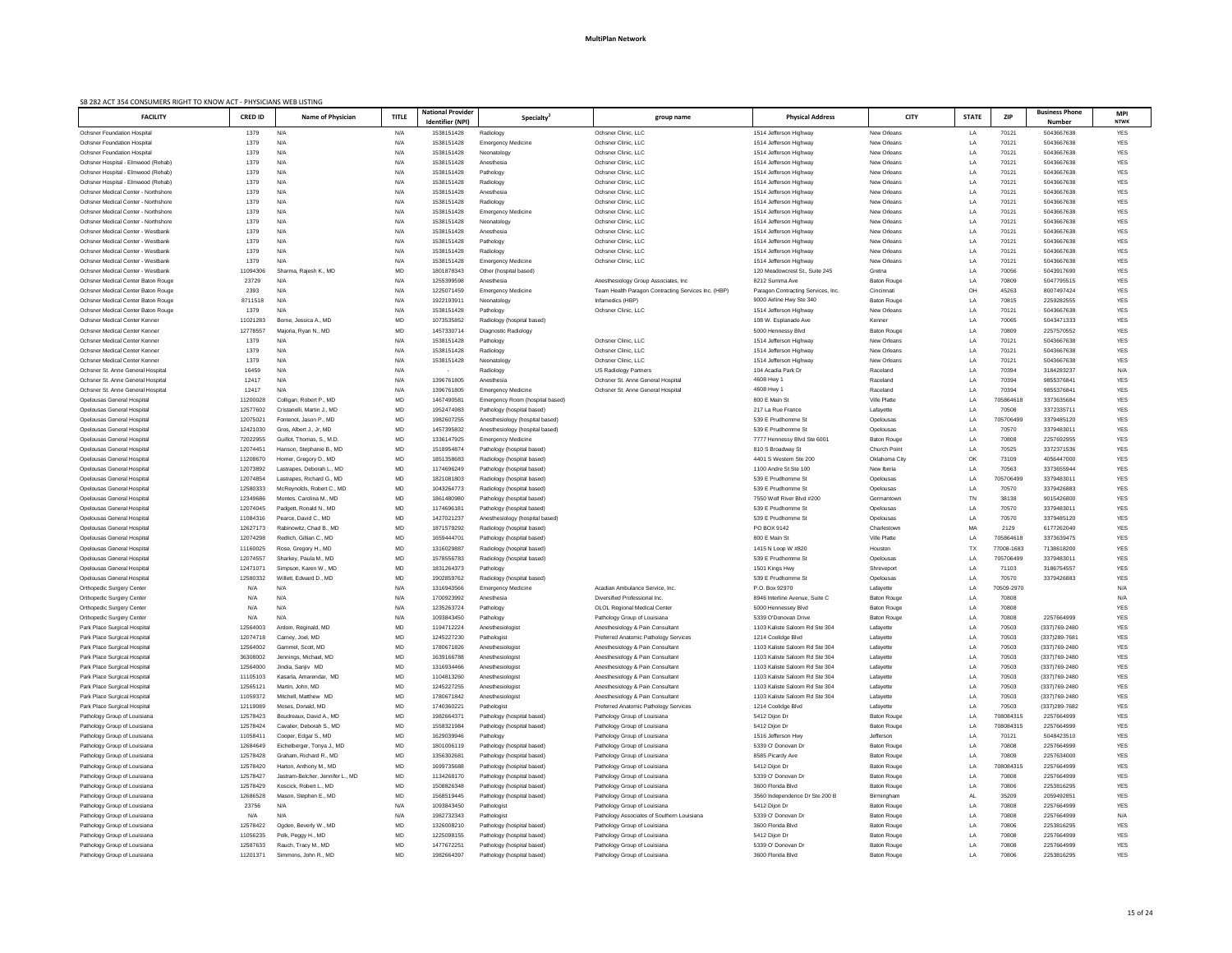| SB 282 ACT 354 CONSUMERS RIGHT TO KNOW ACT - PHYSICIANS WEB LISTING |                      |                                                    |                 |                                                     |                                                          |                                                                                                          |                                          |                          |              |                    |                                        |                           |
|---------------------------------------------------------------------|----------------------|----------------------------------------------------|-----------------|-----------------------------------------------------|----------------------------------------------------------|----------------------------------------------------------------------------------------------------------|------------------------------------------|--------------------------|--------------|--------------------|----------------------------------------|---------------------------|
| <b>FACILITY</b>                                                     | <b>CRED ID</b>       | <b>Name of Physician</b>                           | <b>TITLE</b>    | <b>National Provider</b><br><b>Identifier (NPI)</b> | <b>Specialty</b>                                         | group name                                                                                               | <b>Physical Address</b>                  | <b>CITY</b>              | <b>STATE</b> | ZIP                | <b>Business Phone</b><br><b>Number</b> | <b>MPI</b><br><b>NTWK</b> |
| Pathology Group of Louisiana                                        | 12578425             | Stromeyer, F Wayne, MD                             | MD              | 1841250206                                          | Pathology (hospital based)                               | Pathology Group of Louisiana                                                                             | 3600 Florida Blvd                        | <b>Baton Rouge</b>       | LA           | 70806              | 2253816295                             | YES                       |
| Pathology Group of Louisiana                                        | 12209586             | Webb, Brian W., MD                                 | MD              | 1053371468                                          | Pathology (hospital based)                               | Pathology Group of Louisiana                                                                             | 3600 Florida Blvd                        | Baton Rouge              | LA           | 70806              | 2253816295                             | <b>YES</b>                |
| Rapides Regional Medical Center                                     | 12074015             | Ahmad. Mounaf G., MD                               | MD              | 1932191426                                          | Pediatrics                                               | Emergency Group of Rapides, LLC                                                                          | 2205 Old Jeanerette Rd                   | New Iberia               | LA           | 705638687          | 3373650268                             | <b>YES</b>                |
| Rapides Regional Medical Center                                     | 11075210             | Allen, Michael D., MD                              | MD              | 1487652707                                          | Radiology (hospital based)                               | Radiology Associates of SW LA dba Access Radiology                                                       | 1410 Jackson St                          | Alexandria               | LA           | 71301              | 3184488211                             | <b>YES</b>                |
| Rapides Regional Medical Center                                     | 1243390 <sup>-</sup> | Bayonne, Harold J., MD                             | MD              | 1710937586                                          | Anesthesiology (hospital based)                          | Professional Anesthesia Consultants, LLC                                                                 | 3306 Giamanco St                         | Alexandria               | LA           | 71301              | 3184425399                             | <b>YES</b>                |
| Rapides Regional Medical Center                                     | 12689700             | Chen. William C., MD                               | MD              | 1912080128                                          | Anesthesiology                                           | Professional Anesthesia Consultants, LLC                                                                 | 1501 Kings Hwy                           | Shreveport               | LA           | 71103              | 3186755000                             | <b>YES</b>                |
| Rapides Regional Medical Center                                     | 13041367             | Collins, George, R., D.O.                          | DO              | 1871581728                                          | Dermatopathology                                         | Delta Pathology Group                                                                                    | 211 4th St                               | Alexandria               | LA           | 71301              | 3187693175                             | <b>YES</b>                |
| Rapides Regional Medical Center                                     | 12637284             | Cougle, Christopher A., MD                         | MD              | 1366407579                                          | Anesthesiology (hospital based)                          | Professional Anesthesia Consultants, LLC                                                                 | 211 4th St                               | Alexandria               | LA           | 71301              | 3184484440                             | <b>YES</b>                |
| Rapides Regional Medical Center                                     | 12430844             | Courtney, Russell T., MD                           | MD              | 1730172545                                          | Anesthesiology                                           | Professional Anesthesia Consultants, LLC                                                                 | 211 4th St                               | Alexandria               | LA           | 71301              | 3184484440                             | N/A                       |
| Rapides Regional Medical Center                                     | 12567806             | Crosier, M'Liss L., MD                             | MD              | 1578589990                                          | Pathology (hospital based)                               | Delta Pathology Group                                                                                    | 611 Saint Landry St                      | Lafayette                | LA           | 70506              | 3372894383                             | YES                       |
| Rapides Regional Medical Center                                     | N/A                  | Daigle, David                                      | <b>MD</b>       | 1033382973                                          | Emergency Room (hospital based)                          | Emergency Group of Rapides, LLC                                                                          | P.O. Box 400                             | San Antonio              | TX           | 78292-0400         | 8662150990                             | N/A                       |
| Rapides Regional Medical Center                                     | 66565450             | Eggers, Jordan W., MD                              | MD              | 1922096403                                          | Pathology (hospital based)                               | Delta Pathology Group                                                                                    | 1 Saint Mary Pl                          | Shreveport               | LA           | 71101              | 3186817742                             | <b>YES</b>                |
| Rapides Regional Medical Center                                     | 12829191             | Foster, Mark R., MD                                | MD              | 1861606121                                          | Emergency Room (hospital based)                          | Emergency Group of Rapides, LLC                                                                          | 1516 Jefferson Hwy                       | New Orleans              | LA           | 70121              | 5048423460                             | YES                       |
| Rapides Regional Medical Center                                     | 12714988             | Fremin, Ross J., MD                                | MD              | 1356455737                                          | <b>Family Practice</b>                                   | Emergency Group of Rapides, LLC                                                                          | 2390 W Congress St                       | Lafayette                | LA           | 70506              | 3372616655                             | <b>YES</b>                |
| Rapides Regional Medical Center                                     | 12580344             | Glowacki, Gregory L., MD                           | MD              | 1710917414                                          | Emergency Room (hospital based)                          | Emergency Group of Rapides, LLC                                                                          | 1214 Coolidge Blvd                       | Lafayette                | LA           | 70503              | 4046457699                             | <b>YES</b>                |
| Rapides Regional Medical Center                                     | 11059230             | Gray, Sidney B., MD                                | MD              | 1760402937                                          | Pathology (hospital based)                               | Delta Pathology Group                                                                                    | 611 Saint Landry St                      | Lafayette                | LA           | 70506              | 3372894383                             | <b>YES</b>                |
| Rapides Regional Medical Center                                     | 12238600             | Hair, William G., MD                               | MD              | 1437147832                                          | Pathology (hospital based)                               | Delta Pathology Group                                                                                    | 1706 S Meridian # 120                    | Puyallup                 | WA           | 98371              | 3186218820                             | <b>YES</b>                |
| Rapides Regional Medical Center                                     | 11196562             | Hang, Jian, MD                                     | ${\sf MD}$      | 1457300444                                          | Anesthesiology                                           | Professional Anesthesia Consultants, LLC                                                                 | 211 4TH ST                               | ALEXANDRIA               | LA           | 71301              | 3184484440                             | YES                       |
| Rapides Regional Medical Center                                     | 12074451             | Hanson, Stephanie B., MD                           | MD              | 1518954874                                          | Pathology (hospital based)                               | Delta Pathology Group                                                                                    | 810 S Broadway St                        | Church Point             | LA           | 70525              | 3372371536                             | <b>YES</b>                |
| Rapides Regional Medical Center                                     | 11092430             | Head, Stuart C., MD                                | MD              | 1396743712                                          | Radiology (hospital based)                               | Radiology Associates of SW LA dba Access Radiology                                                       | 1410 Jackson St                          | Alexandria               | LA           | 71301              | 3184488211                             | <b>YES</b>                |
| Rapides Regional Medical Center                                     | 12739862             | Herrington, Bruce, MD                              | MD              | 1659515351                                          | Pathology (hospital based)                               | Delta Pathology Group                                                                                    | 211 4th St                               | Alexandria               | LA           | 71301              | 3184436628                             | <b>YES</b>                |
| Rapides Regional Medical Center                                     | 12640024             | Hogg, Benjamin R., MD                              | MD              | 1679777189                                          | Radiology (hospital based)                               | Radiology Associates of SW LA dba Access Radiology                                                       | 2401 S 31ST ST                           | <b>TEMPLE</b>            | TX           | 76508              | 2547242111                             | N/A                       |
| Rapides Regional Medical Center                                     | 11055156             | Jeansonne. Kevin J MD                              | MD              | 1871591289                                          | Radiology (hospital based)                               | Radiology Associates of SW LA dba Access Radiology                                                       | 3704 North Blvd Ste A                    | Alexandria               | LA           | 71301              | 3184427500                             | <b>YES</b>                |
| Rapides Regional Medical Center                                     | 12726520             | Khan, Liagat H., MD                                | MD              | 1861691982                                          | Neonatal-Perinatal Medicine                              | Pediatrix Medical Group of Louisiana, LLC                                                                | 501 Medical Center Dr                    | Alexandria               | LA           | 71301              | 3187697000                             | YES                       |
| Rapides Regional Medical Center                                     | 11139454             | Khan, Taj M., MD                                   | MD              | 1518019520                                          | Other (hospital based)                                   | Emergency Group of Rapides, LLC                                                                          | 211 4th St                               | Alexandria               | LA           | 71301              | 3184733000                             | YES                       |
| Rapides Regional Medical Center                                     | 11054908             | Khare, Vivek K., MD                                | MD              | 1598753915                                          | Pathology (hospital based)                               | Delta Pathology Group                                                                                    | 2915 Missouri Ave                        | Shreveport               | LA           | 71109              | 3186218820                             | <b>YES</b>                |
| Rapides Regional Medical Center                                     | 11011958             | Krouskop, Richard W., MD                           | MD              | 1700806676                                          | Neonatal-Perinatal Medicine                              | Pediatrix Medical Group of Louisiana, LLC                                                                | 1501 Kings Hwy Ste 5303                  | Shreveport               | LA           | 71103              | 3186755000                             | <b>YES</b>                |
| Rapides Regional Medical Center                                     | 12615502             | LaHaye, Paula F., MSN                              | <b>MSN</b>      | 1033155684                                          | Allied (hospital based)                                  | Emergency Group of Rapides, LLC                                                                          | 9050 Airline Hwy                         | <b>Baton Rouge</b>       | LA           | 70815              | 2259271300                             | <b>YES</b>                |
| Rapides Regional Medical Cente                                      | 12156723             | Laigue, Firdous, MD                                | <b>MD</b>       | 1457350860                                          | Pediatric Cardiology                                     | Pediatrix Medical Group of Louisiana, LLC                                                                | 7777 Hennessy Blvd #103                  | <b>Baton Rouge</b>       | LA           | 70808              | 2257676700                             | <b>YES</b>                |
| Rapides Regional Medical Center                                     | 11055158             | Larson, Paul C., MD                                | MD              | 1093713323                                          | Radiology (hospital based)                               | Radiology Associates of SW LA dba Access Radiology                                                       | 1410 Jackson St                          | Alexandria               | LA           | 71301              | 3184488211                             | <b>YES</b>                |
| Rapides Regional Medical Center                                     | 12741075             | Laskaris, Gus A., MD                               | MD              | 1952513723                                          | Emergency Room (hospital based)                          | Emergency Group of Rapides, LLC                                                                          | 2400 Hospital Dr                         | <b>Bossier City</b>      | LA           | 71111              | 3182127500                             | <b>YES</b>                |
| Rapides Regional Medical Center                                     | 11054769             | Lee, James A., MD                                  | MD              | 1467440925                                          | Pathology                                                | Delta Pathology Group                                                                                    | 1501 Kings Hwy                           | Shreveport               | LA           | 71103              | 3186755000                             | <b>YES</b>                |
| Rapides Regional Medical Center                                     | 11055230             | Lemaire, Mark D., MD                               | MD              | 1780634360                                          | Anesthesiology (hospital based)                          | Professional Anesthesia Consultants, LLC                                                                 | 3306 Giamanco St                         | Alexandria               | LA           | 71301              | 3184425399                             | <b>YES</b>                |
| Rapides Regional Medical Center                                     | 12693595             | Letsinger, Darrin B., MD                           | MD              | 1083822886                                          | Anesthesiology (hospital based)                          | Professional Anesthesia Consultants, LLC                                                                 | 1444 Peterman Dr                         | Alexandria               | LA           | 71301              | 3184425399                             | <b>YES</b>                |
| Rapides Regional Medical Center                                     | 12579779             | Long. William D., MD<br>Mansour, Alfred A., Jr, MD | MD<br><b>MD</b> | 1992767404<br>1922006535                            | Radiology (hospital based)                               | Radiology Associates of SW LA dba Access Radiology                                                       | 3704 North Blvd Ste A                    | Alexandria               | LA           | 71301<br>71301     | 3184427500<br>3184488211               | <b>YES</b><br><b>YES</b>  |
| Rapides Regional Medical Center<br>Rapides Regional Medical Center  | 11075230<br>12579595 | Manuel. Nicholas. MD                               | <b>MD</b>       | 1871591123                                          | Radiology (hospital based)<br>Radiology (hospital based) | Radiology Associates of SW LA dba Access Radiology<br>Radiology Associates of SW LA dba Access Radiology | 1410 Jackson St<br>3704 North Blvd Ste A | Alexandria<br>Alexandria | LA<br>LA     | 71301              | 3184427500                             | N/A                       |
| Rapides Regional Medical Center                                     | 12238566             | Miquez, Michael W., MD                             | MD              | 1770571184                                          | Pathology (hospital based)                               | Delta Pathology Group                                                                                    | 211 4th St                               | Alexandria               | LA           | 71301              | 3184733000                             | <b>YES</b>                |
| Rapides Regional Medical Center                                     | 16443                | N/A                                                | N/A             | 1720071525                                          | Anesthesiolgist                                          | Professional Anesthesia Consultants, LLC                                                                 | 211 Fourth Street                        | Alexandria               | LA           | 71301              | 3184484440                             | N/A                       |
| Rapides Regional Medical Center                                     | 8821352              | N/A                                                | N/A             | 1306814918                                          | Pathologist                                              | Delta Pathology Group                                                                                    | 211 Fourth Street                        | Alexandria               | LA           | 71301              | 3187693175                             | <b>YES</b>                |
| Rapides Regional Medical Center                                     | 15511                | N/A                                                | N/A             | 1033215710                                          | Radiologist                                              | Radiology Associates of SW LA dba Access Radiology                                                       | 3704 North Blvd                          | Alexandria               | LA           | 71301              | 3184428399                             | N/A                       |
| Rapides Regional Medical Center                                     | 18794                | N/A                                                | N/A             | 1467559161                                          | Neonatologist                                            | Pediatrix Medical Group of Louisiana, LLC                                                                | 501 Medical Center Drive                 | Alexandria               | LA           | 71301              | 3184435377                             | <b>YES</b>                |
| Rapides Regional Medical Center                                     | N/A                  | N/A                                                | N/A             | 1649249962                                          | <b>Emergency Medicine</b>                                | Emergency Group of Rapides, LLC                                                                          | P.O. Box 400                             | San Antonio              | TX           | 78292              | 8662850910                             | N/A                       |
| Rapides Regional Medical Center                                     | 11055208             | Oshikanlu, Olabisi O., MD                          | MD              | 1134183700                                          | Pain Medicine                                            | Emergency Group of Rapides, LLC                                                                          | 1501 Kings Hwy                           | Shreveport               | LA           | 71103              | 3186755000                             | <b>YES</b>                |
| Rapides Regional Medical Center                                     | 12074045             | Padgett, Ronald N., MD                             | MD              | 1174696181                                          | Pathology (hospital based)                               | Delta Pathology Group                                                                                    | 539 E Prudhomme St                       | Opelousas                | LA           | 70570              | 3379483011                             | <b>YES</b>                |
| Rapides Regional Medical Center                                     | 1105523              | Patton, Joseph G., MD                              | MD              | 1831140888                                          | Anesthesiology (hospital based)                          | Professional Anesthesia Consultants, LLC                                                                 | 3306 Giamanco St                         | Alexandria               | LA           | 71301              | 3184425399                             | <b>YES</b>                |
| Rapides Regional Medical Center                                     | 12706749             | Peterman, Taten, MD                                | MD              |                                                     | Anesthesiology (hospital based)                          | Professional Anesthesia Consultants, LLC                                                                 | 1444 Peterman Dr                         | Alexandria               | LA           | 71301              | 3184425399                             | <b>YES</b>                |
| Rapides Regional Medical Center                                     | 11075250             | Rice, Stephen D., MD                               | MD              | 1144228495                                          | Radiology (hospital based)                               | Radiology Associates of SW LA dba Access Radiology                                                       | 1410 Jackson St                          | Alexandria               | LA           | 71301              | 3184488211                             | <b>YES</b>                |
| Rapides Regional Medical Center                                     | 1105482              | Robertson, Robert A., MD                           | MD              | 1275521031                                          | Anesthesiology                                           | Professional Anesthesia Consultants, LLC                                                                 | 255 Bert Kouns Industrial Loop           | Shreveport               | LA           | 71106              | 3186830411                             | <b>YES</b>                |
| Rapides Regional Medical Center                                     | 11055233             | Robichaux, Francis X., MD                          | MD              | 1316998149                                          | Anesthesiology (hospital based)                          | Professional Anesthesia Consultants, LLC                                                                 | 3306 Giamanco St                         | Alexandria               | LA           | 71301              | 3184425399                             | <b>YES</b>                |
| Rapides Regional Medical Center                                     | 13011404             | Robinson, Nancy S., MD                             | MD              | 1316020530                                          | Pathology (hospital based)                               | Delta Pathology Group                                                                                    | 211 4th St                               | Alexandria               | LA           | 71301              | 3188419532                             | N/A                       |
| Rapides Regional Medical Center                                     | 12579788             | Sachasinh, Rachadip S., MD                         | MD              | 1932107356                                          | Radiology (hospital based)                               | Radiology Associates of SW LA dba Access Radiology                                                       | 1410 Jackson St                          | Alexandria               | LA           | 71301              | 3184488211                             | <b>YES</b>                |
| Rapides Regional Medical Center                                     | 12643017             | Scheuermann, Christian A., MD                      | MD              | 1669405098                                          | Diagnostic Radiology                                     | Radiology Associates of SW LA dba Access Radiology                                                       | 211 4th St                               | Alexandria               | LA           | 71301              | 3184733000                             | <b>YES</b>                |
| Rapides Regional Medical Center                                     | 11200085             | Sharma, Deepak, M.D.                               | MD              | 1952383028                                          | Internal Medicine                                        | Emergency Group of Rapides, LLC                                                                          | 211 4th St                               | Alexandria               | LA           | 71301              | 3187694500                             | <b>YES</b>                |
| Rapides Regional Medical Center                                     | 11151192             | Smith, Paul R., MD                                 | MD              | 1962400218                                          | Radiology (hospital based)                               | Radiology Associates of SW LA dba Access Radiology                                                       | 1410 Jackson St                          | Alexandria               | LA           | 71301              | 3184488211                             | <b>YES</b>                |
| Rapides Regional Medical Center                                     | 12667688             | Tighe, Devin K., MD                                | MD              | 1306021407                                          | Radiology (hospital based)                               | Radiology Associates of SW LA dba Access Radiology                                                       | 3704 North Blvd Ste 1                    | Alexandria               | LA           | 71301              | 3184459700                             | N/A                       |
| Rapides Regional Medical Center                                     | 11054972             | Werner, David J., MD                               | MD              | 1285622753                                          | Pathology                                                | Delta Pathology Group                                                                                    | 1501 Kings Hwy                           | Shreveport               | LA           | 71103              | 3186756402                             | <b>YES</b>                |
| Rapides Regional Medical Center                                     | 11054909             | Williams, Robert B., MD                            | MD              | 1457349946                                          | Pathology                                                | Delta Pathology Group                                                                                    | 1501 Kings Hwy                           | Shreveport               | LA           | 71103              | 3186755000                             | <b>YES</b>                |
| Regional Medical Center of Acadiana                                 | 12074026             | Altmann, Lisa D., MD                               | MD              | 1740353887                                          | Pathology (hospital based)                               | Reliapath                                                                                                | 800 E Main St                            | <b>Ville Platte</b>      | LA           | 705864618          | 3373639475                             | <b>YES</b>                |
| Regional Medical Center of Acadiana                                 | 12149760             | Baudoin, Bryan E., DO                              | DO              | 1922078849                                          | Anesthesiology (hospital based)                          | Sheridan Healthcare of Louisiana, Inc.                                                                   | 1444 Peterman Dr                         | Alexandria               | LA           | 71301              | 3184425399                             | <b>YES</b>                |
| Regional Medical Center of Acadiana                                 | 12735724             | Benjamin, Crystal A., MD                           | MD              | 1083879837                                          | Anesthesiology                                           | Sheridan Healthcare of Louisiana, Inc.                                                                   | 3800 Reservoir Rd N W # 3PHC             | Washington               |              | 20007              | 2024448640                             |                           |
| Regional Medical Center of Acadiana                                 | 12820370             | Billeaud, Paul, MD                                 | MD              | 1073710943                                          | Radiology (hospital based)                               | Acadiana Radiology Group                                                                                 | 118 N Hospital Dr                        | Abbeville                | LA           | 70510              | 3375935421                             | YES                       |
| Regional Medical Center of Acadiana                                 | 12900765             | Brooks, Derrick D., MD                             | MD              | 1679686158                                          | Other (hospital based)                                   | Schumacher Group                                                                                         | 17000 Medical Center Dr                  | <b>Baton Rouge</b>       | LA           | 70816              | 8004433672                             | YES                       |
| Regional Medical Center of Acadiana                                 | 62744832             | Cothern, William F., DO                            | DO              | 1962493445                                          | Dermatology                                              | Schumacher Group                                                                                         | 4201 Camp Bowie Blvd # A                 | Fort Worth               | TX           | 76107              | 8173771243                             | YES                       |
| Regional Medical Center of Acadiana                                 | 12120748             | Doherty, Maureen A., DO                            | DO              | 1225014863                                          | Anesthesiology                                           | Sheridan Healthcare of Louisiana, Inc.                                                                   | 827 Linden Ave                           | <b>Baltimore</b>         | MD           | 21201              | 4102258176                             | <b>YES</b>                |
| Regional Medical Center of Acadiana                                 | 11059718             | Florek, Rodney S., MD                              | MD              | 1043269343                                          | Radiology (hospital based)                               | Acadiana Radiology Group                                                                                 | 118 N Hospital Dr                        | Abbeville                | LA           | 70510              | 3372892180                             | YES                       |
| Regional Medical Center of Acadiana                                 | 12578432             | George, James S., MD                               | MD              | 1619933181                                          | Other (hospital based)                                   | Schumacher Group                                                                                         | 2390 W Congress St                       | Lafayette                | LA           | 70506              | 8008379910                             | YES                       |
| Regional Medical Center of Acadiana                                 | 12751277             | Glogover, Philip, MD                               | MD              | 1427022177                                          | Pain Medicine                                            | Sheridan Healthcare of Louisiana, Inc.                                                                   | 3900 Capitol Mall Dr SW                  | Olympia                  | WA           | 98502              | 3609562563                             | <b>YES</b>                |
| Regional Medical Center of Acadiana                                 | 13012126             | Grau, Valerie A., MD                               | MD              | 1013133735                                          | Anesthesiology (hospital based)                          | Sheridan Healthcare of Louisiana, Inc.                                                                   | 4630 Ambassador Caffery Pkwy Ste 101     | Lafayette                | LA           | 70508              | 3379931193                             | YES                       |
| Regional Medical Center of Acadiana                                 | 11059115             | Gunderson, Victor H., Jr, MD                       | MD              | 1407800824                                          | Radiology (hospital based)                               | Acadiana Radiology Group                                                                                 | 118 N Hospital Dr                        | Abbeville                | LA           | 70510              | 3372892180                             | YES                       |
| Regional Medical Center of Acadiana                                 | 11159132             | Hoppe, Blaine H., MD                               | MD              | 1942234190                                          | Radiology (hospital based)                               | Acadiana Radiology Group                                                                                 | 118 N Hospital Dr                        | Abbeville                | LA           | 70510              | 3864565293                             | <b>YES</b>                |
| Regional Medical Center of Acadiana                                 | 12604555             | Humble, Stephanie L., MD                           | MD              | 1588758726                                          | Emergency Room (hospital based)                          | Schumacher Group                                                                                         | 2810 Ambassador Caffery Pkwy             | Lafayette                | LA           | 70506              | 3379812949                             | <b>YES</b>                |
| Regional Medical Center of Acadiana                                 | 11058753<br>12074004 | Jayagopal, Vijaya, MD<br>Karam, Kevin P., MD       | MD              | 1447293139<br>1821018805                            | Anesthesiology (hospital based)                          | Sheridan Healthcare of Louisiana, Inc.                                                                   | 433 Plaza St<br>PO Box 578               | Bogalusa<br>Mableton     | LA<br>GA     | 70427<br>301260578 | 9857327122<br>6783021055               | YES                       |
| Regional Medical Center of Acadiana                                 |                      |                                                    | MD              |                                                     | Emergency Room (hospital based)                          | Schumacher Group                                                                                         |                                          |                          |              |                    |                                        | YES                       |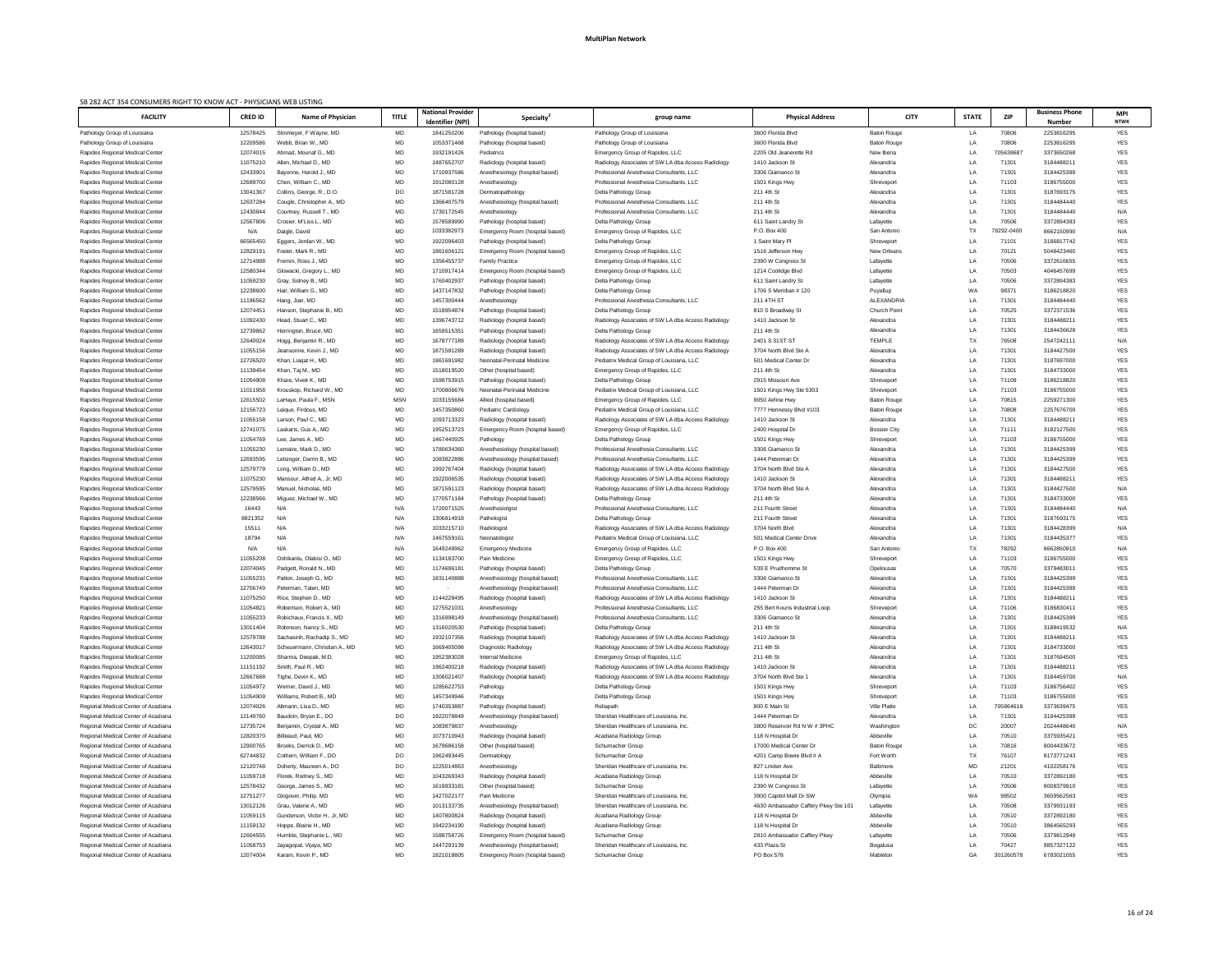| SB 282 ACT 354 CONSUMERS RIGHT TO KNOW ACT - PHYSICIANS WEB LISTING<br><b>FACILITY</b> | <b>CRED ID</b>       | <b>Name of Physician</b>                          | <b>TITLE</b> | <b>National Provider</b><br><b>Identifier (NPI)</b> | <b>Specialty</b>                                              | group name                                               | <b>Physical Address</b>              | <b>CITY</b>                      | <b>STATE</b>    | <b>ZIP</b>         | <b>Business Phone</b><br><b>Number</b> | <b>MPI</b><br><b>NTWK</b> |
|----------------------------------------------------------------------------------------|----------------------|---------------------------------------------------|--------------|-----------------------------------------------------|---------------------------------------------------------------|----------------------------------------------------------|--------------------------------------|----------------------------------|-----------------|--------------------|----------------------------------------|---------------------------|
| Regional Medical Center of Acadiana                                                    | 12817792             | Lalonde, Chrissy V., MD                           | MD           | 1982845277                                          | Pathology (hospital based)                                    | Reliapath                                                | 1100 Andre St Ste 100                | New Iberia                       | LA              | 70563              | 3373655944                             | <b>YES</b>                |
| Regional Medical Center of Acadiana                                                    | 12073892             | Lastrapes, Deborah L., MD                         | MD           | 1174696249                                          | Pathology (hospital based)                                    | Reliapath                                                | 539 E Prudhomme St                   | Opelousas                        | LA              | 70570              | 3379483011                             | <b>YES</b>                |
| Regional Medical Center of Acadiana                                                    | 12576804             | McLemore, Henry E., II, MD                        | MD           | 1609821883                                          | Radiology (hospital based)                                    | Acadiana Radiology Group                                 | 118 N Hospital Dr                    | Abbeville                        | LA              | 70510              | 3375935421                             | <b>YES</b>                |
| Regional Medical Center of Acadiana                                                    | 12761599             | Miller, Romney K., MD                             | MD           | 1477693042                                          | Radiology (hospital based)                                    | Acadiana Radiology Group                                 | 118 N Hospital Dr                    | Abbeville                        | LA              | 70510              | 3372892180                             | <b>YES</b>                |
| Regional Medical Center of Acadiana                                                    | 12349686             | Montes, Carolina M., MD                           | MD           | 1861480980                                          | Pathology (hospital based)                                    | Reliapath                                                | 7550 Wolf River Blvd #200            | Germantown                       | TN              | 38138              | 9015426800                             | <b>YES</b>                |
| Regional Medical Center of Acadiana                                                    | 12431196             | Mvers. Charles L., MD                             | MD           | 1144291634                                          | Anesthesiology (hospital based)                               | Sheridan Healthcare of Louisiana, Inc.                   | 211 4th St                           | Alexandria                       | LA              | 71301              | 3184484440                             | <b>YES</b>                |
| Regional Medical Center of Acadiana                                                    | 1791                 | N/A                                               | N/A          | 1518940063                                          | Anesthesiologist                                              | Sheridan Healthcare of Louisiana, Inc.                   | 1613 N. Harrison Parkway, Suite 200  | Sunrise                          | <b>FL</b>       | 33323              | 8004372672                             | <b>YES</b>                |
| Regional Medical Center of Acadiana                                                    | N/A                  | N/A                                               | N/A          | 1316030844                                          | <b>Emergency Medicine</b>                                     | Schumacher Group                                         | 200 Corporate Blvd, Suite 201        | Lafayette                        | LA              | 70508              | 8008939698                             | N/A                       |
| Regional Medical Center of Acadiana                                                    | N/A                  | N/A                                               | N/A          | 1811187529                                          | Pathology                                                     | Reliapath                                                | N/A                                  | N/A                              | N/A             | N/A                | 3372331899                             | N/A                       |
| Regional Medical Center of Acadiana                                                    | 23726                | N/A                                               | N/A          | 1647422726                                          | Radiologist                                                   | Acadiana Radiology Group                                 | 4801 Ambassador Caffery Pkwy         | New Iberia                       | LA              | 70563              | 3373655944                             | <b>YES</b>                |
| Regional Medical Center of Acadiana<br>Regional Medical Center of Acadiana             | 12074298<br>12821198 | Redlich, Gillian C., MD<br>Sadeghi, Seyed A., MD  | MD<br>MD     | 1659444701<br>1710195144                            | Pathology (hospital based)<br>Emergency Room (hospital based) | Reliapath<br>Schumacher Group                            | 800 E Main St<br>2390 W Congress St  | <b>Ville Platte</b><br>Lafayette | LA<br>LA        | 705864618<br>70506 | 3373639475<br>8004433672               | <b>YES</b><br><b>YES</b>  |
| Regional Medical Center of Acadiana                                                    | 12167620             | Salcedo, Luis F., MD                              | MD           | 1326013194                                          | Anesthesiology                                                | Sheridan Healthcare of Louisiana, Inc.                   | 651 E 25th St                        | Hialeah                          | <b>FL</b>       | 33013              | 3056936100                             | <b>YES</b>                |
| Regional Medical Center of Acadiana                                                    | 12471071             | Simpson, Karen W., MD                             | MD           | 1831264373                                          | Pathology                                                     | Reliapath                                                | 1501 Kings Hwy                       | Shreveport                       | LA              | 71103              | 3186754557                             | <b>YES</b>                |
| Regional Medical Center of Acadiana                                                    | 11059118             | Stephan, Mark T., MD                              | MD           | 1578550794                                          | Radiology (hospital based)                                    | Acadiana Radiology Group                                 | 118 N Hospital Dr                    | Abbeville                        | LA              | 70510              | 3372315775                             | <b>YES</b>                |
| Regional Medical Center of Acadiana                                                    | 11125153             | Stewart, Luther H., MD                            | MD           | 1932105988                                          | Anesthesiology (hospital based)                               | Sheridan Healthcare of Louisiana, Inc.                   | 1415 Tulane Ave                      | New Orleans                      | LA              | 70112              | 5045885800                             | <b>YES</b>                |
| Regional Medical Center of Acadiana                                                    | 12430799             | Sudd, Deeb, MD                                    | MD           | 1114978855                                          | Emergency Room (hospital based)                               | Schumacher Group                                         | 1214 Coolidge Blvd                   | Lafayette                        | LA              | 70503              | 4046457699                             | <b>YES</b>                |
| Regional Medical Center of Acadiana                                                    | 12065583             | Vanbergen, Richard A., MD                         | MD           | 1265404909                                          | Radiology (hospital based)                                    | Acadiana Radiology Group                                 | 118 N Hospital Dr                    | Abbeville                        | LA              | 70510              | 7063223000                             | <b>YES</b>                |
| Regional Medical Center of Acadiana                                                    | 13013219             | Venugopal, Sheela, MD                             | MD           | 1316918808                                          | Anesthesiology                                                | Sheridan Healthcare of Louisiana, Inc.                   | 4600 Ambassador Caffery Pkwy         | Lafayette                        | LA              | 70508              | 8002962611                             | <b>YES</b>                |
| Regional Medical Center of Acadiana                                                    | 12131063             | Weiss, Carey I., MD                               | MD           | 1649231887                                          | Anesthesiology                                                | Sheridan Healthcare of Louisiana, Inc.                   | 2211 Lomas Blvd N E                  | Albuquerque                      | <b>NM</b>       | 87106              | 5052722610                             | <b>YES</b>                |
| Regional Medical Center of Acadiana                                                    | 11059288             | Wojak, Joan C., MD                                | MD           | 1881648277                                          | Radiology (hospital based)                                    | Acadiana Radiology Group                                 | 118 N Hospital Dr                    | Abbeville                        | LA              | 70510              | 3372892000                             | <b>YES</b>                |
| Rehabilitation Hospital of Jennings                                                    | N/A                  | N/A                                               | N/A          | 1215917588                                          | Pathology                                                     | The Pathology Laboratory                                 | 830 Bayou Pines West                 | Lake Charles                     | LA              | 70601              | 3374369557                             | N/A                       |
| Rehabilitation Hospital of Jennings                                                    | 23746                | N/A                                               | N/A          | 1154383925                                          | Radiology                                                     | Jeff Davis Radiology Associates                          | P.O. Box 1128                        | Jennings                         | LA              | 70546              | 3378244403                             | <b>YES</b>                |
| Rehabilitation Hospital of Jennings                                                    | N/A                  | N/A                                               | N/A          | 1043289572                                          | <b>Emergency Medicine</b>                                     | Jefferson Davis Emergency Group                          | P.O. Box 400                         | San Antonio                      | TX              | 78292-0400         | 8662850910                             | N/A                       |
| <b>Richland Parish Hospital</b>                                                        | 11212078             | Albritton, Corey G, MD                            | MD           | 1457322273                                          | <b>Emergency Medicine</b>                                     |                                                          | 508 Broadway Street                  | Delhi                            | LA              | 71232              | 318-878-3737                           | <b>YES</b>                |
| <b>Richland Parish Hospital</b>                                                        | 11143661             | Armington, William George, MD                     | MD           | 1821095845                                          | Radiologist                                                   |                                                          | 324 Dulles Drive                     | Lafayette                        | LA              | 70506              | 877-284-9984                           | <b>YES</b>                |
| <b>Richland Parish Hospital</b>                                                        | 11055636             | Armstrong, John Mills III, MD                     | MD           | 1366443061                                          | Pathologist                                                   |                                                          | 109 Circle Drive                     | West Monroe                      | LA              | 71291              | 318-323-1834                           | YES                       |
| <b>Richland Parish Hospital</b><br><b>Richland Parish Hospital</b>                     | 11143672<br>11055637 | Brown, Edward Lansing, MD<br>Elias, Abdalla L, MD | MD<br>MD     | 1508817966<br>1952302978                            | Radiologist<br>Pathologist                                    |                                                          | 324 Dulles Drive<br>109 Circle Drive | Lafayette<br><b>West Monroe</b>  | LA<br>LA        | 70506<br>71291     | 877-284-9984<br>318-323-1834           | <b>YES</b><br><b>YES</b>  |
| <b>Richland Parish Hospital</b>                                                        | 11055635             | Maxwell, John Emmette II, MD                      | MD           | 1942201660                                          | Pathologist                                                   |                                                          | 109 Circle Drive                     | West Monroe                      | LA              | 71291              | 318-323-1834                           | <b>YES</b>                |
| <b>Richland Parish Hospital</b>                                                        | 11212091             | McDonald, Kenneth E III, MD                       | MD           | 1336110907                                          | <b>Emergency Medicine</b>                                     |                                                          | 508 Broadway Street                  | Delhi                            | LA              | 71232              | 318-878-3737                           | <b>YES</b>                |
| <b>Richland Parish Hospital</b>                                                        | 11055638             | Pankey, Lee Roberts, MD                           | MD           | 1518968437                                          | Pathologist                                                   |                                                          | 109 Circle Drive                     | West Monroe                      | LA              | 71291              | 318-323-1834                           | YES                       |
| <b>Richland Parish Hospital</b>                                                        | 12604686             | Parker, Robert Dean, DO                           | DO           | 1366479073                                          | <b>Emergency Medicine</b>                                     |                                                          | 407 Cincinnati Street                | Delhi                            | LA              | 71232              | 318-878-5171                           | YES                       |
| <b>Richland Parish Hospital</b>                                                        | 12398728             | Tucker, Tyrone, MD                                | MD           | 1871578237                                          | <b>Emergency Medicine</b>                                     |                                                          | 407 Cincinnati Street                | Delhi                            | LA              | 71232              | 318-878-5171                           | YES                       |
| <b>Richland Parish Hospital</b>                                                        | 11129968             | Wagnon, Cynthia, MD                               | MD           | 1225009053                                          | <b>Emergency Medicine</b>                                     |                                                          | 508 Broadway Street                  | Delhi                            | LA              | 71232              | 318-878-3737                           | <b>YES</b>                |
| <b>Riverside Medical Center</b>                                                        | 12710601             | Braud, John A., MD                                | MD           | 1336359819                                          | Radiology (hospital based)                                    |                                                          | 105B McMillan Rd                     | West Monroe                      | LA              | 71291              | 3183253838                             | YES                       |
| <b>Riverside Medical Center</b>                                                        | 12679847             | Brooks, Lisa, M., M.S.N.                          | <b>MSN</b>   | 1396888178                                          | <b>Nurse Practitioner</b>                                     |                                                          | 128 Battlefield Crossing Ct          | Ringgold                         | GA              | 30736              | 7068610004                             | YES                       |
| <b>Riverside Medical Center</b>                                                        | 11214636             | Butler, Abida B., MD                              | MD           | 1982683173                                          | Emergency Room (hospital based)                               |                                                          | 3223 8th St                          | Metairie                         | LA              | 70002              | 5048337770                             | <b>YES</b>                |
| <b>Riverside Medical Center</b>                                                        | 12396312             | Hernandez, Edward R., Jr., MD                     | MD           | 156840661                                           | Radiology (hospital based)                                    |                                                          | Po Box 1708                          | Hammond                          | LA              | 70404              | 9852301682                             | <b>YES</b>                |
| <b>Riverside Medical Center</b>                                                        | 11059708             | Miller, John, MD                                  | MD           | 1093726721                                          | Radiology (hospital based)                                    |                                                          | 1900 S Main St                       | Franklinton                      | LA              | 70438              | 9857954431                             | <b>YES</b>                |
| <b>Riverside Medical Center</b>                                                        | 11214995             | Payne, Eric A., MD                                | MD           | 1356306864                                          | <b>Emergency Medicine</b>                                     |                                                          | 711 Riverside Dr                     | Franklinton                      | LA              | 70438              | 9858399895                             | <b>YES</b>                |
| <b>Riverside Medical Center</b>                                                        | 12156632             | Sellers, Randall E., MD                           | MD           | 1558352138                                          | Radiology (hospital based)                                    |                                                          | Po Box 1708                          | Hammond                          | LA              | 70404              | 9852301682                             | <b>YES</b>                |
| <b>Riverside Medical Center</b>                                                        | 65763710             | Smith, Robert E., MD                              | MD           | 1437175221                                          | Radiology (hospital based)                                    |                                                          | 1401 Foucher St # M1005              | New Orleans                      | LA              | 70115              | 5048978380                             | <b>YES</b>                |
| <b>Riverside Medical Center</b><br>Slidell Memorial Hospital                           | 48772830<br>12783568 | Weinberger, Michael K., MD                        | MD<br>MD     | 1477501468<br>1841490422                            | Emergency Room (hospital based)                               |                                                          | 100 E 77th St                        | New York<br>Slidell              | <b>NY</b><br>LA | 10075              | 2124343040                             | <b>YES</b><br><b>YES</b>  |
| Slidell Memorial Hospital                                                              | 11058112             | Digby, Myles C. MD<br>Kamath, Kishore V. MD       | MD           | 1235105479                                          | Radiologist<br>Radiologist                                    |                                                          | 1001 Gause Blvd<br>1002 Gause Blvd   | Slidell                          | LA              | 70458<br>70458     |                                        | <b>YES</b>                |
| Slidell Memorial Hospital                                                              | 11147088             | Legnon, Richelle C. MD                            | MD           | 1528034774                                          | Radiologist                                                   |                                                          | 1003 Gause Blvd                      | Slidell                          | LA              | 70458              |                                        | <b>YES</b>                |
| Slidell Memorial Hospital                                                              | 11058114             | MacCurdy, Dale M. MD                              | MD           | 1104892363                                          | Radiologist                                                   |                                                          | 1004 Gause Blvd                      | Slidell                          | LA              | 70458              |                                        | <b>YES</b>                |
| Slidell Memorial Hospital                                                              | 12670733             | Redmond, Jeff S. MD                               | MD           | 1992904627                                          | Radiologist                                                   |                                                          | 1005 Gause Blvd                      | Slidell                          | LA              | 70458              |                                        | <b>YES</b>                |
| Slidell Memorial Hospital                                                              |                      | Rovira IV, Klar A. MD                             | MD           | 1922075803                                          | Radiologist                                                   |                                                          | 1006 Gause Blvd                      | Slidell                          | LA              | 70458              |                                        | N/A                       |
| Slidell Memorial Hospital                                                              | 11077621             | Summersgill, Louis E. MD                          | MD           | 1902873813                                          | Radiologist                                                   |                                                          | 1007 Gause Blvd                      | Slidell                          | LA              | 70458              |                                        | YES                       |
| Springhill Medical Center                                                              | 11054996             | Abdehou, David M. MD                              | MD           | 1568471993                                          | <b>Emergency Medicine</b>                                     | Springhill Emergency Group, LLC                          | P.O. Box 400                         | San Antonio                      | TX              | 78292              | 866-286-0910                           | <b>YES</b>                |
| <b>Springhill Medical Center</b>                                                       | 11054907             | Ball, William N. MD                               | MD           | 1851389399                                          | Pathology                                                     | The Delta Pathology Group, LLC                           | 2915 Missouri Ave.                   | Shreveport                       | LA              | 71109              | 318-621-8820                           | YES                       |
| <b>Springhill Medical Center</b>                                                       | 11124102             | Bearden, Carrie L., MD                            | MD           | 1477541860                                          | Pathology                                                     | The Delta Pathology Group, LLC                           | 2915 Missouri Ave.                   | Shreveport                       | LA              | 71109              | 318-621-8820                           | <b>YES</b>                |
| <b>Springhill Medical Center</b>                                                       | 12362461             | Bhushan, Vikas MD                                 | MD           | 1003869439                                          | Teleradiology                                                 |                                                          | 900 Chapel St., Ste 620              | New Haven                        | C <sub>1</sub>  | 06510              | 203-773-0427                           | <b>YES</b>                |
| <b>Springhill Medical Center</b>                                                       | 11054955             | Chandler, John Mac MD<br>Cimino, Mark Allen MD    | MD           | 1801824651                                          | <b>Emergency Medicine</b>                                     | Springhill Emergency Group, LLC                          | P.O. Box 400<br>P.O. Box 400         | San Antonio<br>San Antonio       | TX              | 78292              | 866-286-0910                           | <b>YES</b>                |
| Springhill Medical Center<br><b>Springhill Medical Center</b>                          | 12029759<br>11206380 | Edwards, Robert L. MD                             | MD<br>MD     | 1740282490<br>1023082542                            | <b>Emergency Medicine</b><br>Radiology                        | Springhill Emergency Group, LLC<br>Robert L. Edwards, MD | 2001 Doctors Drive                   | Springhill                       | TX<br>LA        | 78292<br>71075     | 866-286-0910<br>318-539-1074           | YES<br>YES                |
| <b>Springhill Medical Center</b>                                                       | 12016829             | Eigles, Stephen B., MD                            | MD           | 1619970787                                          | Teleradiology                                                 |                                                          | 4495 Roosevelt Blvd, Ste 304, #528   | Jacksonville                     | FL              | 32210              | 410-504-6513                           | YES                       |
| Springhill Medical Center                                                              | 12484167             | Eline, Mary Jo, DO                                | DO           | 1659357655                                          | Teleradiology                                                 |                                                          | 1745 N. Brown Rd, Ste 150            | Lawrenceville                    | GA              | 30043              | 678-748-5850                           | <b>YES</b>                |
| Springhill Medical Center                                                              | 11200120             | Eugene, Edwidg MD                                 | MD           | 1518975895                                          | <b>Emergency Medicine</b>                                     | Springhill Emergency Group, LLC                          | P.O. Box 400                         | San Antonio                      | TX              | 78292              | 866-286-0910                           | YES                       |
| Springhill Medical Center                                                              | 12010474             | Gulick, Janis J. MD                               | MD           | 1700874245                                          | Pathology                                                     | The Delta Pathology Group, LLC                           | 2915 Missouri Ave.                   | Shreveport                       | LA              | 71109              | 318-621-8820                           | YES                       |
| <b>Springhill Medical Center</b>                                                       | 11189837             | Harrison, George Kenneth MD                       | MD           | 1063400513                                          | Pathology                                                     | The Delta Pathology Group, LLC                           | 2915 Missouri Ave.                   | Shreveport                       | LA              | 71109              | 318-621-8820                           | YES                       |
| Springhill Medical Center                                                              | 11064631             | Heard, Joseph S. MD                               | MD           | 1659369106                                          | Pathology                                                     | The Delta Pathology Group, LLC                           | 2915 Missouri Ave.                   | Shreveport                       | LA              | 71109              | 318-621-8820                           | YES                       |
| <b>Springhill Medical Center</b>                                                       | 12450922             | Hudkins, Matthew G. MD                            | MD           | 1356331136                                          | Teleradiology                                                 |                                                          | 7710T Cherry Park Dr, #522           | Houston                          | TX              | 77095              | 877-572-8456                           | <b>YES</b>                |
| Springhill Medical Center                                                              | 12593285             | Islam, Nayyer U. MD                               | MD           | 1750361697                                          | Teleradiology                                                 |                                                          | 2645 Lawrenceville Hwy               | Decatur                          | GA              | 30033              | 770-491-9800                           | <b>YES</b>                |
| Springhill Medical Center                                                              | 12572592             | Kalyanpur, Arjun, MD                              | MD           | 1376528315                                          | Teleradiology                                                 |                                                          | 900 Chapel St., Ste 620              | New Haven                        | CT              | 06510              | 203-773-0427                           | <b>YES</b>                |
| <b>Springhill Medical Center</b>                                                       | 11122647             | Kamath, Sanjay V., MD                             | MD           | 1700801535                                          | Teleradiology                                                 |                                                          | 900 Chapel St., Ste 620              | New Haven                        | <b>CT</b>       | 06510              | 203-773-0427                           | <b>YES</b>                |
| <b>Springhill Medical Center</b>                                                       | 11054908             | Khare, Vivek K. MD                                | MD           | 1598753915                                          | Pathology                                                     | The Delta Pathology Group, LLC                           | 2915 Missouri Ave.                   | Shreveport                       | LA              | 71109              | 318-621-8820                           | <b>YES</b>                |
| Springhill Medical Center                                                              | 12143432             | Lalaji, Anand P., MD                              | MD           | 1649245747                                          | Teleradiology                                                 |                                                          | 1745 N. Brown Rd, Ste 150            | Lawrenceville                    | GA              | 30043              | 678-748-5850                           | <b>YES</b>                |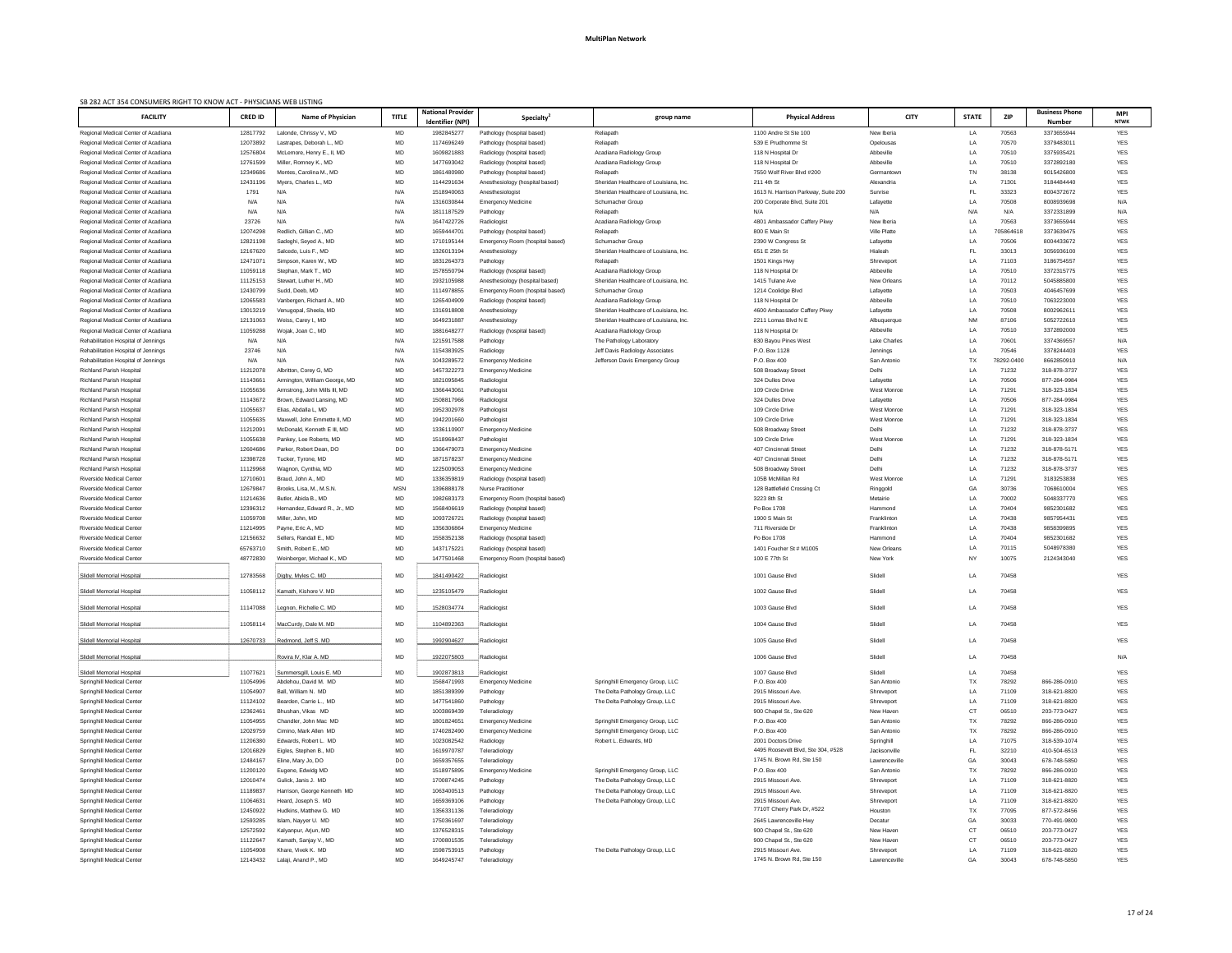| SB 282 ACT 354 CONSUMERS RIGHT TO KNOW ACT - PHYSICIANS WEB LISTING |                |                              |              |                          |                                    |                                           |                                                       |                     |              |            |                       |             |
|---------------------------------------------------------------------|----------------|------------------------------|--------------|--------------------------|------------------------------------|-------------------------------------------|-------------------------------------------------------|---------------------|--------------|------------|-----------------------|-------------|
| <b>FACILITY</b>                                                     | <b>CRED ID</b> | <b>Name of Physician</b>     | <b>TITLE</b> | <b>National Provider</b> | Specialty <sup>2</sup>             | group name                                | <b>Physical Address</b>                               | <b>CITY</b>         | <b>STATE</b> | <b>ZIP</b> | <b>Business Phone</b> | <b>MPI</b>  |
|                                                                     |                |                              |              | Identifier (NPI)         |                                    |                                           |                                                       |                     |              |            | <b>Number</b>         | <b>NTWK</b> |
| <b>Springhill Medical Center</b>                                    | 12052296       | Law, David W. MD             | MD           | 1356314165               | <b>Emergency Medicine</b>          | Springhill Emergency Group, LLC           | P.O. Box 400                                          | San Antonio         | TX           | 78292      | 866-286-0910          | YES         |
| <b>Springhill Medical Center</b>                                    | 11054769       | Lee, James A., MD            | MD           | 1467440925               | Pathology                          | The Delta Pathology Group, LLC            | 2915 Missouri Ave.                                    | Shreveport          | LA           | 71109      | 318-621-8820          | YES         |
| <b>Springhill Medical Center</b>                                    | 12335770       | McLaren, Bernadette K. MD    | MD           | 1922096346               | Pathology                          | The Delta Pathology Group, LLC            | 2915 Missouri Ave.                                    | Shreveport          | LA           | 71109      | 318-621-8820          | YES         |
| Springhill Medical Center                                           | 11054759       | Sardenga, Louis J. MD        | MD           | 1982692455               | Pathology                          | The Delta Pathology Group, LLC            | 2915 Missouri Ave.                                    | Shreveport          | LA           | 71109      | 318-621-8820          | YES         |
| <b>Springhill Medical Center</b>                                    | 11079763       | Schulze, Eric S. MD          | MD           | 1538112966               | Teleradiology                      |                                           | 7710T Cherry Park Dr, #522                            | Houston             | TX           | 77095      | 877-572-8456          | YES         |
| <b>Springhill Medical Center</b>                                    | 38380084       | Siskron, Thomas F., III, MD  | MD           | 1023006590               | Pathology                          | The Delta Pathology Group, LLC            | 2915 Missouri Ave.                                    | Shreveport          | LA           | 71109      | 318-621-8820          | YES         |
| <b>Springhill Medical Center</b>                                    | 12210668       | Tyler, Harold David MD       | MD           | 1629064019               | <b>Emergency Medicine</b>          | Springhill Emergency Group, LLC           | P.O. Box 400                                          | San Antonio         | TX           | 78292      | 866-286-0910          | YES         |
| <b>Springhill Medical Center</b>                                    | 11054972       | Werner, David J. MD          | MD           | 1285622753               | Pathology                          | The Delta Pathology Group, LLC            | 2915 Missouri Ave.                                    | Shreveport          | LA           | 71109      | 318-621-8820          | <b>YES</b>  |
| <b>Springhill Medical Center</b>                                    | 11092694       | Wesche, William A. MD        | MD           | 1174511653               | Pathology                          | The Delta Pathology Group, LLC            | 2915 Missouri Ave.                                    | Shreveport          | LA           | 71109      | 318-621-8820          | <b>YES</b>  |
| St. James Parish Hospital                                           | N/A            | N/A                          | N/A          | 1407880339               | Radiology                          | Baton Rouge Radiology Group               | 7887 Picardy Avenue                                   | <b>Baton Rouge</b>  | <b>LA</b>    | 70809      | 2257696700            | N/A         |
| St. James Parish Hospital                                           | N/A            | N/A                          | N/A          | 1710903059               | <b>Emergency Medicine</b>          | C & M Medical Services                    | 3223 8th Street                                       | Metairie            | LA           | 70002      | 5048337770            | N/A         |
| St. James Parish Hospital                                           | N/A            | N/A                          | N/A          | 1093843450               | Pathology                          | Pathology Group of Louisiana              | 5339 O'Donovan Drive                                  | <b>Baton Rouge</b>  | LA           | 70808      | 2257664999            | YES         |
| St. James Parish Hospital                                           | N/A            | N/A                          | N/A          | 1891087458               | Anesthesia                         | Zephyr Anesthesia, LLC                    | P.O. Box 113384                                       | Metairie            | LA           | 70011      | 5046694369            | <b>YES</b>  |
| St. Tammany Parish Hospital                                         | N/A            | N/A                          | N/A          | 1912935578               | <b>Pediatric Hospitalist</b>       | Children's International                  | 59101 Amber Street                                    | Slidell             | LA           | 70461      | 9857817337            | YES         |
| St. Tammany Parish Hospital                                         | N/A            | N/A                          | N/A          | 1336192863               | Radiology                          | Regional Radiology and Pathology          | P.O. Box 1608                                         | Kenner              | LA           | 70063      | 5047382434            | <b>YES</b>  |
| St. Tammany Parish Hospital                                         | N/A            | N/A                          | N/A          | 1871627067               | Pathology                          | The Delta Pathology Group, LLC            | 2915 Missouri Street                                  | Shreveport          | LA           | 71109      | 3188419522            | <b>YES</b>  |
| St. Tammany Parish Hospital                                         | N/A            | N/A                          | N/A          | 1891187654               | <b>Emergency Medicine</b>          | St Tammany Emergency                      | 1201 Canellia Blvd, Suite 207                         | Lafayette           | LA           | 70508      | 2147122448            | N/A         |
| St. Tammany Parish Hospital                                         | N/A            | N/A                          | N/A          | 1669475190               | Anesthesia                         | <b>Total Anesthesia Care</b>              | 1202 S. Tyler Street                                  | Covington           | LA           | 70433      | 9858923225            | N/A         |
| St. Tammany Parish Hospital                                         | N/A            | N/A                          | N/A          | 1467559161               | Neonatology                        | Pediatrix Medical Group of Louisiana, LLC | 3001 E President George Bush Turnpike, STE Richardson |                     | TX           | 75082      | 9724375099            | YES         |
| <b>Surgical Care Affiliates</b>                                     | N/A            | N/A                          | N/A          | 1134130222               | Anesthesia                         | Lott-Sheffield Anesthesia                 | 5253 Dijon Drive, Suite A                             | <b>Baton Rouge</b>  | LA           | 70808      | 2257681611            | N/A         |
| <b>Surgical Care Affiliates</b>                                     | N/A            | N/A                          | N/A          | 1093843450               | Pathology                          | Pathology Group of Louisiana              | 5340 O'Donovan Drive                                  | <b>Baton Rouge</b>  | LA           | 70808      | 2257664999            | YES         |
| Surgicare of Lake Charles                                           | N/A            | N/A                          | N/A          | 135646231                | Anesthesia                         | Anesthesia Associates                     | 4150 Nelson Road, Bldg A, Suite 4                     | Lake Charles        | LA           | 70605      | 3374746353            | YES         |
| Surgicare of Lake Charles                                           | N/A            | N/A                          | N/A          | 1194769497               | Pathology                          | <b>Clinical Pathology Laboratory</b>      | 111 Dr. Michael Debakey Drive                         | <b>Lake Charles</b> | LA           | 70601      | 3374933371            | N/A         |
| Surgicare of Lake Charles                                           | N/A            | N/A                          | N/A          | 1881679751               | Pathology                          | Lab Corp of America                       | 4407 Nelson Road                                      | Lake Charles        | LA           | 70601      | 3374790264            | N/A         |
| Surgicare of Lake Charles                                           | N/A            | N/A                          | N/A          | 1588674790               | Anesthesia                         | Lake Charles Anesthesiology               | 424 W. McNeese Street                                 | <b>Lake Charles</b> | LA           | 70605      | 3374780511            | YES         |
| Surgicare of Lake Charles                                           | N/A            | N/A                          | N/A          | 1215917588               | Pathology                          | The Pathology Laboratory                  | 830 West Bayou Pines Drive                            | Lake Charles        | LA           | 70601      | 3374369557            | N/A         |
| The Endoscopy Center of Monroe, Inc.                                | N/A            | N/A                          | N/A          |                          | Pathology                          | Miraca Life Sciences                      | 6655 N. MacArthur Blvd                                | Irving              | TX           | 75039      | 8665883280            | N/A         |
| <b>Thibodaux Regional Medical Center</b>                            | 12577598       | Arthurs, Blain C., MD        | MD           | 1790892784               | Radiology (hospital based)         |                                           | 602 N Acadia Rd                                       | Thibodaux           | LA           | 70301-4847 | 9854475500            | YES         |
| <b>Thibodaux Regional Medical Center</b>                            | 12580189       | Authement, Chris. MD         | MD           | 1578593356               | Emergency Room (hospital based)    |                                           | 602 N Acadia Rd                                       | Thibodaux           | LA           | 70301      | 9854475500            | <b>YES</b>  |
| <b>Thibodaux Regional Medical Center</b>                            | 11058722       | Bravo, Jorge J., MD          | MD           | 1598726853               | Anesthesiology (hospital based)    |                                           | 1101 Audubon Ave #n2                                  | Thibodaux           | LA           | 70301      | 9854475500            | <b>YES</b>  |
| <b>Thibodaux Regional Medical Center</b>                            | 1258083        | Cummins, Paul J., PAC        | <b>PAC</b>   | 1184721169               | <b>Physicians Assistant</b>        |                                           | 602 N Acadia Rd                                       | Thibodaux           | LA           | 70301      | 9854475500            | YES         |
| Thibodaux Regional Medical Center                                   | 12624110       | DeMoss, Richard D., MD       | MD           | 1003927849               | Pathology (hospital based)         |                                           | 2000 Audubon Ave. Ste A                               | Thibodaux           | LA           | 70301      | 9854461200            | <b>YES</b>  |
| <b>Thibodaux Regional Medical Center</b>                            | 12580864       | Diedrich, Scott F., PAC      | PAC          | 1548245814               | <b>Physicians Assistant</b>        |                                           | 602 N Acadia Rd                                       | Thibodaux           | LA           | 70301      | 9854475500            | <b>YES</b>  |
| <b>Thibodaux Regional Medical Center</b>                            | 11056466       | Dobard, Gregory F., MD       | MD           | 1083680268               | Radiology (hospital based)         |                                           | 602 N Acadia Rd                                       | Thibodaux           | <b>LA</b>    | 70301      | 9854934756            | YES         |
| Thibodaux Regional Medical Center                                   | 12635690       | Fakier, Jay P., MD           | MD           | 1730200866               | Radiology (hospital based)         |                                           | 602 N Acadia Rd                                       | Thibodaux           | LA           | 70301      | 9854934756            | <b>YES</b>  |
| <b>Thibodaux Regional Medical Center</b>                            | 12268155       | Ferguson, Christopher P., MD | MD           | 1750327540               | Emergency Room (hospital based)    |                                           | 602 N Acadia Rd                                       | Thibodaux           | LA           | 70301      | 9854475500            | YES         |
| Thibodaux Regional Medical Center                                   | 12151170       | Gimenez. Carlos R., MD       | MD           | 1447227954               | Radiology (hospital based)         |                                           | PO Box 62243                                          | New Orleans         | LA           | 701622243  | 5044121800            | <b>YES</b>  |
| <b>Thibodaux Regional Medical Center</b>                            | 11058714       | Hoffmann, Andrew H., III, MD | MD           | 1407908361               | Pathology (hospital based)         |                                           | 4608 Highway 1                                        | Raceland            | LA           | 70394      | 9855376841            | YES         |
| <b>Thibodaux Regional Medical Center</b>                            | 12331295       | Landry, Travis J., PAC       | PAC          | 1831202001               | <b>Physicians Assistant</b>        |                                           | 1220 Barataria Blvd                                   | Marrero             | LA           | 700723702  | 5043406711            | YES         |
| <b>Thibodaux Regional Medical Center</b>                            | 12786930       | Ledet, Lloyd F., BA          | BA           | 1386714145               | <b>Certified Nurse Anesthetist</b> |                                           | 4700 S I 10 Service Rd                                | Metairie            | LA           | 70001      | 5049886958            | YES         |
| <b>Thibodaux Regional Medical Center</b>                            | 12074074       | Morvant, James C., BA        | BA           | 1457353112               | Allied (hospital based)            |                                           | 602 N Acadia Rd                                       | Thibodaux           | LA           | 70301      | 9854475500            | YES         |
| <b>Thibodaux Regional Medical Center</b>                            | 12787586       | Nguyen, Tung, MD             | MD           | 1710012885               | Anesthesiology (hospital based)    |                                           | 602 N Acadia Rd                                       | Thibodaux           | LA           | 70301      | 9854934750            | YES         |
| <b>Thibodaux Regional Medical Center</b>                            | 1263983        | Owens, Michael, MD           | MD           | 1275500548               | Emergency Room (hospital based)    |                                           | 602 N Acadia Rd                                       | Thibodaux           | <b>LA</b>    | 70301      | 9854475500            | YES         |
| Thibodaux Regional Medical Center                                   | 65756686       | Robichaux, William H., MD    | MD           | 1649322520               | Pathology (hospital based)         |                                           | 4608 Highway 1                                        | Raceland            | LA           | 70394      | 9855376841            | YES         |
| <b>Thibodaux Regional Medical Center</b>                            | 12754724       | Savoie, Craig, BA            | BA           | 1700878832               | Allied (hospital based)            |                                           | 602 N Acadia Rd                                       | Thibodaux           | <b>LA</b>    | 70301      | 9854475500            | YES         |
| Thibodaux Regional Medical Center                                   | 12454779       | Speights, Charles R., MD     | MD           | 1821037383               | Emergency Room (hospital based)    |                                           | 602 N Acadia Rd                                       | Thibodaux           | <b>LA</b>    | 70301      | 9854475500            | <b>YES</b>  |
| Thibodaux Regional Medical Center                                   | 65766849       | Taylor, Susan D., MD         | MD           | 1013023472               | Emergency Room (hospital based)    |                                           | 1401 Foucher St # M1005                               | New Orleans         | LA           | 70115      | 5048978250            | N/A         |
| <b>Thibodaux Regional Medical Center</b>                            | 12673403       | Teschke, Eric, MD            | MD           | 1073580346               | Emergency Room (hospital based)    |                                           | 602 N Acadia Rd                                       | Thibodaux           | LA           | 70301      | 9854475500            | YES         |
| Tulane University Hospital & Clinic                                 | 11058134       | Baker, Jeffrey T., MD        | MD           | 1154334522               | Anesthesiology (hospital based)    | <b>TUHC Anesthesia Group</b>              | 4320 Houma Blvd                                       | Metairie            | LA           | 70006      | 5044565800            | N/A         |
| Tulane University Hospital & Clinic                                 | 11021269       | Beech, Scott L., MD          | MD           | 1962424697               | Radiology (hospital based)         | <b>TUHC Radiology Group</b>               | 1542 Tulane Ave                                       | New Orleans         | LA           | 70112      | 5045684646            | <b>YES</b>  |
| Tulane University Hospital & Clinic                                 | 1100138        | Bent, Sabrina T., MD         | MD           | 1306834668               | Anesthesiology (hospital based)    | <b>TUHC Anesthesia Group</b>              | 1501 Kings Hwy                                        | Shreveport          | <b>LA</b>    | 71103      | 3186755000            | <b>YES</b>  |
| Tulane University Hospital & Clinic                                 | 11058859       | Bienasz, Stanley M., MD      | MD           | 1023105996               | Anesthesiology (hospital based)    | <b>TUHC Anesthesia Group</b>              | 8585 Picardy Ave                                      | <b>Baton Rouge</b>  | LA           | 70809      | 5047795515            | YES         |
| Tulane University Hospital & Clinic                                 | 73562570       | Blank, Barry G., MD          | MD           | 1700849254               | Radiology (hospital based)         | <b>TUHC Radiology Group</b>               | 4700 S I 10 Service Rd W                              | Metairie            | LA           | 70001      | 5047808282            | <b>YES</b>  |
| Tulane University Hospital & Clinic                                 | 12438667       | Borchardt, Jeffrey A., MD    | MD           | 1043224710               | Anesthesiology (hospital based)    | <b>TUHC Anesthesia Group</b>              | 1516 Jefferson Hwy                                    | New Orleans         | LA           | 70121      | 5048423460            | YES         |
| Tulane University Hospital & Clinic                                 | 1258019        | Branting, Scott B., MD       | MD           | 1861457517               | Anesthesiology (hospital based)    | <b>TUHC Anesthesia Group</b>              | 8166 Main St                                          | Houma               | LA           | 70360      | 9858734141            | YES         |
| Tulane University Hospital & Clinic                                 | 12639030       | Brown, Andrew M., MD         | MD           | 1366553539               | Emergency Room (hospital based)    | Independence Emergency Group              | 1100 E Norris Dr                                      | Ottawa              |              | 61350      | 8154333100            | YES         |
| Tulane University Hospital & Clinic                                 | 11090910       | Celentano, Wayne J., MD      | MD           | 1902835465               | Anesthesiology (hospital based)    | <b>TUHC Anesthesia Group</b>              | 4200 Houma Blvd                                       | Metairie            | LA           | 70006      | 5044544000            | YES         |
| Tulane University Hospital & Clinic                                 | 11200027       | Chehardy, Charles F., MD     | MD           | 1235160276               | Emergency Room (hospital based)    | Van Meter Emergency Physicians, Inc.      | 3330 Masonic Dr                                       | Alexandria          | LA           | 71301      | 3184871122            | YES         |
| Tulane University Hospital & Clinic                                 | 1268589        | Chong, Euming, MD            | MD           | 1730214933               | Neonatal-Perinatal Medicine        | <b>Tulane University Medical Group</b>    | 1415 Tulane Ave                                       | <b>New Orleans</b>  | LA           | 70112      | 5049885263            | YES         |
| Tulane University Hospital & Clinic                                 | 12936417       | Christian, Seth I., MD       | MD           | 1992980718               | Anesthesiology                     | TUHC Anesthesia Group                     | 4700 S I 10 Service Rd                                | Metairie            | LA           | 70001      | 5049886958            | YES         |
| Tulane University Hospital & Clinic                                 | 69221369       | Comarda, Neal G., MD         | MD           | 1699701169               | Anesthesiology (hospital based)    | <b>TUHC Anesthesia Group</b>              | 4200 Houma Blvd 3rd Fl                                | Metairie            | LA           | 70006      | 5047795515            | YES.        |
| Tulane University Hospital & Clinic                                 | 11072605       | Conrad, Tracy L., DO         | DO           | 1083713432               | Internal Medicine                  | Independence Emergency Group              | 4770 S I 10 Service Rd W Ste 110                      | Metairie            | LA           | 70001      | 5049888050            | YES         |
| Tulane University Hospital & Clinic                                 | 65713750       | Crawford, Byron E., II, MD   | MD           | 1336238773               | Pathology (hospital based)         | Tulane University Medical Group           | 1415 Tulane Ave C48                                   | <b>New Orleans</b>  | LA           | 70112      | 5045885263            | YES         |
| Tulane University Hospital & Clinic                                 | 65714565       | Daroca, Philip J., Jr., MD   | MD           | 1336218155               | Pathology (hospital based)         | <b>Tulane University Medical Group</b>    | 1415 Tulane Ave                                       | New Orleans         | LA           | 70112      | 5049885224            | YES         |
| Tulane University Hospital & Clinic                                 | 12252489       | Eagleton, Bernard E., MD     | MD           | 1649211426               | Anesthesiology (hospital based)    | <b>TUHC Anesthesia Group</b>              | 4200 Houma Blvd                                       | Metairie            | LA           | 70006      | 5044544000            | YES         |
| Tulane University Hospital & Clinic                                 | 12578190       | Fernandez, Gregory A., MD    | MD           | 1225069263               | Emergency Room (hospital based)    | Van Meter Emergency Physicians, Inc.      | 1990 Industrial Blvd                                  | Houma               | LA           | 70363      | 9858732200            | YES         |
| Tulane University Hospital & Clinic                                 | 12928573       | Fish, Brian J., MD           | MD           | 1811187693               | Anesthesiology (hospital based)    | <b>TUHC Anesthesia Group</b>              | 1214 Coolidge Blvd                                    | Lafayette           | LA           | 70503      | 3372897991            | YES         |
| Tulane University Hospital & Clinic                                 | 65722386       | Fox, Charles J., III, MD     | MD           | 1851451884               | Anesthesiology (hospital based)    | <b>TUHC Anesthesia Group</b>              | 4700 S I 10 Service Rd W                              | Metairie            | LA           | 70001      | 5049886958            | YES         |
| Tulane University Hospital & Clinic                                 | 11226361       | Galliano, Dante J., MD       | MD           | 1124055249               | Anesthesiology                     | <b>TUHC Anesthesia Group</b>              | 1101 Medical Center Blvd                              | Marrero             | LA           | 70072      | 5043475511            | YES         |
|                                                                     | 12036744       |                              |              | 1598721375               |                                    |                                           | 2 Columbia Dr                                         | Tampa               | FL           | 33606      | 8138447444            | YES         |
| Tulane University Hospital & Clinic                                 |                | Gerscovich, Mark J., MD      | MD           |                          | Radiology (hospital based)         | <b>TUHC Radiology Group</b>               |                                                       |                     |              |            |                       |             |
| Tulane University Hospital & Clinic                                 | 65727001       | Gill, William L., MD         | MD           | 1770677585               | Neonatal-Perinatal Medicine        | <b>Tulane University Medical Group</b>    | 1415 Tulane Ave                                       | <b>New Orleans</b>  | LA           | 70112      | 5049888000            | YES         |
| Tulane University Hospital & Clinic                                 | 13253622       | Glenn, Eric M., MD           | MD           | 1659578045               | Anesthesiology                     | <b>TUHC Anesthesia Group</b>              | 1415 Tulane Ave                                       | New Orleans         | LA           | 70112      | 5049886958            | YES         |
| Tulane University Hospital & Clinic                                 | 12370219       | Gomez, Santiago L., MD       | MD           | 1114978061               | Anesthesiology                     | <b>TUHC Anesthesia Group</b>              | 2820 Napoleon Ave #650                                | <b>New Orleans</b>  | LA           | 70115      | 5048991114            | YES         |
| Tulane University Hospital & Clinic                                 | 11151989       | Gordon, Phillip V., MD       | MD           | 1164591798               | Neonatal-Perinatal Medicine        | Tulane University Medical Group           | 1415 Tulane Ave                                       | New Orleans         | LA           | 70112      | 5049885263            | YES         |
|                                                                     |                |                              |              |                          |                                    |                                           |                                                       |                     |              |            |                       |             |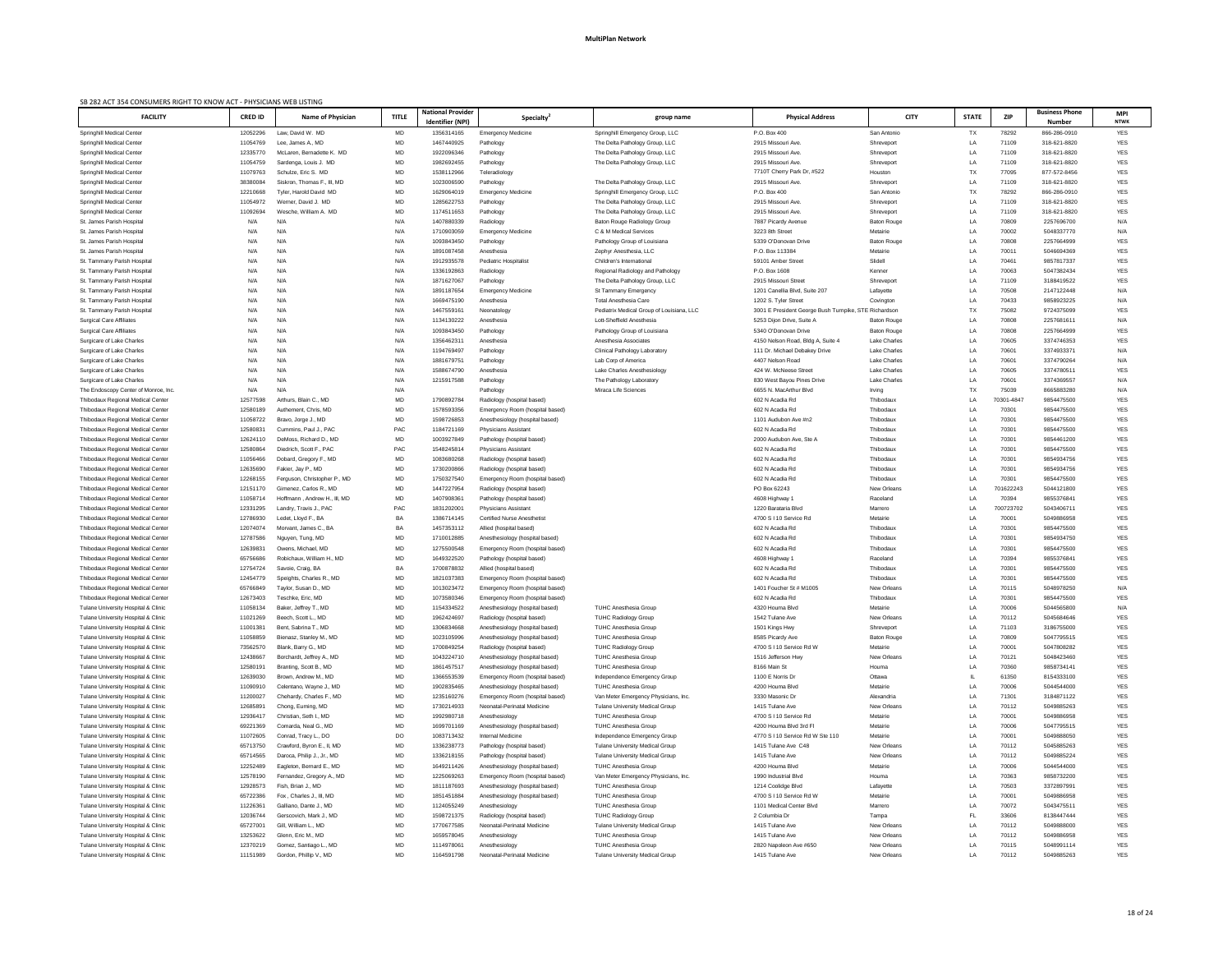| SB 282 ACT 354 CONSUMERS RIGHT TO KNOW ACT - PHYSICIANS WEB LISTING<br><b>National Provider</b>                                                                                                                                                                                                                                                                                                                  |                 |                | <b>Business Phone</b>    |                           |
|------------------------------------------------------------------------------------------------------------------------------------------------------------------------------------------------------------------------------------------------------------------------------------------------------------------------------------------------------------------------------------------------------------------|-----------------|----------------|--------------------------|---------------------------|
| <b>TITLE</b><br><b>FACILITY</b><br><b>CRED ID</b><br><b>Name of Physician</b><br><b>CITY</b><br><b>Specialty</b><br><b>Physical Address</b><br>group name<br><b>Identifier (NPI)</b>                                                                                                                                                                                                                             | <b>STATE</b>    | <b>ZIP</b>     | <b>Number</b>            | <b>MPI</b><br><b>NTWK</b> |
| MD<br>New Orleans<br>Tulane University Medical Group<br>1415 Tulane Ave<br>Tulane University Hospital & Clinic<br>12711056<br>Goswami, Monica, MD<br>1437355997<br>Pathology (hospital based)                                                                                                                                                                                                                    | LA              | 70112          | 5049885263               | YES                       |
| MD<br>1649209479<br>1415 Tulane Ave<br>New Orleans<br>11228854<br>Diagnostic Radiology<br><b>TUHC Radiology Group</b><br>Tulane University Hospital & Clinic<br>Hanemann, Cynthia W., MD                                                                                                                                                                                                                         | LA              | 70112          | 5049885800               | YES                       |
| MD<br>11059102<br>1831161199<br>4700 S I 10 Service Rd W<br>Metairie<br>Tulane University Hospital & Clinic<br>Hansen, Robert H., Jr., MD<br>Anesthesiology (hospital based)<br><b>TUHC Anesthesia Group</b>                                                                                                                                                                                                     | LA              | 70001          | 5049886958               | <b>YES</b>                |
| MD<br>1437193653<br>1415 Tulane Ave<br>New Orleans<br>65730424<br>Hayman, Bernard W., MD<br>Emergency Room (hospital based)<br>Van Meter Emergency Physicians, Inc.<br>Tulane University Hospital & Clinic                                                                                                                                                                                                       | LA              | 70112          | 9885885711               | YES                       |
| MD<br>1962415943<br>12614697<br><b>TUHC Anesthesia Group</b><br>502 Rue De Sante Ste 303<br>La Place<br>Tulane University Hospital & Clinic<br>Hijazi, Firas, MD<br>Anesthesiology                                                                                                                                                                                                                               | LA              | 70068          | 9856514432               | <b>YES</b>                |
| MD<br>1811941701<br>11072604<br>Hoffner, Richard J, M.D.<br>Van Meter Emergency Physicians, Inc.<br>1816 Industrial Blvd<br>Harvey<br><b>Emergency Medicine</b><br>Tulane University Hospital & Clinic<br>MD<br>12380362<br>1154374288<br>4700 S I 10 Service Rd W<br>Diagnostic Radiology<br><b>TUHC Radiology Group</b><br>Metairie<br>Tulane University Hospital & Clinic<br>Jacobs, Alan N., MD              | LA<br>LA        | 70058<br>70001 | 5043667638<br>5047808282 | <b>YES</b><br><b>YES</b>  |
| MD<br>1164550877<br>12891927<br>Jin, John Y., MD<br><b>Emergency Medicine</b><br>Van Meter Emergency Physicians, Inc.<br>1990 Industrial Blvd<br>Houma<br>Tulane University Hospital & Clinic                                                                                                                                                                                                                    | LA              | 70363          | 9858732200               | <b>YES</b>                |
| MD<br>11059676<br>1124130810<br>Metairie<br><b>TUHC Anesthesia Group</b><br>4700 S I 10 Service Rd W<br>Tulane University Hospital & Clinic<br>Jones, Lyndia M., MD<br>Anesthesiology (hospital based)                                                                                                                                                                                                           | LA              | 70001          | 5049886958               | <b>YES</b>                |
| MD<br>1427251677<br>1415 Tulane Ave<br>New Orleans<br>12638096<br>Joplin, Christopher A., MD<br>Internal Medicine<br>Van Meter Emergency Physicians, Inc.<br>Tulane University Hospital & Clinic                                                                                                                                                                                                                 | LA              | 70112          | 5049885263               | YES                       |
| MD<br>1245235340<br><b>New Orleans</b><br>11055823<br>Karl, Deanna F., MD<br><b>TUHC Radiology Group</b><br>1430 Tulane Ave T W 22<br>Tulane University Hospital & Clinic<br>Radiology (hospital based)                                                                                                                                                                                                          | LA              | 70112          | 5049882300               | <b>YES</b>                |
| MD<br>12973701<br>1790831642<br>Kimbrell, Hillary Z., MD<br>1516 Jefferson Hwy<br>Jefferson<br>Tulane University Hospital & Clinic<br>Pathology (hospital based)<br>Tulane University Medical Group                                                                                                                                                                                                              | LA              | 70121          | 5048423330               | <b>YES</b>                |
| MD<br>1508898636<br>1415 Tulane Ave<br>New Orleans<br>65736969<br>Kolinsky, Michael A., MD<br>Emergency Room (hospital based)<br>Van Meter Emergency Physicians, Inc.<br>Tulane University Hospital & Clinic<br>1619187945<br><b>Internal Medicine</b><br>1415 Tulane Ave<br><b>New Orleans</b>                                                                                                                  | LA              | 70112          | 5043667638<br>5049885263 | YES                       |
| MD<br>12371514<br>Lakey, Meredith A., MD<br><b>Tulane University Medical Group</b><br>Tulane University Hospital & Clinic<br>MD<br>1306878087<br>69239846<br>Levin, Louis W., MD<br><b>TUHC Anesthesia Group</b><br>309 Jackson St<br>Monroe<br>Tulane University Hospital & Clinic<br>Anesthesiology (hospital based)                                                                                           | LA<br>LA        | 70112<br>71201 | 5047795515               | <b>YES</b><br><b>YES</b>  |
| MD<br>1407045222<br>12857329<br>Lihua, Zhang, MD<br><b>TUHC Anesthesia Group</b><br>4700 S I 10 Service Rd<br>Anesthesiology<br>Metairie<br>Tulane University Hospital & Clinic                                                                                                                                                                                                                                  | LA              | 70001          | 5049886958               | YES                       |
| MD<br>12579181<br>1639141997<br>4700 S I 10 Service Rd<br>Metairie<br>Tulane University Hospital & Clinic<br>Liu, Henry T., MD<br>Anesthesiology (hospital based)<br><b>TUHC Anesthesia Group</b>                                                                                                                                                                                                                | LA              | 70001          | 5049886958               | <b>YES</b>                |
| MD<br>1073559357<br>Metairie<br>12654430<br>Lonseth, Eric, D., M.D.<br>Anesthesiology<br><b>TUHC Anesthesia Group</b><br>4320 Houma Blvd 5th Fl<br>Tulane University Hospital & Clinic                                                                                                                                                                                                                           | LA              | 70006          | 5044544109               | <b>YES</b>                |
| MD<br>1457330714<br>12778557<br><b>TUHC Radiology Group</b><br>1430 Tulane Ave T W 22<br><b>New Orleans</b><br>Majoria, Ryan N., MD<br>Diagnostic Radiology<br>Tulane University Hospital & Clinic                                                                                                                                                                                                               | LA              | 70112          | 5049882300               | <b>YES</b>                |
| MD<br>12471838<br>1255367132<br>211 4th St<br>Martin, Edward J., III, MD<br>Pathology (hospital based)<br><b>Tulane University Medical Group</b><br>Alexandria<br>Tulane University Hospital & Clinic                                                                                                                                                                                                            | LA              | 71301          | 3187693175               | <b>YES</b>                |
| MD<br>12376903<br>McClure, Brian P., MD<br>1699728907<br>4200 Houma Blvd<br><b>TUHC Anesthesia Group</b><br>Metairie<br>Tulane University Hospital & Clinic<br>Anesthesiology                                                                                                                                                                                                                                    | LA              | 70006          | 5044544000               | <b>YES</b>                |
| 12796320<br>MD<br>1497930739<br>4700 S I 10 Service Rd<br>Metairie<br>Tulane University Hospital & Clinic<br>Mcconville, Anne P., MD<br><b>TUHC Anesthesia Group</b><br>Anesthesiology (hospital based)                                                                                                                                                                                                          | LA              | 70001          | 5049886958               | <b>YES</b>                |
| MD<br>12778559<br>McNabb, Leslee C., MD<br>1003084971<br><b>TUHC Radiology Group</b><br>1430 Tulane Ave T W 22<br><b>New Orleans</b><br>Diagnostic Radiology<br>Tulane University Hospital & Clinic                                                                                                                                                                                                              | LA              | 70112          | 5049882300               | <b>YES</b>                |
| MD<br>1811074347<br>525 E 68th St #69<br>New York<br>65763868<br>Meleg-Smith, Suzanne M., MD<br>Pathology (hospital based)<br>Tulane University Hospital & Clinic<br>Tulane University Medical Group<br>MD<br>12600933<br>1659327989<br>1430 Tulane Ave<br><b>New Orleans</b><br>Tulane University Hospital & Clinic<br>Millan, Daniel A., MD<br><b>TUHC Anesthesia Group</b><br>Anesthesiology (hospital based) | <b>NY</b><br>LA | 10065<br>70112 | 2127466445<br>5045885903 | <b>YES</b><br><b>YES</b>  |
| MD<br>1821090309<br>11143743<br>Moises, James P. M.D.<br>Van Meter Emergency Physicians, Inc.<br>1816 Industrial Blvd<br>Harvey<br>Tulane University Hospital & Clinic<br><b>Emergency Medicine</b>                                                                                                                                                                                                              | LA              | 70058          | 5043667638               | <b>YES</b>                |
| MD<br>1548374440<br>1415 Tulane Ave<br>New Orleans<br>65748550<br>Moroz, Krzysztof, MD<br>Pathology<br><b>Tulane University Medical Group</b><br>Tulane University Hospital & Clinic                                                                                                                                                                                                                             | LA              | 70112          | 5049885263               | <b>YES</b>                |
| N/A<br>1760435432<br><b>TUHC Anesthesia Group</b><br>1415 Tulane Avenue<br><b>New Orleans</b><br>N/A<br>N/A<br>Tulane University Hospital & Clinic<br>Anesthesiologist                                                                                                                                                                                                                                           | LA              | 70112          | 5049886958               | N/A                       |
| N/A<br>1528384773<br>N/A<br>N/A<br>200 Corporate Blvd, Suite 201<br>Tulane University Hospital & Clinic<br>Anesthesiologist<br>Independence Emergency Group<br>Lafayette                                                                                                                                                                                                                                         | $\overline{A}$  | 70508          | 8008939698               | N/A                       |
| N/A<br>1093811051<br>16419<br>N/A<br>1816 Industrial Blvd<br>Tulane University Hospital & Clinic<br><b>Emergency Medicine</b><br>Van Meter Emergency Physicians, Inc.<br>Harvey                                                                                                                                                                                                                                  | LA              | 70058          | 5043666738               | N/A                       |
| N/A<br>N/A<br>1528014164<br>Pathology<br><b>New Orleans</b><br>539<br>Tulane University Medical Group<br>1415 Tulane Avenue (TW-22<br>Tulane University Hospital & Clinic                                                                                                                                                                                                                                        | LA              | 70112          | 5049883324               | <b>YES</b>                |
| N/A<br>N/A<br>2924<br>1346293909<br><b>TUHC Radiology Group</b><br>1415 Tulane Avenue (TW-24)<br>New Orleans<br>Tulane University Hospital & Clinic<br>Radiologis                                                                                                                                                                                                                                                | LA              | 70112          | 5049881115               | <b>YES</b>                |
| MD<br>106348881<br>Other (hospital based)<br>Independence Emergency Group<br>133 E Broad St<br>Tulane University Hospital & Clinic<br>11074054<br>Naeem, Mohammad A., MD<br>Elyria                                                                                                                                                                                                                               | OH              | 44035          | 4403294930               | <b>YES</b>                |
| MD<br>Neitzschman, Harold R., Jr, MD<br>1215028626<br>Diagnostic Radiology<br>4200 Houma Blvd<br>Metairie<br>Tulane University Hospital & Clinic<br>11021460<br>Tulane University Medical Group<br>1508896564<br>4700 S I 10 Service Rd W<br>Metairie                                                                                                                                                            | LA<br>LA        | 70006<br>70001 | 5044544133<br>5047808282 | <b>YES</b><br><b>YES</b>  |
| MD<br>12118602<br><b>TUHC Radiology Group</b><br>Tulane University Hospital & Clinic<br>Nguyen, Jeremy B., MD<br>Radiology (hospital based)<br>MD<br>13248746<br>1861613788<br><b>TUHC Anesthesia Group</b><br>1415 Tulane Ave<br>New Orleans<br>Tulane University Hospital & Clinic<br>Nguyen, Viet H., MD<br>Anesthesiology                                                                                    | LA              | 70112          | 5049886958               | YES                       |
| MD<br>12864254<br>Oden, Tara O., MD<br>1245413707<br>Van Meter Emergency Physicians, Inc.<br>2500 Belle Chasse Hwy<br>Tulane University Hospital & Clinic<br><b>Emergency Medicine</b><br>Terrytown                                                                                                                                                                                                              | LA              | 70056          | 5043915454               | <b>YES</b>                |
| MD<br>1598712135<br>Tulane University Hospital & Clinic<br>11204695<br>Overton, Clayton J., MD<br>Emergency Room (hospital based)<br>Independence Emergency Group<br>7601 Southcrest Pkwy<br>Southaven                                                                                                                                                                                                           | МS              | 38671          | 8889526772               | <b>YES</b>                |
| MD<br>11098883<br>1073696407<br><b>TUHC Radiology Group</b><br>180 W Esplanade Ave<br>Tulane University Hospital & Clinic<br>Palacios, Enrique M., MD<br>Radiology (hospital based)<br>Kenner                                                                                                                                                                                                                    | LA              | 70065          | 5049885881               | <b>YES</b>                |
| 12590238<br>MD<br>1467563072<br>Paul, Akkara J., MD<br>3222 Burke Rd # 104<br>Tulane University Hospital & Clinic<br>Anesthesiology<br><b>TUHC Anesthesia Group</b><br>Pasadena                                                                                                                                                                                                                                  | TX              | 77504          | 7139445151               | N/A                       |
| MD<br>1415 Tulane Ave<br><b>New Orleans</b><br>12703569<br>Peterson, Tim G., MD<br>1568618916<br>Pathology<br><b>Tulane University Medical Group</b><br>Tulane University Hospital & Clinic                                                                                                                                                                                                                      | LA              | 70112          | 5049885263               | <b>YES</b>                |
| MD<br>1376545855<br>1415 Tulane Ave<br>65752684<br>Pierce, Diane E., MD<br>New Orleans<br>Tulane University Hospital & Clinic<br>Emergency Room (hospital based)<br>Van Meter Emergency Physicians, Inc.                                                                                                                                                                                                         | LA              | 70112          | 9885885711               | <b>YES</b>                |
| MD<br>12829323<br>1528185154<br>1415 Tulane Ave 8C76<br>New Orleans<br>Tulane University Hospital & Clinic<br>Pierre, Nakeisha L., MD<br>Anesthesiology<br><b>TUHC Anesthesia Group</b>                                                                                                                                                                                                                          | LA              | 70112          | 5045885903               | YES                       |
| MD<br>65755038<br>1700971926<br>Neonatal-Perinatal Medicine<br><b>Tulane University Medical Group</b><br>1415 Tulane Ave<br>New Orleans<br>Tulane University Hospital & Clinic<br>Reynolds, Jane E., MD<br>MD<br>1669413399<br>1430 Tulane Ave<br>11195792<br><b>TUHC Anesthesia Group</b><br>New Orleans<br>Tulane University Hospital & Clinic<br>Rosinia, Francis A., MD<br>Anesthesiology                    | LA<br>LA        | 70112<br>70112 | 5049885800<br>5045885903 | YES<br><b>YES</b>         |
| MD<br>12668074<br>Saulny, Christine M., MD<br>1750589578<br><b>TUHC Anesthesia Group</b><br>8585 Picardy Ave<br><b>Baton Rouge</b><br>Tulane University Hospital & Clinic<br>Anesthesiology (hospital based)                                                                                                                                                                                                     | LA              | 70809          | 5047795515               | <b>YES</b>                |
| 11080919<br>MD<br>1689621989<br><b>Tulane University Medical Group</b><br>1516 Jefferson Hwy<br>New Orleans<br>Tulane University Hospital & Clinic<br>Schmid, Janet L., MD<br>Pathology (hospital based)                                                                                                                                                                                                         | LA              | 70121          | 5048423000               | <b>YES</b>                |
| MD<br>1415 Tulane Ave<br>13003289<br>Schmieg, John J., III, MD<br>1417007519<br><b>Tulane University Medical Group</b><br>New Orleans<br>Tulane University Hospital & Clinic<br>Hematology                                                                                                                                                                                                                       | LA              | 70112          | 5049885263               | <b>YES</b>                |
| 12420997<br>MD<br>1316954068<br>Schuber, Scott B., MD<br><b>TUHC Radiology Group</b><br>5303 Harry Hines Blvd<br>Dallas<br>Tulane University Hospital & Clinic<br>Radiology (hospital based)                                                                                                                                                                                                                     | TX              | 75390          | 2144562730               | <b>YES</b>                |
| 12728301<br>MD<br>1669646998<br>New Orleans<br>Scott, John W., Jr, MD<br>Pathology<br>1415 Tulane Ave<br>Tulane University Hospital & Clinic<br>Tulane University Medical Group                                                                                                                                                                                                                                  | LA              | 70112          | 5045885263               | <b>YES</b>                |
| MD<br>12778560<br>1396809471<br>Serou, Michael J., MD<br>Diagnostic Radiology<br><b>TUHC Radiology Group</b><br>1430 Tulane Ave T W 22<br>New Orleans<br>Tulane University Hospital & Clinic                                                                                                                                                                                                                     | LA              | 70112          | 5048992300               | <b>YES</b>                |
| MD<br>12707802<br>1679684872<br>New Orleans<br>Shah, Basil, MD<br>Diagnostic Radiology<br><b>TUHC Radiology Group</b><br>1415 Tulane Ave H C 16<br>Tulane University Hospital & Clinic                                                                                                                                                                                                                           | LA              | 70112          | 5049887627               | <b>YES</b>                |
| 11047215<br>MD<br>Sukkar, Mohammed S., MD<br>1568491801<br><b>TUHC Anesthesia Group</b><br>1401 Foucher St # M1005<br><b>New Orleans</b><br>Tulane University Hospital & Clinic<br>Anesthesiology (hospital based)<br>MD<br>1699974790<br>12704165<br>Tahir, Michael A., MD<br><b>TUHC Anesthesia Group</b><br>4700 S I 10 Service Rd<br>Metairie                                                                | LA<br>LA        | 70115<br>70001 | 5048978308<br>5049886958 | <b>YES</b><br><b>YES</b>  |
| Tulane University Hospital & Clinic<br>Anesthesiology (hospital based)<br>MD<br>1174547699<br><b>New Orleans</b><br>11124818<br>Wang, Alun R., MD<br>Dermatology<br><b>Tulane University Medical Group</b><br>1415 Tulane Ave C48<br>Tulane University Hospital & Clinic                                                                                                                                         | LA              | 70112          | 5045885263               | <b>YES</b>                |
| MD<br>12743317<br>1467639641<br>4700 S I 10 Service Rd<br>Weed, Jonathan T., MD<br>Anesthesiology<br><b>TUHC Anesthesia Group</b><br>Metairie<br>Tulane University Hospital & Clinic                                                                                                                                                                                                                             | LA              | 70001          | 5049887627               | <b>YES</b>                |
| MD<br>13047542<br>1689865537<br>New Orleans<br>Diagnostic Radiology<br><b>TUHC Radiology Group</b><br>1430 Tulane Ave T W 22<br>Tulane University Hospital & Clinic<br>Weidenhaft, Mandy C., MD                                                                                                                                                                                                                  | LA              | 70112          | 5049882300               | <b>YES</b>                |
| MD<br>12806870<br>1003882127<br>Pathology<br>1415 Tulane Ave<br>New Orleans<br>Wu, Tong, MD<br><b>Tulane University Medical Group</b><br>Tulane University Hospital & Clinic                                                                                                                                                                                                                                     | LA              | 70112          | 5049885263               | <b>YES</b>                |
| MD<br>12685945<br>1356507198<br>1415 Tulane Ave<br><b>New Orleans</b><br>Xiong, Zhenggang, MD<br>Pathology<br><b>Tulane University Medical Group</b><br>Tulane University Hospital & Clinic                                                                                                                                                                                                                      | LA              | 70112          | 5049885263               | <b>YES</b>                |
| MD<br>1588694806<br>12108391<br>Yarborough, Michael J., MD<br><b>TUHC Anesthesia Group</b><br>4700 S I 10 Service Rd<br>Metairie<br>Tulane University Hospital & Clinic<br>Anesthesiology                                                                                                                                                                                                                        | LA              | 70001          | 5049886958               | <b>YES</b>                |
| 11089333<br>Young, Elizabeth T., MD<br>MD<br>1174542419<br>Slidell<br>Tulane University Hospital & Clinic<br>TUHC Anesthesia Group<br>100 Medical Center Dr<br>Anesthesiology (hospital based)                                                                                                                                                                                                                   | ΙA              | 70461          | 9856497070               | <b>YES</b>                |
| MD<br>4320 Houma Blvd<br>1336116607<br>Van Meter Emergency Physicians, Inc.<br>Metairie<br>Tulane University Hospital & Clinic<br>11143796<br>Zaheri, Kamran, M.D.<br>Emergency Medicine                                                                                                                                                                                                                         | LA              | 70006          | 5048494000               | N/A                       |
| MD<br>Anderson-Doze, Elizabeth R., MD<br>1508861147<br><b>EMERGENCY MEDICINE</b><br>Correct Care, Inc.<br>1111 Homer Rd<br>Minden<br>Union General Hospital<br>11060474                                                                                                                                                                                                                                          | LA              | 71055          | 3183777500               | YES                       |
| MD<br>1821095845<br>9150 Huebner Rd<br><b>Union General Hospital</b><br>11143661<br>Armington, William G., MD<br>San Antonio<br>Radiology (hospital based)<br>MD<br>Correct Care, Inc.<br>Union General Hospital<br>12754722<br>Boka, Bernard G., MD<br>1487761854<br>3330 Masonic Dr<br>Emergency Room (hospital based)<br>Alexandria                                                                           | TX<br>LA        | 78240<br>71301 | 2106167780<br>3184871122 | <b>YES</b><br><b>YES</b>  |
| MD<br>1508817966<br>BROWN-FOLSE RADIOLOGY GROUP, LLC<br>Union General Hospital<br>11143672<br>Brown, Edward L., MD<br>New Orleans<br>Radiology (hospital based)<br>2700 Napoleon Ave                                                                                                                                                                                                                             | LA              | 70115          | 5048975957               | YES                       |
| MD<br>1134158702<br><b>Union General Hospital</b><br>12394202<br>Davis, Randal L., MD<br>Correct Care, Inc.<br>1850 Old Knoxville Rd<br>Emergency Room (hospital based)<br>Tazewell                                                                                                                                                                                                                              | TN              | 37879          | 8005622945               | <b>YES</b>                |
| MD<br>1881637973<br>Union General Hospital<br>12074993<br>Dease, Edward J., MD<br>Correct Care, Inc.<br>210 Champagne Blvd<br>Anesthesiology (hospital based)<br><b>Breaux Bridge</b>                                                                                                                                                                                                                            | LA              | 705173700      | 9852495605               | <b>YES</b>                |
| MD<br>Fagan, Philip J., Jr., MD<br>1255335154<br>Correct Care, Inc.<br>15107 Vanowen St<br>Van Nuys<br>Union General Hospital<br>11009173<br>Emergency Room (hospital based)                                                                                                                                                                                                                                     | CA              | 91405          | 8189022990               | <b>YES</b>                |
| MD<br>Correct Care, Inc.<br>Union General Hospital<br>11225129<br>Grayson, Patrick C., MD<br>1720029275<br>1850 Old Knoxville Rd<br>Other (hospital based)<br>Tazewell                                                                                                                                                                                                                                           | TN              | 37879          | 8889526772               | <b>YES</b>                |
| MD<br>11189837<br>Delta Pathology Group, LLC<br>1501 Kings Hwy<br>Union General Hospital<br>Harrison, George K., MD<br>1063400513<br>Pathology (hospital based)<br>Shreveport                                                                                                                                                                                                                                    | LA              | 71103          | 3186755000               | <b>YES</b>                |
| MD<br>Union General Hospital<br>Liles, William J., Jr, MD<br>1487642948<br>Delta Pathology Group, LLC<br>2915 Missouri Ave<br>12011460<br>Pathology (hospital based)<br>Shreveport                                                                                                                                                                                                                               | LA              | 71109          | 3186218820               | YES                       |
| MD<br>816 Harding St<br>Union General Hospital<br>12713916<br>Perry, Adam, T., M.D.<br>1477741155<br><b>EMERGENCY MEDICINE</b><br>Correct Care, Inc.<br>Lafayette                                                                                                                                                                                                                                                | LA              | 70503          | 3372323111               | YES                       |
| MD<br>Rainwater, Dirk T., MD<br>1043286230<br>Correct Care, Inc.<br>Union General Hospital<br>12579646<br>165 Beech Springs Rd<br>Jonesboro<br>Emergency Medicine                                                                                                                                                                                                                                                | LA              | 71251          | 3182594435               | YES                       |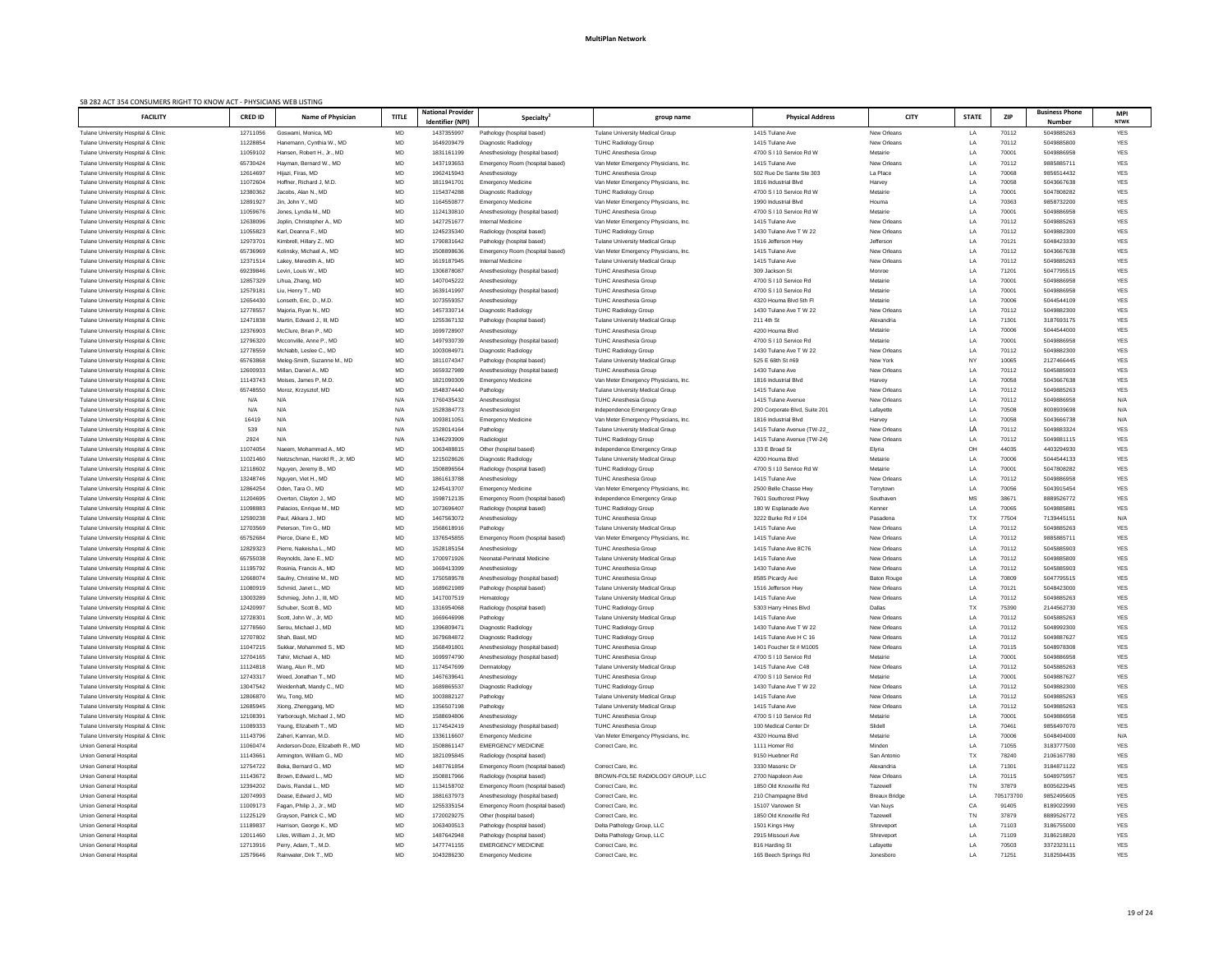| SB 282 ACT 354 CONSUMERS RIGHT TO KNOW ACT - PHYSICIANS WEB LISTING<br><b>FACILITY</b> | <b>CRED ID</b>       | <b>Name of Physician</b>                                | <b>TITLE</b> | <b>National Provider</b>              | <b>Specialty</b>                                              | group name                                                                          | <b>Physical Address</b>                                    | <b>CITY</b>                   | <b>STATE</b>   | <b>ZIP</b>     | <b>Business Phone</b>       | <b>MPI</b>               |
|----------------------------------------------------------------------------------------|----------------------|---------------------------------------------------------|--------------|---------------------------------------|---------------------------------------------------------------|-------------------------------------------------------------------------------------|------------------------------------------------------------|-------------------------------|----------------|----------------|-----------------------------|--------------------------|
| <b>Union General Hospital</b>                                                          | 12579830             | Walker, Karen S, M.D.                                   | MD           | <b>Identifier (NPI)</b><br>1588701288 | <b>Emergency Medicine</b>                                     | Correct Care, Inc.                                                                  | 1003 S Spruce St                                           | Vivian                        | LA             | 710823200      | <b>Number</b><br>3183753239 | <b>NTWK</b><br>YES       |
| <b>Union General Hospital</b>                                                          | 12599268             | Weilbaecher, Robert G., Jr, MD                          | MD           | 1083631675                            | <b>Emergency Medicine</b>                                     | Correct Care, Inc.                                                                  | 3800 Houma Blvd Ste 250                                    | Metairie                      | LA             | 70006          | 5048853272                  | <b>YES</b>               |
| <b>Union General Hospital</b>                                                          | 12707428             | Wood, Edmond E., MD                                     | MD           | 1356321004                            | Emergency Room (hospital based)                               | Correct Care, Inc.                                                                  | 110 Longwood Ave                                           | Rockledge                     | FL.            | 32955          | 7708745400                  | <b>YES</b>               |
| Wallace Laser & Surgery Center                                                         | N/A                  | N/A                                                     | N/A          | 1871627067                            | Pathology                                                     | Delta Pathology Group                                                               | 2915 Missouri Street                                       | Shreveport                    | LA             | 71109          | 3186218820                  | N/A                      |
| Wallace Laser & Surgery Center                                                         | N/A                  | N/A                                                     | N/A          | 1235127663                            | Pathology                                                     | Mid LA Pathology Associates (Pathology Associats of Alexandria 2915 Missouri Avenue |                                                            | Shreveport                    | LA             | 71109          | 3186218820                  | <b>YES</b>               |
| Wallace Laser & Surgery Center                                                         | N/A                  | N/A                                                     | N/A          | 1598712879                            | Pathology                                                     | Omega Diagnostic                                                                    | 2916 Missouri Street                                       | Shreveport                    | LA             | 71109          | 3186218820                  | N/A                      |
| Wallace Laser & Surgery Center                                                         | N/A                  | N/A                                                     | N/A          | 1609974179                            | Anesthesia                                                    | <b>Quality Anesthesia Services</b>                                                  | 2726 Hill Street                                           | Alexandria                    | LA             | 71301          | 3184428488                  | N/A                      |
| West Jefferson Medical Center                                                          | N/A                  | Aline, Micheal, MD                                      | MD           | 1740238385                            | Radiology                                                     |                                                                                     | 1101 Medical Ctr Blvd                                      | Marrero                       | LA             | 70072          | 5043491554                  | <b>YES</b>               |
| West Jefferson Medical Center                                                          | 11059238             | Anand, Harish, M.D.                                     | MD           | 1508848425                            | Other (hospital based)                                        |                                                                                     | 120 Meadowcrest St Ste 245                                 | Gretna                        | LA             | 70056          | 5043917690                  | <b>YES</b>               |
| West Jefferson Medical Center<br>West Jefferson Medical Center                         |                      | Balart, John, MD<br>Baulista, Imelda                    | MD<br>MD     | 1518130756<br>1073676458              | Radiology<br>Neonatal-Perinatal Medicine                      |                                                                                     | 1101 Medical Ctr Blvd<br>1303 Henry Clay Ave               | Marrero<br><b>New Orleans</b> | LA<br>LA       | 70072<br>70118 | 5043491554<br>5043491554    | N/A<br>N/A               |
| West Jefferson Medical Cente                                                           | 12580682             | Brennan, Ann M., MD                                     | MD           | 122506774                             | Anesthesiology (hospital based)                               |                                                                                     | 1101 Medical Center Blvd                                   | Marrero                       | LA             | 70072          | 5043475511                  | <b>YES</b>               |
| West Jefferson Medical Center                                                          | 11058244             | Brown, James E., Jr., MD                                | MD           | 1609801067                            | Pathology (hospital based)                                    |                                                                                     | 211 4th St                                                 | Alexandria                    | LA             | 71301          | 3188419532                  | <b>YES</b>               |
| West Jefferson Medical Center                                                          | 12641136             | Callaghan, James W., MD                                 | MD           | 1043206840                            | Emergency Room (hospital based)                               |                                                                                     | 1101 Medical Center Blvd                                   | Marrero                       | <b>LA</b>      | 70072          | 5043491533                  | <b>YES</b>               |
| West Jefferson Medical Center                                                          | 11090910             | Celentano, Wayne J., MD                                 | MD           | 1902835465                            | Anesthesiology (hospital based)                               |                                                                                     | 4200 Houma Blvd                                            | Metairie                      | LA             | 70006          | 5044544000                  | <b>YES</b>               |
| West Jefferson Medical Center                                                          | 11060250             | Chugden, Robert J., MD                                  | MD           | 1659367357                            | Emergency Room (hospital based)                               |                                                                                     | 1101 Medical Center Blvd                                   | Marrero                       | LA             | 70072          | 5043491533                  | <b>YES</b>               |
| West Jefferson Medical Center                                                          | 69221369             | Comarda, Neal G., MD                                    | MD           | 1699701169                            | Anesthesiology (hospital based)                               |                                                                                     | 4200 Houma Blvd 3rd Fl                                     | Metairie                      | LA             | 70006          | 5047795515                  | YES                      |
| West Jefferson Medical Center                                                          | 56495835             | D'Antonio, Michael G., MD                               | MD           | 1992754097                            | Radiology (hospital based)                                    |                                                                                     | 2000 6th Avenue S                                          | Birmingham                    | AL             | 35233          | 2059349577                  | <b>YES</b>               |
| West Jefferson Medical Center                                                          | 12641085             | Dehart, Brian C., MD                                    | MD           | 1730175530                            | Emergency Room (hospital based)                               |                                                                                     | 1101 Medical Center Blvd                                   | Marrero                       | LA             | 70072          | 5043491533                  | <b>YES</b>               |
| West Jefferson Medical Center                                                          | 12641082             | Dietrich, Damon M., MD                                  | MD           | 1801882600                            | Emergency Room (hospital based)                               |                                                                                     | 1101 Medical Center Blvd                                   | Marrero                       | LA             | 70072          | 5043491533                  | YES                      |
| West Jefferson Medical Center<br>West Jefferson Medical Center                         | 11059823<br>11059705 | Farris, Kenneth B., MD<br>Gershanik, Juan J., MD        | MD<br>MD     | 1437176930<br>1588725527              | Pathology (hospital based)                                    |                                                                                     | 211 4th St<br>1303 Henry Clay Ave                          | Alexandria<br>New Orleans     | LA<br>LA       | 71301<br>70118 | 3188419532<br>5048962229    | <b>YES</b><br><b>YES</b> |
| West Jefferson Medical Center                                                          | 12580687             | Gillen, Grant K., MD                                    | MD           | 1346256096                            | Other (hospital based)<br>Anesthesiology (hospital based)     |                                                                                     | 1101 Medical Center Blvd                                   | Marrero                       | LA             | 70072          | 5043475511                  | YES                      |
| West Jefferson Medical Center                                                          | 12568836             | Hanemann, James D., MD                                  | MD           | 1487602793                            | Diagnostic Radiology                                          |                                                                                     | 9300 Campus Point Dr                                       | La Jolla                      | CA             | 92037          | 6195433405                  | <b>YES</b>               |
| West Jefferson Medical Center                                                          | 3948935              | Harris, George M., Jr, MD                               | MD           | 1790715043                            | Anesthesiology (hospital based)                               |                                                                                     | 100 Medical Center Dr                                      | Slidell                       | LA             | 70461          | 9856497070                  | <b>YES</b>               |
| West Jefferson Medical Center                                                          | 13023466             | Landry, Megan, L., M.D.                                 | MD           | 1962669481                            | <b>Emergency Medicine</b>                                     |                                                                                     | 1101 Medical Ctr Blvd Ste Er                               | Marrero                       | LA             | 70072          | 5043491533                  | YES                      |
| West Jefferson Medical Center                                                          | 69239846             | Levin, Louis W., MD                                     | MD           | 1306878087                            | Anesthesiology (hospital based)                               |                                                                                     | 309 Jackson St                                             | Monroe                        | LA             | 71201          | 5047795515                  | <b>YES</b>               |
| West Jefferson Medical Center                                                          | 11058905             | Luer. William H., MD                                    | MD           | 1639193170                            | Pathology (hospital based)                                    |                                                                                     | 1514 Jefferson Hwy 2nd Fl                                  | <b>New Orleans</b>            | LA             | 70121          | 5048423510                  | YES                      |
| West Jefferson Medical Cente                                                           | 12471838             | Martin, Edward J., III, MD                              | <b>MD</b>    | 1255367132                            | Pathology (hospital based)                                    |                                                                                     | 211 4th St                                                 | Alexandria                    | $\overline{A}$ | 71301          | 3187693175                  | <b>YES</b>               |
| West Jefferson Medical Center                                                          | 11060364             | Mayer, Andrew P., MD                                    | MD           | 160986241                             | Emergency Room (hospital based)                               |                                                                                     | 1101 Medical Center Blvd                                   | Marrero                       | LA             | 70072          | 5043491533                  | <b>YES</b>               |
| West Jefferson Medical Center                                                          | 12582986             | McGoey, Robin R., MD                                    | MD           | 1922112218                            | Pathology (hospital based)                                    |                                                                                     | 1101 Medical Center Blvd                                   | Marrero                       | LA             | 70072          | 5043491415                  | YES                      |
| West Jefferson Medical Center                                                          | 69243920             | Mimeles, Derek M., MD                                   | MD           | 1477597490                            | Anesthesiology (hospital based)                               |                                                                                     | 4200 Houma Blvd                                            | <b>Bedford</b>                | KY             | 40006          | 5047795515                  | YES                      |
| West Jefferson Medical Center<br>West Jefferson Medical Center                         | 12817029<br>12917193 | Partesotti, Sebastian L., MD<br>Ryan, Katherine S., MD  | MD<br>MD     | 1700197084<br>1518155829              | Anesthesiology (hospital based)<br><b>Emergency Medicine</b>  |                                                                                     | 1101 Medical Center Blvd<br>1101 Medical Center Blvd Ste E | Marrero<br>Marrero            | LA<br>LA       | 70072<br>70072 | 5043475511<br>5043491533    | YES<br>N/A               |
| West Jefferson Medical Center                                                          | 11094306             | Sharma, Rajesh K., MD                                   | MD           | 1801878343                            | Other (hospital based)                                        |                                                                                     | 120 Meadowcrest St Ste 245                                 | Gretna                        | LA             | 70056          | 5043917690                  | YES                      |
| West Jefferson Medical Center                                                          | 11058906             | Smith, Geoffrey K., MD                                  | MD           | 1124014832                            | Emergency Room (hospital based)                               |                                                                                     | 1101 Medical Center Blvd                                   | Marrero                       | LA             | 70072          | 5043491533                  | YES                      |
| West Jefferson Medical Center                                                          | 12760947             | Towns, Peter H., MD                                     | MD           | 1295931582                            | Anesthesiology (hospital based)                               |                                                                                     | 1101 Medical Center Blvd                                   | Marrero                       | LA             | 70072          | 5047795515                  | YES                      |
| West Jefferson Medical Center                                                          | 11143788             | Vitter, John M., MD                                     | MD           | 1346297652                            | Radiology (hospital based)                                    |                                                                                     | 1202 S Tyler St                                            | Covington                     | LA             | 70433          | 9858984000                  | YES                      |
| West Jefferson Medical Center                                                          | 12982887             | Volner, Michael A., MD                                  | MD           | 1639165350                            | <b>Emergency Medicine</b>                                     |                                                                                     | 1101 Medical Center Blvd                                   | Marrero                       | LA             | 70072          | 5043475511                  | YES                      |
| West Jefferson Medical Center                                                          | 11060257             | Vorhaben , Harry S., Jr., MD                            | MD           | 1619963436                            | Emergency Room (hospital based)                               |                                                                                     | 1101 Medical Center Blyd                                   | Marrero                       | LA             | 70072          | 5043491533                  | <b>YES</b>               |
| West Jefferson Medical Center                                                          | 12642045             | Whitcomb, Darren E., MD                                 | MD           | 1609862424                            | Emergency Room (hospital based)                               |                                                                                     | 1101 Medical Center Blvd                                   | Marrero                       | LA             | 70072          | 5043491533                  | YES                      |
| West Jefferson Medical Center                                                          | 69186932             | Yellin, Steven D., MD                                   | MD           | 1447255450                            | Radiology (hospital based)                                    |                                                                                     | 4320 Houma Blvd                                            | Metairie                      | LA             | 70006          | 5048498486                  | <b>YES</b>               |
| West Jefferson Medical Center                                                          | N/A<br>N/A           | Foster, Mark R., MD<br>Helgason, Jay Walter             | <b>MD</b>    | 1861606121<br>1215985593              | <b>Emergency Medicine</b>                                     |                                                                                     | 1101 Medical Center Blvd                                   | Marrero                       | LA             | 70072          | 5048962229                  | N/A<br>N/A               |
| West Jefferson Medical Center<br>West Jefferson Medical Center                         | N/A                  | Kogos, Philip George                                    | MD<br>MD     | 1205865037                            | Radiology (above clinical)<br>Radiology (above clinical)      |                                                                                     | 1101 Medical Center Blvd<br>1101 Medical Center Blvd       | Marrero<br>Marrero            | LA<br>LA       | 70072<br>70072 | 5043491533<br>5043491533    | N/A                      |
| West Jefferson Medical Center                                                          | N/A                  | Ryan, Katherine S                                       | MD           | 1518155829                            | <b>Emergency Medicine</b>                                     |                                                                                     | 1101 Medical Center Blvd                                   | Marrero                       | LA             | 70072          | 5043491533                  | N/A                      |
| West Jefferson Medical Center                                                          | N/A                  | Thelin, Olivier P.                                      | MD           | 1285797688                            | Neonatal-Perinatal Medicine                                   |                                                                                     | 1101 Medical Center Blvd                                   | Marrero                       | LA             | 70072          | 5048962229                  | N/A                      |
| West Jefferson Medical Center                                                          | N/A                  | Frew, William C                                         | MD           | 1740556000                            | <b>Emergency Medicine</b>                                     |                                                                                     | 1101 Medical Center Blvd                                   | Marrero                       | LA             | 70072          | 5043491533                  | N/A                      |
| West Jefferson Medical Cente                                                           | N/A                  | Luer, William Herman                                    | MD           | 163919317                             | Pathology                                                     |                                                                                     | 1101 Medical Center Blvd                                   | Marrero                       | LA             | 70072          | 5043491533                  | N/A                      |
| Winn Parish Medical Center                                                             | N/A                  | N/A                                                     | N/A          | 1407880339                            | Radiology                                                     | Baton Rouge Radiology Group                                                         | 7887 Picardy Avenue                                        | <b>Baton Rouge</b>            | LA             | 70809          | 2257696700                  | N/A                      |
| Winn Parish Medical Center                                                             | N/A                  | N/A                                                     | N/A          | 1871627067                            | Pathology                                                     | Delta Pathology Group                                                               | 2915 Missouri Street                                       | Shreveport                    | LA             | 71109          | 3186218820                  | N/A                      |
| Winn Parish Medical Center                                                             | N/A                  | N/A                                                     | N/A          | 1205127560                            | <b>Emergency Medicine</b>                                     | NES Central Louisiana, Inc.                                                         | 301 W. Bouindary Street                                    | Winnfield                     | LA             | 71483          | 8003778721                  | N/A                      |
| WK Bossier Health Center                                                               | 11164685             | Aycock, Richard A., II, MD                              | MD           | 1902950363                            | Emergency Room (hospital based)                               | WK Emergency Dept                                                                   | 1809 Nw Loop 281                                           | Longview                      | TX             | 75604          | 9032971733                  | <b>YES</b>               |
| WK Bossier Health Center<br>WK Bossier Health Center                                   | 11124102             | Bearden, Carrie L., MD<br>Blanchard, Richard J., Jr, MD | MD           | 1477541860                            | Pathology (hospital based)                                    | Delta Pathology                                                                     | 2915 Missouri Ave                                          | Shreveport                    | LA             | 71109          | 3186218820                  | <b>YES</b><br><b>YES</b> |
| WK Bossier Health Center                                                               | 12579636<br>11055463 | Blanchard, Stephen P., MD                               | MD<br>MD     | 1427042522<br>1174524367              | Pathology (hospital based)<br>Pathology (hospital based)      | Delta Pathology<br>Delta Pathology                                                  | 309 Jackson St<br>309 Jackson St                           | Monroe<br>Monroe              | LA<br>LA       | 71201<br>71201 | 3189664000<br>3189664000    | YES                      |
| WK Bossier Health Center                                                               | 12893144             | Bowers, Jacquelyn M., MD                                | MD           | 1891906327                            | Emergency Room (hospital based)                               | WK Emergency Dept                                                                   | 2600 Kings Hwy                                             | Shreveport                    | LA             | 711033908      | 3182124550                  | YES                      |
| WK Bossier Health Center                                                               | 11164686             | Brandhurst, Roy E., MD                                  | MD           | 1083606040                            | Emergency Room (hospital based)                               | WK Emergency Dept                                                                   | 8001 Youree Dr                                             | Shreveport                    | LA             | 71115          | 3182123500                  | YES                      |
| WK Bossier Health Center                                                               | 13032810             | Cotrell, Aaron J., MD                                   | MD           | 1134495401                            | Pathology (hospital based)                                    | Delta Pathology                                                                     | 2915 Missouri Ave                                          | Shreveport                    | LA             | 71109          | 3186218820                  | YES                      |
| <b>WK Bossier Health Center</b>                                                        | 11164687             | Davis, Jerry E., MD                                     | MD           | 190289899                             | Emergency Room (hospital based)                               | WK Emergency Dept                                                                   | 8001 Youree Dr                                             | Shreveport                    | LA             | 71115          | 3182123500                  | <b>YES</b>               |
| WK Bossier Health Center                                                               | 11164688             | Dillion, Brian T., MD                                   | MD           | 1114919362                            | Emergency Room (hospital based)                               | WK Emergency Dept                                                                   | 2600 Kings Hwy                                             | Shreveport                    | I A            | 711033908      | 3182124500                  | YES.                     |
| WK Bossier Health Center                                                               | 11072603             | Easterling, David R., MD                                | MD           | 1427187111                            | Emergency Room (hospital based)                               | WK Emergency Dept                                                                   | 2510 Bert Kouns Industrial Loop                            | Shreveport                    | LA             | 71118          | 3182125500                  | YES                      |
| WK Bossier Health Center                                                               | 11164701             | Edwards, Eustace, MD                                    | MD           | 1336131309                            | Emergency Room (hospital based)                               | WK Emergency Dept                                                                   | 8001 Youree Dr                                             | Shreveport                    | LA             | 71115          | 3182123500                  | YES                      |
| WK Bossier Health Center                                                               | 66565450             | Eggers, Jordan W., MD                                   | MD           | 1922096403                            | Pathology (hospital based)                                    | Delta Pathology                                                                     | 211 4th St # 30105                                         | Alexandria                    | LA             | 71301          | 3187693175                  | YES                      |
| WK Bossier Health Center                                                               | 11164690             | Farquhar, Joseph A., Jr, MD                             | MD           | 1922000348                            | Emergency Room (hospital based)                               | WK Emergency Dept                                                                   | 2600 Kings Hwy                                             | Shreveport                    | LA             | 711033908      | 3182124500                  | YES                      |
| WK Bossier Health Center<br>WK Bossier Health Center                                   | 11011900<br>13032812 | Felty, John J., MD<br>Ferguson, Jill A., MD             | MD<br>MD     | 1649309345<br>1093975039              | Emergency Room (hospital based)<br>Pathology (hospital based) | WK Emergency Dept<br>Delta Pathology                                                | 1501 Kings Hwy<br>2915 Missouri Ave                        | Shreveport<br>Shreveport      | LA<br>LA       | 71103<br>71109 | 3186755000<br>3186218820    | YES<br>YES               |
| WK Bossier Health Center                                                               | 11159593             | Fletcher, Deborah D., MD                                | MD           | 1699777011                            | Emergency Room (hospital based)                               | WK Emergency Dept                                                                   | 2400 Hospital Dr                                           | <b>Bossier City</b>           | LA             | 71111          | 3182127500                  | YES                      |
| WK Bossier Health Center                                                               | 12407443             | Florea, Craig T., MD                                    | MD           | 1053368258                            | Emergency Room (hospital based)                               | WK Emergency Dept                                                                   | 3330 Masonic Dr # 110 B                                    | Alexandria                    | LA             | 71301          | 9854461200                  | YES                      |
| WK Bossier Health Center                                                               | 11094905             | Giddens, Jeffrey L., MD                                 | MD           | 1992774731                            | Emergency Room (hospital based)                               | WK Emergency Dept                                                                   | 8001 Youree Dr                                             | Shreveport                    | LA             | 71115          | 3182123500                  | YES                      |
| WK Bossier Health Center                                                               | 11189837             | Harrison, George K., MD                                 | MD           | 1063400513                            | Pathology (hospital based)                                    | Delta Pathology                                                                     | 2915 Missouri Ave                                          | Shreveport                    | LA             | 71109          | 3186218820                  | YES                      |
| WK Bossier Health Center                                                               | 11064631             | Heard, Joseph S., MD                                    | MD           | 1659369106                            | Pathology (hospital based)                                    | Delta Pathology                                                                     | 1501 Kings Hwy                                             | Shreveport                    | LA             | 71103          | 3186755000                  | YES                      |
| WK Bossier Health Center                                                               | 43915559             | Holt, Steven E., MD                                     | MD           | 1578549622                            | Emergency Room (hospital based)                               | WK Emergency Dept                                                                   | 1501 Kings Hwy                                             | Shreveport                    | LA             | 71103          | 3186756885                  | YES                      |
| WK Bossier Health Center                                                               | 11164692             | Horan, John J., MD                                      | MD           | 1528044377                            | Emergency Room (hospital based)                               | WK Emergency Dept                                                                   | 2400 Hospital Dr                                           | <b>Bossier City</b>           | LA             | 711112385      | 3182127500                  | YES                      |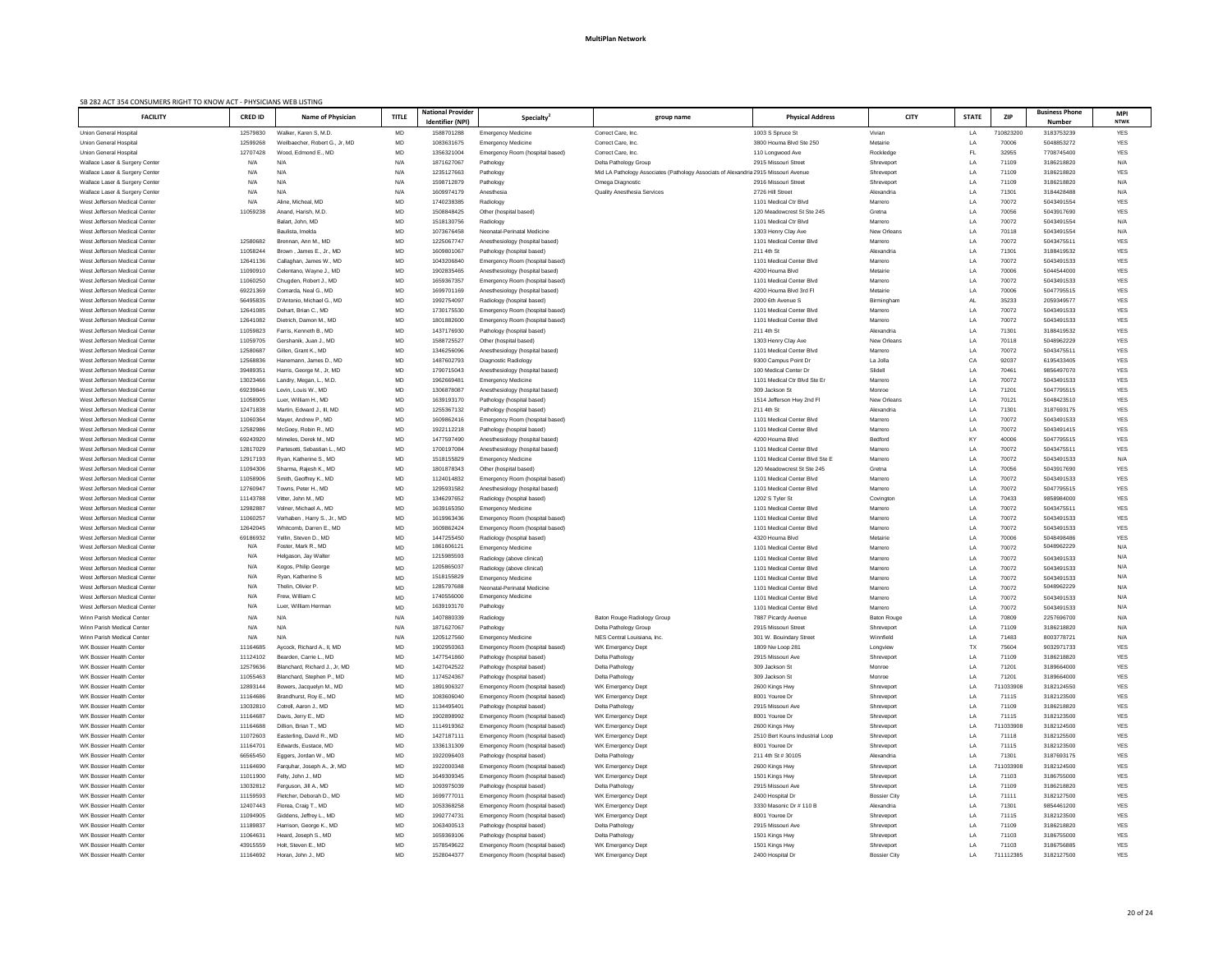| <b>ZIP</b><br><b>FACILITY</b><br><b>TITLE</b><br><b>STATE</b><br><b>CRED ID</b><br><b>Name of Physician</b><br><b>Physical Address</b><br><b>CITY</b><br>Specialty <sup>4</sup><br>group name<br>Identifier (NPI)<br><b>Number</b><br><b>NTWK</b><br>MD<br>YES<br>WK Bossier Health Center<br>Jacobson, Richard W., MD<br>8001 Youree Dr @ Bert Kouns Industrial Loop Shreveport<br>13038144<br>1477500288<br>Emergency Room (hospital based)<br>WK Emergency Dept<br>LA<br>71115<br>3182123500<br>MD<br>1598753915<br>YES<br>WK Bossier Health Center<br>11054908<br>Delta Pathology<br>2915 Missouri Ave<br>LA<br>71109<br>3186218820<br>Khare, Vivek K., MD<br>Pathology (hospital based)<br>Shreveport<br>MD<br>YES<br>WK Bossier Health Center<br>Lee, James A., MD<br>1467440925<br>Pathology<br>Delta Pathology<br>1501 Kings Hwy<br>LA<br>71103<br>3186755000<br>11054769<br>Shreveport<br>MD<br>1487642948<br>71109<br>3186218820<br>YES<br>WK Bossier Health Center<br>12011460<br>Liles, William J., Jr, MD<br>Delta Pathology<br>2915 Missouri Ave<br>LA<br>Pathology (hospital based)<br>Shreveport<br>MD<br>WK Bossier Health Center<br>11164712<br>Marsala, Andrew, MD<br>1700858164<br><b>Red River Consultants</b><br>2600 Kings Hwy<br>LA<br>711033908<br>3182124550<br>N/A<br>Diagnostic Radiology<br>Shreveport<br>MD<br>YES<br>WK Bossier Health Center<br>12840412<br>WK Emergency Dept<br>2400 Hospital Dr<br>LA<br>71111<br>3182127500<br>McCartney, Jeannie, MD<br>Emergency Room (hospital based)<br><b>Bossier City</b><br>MD<br>1922096346<br>2915 Missouri Ave<br>71109<br>3186218820<br>YES<br><b>WK Bossier Health Center</b><br>12335770<br>McLaren, Bernadette K., MD<br>Delta Pathology<br>LA<br>Pathology (hospital based)<br>Shreveport<br>MD<br>YES<br>WK Bossier Health Center<br>12238566<br>Miguez, Michael W., MD<br>1770571184<br>Delta Pathology<br>2915 Missouri Ave<br>LA<br>71109<br>3186218820<br>Pathology (hospital based)<br>Shreveport<br>MD<br>LA<br>YES<br>WK Bossier Health Center<br>11054783<br>Netterville, John K., MD<br>1225084536<br>WK Emergency Dept<br>2400 Hospital Dr<br>71111<br>3182127500<br>Emergency Room (hospital based)<br><b>Bossier City</b><br>MD<br>1629070057<br>LA<br>71103<br>3182124500<br><b>YES</b><br>WK Bossier Health Center<br>12822640<br>Parikh, Nikunj K., MD<br>WK Emergency Dept<br>2600 Greenwood Rd<br>Emergency Room (hospital based)<br>Shreveport<br>MD<br>WK Bossier Health Center<br>11164694<br>Paul, Edward, MD<br>1609868892<br>8001 Youree Dr<br>LA<br>71115-2302<br>3182123500<br>YES<br>Emergency Room (hospital based)<br>WK Emergency Dept<br>Shreveport<br>MD<br>1396737540<br>LA<br>711033908<br>YES<br>WK Bossier Health Center<br>11164696<br>Reeves, John W., MD<br>WK Emergency Dept<br>2600 Kings Hwy<br>3182124500<br>Emergency Room (hospital based)<br>Shreveport<br>MD<br>1316020530<br>71109<br>N/A<br>WK Bossier Health Center<br>13011404<br>Robinson, Nancy S., MD<br>Pathology (hospital based)<br>Delta Pathology<br>2915 Missouri Ave<br>Shreveport<br>LA<br>3188419532<br>MD<br>1982692455<br>YES<br>WK Bossier Health Center<br>11054759<br>Pathology<br>Delta Pathology<br>1501 Kings Hwy<br>LA<br>71103<br>3186755000<br>Sardenga, Louis J., MD<br>Shreveport<br>MD<br>YES<br>WK Bossier Health Center<br>38380084<br>Siskron, Thomas F., III, MD<br>1023006590<br>Delta Pathology<br>2551 Greenwood Rd # 140<br>LA<br>71103<br>3182128899<br>Pathology (hospital based)<br>Shreveport<br>MD<br>WK Bossier Health Center<br>12742912<br>Smith, Brandon P., MD<br>1164633004<br>2400 Hospital Dr<br>LA<br>71111<br>3182123500<br>YES<br>Emergency Room (hospital based)<br>WK Emergency Dept<br><b>Bossier City</b><br>MD<br>YES<br>1376584953<br>LA<br>711112385<br>WK Bossier Health Center<br>11164697<br>Smith, Brent A., MD<br>WK Emergency Dept<br>2400 Hospital Dr<br><b>Bossier City</b><br>3182127500<br>Emergency Room (hospital based)<br>MD<br>YES<br>WK Bossier Health Center<br>11164698<br>Sorkey, Alan J., MD<br>1447252887<br>WK Emergency Dept<br>LA<br>711033908<br>3182124500<br>Emergency Room (hospital based)<br>2600 Kings Hwy<br>Shreveport<br>MD<br>1558486746<br><b>YES</b><br>WK Bossier Health Center<br>LA<br>3182125500<br>11165437<br>Sullivan, Michael J., MD<br>Emergency Room (hospital based)<br>WK Emergency Dept<br>2510 Bert Kouns Industrial Loop<br>71118<br>Shreveport<br>MD<br>72205<br><b>YES</b><br>Tulbert, Brian W., DO<br>2 St Vincent's Cir<br>AR<br>7708746807<br>WK Bossier Health Center<br>12831836<br>1740453778<br>WK Emergency Dept<br>Little Rock<br>Emergency Room (hospital based)<br>MD<br>711112385<br>3182127000<br>YES<br>WK Bossier Health Center<br>11160143<br>Turakhia, Daksha, M.D.<br>2400 Hospital Dr<br><b>Bossier City</b><br>LA<br>Anesthesiology<br>Regional Anesthesia Consultants<br>MD<br><b>YES</b><br>WK Bossier Health Center<br>11209573<br>1790732808<br>VanHoy, Tess B., MD<br>Emergency Room (hospital based)<br>WK Emergency Dept<br>2400 Hospital Dr<br>LA<br>71111<br>3182127500<br><b>Bossier City</b><br><b>YES</b><br>MD<br>1720027592<br>WK Bossier Health Center<br>Delta Pathology<br>2915 Missouri Ave<br>Shreveport<br>LA<br>71109<br>3186218820<br>12421369<br>Wellman, Gregory P., MD<br>Pathology (hospital based)<br>YES<br>MD<br>1285622753<br>Pathology<br>71101<br>3186814471<br>WK Bossier Health Center<br>11054972<br>Werner, David J., MD<br>Delta Pathology<br>LA<br>1 Saint Mary PI FI 1<br>Shreveport<br>MD<br><b>YES</b><br>WK Bossier Health Center<br>11092694<br>Wesche, William A., MD<br>1174511653<br>Delta Pathology<br>2915 Missouri Ave<br>Shreveport<br>LA<br>71109<br>3186218820<br>Pathology (hospital based)<br>MD<br><b>YES</b><br>WK Bossier Health Center<br>Williams, Michael D., MD<br>1083669246<br>Diagnostic Radiology<br><b>Red River Consultants</b><br>1501 Kings Hwy<br>LA<br>71103<br>3186755000<br>11131319<br>Shreveport<br>MD<br>1982680732<br>YES<br>WK Bossier Health Center<br>11165441<br>Williams, Michael R., MD<br>Emergency Room (hospital based)<br>WK Emergency Dept<br>2400 Hospital Dr<br><b>Bossier City</b><br>LA<br>71111<br>3182127500<br>WK Bossier Health Center<br>Williams, Robert B., MD<br>MD<br>1457349946<br>71101<br><b>YES</b><br>11054909<br>Pathology<br>Delta Pathology<br>1 Saint Mary PI FI<br>Shreveport<br>LA<br>3186814471<br><b>MD</b><br>YES.<br>WK Bossier Health Center<br>12139991<br>Willis, Fred S., Jr., MD<br>1235131665<br>WK Emergency Dept<br>2600 Greenwood Rd<br>LA<br>71103<br>3182124500<br>Emergency Room (hospital based)<br>Shreveport<br>MD<br>181 W Meadow Dr<br>Vail<br>CO<br>9704797272<br>YES<br><b>WK Medical Center</b><br>11160133<br>Allen, Larry M., MD<br>1437211935<br><b>Shreveport Anesthesia Services</b><br>81657<br>Anesthesiology (hospital based)<br>MD<br>TX<br>75604<br>YES<br><b>WK Medical Center</b><br>11164685<br>Aycock, Richard A., II, MD<br>1902950363<br>WK Emergency Dept<br>9032971733<br>Emergency Room (hospital based)<br>1809 Nw Loop 281<br>Longview<br>MD<br>YES<br><b>WK Medical Center</b><br>Bearden, Carrie L., MD<br>1477541860<br>Delta Pathology<br>2915 Missouri Ave<br>71109<br>3186218820<br>11124102<br>Shreveport<br>LA<br>Pathology (hospital based)<br>MD<br>YES<br><b>WK Medical Center</b><br>12579636<br>Blanchard, Richard J., Jr, MD<br>1427042522<br>Delta Pathology<br>LA<br>71201<br>Pathology (hospital based)<br>309 Jackson St<br>Monroe<br>3189664000<br>MD<br><b>YES</b><br><b>WK Medical Center</b><br>11055463<br>Blanchard, Stephen P., MD<br>1174524367<br>Delta Pathology<br>309 Jackson St<br>Monroe<br>LA<br>71201<br>Pathology (hospital based)<br>3189664000<br>MD<br>711033908<br>YES<br><b>WK Medical Center</b><br>12893144<br>1891906327<br>WK Emergency Dept<br>2600 Kings Hwy<br>LA<br>3182124550<br>Bowers, Jacquelyn M., MD<br>Emergency Room (hospital based)<br>Shreveport<br><b>WK Medical Center</b><br>11164686<br>MD<br>1083606040<br>8001 Youree Dr<br>LA<br>71115<br>YES<br>Brandhurst, Roy E., MD<br>Emergency Room (hospital based)<br><b>WK Emergency Dept</b><br>Shreveport<br>3182123500<br>MD<br>YES<br><b>WK Medical Center</b><br>13032810<br>1134495401<br>Delta Pathology<br>2915 Missouri Ave<br>LA<br>71109<br>3186218820<br>Cotrell, Aaron J., MD<br>Shreveport<br>Pathology (hospital based)<br>MD<br>YES<br><b>WK Medical Center</b><br>1902898992<br>WK Emergency Dept<br>8001 Youree Dr<br>71115<br>3182123500<br>11164687<br>Davis, Jerry E., MD<br>Emergency Room (hospital based)<br>Shreveport<br>LA<br>MD<br><b>WK Medical Center</b><br>11164688<br>Dillion, Brian T., MD<br>1114919362<br>2600 Kings Hwy<br>LA<br>711033908<br>3182124500<br>YES<br>Emergency Room (hospital based)<br>WK Emergency Dept<br>Shreveport<br>MD<br>YES<br><b>WK Medical Center</b><br>11072603<br>1427187111<br>WK Emergency Dept<br>2510 Bert Kouns Industrial Loop<br>LA<br>3182125500<br>Easterling, David R., MD<br>Emergency Room (hospital based)<br>Shreveport<br>71118<br>YES<br><b>WK Medical Center</b><br>11164701<br>MD<br>1336131309<br>8001 Youree Dr<br>LA<br>71115<br>3182123500<br>Edwards, Eustace, MD<br>Emergency Room (hospital based)<br>WK Emergency Dept<br>Shreveport<br>MD<br><b>WK Medical Center</b><br>66565450<br>1922096403<br>Delta Pathology<br>211 4th St # 30105<br>LA<br>71301<br>3187693175<br>YES<br>Eggers, Jordan W., MD<br>Pathology (hospital based)<br>Alexandria<br>MD<br><b>WK Medical Center</b><br>11164690<br>1922000348<br>WK Emergency Dept<br>711033908<br>3182124500<br>YES<br>Farquhar, Joseph A., Jr, MD<br>Emergency Room (hospital based)<br>2600 Kings Hwy<br>Shreveport<br>LA<br>MD<br>YES<br><b>WK Medical Center</b><br>11011900<br>1649309345<br>1501 Kings Hwy<br>LA<br>71103<br>3186755000<br>Felty, John J., MD<br>Emergency Room (hospital based)<br>WK Emergency Dept<br>Shreveport<br>MD<br>YES<br><b>WK Medical Center</b><br>13032812<br>Ferguson, Jill A., MD<br>1093975039<br>Delta Pathology<br>2915 Missouri Ave<br>LA<br>71109<br>3186218820<br>Pathology (hospital based)<br>Shreveport<br>MD<br><b>WK Medical Center</b><br>11159593<br>Fletcher, Deborah D., MD<br>169977701<br>WK Emergency Dept<br>2400 Hospital Dr<br><b>Bossier City</b><br>LA<br>71111<br>3182127500<br>YES<br>Emergency Room (hospital based)<br>MD<br>YES<br><b>WK Medical Center</b><br>12407443<br>Florea, Craig T., MD<br>1053368258<br>3330 Masonic Dr # 110 B<br>LA<br>71301<br>9854461200<br>Emergency Room (hospital based)<br>WK Emergency Dept<br>Alexandria<br><b>WK Medical Center</b><br>11094905<br>MD<br>1992774731<br>WK Emergency Dept<br>8001 Youree Dr<br>LA<br>71115<br>YES<br>Giddens, Jeffrey L., MD<br>Emergency Room (hospital based)<br>Shreveport<br>3182123500<br>MD<br>71109<br>3186218820<br>YES<br><b>WK Medical Center</b><br>11189837<br>1063400513<br>Delta Pathology<br>2915 Missouri Ave<br>LA<br>Harrison, George K., MD<br>Pathology (hospital based)<br>Shreveport<br>HAWLEY, MAURICE A III, M.D.<br>MD<br>711033908<br><b>WK Medical Center</b><br>1300045<br>2600 Kings Hwy<br>LA<br>3186354269<br>N/A<br><b>Shreveport Anesthesia Services</b><br>Shreveport<br>Anesthesiology<br>MD<br>YES<br><b>WK Medical Center</b><br>11064631<br>Heard, Joseph S., MD<br>1659369106<br>Delta Pathology<br>1501 Kings Hwy<br>LA<br>71103<br>3186755000<br>Pathology (hospital based)<br>Shreveport<br>43915559<br>Holt, Steven E., MD<br>MD<br>1578549622<br>71103<br>3186756885<br>YES<br><b>WK Medical Center</b><br>WK Emergency Dept<br>1501 Kings Hwy<br>LA<br>Emergency Room (hospital based)<br>Shreveport<br>11164692<br><b>WK Medical Center</b><br>Horan, John J., MD<br>MD<br>1528044377<br>LA<br>711112385<br>3182127500<br>YES<br>Emergency Room (hospital based)<br><b>WK Emergency Dept</b><br>2400 Hospital Dr<br><b>Bossier City</b><br>MD<br>1477500288<br>YES<br><b>WK Medical Center</b><br>13038144<br>Jacobson, Richard W., MD<br>WK Emergency Dept<br>8001 Youree Dr @ Bert Kouns Industrial Loop Shreveport<br>LA<br>71115<br>3182123500<br>Emergency Room (hospital based)<br>MD<br>1598753915<br>3186218820<br>YES<br><b>WK Medical Center</b><br>11054908<br>Pathology (hospital based)<br>Delta Pathology<br>2915 Missouri Ave<br>LA<br>71109<br>Khare, Vivek K., MD<br>Shreveport<br>11054769<br>MD<br>1467440925<br>YES<br><b>WK Medical Center</b><br>Lee, James A., MD<br>Pathology<br>Delta Pathology<br>1501 Kings Hwy<br>Shreveport<br>LA<br>71103<br>3186755000<br>MD<br>1487642948<br>LA<br>71109<br>3186218820<br><b>YES</b><br><b>WK Medical Center</b><br>12011460<br>Liles, William J., Jr, MD<br>Delta Pathology<br>2915 Missouri Ave<br>Pathology (hospital based)<br>Shreveport<br><b>WK Medical Center</b><br>11164712<br>MD<br>1700858164<br>711033908<br>3182124550<br>N/A<br>Marsala, Andrew, MD<br>Diagnostic Radiology<br><b>Red River Consultants</b><br>2600 Kings Hwy<br>LA<br>Shreveport<br>MD<br>YES<br><b>WK Medical Center</b><br>12840412<br>WK Emergency Dept<br>2400 Hospital Dr<br>LA<br>71111<br>3182127500<br>McCartney, Jeannie, MD<br>Emergency Room (hospital based)<br><b>Bossier City</b><br>MD<br><b>WK Medical Center</b><br>LA<br>71109<br>3186218820<br><b>YES</b><br>12335770<br>McLaren, Bernadette K., MD<br>1922096346<br>Delta Pathology<br>2915 Missouri Ave<br>Pathology (hospital based)<br>Shreveport<br>12238566<br>Miguez, Michael W., MD<br>MD<br>1770571184<br>Delta Pathology<br>71109<br>3186218820<br>YES.<br><b>WK Medical Center</b><br>Pathology (hospital based)<br>2915 Missouri Ave<br>Shreveport<br>LA<br>YES<br>MD<br>3182127500<br><b>WK Medical Center</b><br>11054783<br>Netterville, John K., MD<br>1225084536<br>WK Emergency Dept<br>2400 Hospital Dr<br><b>Bossier City</b><br>LA<br>71111<br>Emergency Room (hospital based)<br>MD<br>1629070057<br>YES<br><b>WK Medical Center</b><br>12822640<br>Parikh, Nikunj K., MD<br>WK Emergency Dept<br>2600 Greenwood Rd<br>LA<br>71103<br>3182124500<br>Emergency Room (hospital based)<br>Shreveport<br><b>YES</b><br>MD<br>LA<br>71115-2302<br>3182123500<br><b>WK Medical Center</b><br>11164694<br>Paul, Edward, MD<br>1609868892<br>WK Emergency Dept<br>8001 Youree Dr<br>Emergency Room (hospital based)<br>Shreveport<br><b>WK Medical Center</b><br>MD<br>YES<br>11164696<br>Reeves, John W., MD<br>1396737540<br>WK Emergency Dept<br>2600 Kings Hwy<br>Shreveport<br>LA<br>711033908<br>3182124500<br>Emergency Room (hospital based)<br>MD<br>3188419532<br>N/A<br><b>WK Medical Center</b><br>1316020530<br>Delta Pathology<br>2915 Missouri Ave<br>LA<br>71109<br>13011404<br>Robinson, Nancy S., MD<br>Pathology (hospital based)<br>Shreveport<br><b>YES</b><br>MD<br>1982692455<br>Delta Pathology<br><b>WK Medical Center</b><br>11054759<br>1501 Kings Hwy<br>LA<br>71103<br>3186755000<br>Sardenga, Louis J., MD<br>Pathology<br>Shreveport<br>MD<br>Delta Pathology<br>YES<br><b>WK Medical Center</b><br>38380084<br>Siskron, Thomas F., III, MD<br>1023006590<br>2551 Greenwood Rd # 140<br>LA<br>71103<br>3182128899<br>Pathology (hospital based)<br>Shreveport<br>YES<br>MD<br><b>WK Medical Center</b><br>1164633004<br>WK Emergency Dept<br>2400 Hospital Dr<br><b>Bossier City</b><br>LA<br>71111<br>3182123500<br>12742912<br>Smith, Brandon P., MD<br>Emergency Room (hospital based)<br>MD<br>LA<br>YES<br><b>WK Medical Center</b><br>11164697<br>Smith, Brent A., MD<br>1376584953<br>WK Emergency Dept<br>2400 Hospital Dr<br>711112385<br>3182127500<br>Emergency Room (hospital based)<br><b>Bossier City</b><br>MD<br>YES<br><b>WK Medical Center</b><br>11164698<br>1447252887<br>WK Emergency Dept<br>2600 Kings Hwy<br>LA<br>711033908<br>3182124500<br>Sorkey, Alan J., MD<br>Emergency Room (hospital based)<br>Shreveport<br>MD<br>YES<br><b>WK Medical Center</b><br>11165437<br>Sullivan, Michael J., MD<br>1558486746<br>WK Emergency Dept<br>2510 Bert Kouns Industrial Loop<br>3182125500<br>Emergency Room (hospital based)<br>Shreveport<br>LA<br>71118<br>MD<br>1740453778<br><b>AR</b><br>7708746807<br>YES<br><b>WK Medical Center</b><br>12831836<br>Tulbert, Brian W., DO<br>WK Emergency Dept<br>2 St Vincent's Cir<br>Little Rock<br>72205<br>Emergency Room (hospital based)<br>MD<br>YES<br><b>WK Medical Center</b><br>VanHoy, Tess B., MD<br>WK Emergency Dept<br>LA<br>71111<br>11209573<br>1790732808<br>Emergency Room (hospital based)<br>2400 Hospital Dr<br><b>Bossier City</b><br>3182127500 | SB 282 ACT 354 CONSUMERS RIGHT TO KNOW ACT - PHYSICIANS WEB LISTING |  |                          |  |  |  |                       |            |
|----------------------------------------------------------------------------------------------------------------------------------------------------------------------------------------------------------------------------------------------------------------------------------------------------------------------------------------------------------------------------------------------------------------------------------------------------------------------------------------------------------------------------------------------------------------------------------------------------------------------------------------------------------------------------------------------------------------------------------------------------------------------------------------------------------------------------------------------------------------------------------------------------------------------------------------------------------------------------------------------------------------------------------------------------------------------------------------------------------------------------------------------------------------------------------------------------------------------------------------------------------------------------------------------------------------------------------------------------------------------------------------------------------------------------------------------------------------------------------------------------------------------------------------------------------------------------------------------------------------------------------------------------------------------------------------------------------------------------------------------------------------------------------------------------------------------------------------------------------------------------------------------------------------------------------------------------------------------------------------------------------------------------------------------------------------------------------------------------------------------------------------------------------------------------------------------------------------------------------------------------------------------------------------------------------------------------------------------------------------------------------------------------------------------------------------------------------------------------------------------------------------------------------------------------------------------------------------------------------------------------------------------------------------------------------------------------------------------------------------------------------------------------------------------------------------------------------------------------------------------------------------------------------------------------------------------------------------------------------------------------------------------------------------------------------------------------------------------------------------------------------------------------------------------------------------------------------------------------------------------------------------------------------------------------------------------------------------------------------------------------------------------------------------------------------------------------------------------------------------------------------------------------------------------------------------------------------------------------------------------------------------------------------------------------------------------------------------------------------------------------------------------------------------------------------------------------------------------------------------------------------------------------------------------------------------------------------------------------------------------------------------------------------------------------------------------------------------------------------------------------------------------------------------------------------------------------------------------------------------------------------------------------------------------------------------------------------------------------------------------------------------------------------------------------------------------------------------------------------------------------------------------------------------------------------------------------------------------------------------------------------------------------------------------------------------------------------------------------------------------------------------------------------------------------------------------------------------------------------------------------------------------------------------------------------------------------------------------------------------------------------------------------------------------------------------------------------------------------------------------------------------------------------------------------------------------------------------------------------------------------------------------------------------------------------------------------------------------------------------------------------------------------------------------------------------------------------------------------------------------------------------------------------------------------------------------------------------------------------------------------------------------------------------------------------------------------------------------------------------------------------------------------------------------------------------------------------------------------------------------------------------------------------------------------------------------------------------------------------------------------------------------------------------------------------------------------------------------------------------------------------------------------------------------------------------------------------------------------------------------------------------------------------------------------------------------------------------------------------------------------------------------------------------------------------------------------------------------------------------------------------------------------------------------------------------------------------------------------------------------------------------------------------------------------------------------------------------------------------------------------------------------------------------------------------------------------------------------------------------------------------------------------------------------------------------------------------------------------------------------------------------------------------------------------------------------------------------------------------------------------------------------------------------------------------------------------------------------------------------------------------------------------------------------------------------------------------------------------------------------------------------------------------------------------------------------------------------------------------------------------------------------------------------------------------------------------------------------------------------------------------------------------------------------------------------------------------------------------------------------------------------------------------------------------------------------------------------------------------------------------------------------------------------------------------------------------------------------------------------------------------------------------------------------------------------------------------------------------------------------------------------------------------------------------------------------------------------------------------------------------------------------------------------------------------------------------------------------------------------------------------------------------------------------------------------------------------------------------------------------------------------------------------------------------------------------------------------------------------------------------------------------------------------------------------------------------------------------------------------------------------------------------------------------------------------------------------------------------------------------------------------------------------------------------------------------------------------------------------------------------------------------------------------------------------------------------------------------------------------------------------------------------------------------------------------------------------------------------------------------------------------------------------------------------------------------------------------------------------------------------------------------------------------------------------------------------------------------------------------------------------------------------------------------------------------------------------------------------------------------------------------------------------------------------------------------------------------------------------------------------------------------------------------------------------------------------------------------------------------------------------------------------------------------------------------------------------------------------------------------------------------------------------------------------------------------------------------------------------------------------------------------------------------------------------------------------------------------------------------------------------------------------------------------------------------------------------------------------------------------------------------------------------------------------------------------------------------------------------------------------------------------------------------------------------------------------------------------------------------------------------------------------------------------------------------------------------------------------------------------------------------------------------------------------------------------------------------------------------------------------------------------------------------------------------------------------------------------------------------------------------------------------------------------------------------------------------------------------------------------------------------------------------------------------------------------------------------------------------------------------------------------------------------------------------------------------------------------------------------------------------------------------------------------------------------------------------------------------------------------------------------------------------------------------------------------------------------------------------------------------------------------------------------------------------------------------------------------------------------------------------------------------------------------------------------------------------------------------------------------------------------------------------------------------------------------------------------------------------------------------------------------------------------------------------------------------------------------------------------------------------------------------------------------------------------------------------------------------------------------------------------------------------------------------------------------------------------------------------------------------------------------------------------------------------------------------------------------------------------------------------------------------------------------------------------------------------------------------------------------------------------------------------------------------------------------------------------------------------------------------------------------------------------------------------------------------------------------------------------------------------------------------------------------------------------------------------------------------------------------------------------------------------------------------------------------------------------------------------------------------------------------------------------------------------------------------------------------------------------------------------------------------------------------------------------------------------------------------------------------------------------------------------------------------------------------------------------------------------------------------------------------------------------------------------------------------------------------------------------------------------------------------------------------------------------------------------------------------------------------------------------------------------------------------------------------------------------------------------------------------------------------------------------------------------------------------------------------------------------------------------------------------------------------------------------------------------------------------------------------------------------------------------------------------------------------------------------------------------------------------------------------------------------------------------------------------------------------------------------------------------------------------------------------------------------------------------------------------------------------------------------------------------------------------------------------------------------------------------------------------------------------------------------------------------------------------------------------------------------------------------------------------------------------------------------------------------------------------------------------------------------------------------------------------------------------------------------------------------------------------------------------------------------------------------------------------------------------------------------------------------------------------------------------------------------------------------------------------------------------------------------------------------------------------------------------------------------------------------------------------------------------------------------------------------------------------------------------------------------------------------------------------------------------------------------------------------------------------------------------------------------------------------------------------------------------------------------------------------------------------------------------------------------------------------------------------------------------------------------------------------------------------------------------------------------------------------------------------------------------------------------------------------------------------------------------------------------------------------------------------------------------------------------------------------------------------------------------------------------------------------------------------------------------------------------------------------------------------------------------------------------------------------------------------------------------------------------------------------------------------------------------------------------------------------------------------------------------------------------------------------------|---------------------------------------------------------------------|--|--------------------------|--|--|--|-----------------------|------------|
|                                                                                                                                                                                                                                                                                                                                                                                                                                                                                                                                                                                                                                                                                                                                                                                                                                                                                                                                                                                                                                                                                                                                                                                                                                                                                                                                                                                                                                                                                                                                                                                                                                                                                                                                                                                                                                                                                                                                                                                                                                                                                                                                                                                                                                                                                                                                                                                                                                                                                                                                                                                                                                                                                                                                                                                                                                                                                                                                                                                                                                                                                                                                                                                                                                                                                                                                                                                                                                                                                                                                                                                                                                                                                                                                                                                                                                                                                                                                                                                                                                                                                                                                                                                                                                                                                                                                                                                                                                                                                                                                                                                                                                                                                                                                                                                                                                                                                                                                                                                                                                                                                                                                                                                                                                                                                                                                                                                                                                                                                                                                                                                                                                                                                                                                                                                                                                                                                                                                                                                                                                                                                                                                                                                                                                                                                                                                                                                                                                                                                                                                                                                                                                                                                                                                                                                                                                                                                                                                                                                                                                                                                                                                                                                                                                                                                                                                                                                                                                                                                                                                                                                                                                                                                                                                                                                                                                                                                                                                                                                                                                                                                                                                                                                                                                                                                                                                                                                                                                                                                                                                                                                                                                                                                                                                                                                                                                                                                                                                                                                                                                                                                                                                                                                                                                                                                                                                                                                                                                                                                                                                                                                                                                                                                                                                                                                                                                                                                                                                                                                                                                                                                                                                                                                                                                                                                                                                                                                                                                                                                                                                                                                                                                                                                                                                                                                                                                                                                                                                                                                                                                                                                                                                                                                                                                                                                                                                                                                                                                                                                                                                                                                                                                                                                                                                                                                                                                                                                                                                                                                                                                                                                                                                                                                                                                                                                                                                                                                                                                                                                                                                                                                                                                                                                                                                                                                                                                                                                                                                                                                                                                                                                                                                                                                                                                                                                                                                                                                                                                                                                                                                                                                                                                                                                                                                                                                                                                                                                                                                                                                                                                                                                                                                                                                                                                                                                                                                                                                                                                                                                                                                                                                                                                                                                                                                                                                                                                                                                                                                                                                                                                                                                                                                                                                                                                                                                                                                                                                                                                                                                                                                                                                                                                                                                                                                                                                                                                                                                                                                                                                                                                                                                                                                                                                                                                                                                                                                                                                                                                                                                                                                                                                                                                        |                                                                     |  | <b>National Provider</b> |  |  |  | <b>Business Phone</b> | <b>MPI</b> |
|                                                                                                                                                                                                                                                                                                                                                                                                                                                                                                                                                                                                                                                                                                                                                                                                                                                                                                                                                                                                                                                                                                                                                                                                                                                                                                                                                                                                                                                                                                                                                                                                                                                                                                                                                                                                                                                                                                                                                                                                                                                                                                                                                                                                                                                                                                                                                                                                                                                                                                                                                                                                                                                                                                                                                                                                                                                                                                                                                                                                                                                                                                                                                                                                                                                                                                                                                                                                                                                                                                                                                                                                                                                                                                                                                                                                                                                                                                                                                                                                                                                                                                                                                                                                                                                                                                                                                                                                                                                                                                                                                                                                                                                                                                                                                                                                                                                                                                                                                                                                                                                                                                                                                                                                                                                                                                                                                                                                                                                                                                                                                                                                                                                                                                                                                                                                                                                                                                                                                                                                                                                                                                                                                                                                                                                                                                                                                                                                                                                                                                                                                                                                                                                                                                                                                                                                                                                                                                                                                                                                                                                                                                                                                                                                                                                                                                                                                                                                                                                                                                                                                                                                                                                                                                                                                                                                                                                                                                                                                                                                                                                                                                                                                                                                                                                                                                                                                                                                                                                                                                                                                                                                                                                                                                                                                                                                                                                                                                                                                                                                                                                                                                                                                                                                                                                                                                                                                                                                                                                                                                                                                                                                                                                                                                                                                                                                                                                                                                                                                                                                                                                                                                                                                                                                                                                                                                                                                                                                                                                                                                                                                                                                                                                                                                                                                                                                                                                                                                                                                                                                                                                                                                                                                                                                                                                                                                                                                                                                                                                                                                                                                                                                                                                                                                                                                                                                                                                                                                                                                                                                                                                                                                                                                                                                                                                                                                                                                                                                                                                                                                                                                                                                                                                                                                                                                                                                                                                                                                                                                                                                                                                                                                                                                                                                                                                                                                                                                                                                                                                                                                                                                                                                                                                                                                                                                                                                                                                                                                                                                                                                                                                                                                                                                                                                                                                                                                                                                                                                                                                                                                                                                                                                                                                                                                                                                                                                                                                                                                                                                                                                                                                                                                                                                                                                                                                                                                                                                                                                                                                                                                                                                                                                                                                                                                                                                                                                                                                                                                                                                                                                                                                                                                                                                                                                                                                                                                                                                                                                                                                                                                                                                                                                                                        |                                                                     |  |                          |  |  |  |                       |            |
|                                                                                                                                                                                                                                                                                                                                                                                                                                                                                                                                                                                                                                                                                                                                                                                                                                                                                                                                                                                                                                                                                                                                                                                                                                                                                                                                                                                                                                                                                                                                                                                                                                                                                                                                                                                                                                                                                                                                                                                                                                                                                                                                                                                                                                                                                                                                                                                                                                                                                                                                                                                                                                                                                                                                                                                                                                                                                                                                                                                                                                                                                                                                                                                                                                                                                                                                                                                                                                                                                                                                                                                                                                                                                                                                                                                                                                                                                                                                                                                                                                                                                                                                                                                                                                                                                                                                                                                                                                                                                                                                                                                                                                                                                                                                                                                                                                                                                                                                                                                                                                                                                                                                                                                                                                                                                                                                                                                                                                                                                                                                                                                                                                                                                                                                                                                                                                                                                                                                                                                                                                                                                                                                                                                                                                                                                                                                                                                                                                                                                                                                                                                                                                                                                                                                                                                                                                                                                                                                                                                                                                                                                                                                                                                                                                                                                                                                                                                                                                                                                                                                                                                                                                                                                                                                                                                                                                                                                                                                                                                                                                                                                                                                                                                                                                                                                                                                                                                                                                                                                                                                                                                                                                                                                                                                                                                                                                                                                                                                                                                                                                                                                                                                                                                                                                                                                                                                                                                                                                                                                                                                                                                                                                                                                                                                                                                                                                                                                                                                                                                                                                                                                                                                                                                                                                                                                                                                                                                                                                                                                                                                                                                                                                                                                                                                                                                                                                                                                                                                                                                                                                                                                                                                                                                                                                                                                                                                                                                                                                                                                                                                                                                                                                                                                                                                                                                                                                                                                                                                                                                                                                                                                                                                                                                                                                                                                                                                                                                                                                                                                                                                                                                                                                                                                                                                                                                                                                                                                                                                                                                                                                                                                                                                                                                                                                                                                                                                                                                                                                                                                                                                                                                                                                                                                                                                                                                                                                                                                                                                                                                                                                                                                                                                                                                                                                                                                                                                                                                                                                                                                                                                                                                                                                                                                                                                                                                                                                                                                                                                                                                                                                                                                                                                                                                                                                                                                                                                                                                                                                                                                                                                                                                                                                                                                                                                                                                                                                                                                                                                                                                                                                                                                                                                                                                                                                                                                                                                                                                                                                                                                                                                                                                                                                        |                                                                     |  |                          |  |  |  |                       |            |
|                                                                                                                                                                                                                                                                                                                                                                                                                                                                                                                                                                                                                                                                                                                                                                                                                                                                                                                                                                                                                                                                                                                                                                                                                                                                                                                                                                                                                                                                                                                                                                                                                                                                                                                                                                                                                                                                                                                                                                                                                                                                                                                                                                                                                                                                                                                                                                                                                                                                                                                                                                                                                                                                                                                                                                                                                                                                                                                                                                                                                                                                                                                                                                                                                                                                                                                                                                                                                                                                                                                                                                                                                                                                                                                                                                                                                                                                                                                                                                                                                                                                                                                                                                                                                                                                                                                                                                                                                                                                                                                                                                                                                                                                                                                                                                                                                                                                                                                                                                                                                                                                                                                                                                                                                                                                                                                                                                                                                                                                                                                                                                                                                                                                                                                                                                                                                                                                                                                                                                                                                                                                                                                                                                                                                                                                                                                                                                                                                                                                                                                                                                                                                                                                                                                                                                                                                                                                                                                                                                                                                                                                                                                                                                                                                                                                                                                                                                                                                                                                                                                                                                                                                                                                                                                                                                                                                                                                                                                                                                                                                                                                                                                                                                                                                                                                                                                                                                                                                                                                                                                                                                                                                                                                                                                                                                                                                                                                                                                                                                                                                                                                                                                                                                                                                                                                                                                                                                                                                                                                                                                                                                                                                                                                                                                                                                                                                                                                                                                                                                                                                                                                                                                                                                                                                                                                                                                                                                                                                                                                                                                                                                                                                                                                                                                                                                                                                                                                                                                                                                                                                                                                                                                                                                                                                                                                                                                                                                                                                                                                                                                                                                                                                                                                                                                                                                                                                                                                                                                                                                                                                                                                                                                                                                                                                                                                                                                                                                                                                                                                                                                                                                                                                                                                                                                                                                                                                                                                                                                                                                                                                                                                                                                                                                                                                                                                                                                                                                                                                                                                                                                                                                                                                                                                                                                                                                                                                                                                                                                                                                                                                                                                                                                                                                                                                                                                                                                                                                                                                                                                                                                                                                                                                                                                                                                                                                                                                                                                                                                                                                                                                                                                                                                                                                                                                                                                                                                                                                                                                                                                                                                                                                                                                                                                                                                                                                                                                                                                                                                                                                                                                                                                                                                                                                                                                                                                                                                                                                                                                                                                                                                                                                                                                                        |                                                                     |  |                          |  |  |  |                       |            |
|                                                                                                                                                                                                                                                                                                                                                                                                                                                                                                                                                                                                                                                                                                                                                                                                                                                                                                                                                                                                                                                                                                                                                                                                                                                                                                                                                                                                                                                                                                                                                                                                                                                                                                                                                                                                                                                                                                                                                                                                                                                                                                                                                                                                                                                                                                                                                                                                                                                                                                                                                                                                                                                                                                                                                                                                                                                                                                                                                                                                                                                                                                                                                                                                                                                                                                                                                                                                                                                                                                                                                                                                                                                                                                                                                                                                                                                                                                                                                                                                                                                                                                                                                                                                                                                                                                                                                                                                                                                                                                                                                                                                                                                                                                                                                                                                                                                                                                                                                                                                                                                                                                                                                                                                                                                                                                                                                                                                                                                                                                                                                                                                                                                                                                                                                                                                                                                                                                                                                                                                                                                                                                                                                                                                                                                                                                                                                                                                                                                                                                                                                                                                                                                                                                                                                                                                                                                                                                                                                                                                                                                                                                                                                                                                                                                                                                                                                                                                                                                                                                                                                                                                                                                                                                                                                                                                                                                                                                                                                                                                                                                                                                                                                                                                                                                                                                                                                                                                                                                                                                                                                                                                                                                                                                                                                                                                                                                                                                                                                                                                                                                                                                                                                                                                                                                                                                                                                                                                                                                                                                                                                                                                                                                                                                                                                                                                                                                                                                                                                                                                                                                                                                                                                                                                                                                                                                                                                                                                                                                                                                                                                                                                                                                                                                                                                                                                                                                                                                                                                                                                                                                                                                                                                                                                                                                                                                                                                                                                                                                                                                                                                                                                                                                                                                                                                                                                                                                                                                                                                                                                                                                                                                                                                                                                                                                                                                                                                                                                                                                                                                                                                                                                                                                                                                                                                                                                                                                                                                                                                                                                                                                                                                                                                                                                                                                                                                                                                                                                                                                                                                                                                                                                                                                                                                                                                                                                                                                                                                                                                                                                                                                                                                                                                                                                                                                                                                                                                                                                                                                                                                                                                                                                                                                                                                                                                                                                                                                                                                                                                                                                                                                                                                                                                                                                                                                                                                                                                                                                                                                                                                                                                                                                                                                                                                                                                                                                                                                                                                                                                                                                                                                                                                                                                                                                                                                                                                                                                                                                                                                                                                                                                                                                                                        |                                                                     |  |                          |  |  |  |                       |            |
|                                                                                                                                                                                                                                                                                                                                                                                                                                                                                                                                                                                                                                                                                                                                                                                                                                                                                                                                                                                                                                                                                                                                                                                                                                                                                                                                                                                                                                                                                                                                                                                                                                                                                                                                                                                                                                                                                                                                                                                                                                                                                                                                                                                                                                                                                                                                                                                                                                                                                                                                                                                                                                                                                                                                                                                                                                                                                                                                                                                                                                                                                                                                                                                                                                                                                                                                                                                                                                                                                                                                                                                                                                                                                                                                                                                                                                                                                                                                                                                                                                                                                                                                                                                                                                                                                                                                                                                                                                                                                                                                                                                                                                                                                                                                                                                                                                                                                                                                                                                                                                                                                                                                                                                                                                                                                                                                                                                                                                                                                                                                                                                                                                                                                                                                                                                                                                                                                                                                                                                                                                                                                                                                                                                                                                                                                                                                                                                                                                                                                                                                                                                                                                                                                                                                                                                                                                                                                                                                                                                                                                                                                                                                                                                                                                                                                                                                                                                                                                                                                                                                                                                                                                                                                                                                                                                                                                                                                                                                                                                                                                                                                                                                                                                                                                                                                                                                                                                                                                                                                                                                                                                                                                                                                                                                                                                                                                                                                                                                                                                                                                                                                                                                                                                                                                                                                                                                                                                                                                                                                                                                                                                                                                                                                                                                                                                                                                                                                                                                                                                                                                                                                                                                                                                                                                                                                                                                                                                                                                                                                                                                                                                                                                                                                                                                                                                                                                                                                                                                                                                                                                                                                                                                                                                                                                                                                                                                                                                                                                                                                                                                                                                                                                                                                                                                                                                                                                                                                                                                                                                                                                                                                                                                                                                                                                                                                                                                                                                                                                                                                                                                                                                                                                                                                                                                                                                                                                                                                                                                                                                                                                                                                                                                                                                                                                                                                                                                                                                                                                                                                                                                                                                                                                                                                                                                                                                                                                                                                                                                                                                                                                                                                                                                                                                                                                                                                                                                                                                                                                                                                                                                                                                                                                                                                                                                                                                                                                                                                                                                                                                                                                                                                                                                                                                                                                                                                                                                                                                                                                                                                                                                                                                                                                                                                                                                                                                                                                                                                                                                                                                                                                                                                                                                                                                                                                                                                                                                                                                                                                                                                                                                                                                                                                        |                                                                     |  |                          |  |  |  |                       |            |
|                                                                                                                                                                                                                                                                                                                                                                                                                                                                                                                                                                                                                                                                                                                                                                                                                                                                                                                                                                                                                                                                                                                                                                                                                                                                                                                                                                                                                                                                                                                                                                                                                                                                                                                                                                                                                                                                                                                                                                                                                                                                                                                                                                                                                                                                                                                                                                                                                                                                                                                                                                                                                                                                                                                                                                                                                                                                                                                                                                                                                                                                                                                                                                                                                                                                                                                                                                                                                                                                                                                                                                                                                                                                                                                                                                                                                                                                                                                                                                                                                                                                                                                                                                                                                                                                                                                                                                                                                                                                                                                                                                                                                                                                                                                                                                                                                                                                                                                                                                                                                                                                                                                                                                                                                                                                                                                                                                                                                                                                                                                                                                                                                                                                                                                                                                                                                                                                                                                                                                                                                                                                                                                                                                                                                                                                                                                                                                                                                                                                                                                                                                                                                                                                                                                                                                                                                                                                                                                                                                                                                                                                                                                                                                                                                                                                                                                                                                                                                                                                                                                                                                                                                                                                                                                                                                                                                                                                                                                                                                                                                                                                                                                                                                                                                                                                                                                                                                                                                                                                                                                                                                                                                                                                                                                                                                                                                                                                                                                                                                                                                                                                                                                                                                                                                                                                                                                                                                                                                                                                                                                                                                                                                                                                                                                                                                                                                                                                                                                                                                                                                                                                                                                                                                                                                                                                                                                                                                                                                                                                                                                                                                                                                                                                                                                                                                                                                                                                                                                                                                                                                                                                                                                                                                                                                                                                                                                                                                                                                                                                                                                                                                                                                                                                                                                                                                                                                                                                                                                                                                                                                                                                                                                                                                                                                                                                                                                                                                                                                                                                                                                                                                                                                                                                                                                                                                                                                                                                                                                                                                                                                                                                                                                                                                                                                                                                                                                                                                                                                                                                                                                                                                                                                                                                                                                                                                                                                                                                                                                                                                                                                                                                                                                                                                                                                                                                                                                                                                                                                                                                                                                                                                                                                                                                                                                                                                                                                                                                                                                                                                                                                                                                                                                                                                                                                                                                                                                                                                                                                                                                                                                                                                                                                                                                                                                                                                                                                                                                                                                                                                                                                                                                                                                                                                                                                                                                                                                                                                                                                                                                                                                                                                                                                                        |                                                                     |  |                          |  |  |  |                       |            |
|                                                                                                                                                                                                                                                                                                                                                                                                                                                                                                                                                                                                                                                                                                                                                                                                                                                                                                                                                                                                                                                                                                                                                                                                                                                                                                                                                                                                                                                                                                                                                                                                                                                                                                                                                                                                                                                                                                                                                                                                                                                                                                                                                                                                                                                                                                                                                                                                                                                                                                                                                                                                                                                                                                                                                                                                                                                                                                                                                                                                                                                                                                                                                                                                                                                                                                                                                                                                                                                                                                                                                                                                                                                                                                                                                                                                                                                                                                                                                                                                                                                                                                                                                                                                                                                                                                                                                                                                                                                                                                                                                                                                                                                                                                                                                                                                                                                                                                                                                                                                                                                                                                                                                                                                                                                                                                                                                                                                                                                                                                                                                                                                                                                                                                                                                                                                                                                                                                                                                                                                                                                                                                                                                                                                                                                                                                                                                                                                                                                                                                                                                                                                                                                                                                                                                                                                                                                                                                                                                                                                                                                                                                                                                                                                                                                                                                                                                                                                                                                                                                                                                                                                                                                                                                                                                                                                                                                                                                                                                                                                                                                                                                                                                                                                                                                                                                                                                                                                                                                                                                                                                                                                                                                                                                                                                                                                                                                                                                                                                                                                                                                                                                                                                                                                                                                                                                                                                                                                                                                                                                                                                                                                                                                                                                                                                                                                                                                                                                                                                                                                                                                                                                                                                                                                                                                                                                                                                                                                                                                                                                                                                                                                                                                                                                                                                                                                                                                                                                                                                                                                                                                                                                                                                                                                                                                                                                                                                                                                                                                                                                                                                                                                                                                                                                                                                                                                                                                                                                                                                                                                                                                                                                                                                                                                                                                                                                                                                                                                                                                                                                                                                                                                                                                                                                                                                                                                                                                                                                                                                                                                                                                                                                                                                                                                                                                                                                                                                                                                                                                                                                                                                                                                                                                                                                                                                                                                                                                                                                                                                                                                                                                                                                                                                                                                                                                                                                                                                                                                                                                                                                                                                                                                                                                                                                                                                                                                                                                                                                                                                                                                                                                                                                                                                                                                                                                                                                                                                                                                                                                                                                                                                                                                                                                                                                                                                                                                                                                                                                                                                                                                                                                                                                                                                                                                                                                                                                                                                                                                                                                                                                                                                                                                                                        |                                                                     |  |                          |  |  |  |                       |            |
|                                                                                                                                                                                                                                                                                                                                                                                                                                                                                                                                                                                                                                                                                                                                                                                                                                                                                                                                                                                                                                                                                                                                                                                                                                                                                                                                                                                                                                                                                                                                                                                                                                                                                                                                                                                                                                                                                                                                                                                                                                                                                                                                                                                                                                                                                                                                                                                                                                                                                                                                                                                                                                                                                                                                                                                                                                                                                                                                                                                                                                                                                                                                                                                                                                                                                                                                                                                                                                                                                                                                                                                                                                                                                                                                                                                                                                                                                                                                                                                                                                                                                                                                                                                                                                                                                                                                                                                                                                                                                                                                                                                                                                                                                                                                                                                                                                                                                                                                                                                                                                                                                                                                                                                                                                                                                                                                                                                                                                                                                                                                                                                                                                                                                                                                                                                                                                                                                                                                                                                                                                                                                                                                                                                                                                                                                                                                                                                                                                                                                                                                                                                                                                                                                                                                                                                                                                                                                                                                                                                                                                                                                                                                                                                                                                                                                                                                                                                                                                                                                                                                                                                                                                                                                                                                                                                                                                                                                                                                                                                                                                                                                                                                                                                                                                                                                                                                                                                                                                                                                                                                                                                                                                                                                                                                                                                                                                                                                                                                                                                                                                                                                                                                                                                                                                                                                                                                                                                                                                                                                                                                                                                                                                                                                                                                                                                                                                                                                                                                                                                                                                                                                                                                                                                                                                                                                                                                                                                                                                                                                                                                                                                                                                                                                                                                                                                                                                                                                                                                                                                                                                                                                                                                                                                                                                                                                                                                                                                                                                                                                                                                                                                                                                                                                                                                                                                                                                                                                                                                                                                                                                                                                                                                                                                                                                                                                                                                                                                                                                                                                                                                                                                                                                                                                                                                                                                                                                                                                                                                                                                                                                                                                                                                                                                                                                                                                                                                                                                                                                                                                                                                                                                                                                                                                                                                                                                                                                                                                                                                                                                                                                                                                                                                                                                                                                                                                                                                                                                                                                                                                                                                                                                                                                                                                                                                                                                                                                                                                                                                                                                                                                                                                                                                                                                                                                                                                                                                                                                                                                                                                                                                                                                                                                                                                                                                                                                                                                                                                                                                                                                                                                                                                                                                                                                                                                                                                                                                                                                                                                                                                                                                                                                                                                        |                                                                     |  |                          |  |  |  |                       |            |
|                                                                                                                                                                                                                                                                                                                                                                                                                                                                                                                                                                                                                                                                                                                                                                                                                                                                                                                                                                                                                                                                                                                                                                                                                                                                                                                                                                                                                                                                                                                                                                                                                                                                                                                                                                                                                                                                                                                                                                                                                                                                                                                                                                                                                                                                                                                                                                                                                                                                                                                                                                                                                                                                                                                                                                                                                                                                                                                                                                                                                                                                                                                                                                                                                                                                                                                                                                                                                                                                                                                                                                                                                                                                                                                                                                                                                                                                                                                                                                                                                                                                                                                                                                                                                                                                                                                                                                                                                                                                                                                                                                                                                                                                                                                                                                                                                                                                                                                                                                                                                                                                                                                                                                                                                                                                                                                                                                                                                                                                                                                                                                                                                                                                                                                                                                                                                                                                                                                                                                                                                                                                                                                                                                                                                                                                                                                                                                                                                                                                                                                                                                                                                                                                                                                                                                                                                                                                                                                                                                                                                                                                                                                                                                                                                                                                                                                                                                                                                                                                                                                                                                                                                                                                                                                                                                                                                                                                                                                                                                                                                                                                                                                                                                                                                                                                                                                                                                                                                                                                                                                                                                                                                                                                                                                                                                                                                                                                                                                                                                                                                                                                                                                                                                                                                                                                                                                                                                                                                                                                                                                                                                                                                                                                                                                                                                                                                                                                                                                                                                                                                                                                                                                                                                                                                                                                                                                                                                                                                                                                                                                                                                                                                                                                                                                                                                                                                                                                                                                                                                                                                                                                                                                                                                                                                                                                                                                                                                                                                                                                                                                                                                                                                                                                                                                                                                                                                                                                                                                                                                                                                                                                                                                                                                                                                                                                                                                                                                                                                                                                                                                                                                                                                                                                                                                                                                                                                                                                                                                                                                                                                                                                                                                                                                                                                                                                                                                                                                                                                                                                                                                                                                                                                                                                                                                                                                                                                                                                                                                                                                                                                                                                                                                                                                                                                                                                                                                                                                                                                                                                                                                                                                                                                                                                                                                                                                                                                                                                                                                                                                                                                                                                                                                                                                                                                                                                                                                                                                                                                                                                                                                                                                                                                                                                                                                                                                                                                                                                                                                                                                                                                                                                                                                                                                                                                                                                                                                                                                                                                                                                                                                                                                                                                                        |                                                                     |  |                          |  |  |  |                       |            |
|                                                                                                                                                                                                                                                                                                                                                                                                                                                                                                                                                                                                                                                                                                                                                                                                                                                                                                                                                                                                                                                                                                                                                                                                                                                                                                                                                                                                                                                                                                                                                                                                                                                                                                                                                                                                                                                                                                                                                                                                                                                                                                                                                                                                                                                                                                                                                                                                                                                                                                                                                                                                                                                                                                                                                                                                                                                                                                                                                                                                                                                                                                                                                                                                                                                                                                                                                                                                                                                                                                                                                                                                                                                                                                                                                                                                                                                                                                                                                                                                                                                                                                                                                                                                                                                                                                                                                                                                                                                                                                                                                                                                                                                                                                                                                                                                                                                                                                                                                                                                                                                                                                                                                                                                                                                                                                                                                                                                                                                                                                                                                                                                                                                                                                                                                                                                                                                                                                                                                                                                                                                                                                                                                                                                                                                                                                                                                                                                                                                                                                                                                                                                                                                                                                                                                                                                                                                                                                                                                                                                                                                                                                                                                                                                                                                                                                                                                                                                                                                                                                                                                                                                                                                                                                                                                                                                                                                                                                                                                                                                                                                                                                                                                                                                                                                                                                                                                                                                                                                                                                                                                                                                                                                                                                                                                                                                                                                                                                                                                                                                                                                                                                                                                                                                                                                                                                                                                                                                                                                                                                                                                                                                                                                                                                                                                                                                                                                                                                                                                                                                                                                                                                                                                                                                                                                                                                                                                                                                                                                                                                                                                                                                                                                                                                                                                                                                                                                                                                                                                                                                                                                                                                                                                                                                                                                                                                                                                                                                                                                                                                                                                                                                                                                                                                                                                                                                                                                                                                                                                                                                                                                                                                                                                                                                                                                                                                                                                                                                                                                                                                                                                                                                                                                                                                                                                                                                                                                                                                                                                                                                                                                                                                                                                                                                                                                                                                                                                                                                                                                                                                                                                                                                                                                                                                                                                                                                                                                                                                                                                                                                                                                                                                                                                                                                                                                                                                                                                                                                                                                                                                                                                                                                                                                                                                                                                                                                                                                                                                                                                                                                                                                                                                                                                                                                                                                                                                                                                                                                                                                                                                                                                                                                                                                                                                                                                                                                                                                                                                                                                                                                                                                                                                                                                                                                                                                                                                                                                                                                                                                                                                                                                                                                                                        |                                                                     |  |                          |  |  |  |                       |            |
|                                                                                                                                                                                                                                                                                                                                                                                                                                                                                                                                                                                                                                                                                                                                                                                                                                                                                                                                                                                                                                                                                                                                                                                                                                                                                                                                                                                                                                                                                                                                                                                                                                                                                                                                                                                                                                                                                                                                                                                                                                                                                                                                                                                                                                                                                                                                                                                                                                                                                                                                                                                                                                                                                                                                                                                                                                                                                                                                                                                                                                                                                                                                                                                                                                                                                                                                                                                                                                                                                                                                                                                                                                                                                                                                                                                                                                                                                                                                                                                                                                                                                                                                                                                                                                                                                                                                                                                                                                                                                                                                                                                                                                                                                                                                                                                                                                                                                                                                                                                                                                                                                                                                                                                                                                                                                                                                                                                                                                                                                                                                                                                                                                                                                                                                                                                                                                                                                                                                                                                                                                                                                                                                                                                                                                                                                                                                                                                                                                                                                                                                                                                                                                                                                                                                                                                                                                                                                                                                                                                                                                                                                                                                                                                                                                                                                                                                                                                                                                                                                                                                                                                                                                                                                                                                                                                                                                                                                                                                                                                                                                                                                                                                                                                                                                                                                                                                                                                                                                                                                                                                                                                                                                                                                                                                                                                                                                                                                                                                                                                                                                                                                                                                                                                                                                                                                                                                                                                                                                                                                                                                                                                                                                                                                                                                                                                                                                                                                                                                                                                                                                                                                                                                                                                                                                                                                                                                                                                                                                                                                                                                                                                                                                                                                                                                                                                                                                                                                                                                                                                                                                                                                                                                                                                                                                                                                                                                                                                                                                                                                                                                                                                                                                                                                                                                                                                                                                                                                                                                                                                                                                                                                                                                                                                                                                                                                                                                                                                                                                                                                                                                                                                                                                                                                                                                                                                                                                                                                                                                                                                                                                                                                                                                                                                                                                                                                                                                                                                                                                                                                                                                                                                                                                                                                                                                                                                                                                                                                                                                                                                                                                                                                                                                                                                                                                                                                                                                                                                                                                                                                                                                                                                                                                                                                                                                                                                                                                                                                                                                                                                                                                                                                                                                                                                                                                                                                                                                                                                                                                                                                                                                                                                                                                                                                                                                                                                                                                                                                                                                                                                                                                                                                                                                                                                                                                                                                                                                                                                                                                                                                                                                                                                                                                        |                                                                     |  |                          |  |  |  |                       |            |
|                                                                                                                                                                                                                                                                                                                                                                                                                                                                                                                                                                                                                                                                                                                                                                                                                                                                                                                                                                                                                                                                                                                                                                                                                                                                                                                                                                                                                                                                                                                                                                                                                                                                                                                                                                                                                                                                                                                                                                                                                                                                                                                                                                                                                                                                                                                                                                                                                                                                                                                                                                                                                                                                                                                                                                                                                                                                                                                                                                                                                                                                                                                                                                                                                                                                                                                                                                                                                                                                                                                                                                                                                                                                                                                                                                                                                                                                                                                                                                                                                                                                                                                                                                                                                                                                                                                                                                                                                                                                                                                                                                                                                                                                                                                                                                                                                                                                                                                                                                                                                                                                                                                                                                                                                                                                                                                                                                                                                                                                                                                                                                                                                                                                                                                                                                                                                                                                                                                                                                                                                                                                                                                                                                                                                                                                                                                                                                                                                                                                                                                                                                                                                                                                                                                                                                                                                                                                                                                                                                                                                                                                                                                                                                                                                                                                                                                                                                                                                                                                                                                                                                                                                                                                                                                                                                                                                                                                                                                                                                                                                                                                                                                                                                                                                                                                                                                                                                                                                                                                                                                                                                                                                                                                                                                                                                                                                                                                                                                                                                                                                                                                                                                                                                                                                                                                                                                                                                                                                                                                                                                                                                                                                                                                                                                                                                                                                                                                                                                                                                                                                                                                                                                                                                                                                                                                                                                                                                                                                                                                                                                                                                                                                                                                                                                                                                                                                                                                                                                                                                                                                                                                                                                                                                                                                                                                                                                                                                                                                                                                                                                                                                                                                                                                                                                                                                                                                                                                                                                                                                                                                                                                                                                                                                                                                                                                                                                                                                                                                                                                                                                                                                                                                                                                                                                                                                                                                                                                                                                                                                                                                                                                                                                                                                                                                                                                                                                                                                                                                                                                                                                                                                                                                                                                                                                                                                                                                                                                                                                                                                                                                                                                                                                                                                                                                                                                                                                                                                                                                                                                                                                                                                                                                                                                                                                                                                                                                                                                                                                                                                                                                                                                                                                                                                                                                                                                                                                                                                                                                                                                                                                                                                                                                                                                                                                                                                                                                                                                                                                                                                                                                                                                                                                                                                                                                                                                                                                                                                                                                                                                                                                                                                                                                                        |                                                                     |  |                          |  |  |  |                       |            |
|                                                                                                                                                                                                                                                                                                                                                                                                                                                                                                                                                                                                                                                                                                                                                                                                                                                                                                                                                                                                                                                                                                                                                                                                                                                                                                                                                                                                                                                                                                                                                                                                                                                                                                                                                                                                                                                                                                                                                                                                                                                                                                                                                                                                                                                                                                                                                                                                                                                                                                                                                                                                                                                                                                                                                                                                                                                                                                                                                                                                                                                                                                                                                                                                                                                                                                                                                                                                                                                                                                                                                                                                                                                                                                                                                                                                                                                                                                                                                                                                                                                                                                                                                                                                                                                                                                                                                                                                                                                                                                                                                                                                                                                                                                                                                                                                                                                                                                                                                                                                                                                                                                                                                                                                                                                                                                                                                                                                                                                                                                                                                                                                                                                                                                                                                                                                                                                                                                                                                                                                                                                                                                                                                                                                                                                                                                                                                                                                                                                                                                                                                                                                                                                                                                                                                                                                                                                                                                                                                                                                                                                                                                                                                                                                                                                                                                                                                                                                                                                                                                                                                                                                                                                                                                                                                                                                                                                                                                                                                                                                                                                                                                                                                                                                                                                                                                                                                                                                                                                                                                                                                                                                                                                                                                                                                                                                                                                                                                                                                                                                                                                                                                                                                                                                                                                                                                                                                                                                                                                                                                                                                                                                                                                                                                                                                                                                                                                                                                                                                                                                                                                                                                                                                                                                                                                                                                                                                                                                                                                                                                                                                                                                                                                                                                                                                                                                                                                                                                                                                                                                                                                                                                                                                                                                                                                                                                                                                                                                                                                                                                                                                                                                                                                                                                                                                                                                                                                                                                                                                                                                                                                                                                                                                                                                                                                                                                                                                                                                                                                                                                                                                                                                                                                                                                                                                                                                                                                                                                                                                                                                                                                                                                                                                                                                                                                                                                                                                                                                                                                                                                                                                                                                                                                                                                                                                                                                                                                                                                                                                                                                                                                                                                                                                                                                                                                                                                                                                                                                                                                                                                                                                                                                                                                                                                                                                                                                                                                                                                                                                                                                                                                                                                                                                                                                                                                                                                                                                                                                                                                                                                                                                                                                                                                                                                                                                                                                                                                                                                                                                                                                                                                                                                                                                                                                                                                                                                                                                                                                                                                                                                                                                                                                                                        |                                                                     |  |                          |  |  |  |                       |            |
|                                                                                                                                                                                                                                                                                                                                                                                                                                                                                                                                                                                                                                                                                                                                                                                                                                                                                                                                                                                                                                                                                                                                                                                                                                                                                                                                                                                                                                                                                                                                                                                                                                                                                                                                                                                                                                                                                                                                                                                                                                                                                                                                                                                                                                                                                                                                                                                                                                                                                                                                                                                                                                                                                                                                                                                                                                                                                                                                                                                                                                                                                                                                                                                                                                                                                                                                                                                                                                                                                                                                                                                                                                                                                                                                                                                                                                                                                                                                                                                                                                                                                                                                                                                                                                                                                                                                                                                                                                                                                                                                                                                                                                                                                                                                                                                                                                                                                                                                                                                                                                                                                                                                                                                                                                                                                                                                                                                                                                                                                                                                                                                                                                                                                                                                                                                                                                                                                                                                                                                                                                                                                                                                                                                                                                                                                                                                                                                                                                                                                                                                                                                                                                                                                                                                                                                                                                                                                                                                                                                                                                                                                                                                                                                                                                                                                                                                                                                                                                                                                                                                                                                                                                                                                                                                                                                                                                                                                                                                                                                                                                                                                                                                                                                                                                                                                                                                                                                                                                                                                                                                                                                                                                                                                                                                                                                                                                                                                                                                                                                                                                                                                                                                                                                                                                                                                                                                                                                                                                                                                                                                                                                                                                                                                                                                                                                                                                                                                                                                                                                                                                                                                                                                                                                                                                                                                                                                                                                                                                                                                                                                                                                                                                                                                                                                                                                                                                                                                                                                                                                                                                                                                                                                                                                                                                                                                                                                                                                                                                                                                                                                                                                                                                                                                                                                                                                                                                                                                                                                                                                                                                                                                                                                                                                                                                                                                                                                                                                                                                                                                                                                                                                                                                                                                                                                                                                                                                                                                                                                                                                                                                                                                                                                                                                                                                                                                                                                                                                                                                                                                                                                                                                                                                                                                                                                                                                                                                                                                                                                                                                                                                                                                                                                                                                                                                                                                                                                                                                                                                                                                                                                                                                                                                                                                                                                                                                                                                                                                                                                                                                                                                                                                                                                                                                                                                                                                                                                                                                                                                                                                                                                                                                                                                                                                                                                                                                                                                                                                                                                                                                                                                                                                                                                                                                                                                                                                                                                                                                                                                                                                                                                                                                                                                        |                                                                     |  |                          |  |  |  |                       |            |
|                                                                                                                                                                                                                                                                                                                                                                                                                                                                                                                                                                                                                                                                                                                                                                                                                                                                                                                                                                                                                                                                                                                                                                                                                                                                                                                                                                                                                                                                                                                                                                                                                                                                                                                                                                                                                                                                                                                                                                                                                                                                                                                                                                                                                                                                                                                                                                                                                                                                                                                                                                                                                                                                                                                                                                                                                                                                                                                                                                                                                                                                                                                                                                                                                                                                                                                                                                                                                                                                                                                                                                                                                                                                                                                                                                                                                                                                                                                                                                                                                                                                                                                                                                                                                                                                                                                                                                                                                                                                                                                                                                                                                                                                                                                                                                                                                                                                                                                                                                                                                                                                                                                                                                                                                                                                                                                                                                                                                                                                                                                                                                                                                                                                                                                                                                                                                                                                                                                                                                                                                                                                                                                                                                                                                                                                                                                                                                                                                                                                                                                                                                                                                                                                                                                                                                                                                                                                                                                                                                                                                                                                                                                                                                                                                                                                                                                                                                                                                                                                                                                                                                                                                                                                                                                                                                                                                                                                                                                                                                                                                                                                                                                                                                                                                                                                                                                                                                                                                                                                                                                                                                                                                                                                                                                                                                                                                                                                                                                                                                                                                                                                                                                                                                                                                                                                                                                                                                                                                                                                                                                                                                                                                                                                                                                                                                                                                                                                                                                                                                                                                                                                                                                                                                                                                                                                                                                                                                                                                                                                                                                                                                                                                                                                                                                                                                                                                                                                                                                                                                                                                                                                                                                                                                                                                                                                                                                                                                                                                                                                                                                                                                                                                                                                                                                                                                                                                                                                                                                                                                                                                                                                                                                                                                                                                                                                                                                                                                                                                                                                                                                                                                                                                                                                                                                                                                                                                                                                                                                                                                                                                                                                                                                                                                                                                                                                                                                                                                                                                                                                                                                                                                                                                                                                                                                                                                                                                                                                                                                                                                                                                                                                                                                                                                                                                                                                                                                                                                                                                                                                                                                                                                                                                                                                                                                                                                                                                                                                                                                                                                                                                                                                                                                                                                                                                                                                                                                                                                                                                                                                                                                                                                                                                                                                                                                                                                                                                                                                                                                                                                                                                                                                                                                                                                                                                                                                                                                                                                                                                                                                                                                                                                                                                                        |                                                                     |  |                          |  |  |  |                       |            |
|                                                                                                                                                                                                                                                                                                                                                                                                                                                                                                                                                                                                                                                                                                                                                                                                                                                                                                                                                                                                                                                                                                                                                                                                                                                                                                                                                                                                                                                                                                                                                                                                                                                                                                                                                                                                                                                                                                                                                                                                                                                                                                                                                                                                                                                                                                                                                                                                                                                                                                                                                                                                                                                                                                                                                                                                                                                                                                                                                                                                                                                                                                                                                                                                                                                                                                                                                                                                                                                                                                                                                                                                                                                                                                                                                                                                                                                                                                                                                                                                                                                                                                                                                                                                                                                                                                                                                                                                                                                                                                                                                                                                                                                                                                                                                                                                                                                                                                                                                                                                                                                                                                                                                                                                                                                                                                                                                                                                                                                                                                                                                                                                                                                                                                                                                                                                                                                                                                                                                                                                                                                                                                                                                                                                                                                                                                                                                                                                                                                                                                                                                                                                                                                                                                                                                                                                                                                                                                                                                                                                                                                                                                                                                                                                                                                                                                                                                                                                                                                                                                                                                                                                                                                                                                                                                                                                                                                                                                                                                                                                                                                                                                                                                                                                                                                                                                                                                                                                                                                                                                                                                                                                                                                                                                                                                                                                                                                                                                                                                                                                                                                                                                                                                                                                                                                                                                                                                                                                                                                                                                                                                                                                                                                                                                                                                                                                                                                                                                                                                                                                                                                                                                                                                                                                                                                                                                                                                                                                                                                                                                                                                                                                                                                                                                                                                                                                                                                                                                                                                                                                                                                                                                                                                                                                                                                                                                                                                                                                                                                                                                                                                                                                                                                                                                                                                                                                                                                                                                                                                                                                                                                                                                                                                                                                                                                                                                                                                                                                                                                                                                                                                                                                                                                                                                                                                                                                                                                                                                                                                                                                                                                                                                                                                                                                                                                                                                                                                                                                                                                                                                                                                                                                                                                                                                                                                                                                                                                                                                                                                                                                                                                                                                                                                                                                                                                                                                                                                                                                                                                                                                                                                                                                                                                                                                                                                                                                                                                                                                                                                                                                                                                                                                                                                                                                                                                                                                                                                                                                                                                                                                                                                                                                                                                                                                                                                                                                                                                                                                                                                                                                                                                                                                                                                                                                                                                                                                                                                                                                                                                                                                                                                                                                                                        |                                                                     |  |                          |  |  |  |                       |            |
|                                                                                                                                                                                                                                                                                                                                                                                                                                                                                                                                                                                                                                                                                                                                                                                                                                                                                                                                                                                                                                                                                                                                                                                                                                                                                                                                                                                                                                                                                                                                                                                                                                                                                                                                                                                                                                                                                                                                                                                                                                                                                                                                                                                                                                                                                                                                                                                                                                                                                                                                                                                                                                                                                                                                                                                                                                                                                                                                                                                                                                                                                                                                                                                                                                                                                                                                                                                                                                                                                                                                                                                                                                                                                                                                                                                                                                                                                                                                                                                                                                                                                                                                                                                                                                                                                                                                                                                                                                                                                                                                                                                                                                                                                                                                                                                                                                                                                                                                                                                                                                                                                                                                                                                                                                                                                                                                                                                                                                                                                                                                                                                                                                                                                                                                                                                                                                                                                                                                                                                                                                                                                                                                                                                                                                                                                                                                                                                                                                                                                                                                                                                                                                                                                                                                                                                                                                                                                                                                                                                                                                                                                                                                                                                                                                                                                                                                                                                                                                                                                                                                                                                                                                                                                                                                                                                                                                                                                                                                                                                                                                                                                                                                                                                                                                                                                                                                                                                                                                                                                                                                                                                                                                                                                                                                                                                                                                                                                                                                                                                                                                                                                                                                                                                                                                                                                                                                                                                                                                                                                                                                                                                                                                                                                                                                                                                                                                                                                                                                                                                                                                                                                                                                                                                                                                                                                                                                                                                                                                                                                                                                                                                                                                                                                                                                                                                                                                                                                                                                                                                                                                                                                                                                                                                                                                                                                                                                                                                                                                                                                                                                                                                                                                                                                                                                                                                                                                                                                                                                                                                                                                                                                                                                                                                                                                                                                                                                                                                                                                                                                                                                                                                                                                                                                                                                                                                                                                                                                                                                                                                                                                                                                                                                                                                                                                                                                                                                                                                                                                                                                                                                                                                                                                                                                                                                                                                                                                                                                                                                                                                                                                                                                                                                                                                                                                                                                                                                                                                                                                                                                                                                                                                                                                                                                                                                                                                                                                                                                                                                                                                                                                                                                                                                                                                                                                                                                                                                                                                                                                                                                                                                                                                                                                                                                                                                                                                                                                                                                                                                                                                                                                                                                                                                                                                                                                                                                                                                                                                                                                                                                                                                                                                                                                        |                                                                     |  |                          |  |  |  |                       |            |
|                                                                                                                                                                                                                                                                                                                                                                                                                                                                                                                                                                                                                                                                                                                                                                                                                                                                                                                                                                                                                                                                                                                                                                                                                                                                                                                                                                                                                                                                                                                                                                                                                                                                                                                                                                                                                                                                                                                                                                                                                                                                                                                                                                                                                                                                                                                                                                                                                                                                                                                                                                                                                                                                                                                                                                                                                                                                                                                                                                                                                                                                                                                                                                                                                                                                                                                                                                                                                                                                                                                                                                                                                                                                                                                                                                                                                                                                                                                                                                                                                                                                                                                                                                                                                                                                                                                                                                                                                                                                                                                                                                                                                                                                                                                                                                                                                                                                                                                                                                                                                                                                                                                                                                                                                                                                                                                                                                                                                                                                                                                                                                                                                                                                                                                                                                                                                                                                                                                                                                                                                                                                                                                                                                                                                                                                                                                                                                                                                                                                                                                                                                                                                                                                                                                                                                                                                                                                                                                                                                                                                                                                                                                                                                                                                                                                                                                                                                                                                                                                                                                                                                                                                                                                                                                                                                                                                                                                                                                                                                                                                                                                                                                                                                                                                                                                                                                                                                                                                                                                                                                                                                                                                                                                                                                                                                                                                                                                                                                                                                                                                                                                                                                                                                                                                                                                                                                                                                                                                                                                                                                                                                                                                                                                                                                                                                                                                                                                                                                                                                                                                                                                                                                                                                                                                                                                                                                                                                                                                                                                                                                                                                                                                                                                                                                                                                                                                                                                                                                                                                                                                                                                                                                                                                                                                                                                                                                                                                                                                                                                                                                                                                                                                                                                                                                                                                                                                                                                                                                                                                                                                                                                                                                                                                                                                                                                                                                                                                                                                                                                                                                                                                                                                                                                                                                                                                                                                                                                                                                                                                                                                                                                                                                                                                                                                                                                                                                                                                                                                                                                                                                                                                                                                                                                                                                                                                                                                                                                                                                                                                                                                                                                                                                                                                                                                                                                                                                                                                                                                                                                                                                                                                                                                                                                                                                                                                                                                                                                                                                                                                                                                                                                                                                                                                                                                                                                                                                                                                                                                                                                                                                                                                                                                                                                                                                                                                                                                                                                                                                                                                                                                                                                                                                                                                                                                                                                                                                                                                                                                                                                                                                                                                                                                                        |                                                                     |  |                          |  |  |  |                       |            |
|                                                                                                                                                                                                                                                                                                                                                                                                                                                                                                                                                                                                                                                                                                                                                                                                                                                                                                                                                                                                                                                                                                                                                                                                                                                                                                                                                                                                                                                                                                                                                                                                                                                                                                                                                                                                                                                                                                                                                                                                                                                                                                                                                                                                                                                                                                                                                                                                                                                                                                                                                                                                                                                                                                                                                                                                                                                                                                                                                                                                                                                                                                                                                                                                                                                                                                                                                                                                                                                                                                                                                                                                                                                                                                                                                                                                                                                                                                                                                                                                                                                                                                                                                                                                                                                                                                                                                                                                                                                                                                                                                                                                                                                                                                                                                                                                                                                                                                                                                                                                                                                                                                                                                                                                                                                                                                                                                                                                                                                                                                                                                                                                                                                                                                                                                                                                                                                                                                                                                                                                                                                                                                                                                                                                                                                                                                                                                                                                                                                                                                                                                                                                                                                                                                                                                                                                                                                                                                                                                                                                                                                                                                                                                                                                                                                                                                                                                                                                                                                                                                                                                                                                                                                                                                                                                                                                                                                                                                                                                                                                                                                                                                                                                                                                                                                                                                                                                                                                                                                                                                                                                                                                                                                                                                                                                                                                                                                                                                                                                                                                                                                                                                                                                                                                                                                                                                                                                                                                                                                                                                                                                                                                                                                                                                                                                                                                                                                                                                                                                                                                                                                                                                                                                                                                                                                                                                                                                                                                                                                                                                                                                                                                                                                                                                                                                                                                                                                                                                                                                                                                                                                                                                                                                                                                                                                                                                                                                                                                                                                                                                                                                                                                                                                                                                                                                                                                                                                                                                                                                                                                                                                                                                                                                                                                                                                                                                                                                                                                                                                                                                                                                                                                                                                                                                                                                                                                                                                                                                                                                                                                                                                                                                                                                                                                                                                                                                                                                                                                                                                                                                                                                                                                                                                                                                                                                                                                                                                                                                                                                                                                                                                                                                                                                                                                                                                                                                                                                                                                                                                                                                                                                                                                                                                                                                                                                                                                                                                                                                                                                                                                                                                                                                                                                                                                                                                                                                                                                                                                                                                                                                                                                                                                                                                                                                                                                                                                                                                                                                                                                                                                                                                                                                                                                                                                                                                                                                                                                                                                                                                                                                                                                                                                                                        |                                                                     |  |                          |  |  |  |                       |            |
|                                                                                                                                                                                                                                                                                                                                                                                                                                                                                                                                                                                                                                                                                                                                                                                                                                                                                                                                                                                                                                                                                                                                                                                                                                                                                                                                                                                                                                                                                                                                                                                                                                                                                                                                                                                                                                                                                                                                                                                                                                                                                                                                                                                                                                                                                                                                                                                                                                                                                                                                                                                                                                                                                                                                                                                                                                                                                                                                                                                                                                                                                                                                                                                                                                                                                                                                                                                                                                                                                                                                                                                                                                                                                                                                                                                                                                                                                                                                                                                                                                                                                                                                                                                                                                                                                                                                                                                                                                                                                                                                                                                                                                                                                                                                                                                                                                                                                                                                                                                                                                                                                                                                                                                                                                                                                                                                                                                                                                                                                                                                                                                                                                                                                                                                                                                                                                                                                                                                                                                                                                                                                                                                                                                                                                                                                                                                                                                                                                                                                                                                                                                                                                                                                                                                                                                                                                                                                                                                                                                                                                                                                                                                                                                                                                                                                                                                                                                                                                                                                                                                                                                                                                                                                                                                                                                                                                                                                                                                                                                                                                                                                                                                                                                                                                                                                                                                                                                                                                                                                                                                                                                                                                                                                                                                                                                                                                                                                                                                                                                                                                                                                                                                                                                                                                                                                                                                                                                                                                                                                                                                                                                                                                                                                                                                                                                                                                                                                                                                                                                                                                                                                                                                                                                                                                                                                                                                                                                                                                                                                                                                                                                                                                                                                                                                                                                                                                                                                                                                                                                                                                                                                                                                                                                                                                                                                                                                                                                                                                                                                                                                                                                                                                                                                                                                                                                                                                                                                                                                                                                                                                                                                                                                                                                                                                                                                                                                                                                                                                                                                                                                                                                                                                                                                                                                                                                                                                                                                                                                                                                                                                                                                                                                                                                                                                                                                                                                                                                                                                                                                                                                                                                                                                                                                                                                                                                                                                                                                                                                                                                                                                                                                                                                                                                                                                                                                                                                                                                                                                                                                                                                                                                                                                                                                                                                                                                                                                                                                                                                                                                                                                                                                                                                                                                                                                                                                                                                                                                                                                                                                                                                                                                                                                                                                                                                                                                                                                                                                                                                                                                                                                                                                                                                                                                                                                                                                                                                                                                                                                                                                                                                                                                                                                        |                                                                     |  |                          |  |  |  |                       |            |
|                                                                                                                                                                                                                                                                                                                                                                                                                                                                                                                                                                                                                                                                                                                                                                                                                                                                                                                                                                                                                                                                                                                                                                                                                                                                                                                                                                                                                                                                                                                                                                                                                                                                                                                                                                                                                                                                                                                                                                                                                                                                                                                                                                                                                                                                                                                                                                                                                                                                                                                                                                                                                                                                                                                                                                                                                                                                                                                                                                                                                                                                                                                                                                                                                                                                                                                                                                                                                                                                                                                                                                                                                                                                                                                                                                                                                                                                                                                                                                                                                                                                                                                                                                                                                                                                                                                                                                                                                                                                                                                                                                                                                                                                                                                                                                                                                                                                                                                                                                                                                                                                                                                                                                                                                                                                                                                                                                                                                                                                                                                                                                                                                                                                                                                                                                                                                                                                                                                                                                                                                                                                                                                                                                                                                                                                                                                                                                                                                                                                                                                                                                                                                                                                                                                                                                                                                                                                                                                                                                                                                                                                                                                                                                                                                                                                                                                                                                                                                                                                                                                                                                                                                                                                                                                                                                                                                                                                                                                                                                                                                                                                                                                                                                                                                                                                                                                                                                                                                                                                                                                                                                                                                                                                                                                                                                                                                                                                                                                                                                                                                                                                                                                                                                                                                                                                                                                                                                                                                                                                                                                                                                                                                                                                                                                                                                                                                                                                                                                                                                                                                                                                                                                                                                                                                                                                                                                                                                                                                                                                                                                                                                                                                                                                                                                                                                                                                                                                                                                                                                                                                                                                                                                                                                                                                                                                                                                                                                                                                                                                                                                                                                                                                                                                                                                                                                                                                                                                                                                                                                                                                                                                                                                                                                                                                                                                                                                                                                                                                                                                                                                                                                                                                                                                                                                                                                                                                                                                                                                                                                                                                                                                                                                                                                                                                                                                                                                                                                                                                                                                                                                                                                                                                                                                                                                                                                                                                                                                                                                                                                                                                                                                                                                                                                                                                                                                                                                                                                                                                                                                                                                                                                                                                                                                                                                                                                                                                                                                                                                                                                                                                                                                                                                                                                                                                                                                                                                                                                                                                                                                                                                                                                                                                                                                                                                                                                                                                                                                                                                                                                                                                                                                                                                                                                                                                                                                                                                                                                                                                                                                                                                                                                                                                                        |                                                                     |  |                          |  |  |  |                       |            |
|                                                                                                                                                                                                                                                                                                                                                                                                                                                                                                                                                                                                                                                                                                                                                                                                                                                                                                                                                                                                                                                                                                                                                                                                                                                                                                                                                                                                                                                                                                                                                                                                                                                                                                                                                                                                                                                                                                                                                                                                                                                                                                                                                                                                                                                                                                                                                                                                                                                                                                                                                                                                                                                                                                                                                                                                                                                                                                                                                                                                                                                                                                                                                                                                                                                                                                                                                                                                                                                                                                                                                                                                                                                                                                                                                                                                                                                                                                                                                                                                                                                                                                                                                                                                                                                                                                                                                                                                                                                                                                                                                                                                                                                                                                                                                                                                                                                                                                                                                                                                                                                                                                                                                                                                                                                                                                                                                                                                                                                                                                                                                                                                                                                                                                                                                                                                                                                                                                                                                                                                                                                                                                                                                                                                                                                                                                                                                                                                                                                                                                                                                                                                                                                                                                                                                                                                                                                                                                                                                                                                                                                                                                                                                                                                                                                                                                                                                                                                                                                                                                                                                                                                                                                                                                                                                                                                                                                                                                                                                                                                                                                                                                                                                                                                                                                                                                                                                                                                                                                                                                                                                                                                                                                                                                                                                                                                                                                                                                                                                                                                                                                                                                                                                                                                                                                                                                                                                                                                                                                                                                                                                                                                                                                                                                                                                                                                                                                                                                                                                                                                                                                                                                                                                                                                                                                                                                                                                                                                                                                                                                                                                                                                                                                                                                                                                                                                                                                                                                                                                                                                                                                                                                                                                                                                                                                                                                                                                                                                                                                                                                                                                                                                                                                                                                                                                                                                                                                                                                                                                                                                                                                                                                                                                                                                                                                                                                                                                                                                                                                                                                                                                                                                                                                                                                                                                                                                                                                                                                                                                                                                                                                                                                                                                                                                                                                                                                                                                                                                                                                                                                                                                                                                                                                                                                                                                                                                                                                                                                                                                                                                                                                                                                                                                                                                                                                                                                                                                                                                                                                                                                                                                                                                                                                                                                                                                                                                                                                                                                                                                                                                                                                                                                                                                                                                                                                                                                                                                                                                                                                                                                                                                                                                                                                                                                                                                                                                                                                                                                                                                                                                                                                                                                                                                                                                                                                                                                                                                                                                                                                                                                                                                                                                                                        |                                                                     |  |                          |  |  |  |                       |            |
|                                                                                                                                                                                                                                                                                                                                                                                                                                                                                                                                                                                                                                                                                                                                                                                                                                                                                                                                                                                                                                                                                                                                                                                                                                                                                                                                                                                                                                                                                                                                                                                                                                                                                                                                                                                                                                                                                                                                                                                                                                                                                                                                                                                                                                                                                                                                                                                                                                                                                                                                                                                                                                                                                                                                                                                                                                                                                                                                                                                                                                                                                                                                                                                                                                                                                                                                                                                                                                                                                                                                                                                                                                                                                                                                                                                                                                                                                                                                                                                                                                                                                                                                                                                                                                                                                                                                                                                                                                                                                                                                                                                                                                                                                                                                                                                                                                                                                                                                                                                                                                                                                                                                                                                                                                                                                                                                                                                                                                                                                                                                                                                                                                                                                                                                                                                                                                                                                                                                                                                                                                                                                                                                                                                                                                                                                                                                                                                                                                                                                                                                                                                                                                                                                                                                                                                                                                                                                                                                                                                                                                                                                                                                                                                                                                                                                                                                                                                                                                                                                                                                                                                                                                                                                                                                                                                                                                                                                                                                                                                                                                                                                                                                                                                                                                                                                                                                                                                                                                                                                                                                                                                                                                                                                                                                                                                                                                                                                                                                                                                                                                                                                                                                                                                                                                                                                                                                                                                                                                                                                                                                                                                                                                                                                                                                                                                                                                                                                                                                                                                                                                                                                                                                                                                                                                                                                                                                                                                                                                                                                                                                                                                                                                                                                                                                                                                                                                                                                                                                                                                                                                                                                                                                                                                                                                                                                                                                                                                                                                                                                                                                                                                                                                                                                                                                                                                                                                                                                                                                                                                                                                                                                                                                                                                                                                                                                                                                                                                                                                                                                                                                                                                                                                                                                                                                                                                                                                                                                                                                                                                                                                                                                                                                                                                                                                                                                                                                                                                                                                                                                                                                                                                                                                                                                                                                                                                                                                                                                                                                                                                                                                                                                                                                                                                                                                                                                                                                                                                                                                                                                                                                                                                                                                                                                                                                                                                                                                                                                                                                                                                                                                                                                                                                                                                                                                                                                                                                                                                                                                                                                                                                                                                                                                                                                                                                                                                                                                                                                                                                                                                                                                                                                                                                                                                                                                                                                                                                                                                                                                                                                                                                                                                                                                        |                                                                     |  |                          |  |  |  |                       |            |
|                                                                                                                                                                                                                                                                                                                                                                                                                                                                                                                                                                                                                                                                                                                                                                                                                                                                                                                                                                                                                                                                                                                                                                                                                                                                                                                                                                                                                                                                                                                                                                                                                                                                                                                                                                                                                                                                                                                                                                                                                                                                                                                                                                                                                                                                                                                                                                                                                                                                                                                                                                                                                                                                                                                                                                                                                                                                                                                                                                                                                                                                                                                                                                                                                                                                                                                                                                                                                                                                                                                                                                                                                                                                                                                                                                                                                                                                                                                                                                                                                                                                                                                                                                                                                                                                                                                                                                                                                                                                                                                                                                                                                                                                                                                                                                                                                                                                                                                                                                                                                                                                                                                                                                                                                                                                                                                                                                                                                                                                                                                                                                                                                                                                                                                                                                                                                                                                                                                                                                                                                                                                                                                                                                                                                                                                                                                                                                                                                                                                                                                                                                                                                                                                                                                                                                                                                                                                                                                                                                                                                                                                                                                                                                                                                                                                                                                                                                                                                                                                                                                                                                                                                                                                                                                                                                                                                                                                                                                                                                                                                                                                                                                                                                                                                                                                                                                                                                                                                                                                                                                                                                                                                                                                                                                                                                                                                                                                                                                                                                                                                                                                                                                                                                                                                                                                                                                                                                                                                                                                                                                                                                                                                                                                                                                                                                                                                                                                                                                                                                                                                                                                                                                                                                                                                                                                                                                                                                                                                                                                                                                                                                                                                                                                                                                                                                                                                                                                                                                                                                                                                                                                                                                                                                                                                                                                                                                                                                                                                                                                                                                                                                                                                                                                                                                                                                                                                                                                                                                                                                                                                                                                                                                                                                                                                                                                                                                                                                                                                                                                                                                                                                                                                                                                                                                                                                                                                                                                                                                                                                                                                                                                                                                                                                                                                                                                                                                                                                                                                                                                                                                                                                                                                                                                                                                                                                                                                                                                                                                                                                                                                                                                                                                                                                                                                                                                                                                                                                                                                                                                                                                                                                                                                                                                                                                                                                                                                                                                                                                                                                                                                                                                                                                                                                                                                                                                                                                                                                                                                                                                                                                                                                                                                                                                                                                                                                                                                                                                                                                                                                                                                                                                                                                                                                                                                                                                                                                                                                                                                                                                                                                                                                                                                                        |                                                                     |  |                          |  |  |  |                       |            |
|                                                                                                                                                                                                                                                                                                                                                                                                                                                                                                                                                                                                                                                                                                                                                                                                                                                                                                                                                                                                                                                                                                                                                                                                                                                                                                                                                                                                                                                                                                                                                                                                                                                                                                                                                                                                                                                                                                                                                                                                                                                                                                                                                                                                                                                                                                                                                                                                                                                                                                                                                                                                                                                                                                                                                                                                                                                                                                                                                                                                                                                                                                                                                                                                                                                                                                                                                                                                                                                                                                                                                                                                                                                                                                                                                                                                                                                                                                                                                                                                                                                                                                                                                                                                                                                                                                                                                                                                                                                                                                                                                                                                                                                                                                                                                                                                                                                                                                                                                                                                                                                                                                                                                                                                                                                                                                                                                                                                                                                                                                                                                                                                                                                                                                                                                                                                                                                                                                                                                                                                                                                                                                                                                                                                                                                                                                                                                                                                                                                                                                                                                                                                                                                                                                                                                                                                                                                                                                                                                                                                                                                                                                                                                                                                                                                                                                                                                                                                                                                                                                                                                                                                                                                                                                                                                                                                                                                                                                                                                                                                                                                                                                                                                                                                                                                                                                                                                                                                                                                                                                                                                                                                                                                                                                                                                                                                                                                                                                                                                                                                                                                                                                                                                                                                                                                                                                                                                                                                                                                                                                                                                                                                                                                                                                                                                                                                                                                                                                                                                                                                                                                                                                                                                                                                                                                                                                                                                                                                                                                                                                                                                                                                                                                                                                                                                                                                                                                                                                                                                                                                                                                                                                                                                                                                                                                                                                                                                                                                                                                                                                                                                                                                                                                                                                                                                                                                                                                                                                                                                                                                                                                                                                                                                                                                                                                                                                                                                                                                                                                                                                                                                                                                                                                                                                                                                                                                                                                                                                                                                                                                                                                                                                                                                                                                                                                                                                                                                                                                                                                                                                                                                                                                                                                                                                                                                                                                                                                                                                                                                                                                                                                                                                                                                                                                                                                                                                                                                                                                                                                                                                                                                                                                                                                                                                                                                                                                                                                                                                                                                                                                                                                                                                                                                                                                                                                                                                                                                                                                                                                                                                                                                                                                                                                                                                                                                                                                                                                                                                                                                                                                                                                                                                                                                                                                                                                                                                                                                                                                                                                                                                                                                                                                                                        |                                                                     |  |                          |  |  |  |                       |            |
|                                                                                                                                                                                                                                                                                                                                                                                                                                                                                                                                                                                                                                                                                                                                                                                                                                                                                                                                                                                                                                                                                                                                                                                                                                                                                                                                                                                                                                                                                                                                                                                                                                                                                                                                                                                                                                                                                                                                                                                                                                                                                                                                                                                                                                                                                                                                                                                                                                                                                                                                                                                                                                                                                                                                                                                                                                                                                                                                                                                                                                                                                                                                                                                                                                                                                                                                                                                                                                                                                                                                                                                                                                                                                                                                                                                                                                                                                                                                                                                                                                                                                                                                                                                                                                                                                                                                                                                                                                                                                                                                                                                                                                                                                                                                                                                                                                                                                                                                                                                                                                                                                                                                                                                                                                                                                                                                                                                                                                                                                                                                                                                                                                                                                                                                                                                                                                                                                                                                                                                                                                                                                                                                                                                                                                                                                                                                                                                                                                                                                                                                                                                                                                                                                                                                                                                                                                                                                                                                                                                                                                                                                                                                                                                                                                                                                                                                                                                                                                                                                                                                                                                                                                                                                                                                                                                                                                                                                                                                                                                                                                                                                                                                                                                                                                                                                                                                                                                                                                                                                                                                                                                                                                                                                                                                                                                                                                                                                                                                                                                                                                                                                                                                                                                                                                                                                                                                                                                                                                                                                                                                                                                                                                                                                                                                                                                                                                                                                                                                                                                                                                                                                                                                                                                                                                                                                                                                                                                                                                                                                                                                                                                                                                                                                                                                                                                                                                                                                                                                                                                                                                                                                                                                                                                                                                                                                                                                                                                                                                                                                                                                                                                                                                                                                                                                                                                                                                                                                                                                                                                                                                                                                                                                                                                                                                                                                                                                                                                                                                                                                                                                                                                                                                                                                                                                                                                                                                                                                                                                                                                                                                                                                                                                                                                                                                                                                                                                                                                                                                                                                                                                                                                                                                                                                                                                                                                                                                                                                                                                                                                                                                                                                                                                                                                                                                                                                                                                                                                                                                                                                                                                                                                                                                                                                                                                                                                                                                                                                                                                                                                                                                                                                                                                                                                                                                                                                                                                                                                                                                                                                                                                                                                                                                                                                                                                                                                                                                                                                                                                                                                                                                                                                                                                                                                                                                                                                                                                                                                                                                                                                                                                                                                                                                        |                                                                     |  |                          |  |  |  |                       |            |
|                                                                                                                                                                                                                                                                                                                                                                                                                                                                                                                                                                                                                                                                                                                                                                                                                                                                                                                                                                                                                                                                                                                                                                                                                                                                                                                                                                                                                                                                                                                                                                                                                                                                                                                                                                                                                                                                                                                                                                                                                                                                                                                                                                                                                                                                                                                                                                                                                                                                                                                                                                                                                                                                                                                                                                                                                                                                                                                                                                                                                                                                                                                                                                                                                                                                                                                                                                                                                                                                                                                                                                                                                                                                                                                                                                                                                                                                                                                                                                                                                                                                                                                                                                                                                                                                                                                                                                                                                                                                                                                                                                                                                                                                                                                                                                                                                                                                                                                                                                                                                                                                                                                                                                                                                                                                                                                                                                                                                                                                                                                                                                                                                                                                                                                                                                                                                                                                                                                                                                                                                                                                                                                                                                                                                                                                                                                                                                                                                                                                                                                                                                                                                                                                                                                                                                                                                                                                                                                                                                                                                                                                                                                                                                                                                                                                                                                                                                                                                                                                                                                                                                                                                                                                                                                                                                                                                                                                                                                                                                                                                                                                                                                                                                                                                                                                                                                                                                                                                                                                                                                                                                                                                                                                                                                                                                                                                                                                                                                                                                                                                                                                                                                                                                                                                                                                                                                                                                                                                                                                                                                                                                                                                                                                                                                                                                                                                                                                                                                                                                                                                                                                                                                                                                                                                                                                                                                                                                                                                                                                                                                                                                                                                                                                                                                                                                                                                                                                                                                                                                                                                                                                                                                                                                                                                                                                                                                                                                                                                                                                                                                                                                                                                                                                                                                                                                                                                                                                                                                                                                                                                                                                                                                                                                                                                                                                                                                                                                                                                                                                                                                                                                                                                                                                                                                                                                                                                                                                                                                                                                                                                                                                                                                                                                                                                                                                                                                                                                                                                                                                                                                                                                                                                                                                                                                                                                                                                                                                                                                                                                                                                                                                                                                                                                                                                                                                                                                                                                                                                                                                                                                                                                                                                                                                                                                                                                                                                                                                                                                                                                                                                                                                                                                                                                                                                                                                                                                                                                                                                                                                                                                                                                                                                                                                                                                                                                                                                                                                                                                                                                                                                                                                                                                                                                                                                                                                                                                                                                                                                                                                                                                                                                                                                                        |                                                                     |  |                          |  |  |  |                       |            |
|                                                                                                                                                                                                                                                                                                                                                                                                                                                                                                                                                                                                                                                                                                                                                                                                                                                                                                                                                                                                                                                                                                                                                                                                                                                                                                                                                                                                                                                                                                                                                                                                                                                                                                                                                                                                                                                                                                                                                                                                                                                                                                                                                                                                                                                                                                                                                                                                                                                                                                                                                                                                                                                                                                                                                                                                                                                                                                                                                                                                                                                                                                                                                                                                                                                                                                                                                                                                                                                                                                                                                                                                                                                                                                                                                                                                                                                                                                                                                                                                                                                                                                                                                                                                                                                                                                                                                                                                                                                                                                                                                                                                                                                                                                                                                                                                                                                                                                                                                                                                                                                                                                                                                                                                                                                                                                                                                                                                                                                                                                                                                                                                                                                                                                                                                                                                                                                                                                                                                                                                                                                                                                                                                                                                                                                                                                                                                                                                                                                                                                                                                                                                                                                                                                                                                                                                                                                                                                                                                                                                                                                                                                                                                                                                                                                                                                                                                                                                                                                                                                                                                                                                                                                                                                                                                                                                                                                                                                                                                                                                                                                                                                                                                                                                                                                                                                                                                                                                                                                                                                                                                                                                                                                                                                                                                                                                                                                                                                                                                                                                                                                                                                                                                                                                                                                                                                                                                                                                                                                                                                                                                                                                                                                                                                                                                                                                                                                                                                                                                                                                                                                                                                                                                                                                                                                                                                                                                                                                                                                                                                                                                                                                                                                                                                                                                                                                                                                                                                                                                                                                                                                                                                                                                                                                                                                                                                                                                                                                                                                                                                                                                                                                                                                                                                                                                                                                                                                                                                                                                                                                                                                                                                                                                                                                                                                                                                                                                                                                                                                                                                                                                                                                                                                                                                                                                                                                                                                                                                                                                                                                                                                                                                                                                                                                                                                                                                                                                                                                                                                                                                                                                                                                                                                                                                                                                                                                                                                                                                                                                                                                                                                                                                                                                                                                                                                                                                                                                                                                                                                                                                                                                                                                                                                                                                                                                                                                                                                                                                                                                                                                                                                                                                                                                                                                                                                                                                                                                                                                                                                                                                                                                                                                                                                                                                                                                                                                                                                                                                                                                                                                                                                                                                                                                                                                                                                                                                                                                                                                                                                                                                                                                                                                                                        |                                                                     |  |                          |  |  |  |                       |            |
|                                                                                                                                                                                                                                                                                                                                                                                                                                                                                                                                                                                                                                                                                                                                                                                                                                                                                                                                                                                                                                                                                                                                                                                                                                                                                                                                                                                                                                                                                                                                                                                                                                                                                                                                                                                                                                                                                                                                                                                                                                                                                                                                                                                                                                                                                                                                                                                                                                                                                                                                                                                                                                                                                                                                                                                                                                                                                                                                                                                                                                                                                                                                                                                                                                                                                                                                                                                                                                                                                                                                                                                                                                                                                                                                                                                                                                                                                                                                                                                                                                                                                                                                                                                                                                                                                                                                                                                                                                                                                                                                                                                                                                                                                                                                                                                                                                                                                                                                                                                                                                                                                                                                                                                                                                                                                                                                                                                                                                                                                                                                                                                                                                                                                                                                                                                                                                                                                                                                                                                                                                                                                                                                                                                                                                                                                                                                                                                                                                                                                                                                                                                                                                                                                                                                                                                                                                                                                                                                                                                                                                                                                                                                                                                                                                                                                                                                                                                                                                                                                                                                                                                                                                                                                                                                                                                                                                                                                                                                                                                                                                                                                                                                                                                                                                                                                                                                                                                                                                                                                                                                                                                                                                                                                                                                                                                                                                                                                                                                                                                                                                                                                                                                                                                                                                                                                                                                                                                                                                                                                                                                                                                                                                                                                                                                                                                                                                                                                                                                                                                                                                                                                                                                                                                                                                                                                                                                                                                                                                                                                                                                                                                                                                                                                                                                                                                                                                                                                                                                                                                                                                                                                                                                                                                                                                                                                                                                                                                                                                                                                                                                                                                                                                                                                                                                                                                                                                                                                                                                                                                                                                                                                                                                                                                                                                                                                                                                                                                                                                                                                                                                                                                                                                                                                                                                                                                                                                                                                                                                                                                                                                                                                                                                                                                                                                                                                                                                                                                                                                                                                                                                                                                                                                                                                                                                                                                                                                                                                                                                                                                                                                                                                                                                                                                                                                                                                                                                                                                                                                                                                                                                                                                                                                                                                                                                                                                                                                                                                                                                                                                                                                                                                                                                                                                                                                                                                                                                                                                                                                                                                                                                                                                                                                                                                                                                                                                                                                                                                                                                                                                                                                                                                                                                                                                                                                                                                                                                                                                                                                                                                                                                                                                                                                        |                                                                     |  |                          |  |  |  |                       |            |
|                                                                                                                                                                                                                                                                                                                                                                                                                                                                                                                                                                                                                                                                                                                                                                                                                                                                                                                                                                                                                                                                                                                                                                                                                                                                                                                                                                                                                                                                                                                                                                                                                                                                                                                                                                                                                                                                                                                                                                                                                                                                                                                                                                                                                                                                                                                                                                                                                                                                                                                                                                                                                                                                                                                                                                                                                                                                                                                                                                                                                                                                                                                                                                                                                                                                                                                                                                                                                                                                                                                                                                                                                                                                                                                                                                                                                                                                                                                                                                                                                                                                                                                                                                                                                                                                                                                                                                                                                                                                                                                                                                                                                                                                                                                                                                                                                                                                                                                                                                                                                                                                                                                                                                                                                                                                                                                                                                                                                                                                                                                                                                                                                                                                                                                                                                                                                                                                                                                                                                                                                                                                                                                                                                                                                                                                                                                                                                                                                                                                                                                                                                                                                                                                                                                                                                                                                                                                                                                                                                                                                                                                                                                                                                                                                                                                                                                                                                                                                                                                                                                                                                                                                                                                                                                                                                                                                                                                                                                                                                                                                                                                                                                                                                                                                                                                                                                                                                                                                                                                                                                                                                                                                                                                                                                                                                                                                                                                                                                                                                                                                                                                                                                                                                                                                                                                                                                                                                                                                                                                                                                                                                                                                                                                                                                                                                                                                                                                                                                                                                                                                                                                                                                                                                                                                                                                                                                                                                                                                                                                                                                                                                                                                                                                                                                                                                                                                                                                                                                                                                                                                                                                                                                                                                                                                                                                                                                                                                                                                                                                                                                                                                                                                                                                                                                                                                                                                                                                                                                                                                                                                                                                                                                                                                                                                                                                                                                                                                                                                                                                                                                                                                                                                                                                                                                                                                                                                                                                                                                                                                                                                                                                                                                                                                                                                                                                                                                                                                                                                                                                                                                                                                                                                                                                                                                                                                                                                                                                                                                                                                                                                                                                                                                                                                                                                                                                                                                                                                                                                                                                                                                                                                                                                                                                                                                                                                                                                                                                                                                                                                                                                                                                                                                                                                                                                                                                                                                                                                                                                                                                                                                                                                                                                                                                                                                                                                                                                                                                                                                                                                                                                                                                                                                                                                                                                                                                                                                                                                                                                                                                                                                                                                                                                                        |                                                                     |  |                          |  |  |  |                       |            |
|                                                                                                                                                                                                                                                                                                                                                                                                                                                                                                                                                                                                                                                                                                                                                                                                                                                                                                                                                                                                                                                                                                                                                                                                                                                                                                                                                                                                                                                                                                                                                                                                                                                                                                                                                                                                                                                                                                                                                                                                                                                                                                                                                                                                                                                                                                                                                                                                                                                                                                                                                                                                                                                                                                                                                                                                                                                                                                                                                                                                                                                                                                                                                                                                                                                                                                                                                                                                                                                                                                                                                                                                                                                                                                                                                                                                                                                                                                                                                                                                                                                                                                                                                                                                                                                                                                                                                                                                                                                                                                                                                                                                                                                                                                                                                                                                                                                                                                                                                                                                                                                                                                                                                                                                                                                                                                                                                                                                                                                                                                                                                                                                                                                                                                                                                                                                                                                                                                                                                                                                                                                                                                                                                                                                                                                                                                                                                                                                                                                                                                                                                                                                                                                                                                                                                                                                                                                                                                                                                                                                                                                                                                                                                                                                                                                                                                                                                                                                                                                                                                                                                                                                                                                                                                                                                                                                                                                                                                                                                                                                                                                                                                                                                                                                                                                                                                                                                                                                                                                                                                                                                                                                                                                                                                                                                                                                                                                                                                                                                                                                                                                                                                                                                                                                                                                                                                                                                                                                                                                                                                                                                                                                                                                                                                                                                                                                                                                                                                                                                                                                                                                                                                                                                                                                                                                                                                                                                                                                                                                                                                                                                                                                                                                                                                                                                                                                                                                                                                                                                                                                                                                                                                                                                                                                                                                                                                                                                                                                                                                                                                                                                                                                                                                                                                                                                                                                                                                                                                                                                                                                                                                                                                                                                                                                                                                                                                                                                                                                                                                                                                                                                                                                                                                                                                                                                                                                                                                                                                                                                                                                                                                                                                                                                                                                                                                                                                                                                                                                                                                                                                                                                                                                                                                                                                                                                                                                                                                                                                                                                                                                                                                                                                                                                                                                                                                                                                                                                                                                                                                                                                                                                                                                                                                                                                                                                                                                                                                                                                                                                                                                                                                                                                                                                                                                                                                                                                                                                                                                                                                                                                                                                                                                                                                                                                                                                                                                                                                                                                                                                                                                                                                                                                                                                                                                                                                                                                                                                                                                                                                                                                                                                                                                                                        |                                                                     |  |                          |  |  |  |                       |            |
|                                                                                                                                                                                                                                                                                                                                                                                                                                                                                                                                                                                                                                                                                                                                                                                                                                                                                                                                                                                                                                                                                                                                                                                                                                                                                                                                                                                                                                                                                                                                                                                                                                                                                                                                                                                                                                                                                                                                                                                                                                                                                                                                                                                                                                                                                                                                                                                                                                                                                                                                                                                                                                                                                                                                                                                                                                                                                                                                                                                                                                                                                                                                                                                                                                                                                                                                                                                                                                                                                                                                                                                                                                                                                                                                                                                                                                                                                                                                                                                                                                                                                                                                                                                                                                                                                                                                                                                                                                                                                                                                                                                                                                                                                                                                                                                                                                                                                                                                                                                                                                                                                                                                                                                                                                                                                                                                                                                                                                                                                                                                                                                                                                                                                                                                                                                                                                                                                                                                                                                                                                                                                                                                                                                                                                                                                                                                                                                                                                                                                                                                                                                                                                                                                                                                                                                                                                                                                                                                                                                                                                                                                                                                                                                                                                                                                                                                                                                                                                                                                                                                                                                                                                                                                                                                                                                                                                                                                                                                                                                                                                                                                                                                                                                                                                                                                                                                                                                                                                                                                                                                                                                                                                                                                                                                                                                                                                                                                                                                                                                                                                                                                                                                                                                                                                                                                                                                                                                                                                                                                                                                                                                                                                                                                                                                                                                                                                                                                                                                                                                                                                                                                                                                                                                                                                                                                                                                                                                                                                                                                                                                                                                                                                                                                                                                                                                                                                                                                                                                                                                                                                                                                                                                                                                                                                                                                                                                                                                                                                                                                                                                                                                                                                                                                                                                                                                                                                                                                                                                                                                                                                                                                                                                                                                                                                                                                                                                                                                                                                                                                                                                                                                                                                                                                                                                                                                                                                                                                                                                                                                                                                                                                                                                                                                                                                                                                                                                                                                                                                                                                                                                                                                                                                                                                                                                                                                                                                                                                                                                                                                                                                                                                                                                                                                                                                                                                                                                                                                                                                                                                                                                                                                                                                                                                                                                                                                                                                                                                                                                                                                                                                                                                                                                                                                                                                                                                                                                                                                                                                                                                                                                                                                                                                                                                                                                                                                                                                                                                                                                                                                                                                                                                                                                                                                                                                                                                                                                                                                                                                                                                                                                                                                                                                        |                                                                     |  |                          |  |  |  |                       |            |
|                                                                                                                                                                                                                                                                                                                                                                                                                                                                                                                                                                                                                                                                                                                                                                                                                                                                                                                                                                                                                                                                                                                                                                                                                                                                                                                                                                                                                                                                                                                                                                                                                                                                                                                                                                                                                                                                                                                                                                                                                                                                                                                                                                                                                                                                                                                                                                                                                                                                                                                                                                                                                                                                                                                                                                                                                                                                                                                                                                                                                                                                                                                                                                                                                                                                                                                                                                                                                                                                                                                                                                                                                                                                                                                                                                                                                                                                                                                                                                                                                                                                                                                                                                                                                                                                                                                                                                                                                                                                                                                                                                                                                                                                                                                                                                                                                                                                                                                                                                                                                                                                                                                                                                                                                                                                                                                                                                                                                                                                                                                                                                                                                                                                                                                                                                                                                                                                                                                                                                                                                                                                                                                                                                                                                                                                                                                                                                                                                                                                                                                                                                                                                                                                                                                                                                                                                                                                                                                                                                                                                                                                                                                                                                                                                                                                                                                                                                                                                                                                                                                                                                                                                                                                                                                                                                                                                                                                                                                                                                                                                                                                                                                                                                                                                                                                                                                                                                                                                                                                                                                                                                                                                                                                                                                                                                                                                                                                                                                                                                                                                                                                                                                                                                                                                                                                                                                                                                                                                                                                                                                                                                                                                                                                                                                                                                                                                                                                                                                                                                                                                                                                                                                                                                                                                                                                                                                                                                                                                                                                                                                                                                                                                                                                                                                                                                                                                                                                                                                                                                                                                                                                                                                                                                                                                                                                                                                                                                                                                                                                                                                                                                                                                                                                                                                                                                                                                                                                                                                                                                                                                                                                                                                                                                                                                                                                                                                                                                                                                                                                                                                                                                                                                                                                                                                                                                                                                                                                                                                                                                                                                                                                                                                                                                                                                                                                                                                                                                                                                                                                                                                                                                                                                                                                                                                                                                                                                                                                                                                                                                                                                                                                                                                                                                                                                                                                                                                                                                                                                                                                                                                                                                                                                                                                                                                                                                                                                                                                                                                                                                                                                                                                                                                                                                                                                                                                                                                                                                                                                                                                                                                                                                                                                                                                                                                                                                                                                                                                                                                                                                                                                                                                                                                                                                                                                                                                                                                                                                                                                                                                                                                                                                                                                                        |                                                                     |  |                          |  |  |  |                       |            |
|                                                                                                                                                                                                                                                                                                                                                                                                                                                                                                                                                                                                                                                                                                                                                                                                                                                                                                                                                                                                                                                                                                                                                                                                                                                                                                                                                                                                                                                                                                                                                                                                                                                                                                                                                                                                                                                                                                                                                                                                                                                                                                                                                                                                                                                                                                                                                                                                                                                                                                                                                                                                                                                                                                                                                                                                                                                                                                                                                                                                                                                                                                                                                                                                                                                                                                                                                                                                                                                                                                                                                                                                                                                                                                                                                                                                                                                                                                                                                                                                                                                                                                                                                                                                                                                                                                                                                                                                                                                                                                                                                                                                                                                                                                                                                                                                                                                                                                                                                                                                                                                                                                                                                                                                                                                                                                                                                                                                                                                                                                                                                                                                                                                                                                                                                                                                                                                                                                                                                                                                                                                                                                                                                                                                                                                                                                                                                                                                                                                                                                                                                                                                                                                                                                                                                                                                                                                                                                                                                                                                                                                                                                                                                                                                                                                                                                                                                                                                                                                                                                                                                                                                                                                                                                                                                                                                                                                                                                                                                                                                                                                                                                                                                                                                                                                                                                                                                                                                                                                                                                                                                                                                                                                                                                                                                                                                                                                                                                                                                                                                                                                                                                                                                                                                                                                                                                                                                                                                                                                                                                                                                                                                                                                                                                                                                                                                                                                                                                                                                                                                                                                                                                                                                                                                                                                                                                                                                                                                                                                                                                                                                                                                                                                                                                                                                                                                                                                                                                                                                                                                                                                                                                                                                                                                                                                                                                                                                                                                                                                                                                                                                                                                                                                                                                                                                                                                                                                                                                                                                                                                                                                                                                                                                                                                                                                                                                                                                                                                                                                                                                                                                                                                                                                                                                                                                                                                                                                                                                                                                                                                                                                                                                                                                                                                                                                                                                                                                                                                                                                                                                                                                                                                                                                                                                                                                                                                                                                                                                                                                                                                                                                                                                                                                                                                                                                                                                                                                                                                                                                                                                                                                                                                                                                                                                                                                                                                                                                                                                                                                                                                                                                                                                                                                                                                                                                                                                                                                                                                                                                                                                                                                                                                                                                                                                                                                                                                                                                                                                                                                                                                                                                                                                                                                                                                                                                                                                                                                                                                                                                                                                                                                                                                                                        |                                                                     |  |                          |  |  |  |                       |            |
|                                                                                                                                                                                                                                                                                                                                                                                                                                                                                                                                                                                                                                                                                                                                                                                                                                                                                                                                                                                                                                                                                                                                                                                                                                                                                                                                                                                                                                                                                                                                                                                                                                                                                                                                                                                                                                                                                                                                                                                                                                                                                                                                                                                                                                                                                                                                                                                                                                                                                                                                                                                                                                                                                                                                                                                                                                                                                                                                                                                                                                                                                                                                                                                                                                                                                                                                                                                                                                                                                                                                                                                                                                                                                                                                                                                                                                                                                                                                                                                                                                                                                                                                                                                                                                                                                                                                                                                                                                                                                                                                                                                                                                                                                                                                                                                                                                                                                                                                                                                                                                                                                                                                                                                                                                                                                                                                                                                                                                                                                                                                                                                                                                                                                                                                                                                                                                                                                                                                                                                                                                                                                                                                                                                                                                                                                                                                                                                                                                                                                                                                                                                                                                                                                                                                                                                                                                                                                                                                                                                                                                                                                                                                                                                                                                                                                                                                                                                                                                                                                                                                                                                                                                                                                                                                                                                                                                                                                                                                                                                                                                                                                                                                                                                                                                                                                                                                                                                                                                                                                                                                                                                                                                                                                                                                                                                                                                                                                                                                                                                                                                                                                                                                                                                                                                                                                                                                                                                                                                                                                                                                                                                                                                                                                                                                                                                                                                                                                                                                                                                                                                                                                                                                                                                                                                                                                                                                                                                                                                                                                                                                                                                                                                                                                                                                                                                                                                                                                                                                                                                                                                                                                                                                                                                                                                                                                                                                                                                                                                                                                                                                                                                                                                                                                                                                                                                                                                                                                                                                                                                                                                                                                                                                                                                                                                                                                                                                                                                                                                                                                                                                                                                                                                                                                                                                                                                                                                                                                                                                                                                                                                                                                                                                                                                                                                                                                                                                                                                                                                                                                                                                                                                                                                                                                                                                                                                                                                                                                                                                                                                                                                                                                                                                                                                                                                                                                                                                                                                                                                                                                                                                                                                                                                                                                                                                                                                                                                                                                                                                                                                                                                                                                                                                                                                                                                                                                                                                                                                                                                                                                                                                                                                                                                                                                                                                                                                                                                                                                                                                                                                                                                                                                                                                                                                                                                                                                                                                                                                                                                                                                                                                                                                                                                        |                                                                     |  |                          |  |  |  |                       |            |
|                                                                                                                                                                                                                                                                                                                                                                                                                                                                                                                                                                                                                                                                                                                                                                                                                                                                                                                                                                                                                                                                                                                                                                                                                                                                                                                                                                                                                                                                                                                                                                                                                                                                                                                                                                                                                                                                                                                                                                                                                                                                                                                                                                                                                                                                                                                                                                                                                                                                                                                                                                                                                                                                                                                                                                                                                                                                                                                                                                                                                                                                                                                                                                                                                                                                                                                                                                                                                                                                                                                                                                                                                                                                                                                                                                                                                                                                                                                                                                                                                                                                                                                                                                                                                                                                                                                                                                                                                                                                                                                                                                                                                                                                                                                                                                                                                                                                                                                                                                                                                                                                                                                                                                                                                                                                                                                                                                                                                                                                                                                                                                                                                                                                                                                                                                                                                                                                                                                                                                                                                                                                                                                                                                                                                                                                                                                                                                                                                                                                                                                                                                                                                                                                                                                                                                                                                                                                                                                                                                                                                                                                                                                                                                                                                                                                                                                                                                                                                                                                                                                                                                                                                                                                                                                                                                                                                                                                                                                                                                                                                                                                                                                                                                                                                                                                                                                                                                                                                                                                                                                                                                                                                                                                                                                                                                                                                                                                                                                                                                                                                                                                                                                                                                                                                                                                                                                                                                                                                                                                                                                                                                                                                                                                                                                                                                                                                                                                                                                                                                                                                                                                                                                                                                                                                                                                                                                                                                                                                                                                                                                                                                                                                                                                                                                                                                                                                                                                                                                                                                                                                                                                                                                                                                                                                                                                                                                                                                                                                                                                                                                                                                                                                                                                                                                                                                                                                                                                                                                                                                                                                                                                                                                                                                                                                                                                                                                                                                                                                                                                                                                                                                                                                                                                                                                                                                                                                                                                                                                                                                                                                                                                                                                                                                                                                                                                                                                                                                                                                                                                                                                                                                                                                                                                                                                                                                                                                                                                                                                                                                                                                                                                                                                                                                                                                                                                                                                                                                                                                                                                                                                                                                                                                                                                                                                                                                                                                                                                                                                                                                                                                                                                                                                                                                                                                                                                                                                                                                                                                                                                                                                                                                                                                                                                                                                                                                                                                                                                                                                                                                                                                                                                                                                                                                                                                                                                                                                                                                                                                                                                                                                                                                                                                                        |                                                                     |  |                          |  |  |  |                       |            |
|                                                                                                                                                                                                                                                                                                                                                                                                                                                                                                                                                                                                                                                                                                                                                                                                                                                                                                                                                                                                                                                                                                                                                                                                                                                                                                                                                                                                                                                                                                                                                                                                                                                                                                                                                                                                                                                                                                                                                                                                                                                                                                                                                                                                                                                                                                                                                                                                                                                                                                                                                                                                                                                                                                                                                                                                                                                                                                                                                                                                                                                                                                                                                                                                                                                                                                                                                                                                                                                                                                                                                                                                                                                                                                                                                                                                                                                                                                                                                                                                                                                                                                                                                                                                                                                                                                                                                                                                                                                                                                                                                                                                                                                                                                                                                                                                                                                                                                                                                                                                                                                                                                                                                                                                                                                                                                                                                                                                                                                                                                                                                                                                                                                                                                                                                                                                                                                                                                                                                                                                                                                                                                                                                                                                                                                                                                                                                                                                                                                                                                                                                                                                                                                                                                                                                                                                                                                                                                                                                                                                                                                                                                                                                                                                                                                                                                                                                                                                                                                                                                                                                                                                                                                                                                                                                                                                                                                                                                                                                                                                                                                                                                                                                                                                                                                                                                                                                                                                                                                                                                                                                                                                                                                                                                                                                                                                                                                                                                                                                                                                                                                                                                                                                                                                                                                                                                                                                                                                                                                                                                                                                                                                                                                                                                                                                                                                                                                                                                                                                                                                                                                                                                                                                                                                                                                                                                                                                                                                                                                                                                                                                                                                                                                                                                                                                                                                                                                                                                                                                                                                                                                                                                                                                                                                                                                                                                                                                                                                                                                                                                                                                                                                                                                                                                                                                                                                                                                                                                                                                                                                                                                                                                                                                                                                                                                                                                                                                                                                                                                                                                                                                                                                                                                                                                                                                                                                                                                                                                                                                                                                                                                                                                                                                                                                                                                                                                                                                                                                                                                                                                                                                                                                                                                                                                                                                                                                                                                                                                                                                                                                                                                                                                                                                                                                                                                                                                                                                                                                                                                                                                                                                                                                                                                                                                                                                                                                                                                                                                                                                                                                                                                                                                                                                                                                                                                                                                                                                                                                                                                                                                                                                                                                                                                                                                                                                                                                                                                                                                                                                                                                                                                                                                                                                                                                                                                                                                                                                                                                                                                                                                                                                                                                                                        |                                                                     |  |                          |  |  |  |                       |            |
|                                                                                                                                                                                                                                                                                                                                                                                                                                                                                                                                                                                                                                                                                                                                                                                                                                                                                                                                                                                                                                                                                                                                                                                                                                                                                                                                                                                                                                                                                                                                                                                                                                                                                                                                                                                                                                                                                                                                                                                                                                                                                                                                                                                                                                                                                                                                                                                                                                                                                                                                                                                                                                                                                                                                                                                                                                                                                                                                                                                                                                                                                                                                                                                                                                                                                                                                                                                                                                                                                                                                                                                                                                                                                                                                                                                                                                                                                                                                                                                                                                                                                                                                                                                                                                                                                                                                                                                                                                                                                                                                                                                                                                                                                                                                                                                                                                                                                                                                                                                                                                                                                                                                                                                                                                                                                                                                                                                                                                                                                                                                                                                                                                                                                                                                                                                                                                                                                                                                                                                                                                                                                                                                                                                                                                                                                                                                                                                                                                                                                                                                                                                                                                                                                                                                                                                                                                                                                                                                                                                                                                                                                                                                                                                                                                                                                                                                                                                                                                                                                                                                                                                                                                                                                                                                                                                                                                                                                                                                                                                                                                                                                                                                                                                                                                                                                                                                                                                                                                                                                                                                                                                                                                                                                                                                                                                                                                                                                                                                                                                                                                                                                                                                                                                                                                                                                                                                                                                                                                                                                                                                                                                                                                                                                                                                                                                                                                                                                                                                                                                                                                                                                                                                                                                                                                                                                                                                                                                                                                                                                                                                                                                                                                                                                                                                                                                                                                                                                                                                                                                                                                                                                                                                                                                                                                                                                                                                                                                                                                                                                                                                                                                                                                                                                                                                                                                                                                                                                                                                                                                                                                                                                                                                                                                                                                                                                                                                                                                                                                                                                                                                                                                                                                                                                                                                                                                                                                                                                                                                                                                                                                                                                                                                                                                                                                                                                                                                                                                                                                                                                                                                                                                                                                                                                                                                                                                                                                                                                                                                                                                                                                                                                                                                                                                                                                                                                                                                                                                                                                                                                                                                                                                                                                                                                                                                                                                                                                                                                                                                                                                                                                                                                                                                                                                                                                                                                                                                                                                                                                                                                                                                                                                                                                                                                                                                                                                                                                                                                                                                                                                                                                                                                                                                                                                                                                                                                                                                                                                                                                                                                                                                                                                                                                        |                                                                     |  |                          |  |  |  |                       |            |
|                                                                                                                                                                                                                                                                                                                                                                                                                                                                                                                                                                                                                                                                                                                                                                                                                                                                                                                                                                                                                                                                                                                                                                                                                                                                                                                                                                                                                                                                                                                                                                                                                                                                                                                                                                                                                                                                                                                                                                                                                                                                                                                                                                                                                                                                                                                                                                                                                                                                                                                                                                                                                                                                                                                                                                                                                                                                                                                                                                                                                                                                                                                                                                                                                                                                                                                                                                                                                                                                                                                                                                                                                                                                                                                                                                                                                                                                                                                                                                                                                                                                                                                                                                                                                                                                                                                                                                                                                                                                                                                                                                                                                                                                                                                                                                                                                                                                                                                                                                                                                                                                                                                                                                                                                                                                                                                                                                                                                                                                                                                                                                                                                                                                                                                                                                                                                                                                                                                                                                                                                                                                                                                                                                                                                                                                                                                                                                                                                                                                                                                                                                                                                                                                                                                                                                                                                                                                                                                                                                                                                                                                                                                                                                                                                                                                                                                                                                                                                                                                                                                                                                                                                                                                                                                                                                                                                                                                                                                                                                                                                                                                                                                                                                                                                                                                                                                                                                                                                                                                                                                                                                                                                                                                                                                                                                                                                                                                                                                                                                                                                                                                                                                                                                                                                                                                                                                                                                                                                                                                                                                                                                                                                                                                                                                                                                                                                                                                                                                                                                                                                                                                                                                                                                                                                                                                                                                                                                                                                                                                                                                                                                                                                                                                                                                                                                                                                                                                                                                                                                                                                                                                                                                                                                                                                                                                                                                                                                                                                                                                                                                                                                                                                                                                                                                                                                                                                                                                                                                                                                                                                                                                                                                                                                                                                                                                                                                                                                                                                                                                                                                                                                                                                                                                                                                                                                                                                                                                                                                                                                                                                                                                                                                                                                                                                                                                                                                                                                                                                                                                                                                                                                                                                                                                                                                                                                                                                                                                                                                                                                                                                                                                                                                                                                                                                                                                                                                                                                                                                                                                                                                                                                                                                                                                                                                                                                                                                                                                                                                                                                                                                                                                                                                                                                                                                                                                                                                                                                                                                                                                                                                                                                                                                                                                                                                                                                                                                                                                                                                                                                                                                                                                                                                                                                                                                                                                                                                                                                                                                                                                                                                                                                                                                                        |                                                                     |  |                          |  |  |  |                       |            |
|                                                                                                                                                                                                                                                                                                                                                                                                                                                                                                                                                                                                                                                                                                                                                                                                                                                                                                                                                                                                                                                                                                                                                                                                                                                                                                                                                                                                                                                                                                                                                                                                                                                                                                                                                                                                                                                                                                                                                                                                                                                                                                                                                                                                                                                                                                                                                                                                                                                                                                                                                                                                                                                                                                                                                                                                                                                                                                                                                                                                                                                                                                                                                                                                                                                                                                                                                                                                                                                                                                                                                                                                                                                                                                                                                                                                                                                                                                                                                                                                                                                                                                                                                                                                                                                                                                                                                                                                                                                                                                                                                                                                                                                                                                                                                                                                                                                                                                                                                                                                                                                                                                                                                                                                                                                                                                                                                                                                                                                                                                                                                                                                                                                                                                                                                                                                                                                                                                                                                                                                                                                                                                                                                                                                                                                                                                                                                                                                                                                                                                                                                                                                                                                                                                                                                                                                                                                                                                                                                                                                                                                                                                                                                                                                                                                                                                                                                                                                                                                                                                                                                                                                                                                                                                                                                                                                                                                                                                                                                                                                                                                                                                                                                                                                                                                                                                                                                                                                                                                                                                                                                                                                                                                                                                                                                                                                                                                                                                                                                                                                                                                                                                                                                                                                                                                                                                                                                                                                                                                                                                                                                                                                                                                                                                                                                                                                                                                                                                                                                                                                                                                                                                                                                                                                                                                                                                                                                                                                                                                                                                                                                                                                                                                                                                                                                                                                                                                                                                                                                                                                                                                                                                                                                                                                                                                                                                                                                                                                                                                                                                                                                                                                                                                                                                                                                                                                                                                                                                                                                                                                                                                                                                                                                                                                                                                                                                                                                                                                                                                                                                                                                                                                                                                                                                                                                                                                                                                                                                                                                                                                                                                                                                                                                                                                                                                                                                                                                                                                                                                                                                                                                                                                                                                                                                                                                                                                                                                                                                                                                                                                                                                                                                                                                                                                                                                                                                                                                                                                                                                                                                                                                                                                                                                                                                                                                                                                                                                                                                                                                                                                                                                                                                                                                                                                                                                                                                                                                                                                                                                                                                                                                                                                                                                                                                                                                                                                                                                                                                                                                                                                                                                                                                                                                                                                                                                                                                                                                                                                                                                                                                                                                                                                                                        |                                                                     |  |                          |  |  |  |                       |            |
|                                                                                                                                                                                                                                                                                                                                                                                                                                                                                                                                                                                                                                                                                                                                                                                                                                                                                                                                                                                                                                                                                                                                                                                                                                                                                                                                                                                                                                                                                                                                                                                                                                                                                                                                                                                                                                                                                                                                                                                                                                                                                                                                                                                                                                                                                                                                                                                                                                                                                                                                                                                                                                                                                                                                                                                                                                                                                                                                                                                                                                                                                                                                                                                                                                                                                                                                                                                                                                                                                                                                                                                                                                                                                                                                                                                                                                                                                                                                                                                                                                                                                                                                                                                                                                                                                                                                                                                                                                                                                                                                                                                                                                                                                                                                                                                                                                                                                                                                                                                                                                                                                                                                                                                                                                                                                                                                                                                                                                                                                                                                                                                                                                                                                                                                                                                                                                                                                                                                                                                                                                                                                                                                                                                                                                                                                                                                                                                                                                                                                                                                                                                                                                                                                                                                                                                                                                                                                                                                                                                                                                                                                                                                                                                                                                                                                                                                                                                                                                                                                                                                                                                                                                                                                                                                                                                                                                                                                                                                                                                                                                                                                                                                                                                                                                                                                                                                                                                                                                                                                                                                                                                                                                                                                                                                                                                                                                                                                                                                                                                                                                                                                                                                                                                                                                                                                                                                                                                                                                                                                                                                                                                                                                                                                                                                                                                                                                                                                                                                                                                                                                                                                                                                                                                                                                                                                                                                                                                                                                                                                                                                                                                                                                                                                                                                                                                                                                                                                                                                                                                                                                                                                                                                                                                                                                                                                                                                                                                                                                                                                                                                                                                                                                                                                                                                                                                                                                                                                                                                                                                                                                                                                                                                                                                                                                                                                                                                                                                                                                                                                                                                                                                                                                                                                                                                                                                                                                                                                                                                                                                                                                                                                                                                                                                                                                                                                                                                                                                                                                                                                                                                                                                                                                                                                                                                                                                                                                                                                                                                                                                                                                                                                                                                                                                                                                                                                                                                                                                                                                                                                                                                                                                                                                                                                                                                                                                                                                                                                                                                                                                                                                                                                                                                                                                                                                                                                                                                                                                                                                                                                                                                                                                                                                                                                                                                                                                                                                                                                                                                                                                                                                                                                                                                                                                                                                                                                                                                                                                                                                                                                                                                                                                                                                        |                                                                     |  |                          |  |  |  |                       |            |
|                                                                                                                                                                                                                                                                                                                                                                                                                                                                                                                                                                                                                                                                                                                                                                                                                                                                                                                                                                                                                                                                                                                                                                                                                                                                                                                                                                                                                                                                                                                                                                                                                                                                                                                                                                                                                                                                                                                                                                                                                                                                                                                                                                                                                                                                                                                                                                                                                                                                                                                                                                                                                                                                                                                                                                                                                                                                                                                                                                                                                                                                                                                                                                                                                                                                                                                                                                                                                                                                                                                                                                                                                                                                                                                                                                                                                                                                                                                                                                                                                                                                                                                                                                                                                                                                                                                                                                                                                                                                                                                                                                                                                                                                                                                                                                                                                                                                                                                                                                                                                                                                                                                                                                                                                                                                                                                                                                                                                                                                                                                                                                                                                                                                                                                                                                                                                                                                                                                                                                                                                                                                                                                                                                                                                                                                                                                                                                                                                                                                                                                                                                                                                                                                                                                                                                                                                                                                                                                                                                                                                                                                                                                                                                                                                                                                                                                                                                                                                                                                                                                                                                                                                                                                                                                                                                                                                                                                                                                                                                                                                                                                                                                                                                                                                                                                                                                                                                                                                                                                                                                                                                                                                                                                                                                                                                                                                                                                                                                                                                                                                                                                                                                                                                                                                                                                                                                                                                                                                                                                                                                                                                                                                                                                                                                                                                                                                                                                                                                                                                                                                                                                                                                                                                                                                                                                                                                                                                                                                                                                                                                                                                                                                                                                                                                                                                                                                                                                                                                                                                                                                                                                                                                                                                                                                                                                                                                                                                                                                                                                                                                                                                                                                                                                                                                                                                                                                                                                                                                                                                                                                                                                                                                                                                                                                                                                                                                                                                                                                                                                                                                                                                                                                                                                                                                                                                                                                                                                                                                                                                                                                                                                                                                                                                                                                                                                                                                                                                                                                                                                                                                                                                                                                                                                                                                                                                                                                                                                                                                                                                                                                                                                                                                                                                                                                                                                                                                                                                                                                                                                                                                                                                                                                                                                                                                                                                                                                                                                                                                                                                                                                                                                                                                                                                                                                                                                                                                                                                                                                                                                                                                                                                                                                                                                                                                                                                                                                                                                                                                                                                                                                                                                                                                                                                                                                                                                                                                                                                                                                                                                                                                                                                                                                                        |                                                                     |  |                          |  |  |  |                       |            |
|                                                                                                                                                                                                                                                                                                                                                                                                                                                                                                                                                                                                                                                                                                                                                                                                                                                                                                                                                                                                                                                                                                                                                                                                                                                                                                                                                                                                                                                                                                                                                                                                                                                                                                                                                                                                                                                                                                                                                                                                                                                                                                                                                                                                                                                                                                                                                                                                                                                                                                                                                                                                                                                                                                                                                                                                                                                                                                                                                                                                                                                                                                                                                                                                                                                                                                                                                                                                                                                                                                                                                                                                                                                                                                                                                                                                                                                                                                                                                                                                                                                                                                                                                                                                                                                                                                                                                                                                                                                                                                                                                                                                                                                                                                                                                                                                                                                                                                                                                                                                                                                                                                                                                                                                                                                                                                                                                                                                                                                                                                                                                                                                                                                                                                                                                                                                                                                                                                                                                                                                                                                                                                                                                                                                                                                                                                                                                                                                                                                                                                                                                                                                                                                                                                                                                                                                                                                                                                                                                                                                                                                                                                                                                                                                                                                                                                                                                                                                                                                                                                                                                                                                                                                                                                                                                                                                                                                                                                                                                                                                                                                                                                                                                                                                                                                                                                                                                                                                                                                                                                                                                                                                                                                                                                                                                                                                                                                                                                                                                                                                                                                                                                                                                                                                                                                                                                                                                                                                                                                                                                                                                                                                                                                                                                                                                                                                                                                                                                                                                                                                                                                                                                                                                                                                                                                                                                                                                                                                                                                                                                                                                                                                                                                                                                                                                                                                                                                                                                                                                                                                                                                                                                                                                                                                                                                                                                                                                                                                                                                                                                                                                                                                                                                                                                                                                                                                                                                                                                                                                                                                                                                                                                                                                                                                                                                                                                                                                                                                                                                                                                                                                                                                                                                                                                                                                                                                                                                                                                                                                                                                                                                                                                                                                                                                                                                                                                                                                                                                                                                                                                                                                                                                                                                                                                                                                                                                                                                                                                                                                                                                                                                                                                                                                                                                                                                                                                                                                                                                                                                                                                                                                                                                                                                                                                                                                                                                                                                                                                                                                                                                                                                                                                                                                                                                                                                                                                                                                                                                                                                                                                                                                                                                                                                                                                                                                                                                                                                                                                                                                                                                                                                                                                                                                                                                                                                                                                                                                                                                                                                                                                                                                                                                                                        |                                                                     |  |                          |  |  |  |                       |            |
|                                                                                                                                                                                                                                                                                                                                                                                                                                                                                                                                                                                                                                                                                                                                                                                                                                                                                                                                                                                                                                                                                                                                                                                                                                                                                                                                                                                                                                                                                                                                                                                                                                                                                                                                                                                                                                                                                                                                                                                                                                                                                                                                                                                                                                                                                                                                                                                                                                                                                                                                                                                                                                                                                                                                                                                                                                                                                                                                                                                                                                                                                                                                                                                                                                                                                                                                                                                                                                                                                                                                                                                                                                                                                                                                                                                                                                                                                                                                                                                                                                                                                                                                                                                                                                                                                                                                                                                                                                                                                                                                                                                                                                                                                                                                                                                                                                                                                                                                                                                                                                                                                                                                                                                                                                                                                                                                                                                                                                                                                                                                                                                                                                                                                                                                                                                                                                                                                                                                                                                                                                                                                                                                                                                                                                                                                                                                                                                                                                                                                                                                                                                                                                                                                                                                                                                                                                                                                                                                                                                                                                                                                                                                                                                                                                                                                                                                                                                                                                                                                                                                                                                                                                                                                                                                                                                                                                                                                                                                                                                                                                                                                                                                                                                                                                                                                                                                                                                                                                                                                                                                                                                                                                                                                                                                                                                                                                                                                                                                                                                                                                                                                                                                                                                                                                                                                                                                                                                                                                                                                                                                                                                                                                                                                                                                                                                                                                                                                                                                                                                                                                                                                                                                                                                                                                                                                                                                                                                                                                                                                                                                                                                                                                                                                                                                                                                                                                                                                                                                                                                                                                                                                                                                                                                                                                                                                                                                                                                                                                                                                                                                                                                                                                                                                                                                                                                                                                                                                                                                                                                                                                                                                                                                                                                                                                                                                                                                                                                                                                                                                                                                                                                                                                                                                                                                                                                                                                                                                                                                                                                                                                                                                                                                                                                                                                                                                                                                                                                                                                                                                                                                                                                                                                                                                                                                                                                                                                                                                                                                                                                                                                                                                                                                                                                                                                                                                                                                                                                                                                                                                                                                                                                                                                                                                                                                                                                                                                                                                                                                                                                                                                                                                                                                                                                                                                                                                                                                                                                                                                                                                                                                                                                                                                                                                                                                                                                                                                                                                                                                                                                                                                                                                                                                                                                                                                                                                                                                                                                                                                                                                                                                                                                                                                        |                                                                     |  |                          |  |  |  |                       |            |
|                                                                                                                                                                                                                                                                                                                                                                                                                                                                                                                                                                                                                                                                                                                                                                                                                                                                                                                                                                                                                                                                                                                                                                                                                                                                                                                                                                                                                                                                                                                                                                                                                                                                                                                                                                                                                                                                                                                                                                                                                                                                                                                                                                                                                                                                                                                                                                                                                                                                                                                                                                                                                                                                                                                                                                                                                                                                                                                                                                                                                                                                                                                                                                                                                                                                                                                                                                                                                                                                                                                                                                                                                                                                                                                                                                                                                                                                                                                                                                                                                                                                                                                                                                                                                                                                                                                                                                                                                                                                                                                                                                                                                                                                                                                                                                                                                                                                                                                                                                                                                                                                                                                                                                                                                                                                                                                                                                                                                                                                                                                                                                                                                                                                                                                                                                                                                                                                                                                                                                                                                                                                                                                                                                                                                                                                                                                                                                                                                                                                                                                                                                                                                                                                                                                                                                                                                                                                                                                                                                                                                                                                                                                                                                                                                                                                                                                                                                                                                                                                                                                                                                                                                                                                                                                                                                                                                                                                                                                                                                                                                                                                                                                                                                                                                                                                                                                                                                                                                                                                                                                                                                                                                                                                                                                                                                                                                                                                                                                                                                                                                                                                                                                                                                                                                                                                                                                                                                                                                                                                                                                                                                                                                                                                                                                                                                                                                                                                                                                                                                                                                                                                                                                                                                                                                                                                                                                                                                                                                                                                                                                                                                                                                                                                                                                                                                                                                                                                                                                                                                                                                                                                                                                                                                                                                                                                                                                                                                                                                                                                                                                                                                                                                                                                                                                                                                                                                                                                                                                                                                                                                                                                                                                                                                                                                                                                                                                                                                                                                                                                                                                                                                                                                                                                                                                                                                                                                                                                                                                                                                                                                                                                                                                                                                                                                                                                                                                                                                                                                                                                                                                                                                                                                                                                                                                                                                                                                                                                                                                                                                                                                                                                                                                                                                                                                                                                                                                                                                                                                                                                                                                                                                                                                                                                                                                                                                                                                                                                                                                                                                                                                                                                                                                                                                                                                                                                                                                                                                                                                                                                                                                                                                                                                                                                                                                                                                                                                                                                                                                                                                                                                                                                                                                                                                                                                                                                                                                                                                                                                                                                                                                                                                                                                                        |                                                                     |  |                          |  |  |  |                       |            |
|                                                                                                                                                                                                                                                                                                                                                                                                                                                                                                                                                                                                                                                                                                                                                                                                                                                                                                                                                                                                                                                                                                                                                                                                                                                                                                                                                                                                                                                                                                                                                                                                                                                                                                                                                                                                                                                                                                                                                                                                                                                                                                                                                                                                                                                                                                                                                                                                                                                                                                                                                                                                                                                                                                                                                                                                                                                                                                                                                                                                                                                                                                                                                                                                                                                                                                                                                                                                                                                                                                                                                                                                                                                                                                                                                                                                                                                                                                                                                                                                                                                                                                                                                                                                                                                                                                                                                                                                                                                                                                                                                                                                                                                                                                                                                                                                                                                                                                                                                                                                                                                                                                                                                                                                                                                                                                                                                                                                                                                                                                                                                                                                                                                                                                                                                                                                                                                                                                                                                                                                                                                                                                                                                                                                                                                                                                                                                                                                                                                                                                                                                                                                                                                                                                                                                                                                                                                                                                                                                                                                                                                                                                                                                                                                                                                                                                                                                                                                                                                                                                                                                                                                                                                                                                                                                                                                                                                                                                                                                                                                                                                                                                                                                                                                                                                                                                                                                                                                                                                                                                                                                                                                                                                                                                                                                                                                                                                                                                                                                                                                                                                                                                                                                                                                                                                                                                                                                                                                                                                                                                                                                                                                                                                                                                                                                                                                                                                                                                                                                                                                                                                                                                                                                                                                                                                                                                                                                                                                                                                                                                                                                                                                                                                                                                                                                                                                                                                                                                                                                                                                                                                                                                                                                                                                                                                                                                                                                                                                                                                                                                                                                                                                                                                                                                                                                                                                                                                                                                                                                                                                                                                                                                                                                                                                                                                                                                                                                                                                                                                                                                                                                                                                                                                                                                                                                                                                                                                                                                                                                                                                                                                                                                                                                                                                                                                                                                                                                                                                                                                                                                                                                                                                                                                                                                                                                                                                                                                                                                                                                                                                                                                                                                                                                                                                                                                                                                                                                                                                                                                                                                                                                                                                                                                                                                                                                                                                                                                                                                                                                                                                                                                                                                                                                                                                                                                                                                                                                                                                                                                                                                                                                                                                                                                                                                                                                                                                                                                                                                                                                                                                                                                                                                                                                                                                                                                                                                                                                                                                                                                                                                                                                                                                                                        |                                                                     |  |                          |  |  |  |                       |            |
|                                                                                                                                                                                                                                                                                                                                                                                                                                                                                                                                                                                                                                                                                                                                                                                                                                                                                                                                                                                                                                                                                                                                                                                                                                                                                                                                                                                                                                                                                                                                                                                                                                                                                                                                                                                                                                                                                                                                                                                                                                                                                                                                                                                                                                                                                                                                                                                                                                                                                                                                                                                                                                                                                                                                                                                                                                                                                                                                                                                                                                                                                                                                                                                                                                                                                                                                                                                                                                                                                                                                                                                                                                                                                                                                                                                                                                                                                                                                                                                                                                                                                                                                                                                                                                                                                                                                                                                                                                                                                                                                                                                                                                                                                                                                                                                                                                                                                                                                                                                                                                                                                                                                                                                                                                                                                                                                                                                                                                                                                                                                                                                                                                                                                                                                                                                                                                                                                                                                                                                                                                                                                                                                                                                                                                                                                                                                                                                                                                                                                                                                                                                                                                                                                                                                                                                                                                                                                                                                                                                                                                                                                                                                                                                                                                                                                                                                                                                                                                                                                                                                                                                                                                                                                                                                                                                                                                                                                                                                                                                                                                                                                                                                                                                                                                                                                                                                                                                                                                                                                                                                                                                                                                                                                                                                                                                                                                                                                                                                                                                                                                                                                                                                                                                                                                                                                                                                                                                                                                                                                                                                                                                                                                                                                                                                                                                                                                                                                                                                                                                                                                                                                                                                                                                                                                                                                                                                                                                                                                                                                                                                                                                                                                                                                                                                                                                                                                                                                                                                                                                                                                                                                                                                                                                                                                                                                                                                                                                                                                                                                                                                                                                                                                                                                                                                                                                                                                                                                                                                                                                                                                                                                                                                                                                                                                                                                                                                                                                                                                                                                                                                                                                                                                                                                                                                                                                                                                                                                                                                                                                                                                                                                                                                                                                                                                                                                                                                                                                                                                                                                                                                                                                                                                                                                                                                                                                                                                                                                                                                                                                                                                                                                                                                                                                                                                                                                                                                                                                                                                                                                                                                                                                                                                                                                                                                                                                                                                                                                                                                                                                                                                                                                                                                                                                                                                                                                                                                                                                                                                                                                                                                                                                                                                                                                                                                                                                                                                                                                                                                                                                                                                                                                                                                                                                                                                                                                                                                                                                                                                                                                                                                                                                                                                        |                                                                     |  |                          |  |  |  |                       |            |
|                                                                                                                                                                                                                                                                                                                                                                                                                                                                                                                                                                                                                                                                                                                                                                                                                                                                                                                                                                                                                                                                                                                                                                                                                                                                                                                                                                                                                                                                                                                                                                                                                                                                                                                                                                                                                                                                                                                                                                                                                                                                                                                                                                                                                                                                                                                                                                                                                                                                                                                                                                                                                                                                                                                                                                                                                                                                                                                                                                                                                                                                                                                                                                                                                                                                                                                                                                                                                                                                                                                                                                                                                                                                                                                                                                                                                                                                                                                                                                                                                                                                                                                                                                                                                                                                                                                                                                                                                                                                                                                                                                                                                                                                                                                                                                                                                                                                                                                                                                                                                                                                                                                                                                                                                                                                                                                                                                                                                                                                                                                                                                                                                                                                                                                                                                                                                                                                                                                                                                                                                                                                                                                                                                                                                                                                                                                                                                                                                                                                                                                                                                                                                                                                                                                                                                                                                                                                                                                                                                                                                                                                                                                                                                                                                                                                                                                                                                                                                                                                                                                                                                                                                                                                                                                                                                                                                                                                                                                                                                                                                                                                                                                                                                                                                                                                                                                                                                                                                                                                                                                                                                                                                                                                                                                                                                                                                                                                                                                                                                                                                                                                                                                                                                                                                                                                                                                                                                                                                                                                                                                                                                                                                                                                                                                                                                                                                                                                                                                                                                                                                                                                                                                                                                                                                                                                                                                                                                                                                                                                                                                                                                                                                                                                                                                                                                                                                                                                                                                                                                                                                                                                                                                                                                                                                                                                                                                                                                                                                                                                                                                                                                                                                                                                                                                                                                                                                                                                                                                                                                                                                                                                                                                                                                                                                                                                                                                                                                                                                                                                                                                                                                                                                                                                                                                                                                                                                                                                                                                                                                                                                                                                                                                                                                                                                                                                                                                                                                                                                                                                                                                                                                                                                                                                                                                                                                                                                                                                                                                                                                                                                                                                                                                                                                                                                                                                                                                                                                                                                                                                                                                                                                                                                                                                                                                                                                                                                                                                                                                                                                                                                                                                                                                                                                                                                                                                                                                                                                                                                                                                                                                                                                                                                                                                                                                                                                                                                                                                                                                                                                                                                                                                                                                                                                                                                                                                                                                                                                                                                                                                                                                                                                                                                                        |                                                                     |  |                          |  |  |  |                       |            |
|                                                                                                                                                                                                                                                                                                                                                                                                                                                                                                                                                                                                                                                                                                                                                                                                                                                                                                                                                                                                                                                                                                                                                                                                                                                                                                                                                                                                                                                                                                                                                                                                                                                                                                                                                                                                                                                                                                                                                                                                                                                                                                                                                                                                                                                                                                                                                                                                                                                                                                                                                                                                                                                                                                                                                                                                                                                                                                                                                                                                                                                                                                                                                                                                                                                                                                                                                                                                                                                                                                                                                                                                                                                                                                                                                                                                                                                                                                                                                                                                                                                                                                                                                                                                                                                                                                                                                                                                                                                                                                                                                                                                                                                                                                                                                                                                                                                                                                                                                                                                                                                                                                                                                                                                                                                                                                                                                                                                                                                                                                                                                                                                                                                                                                                                                                                                                                                                                                                                                                                                                                                                                                                                                                                                                                                                                                                                                                                                                                                                                                                                                                                                                                                                                                                                                                                                                                                                                                                                                                                                                                                                                                                                                                                                                                                                                                                                                                                                                                                                                                                                                                                                                                                                                                                                                                                                                                                                                                                                                                                                                                                                                                                                                                                                                                                                                                                                                                                                                                                                                                                                                                                                                                                                                                                                                                                                                                                                                                                                                                                                                                                                                                                                                                                                                                                                                                                                                                                                                                                                                                                                                                                                                                                                                                                                                                                                                                                                                                                                                                                                                                                                                                                                                                                                                                                                                                                                                                                                                                                                                                                                                                                                                                                                                                                                                                                                                                                                                                                                                                                                                                                                                                                                                                                                                                                                                                                                                                                                                                                                                                                                                                                                                                                                                                                                                                                                                                                                                                                                                                                                                                                                                                                                                                                                                                                                                                                                                                                                                                                                                                                                                                                                                                                                                                                                                                                                                                                                                                                                                                                                                                                                                                                                                                                                                                                                                                                                                                                                                                                                                                                                                                                                                                                                                                                                                                                                                                                                                                                                                                                                                                                                                                                                                                                                                                                                                                                                                                                                                                                                                                                                                                                                                                                                                                                                                                                                                                                                                                                                                                                                                                                                                                                                                                                                                                                                                                                                                                                                                                                                                                                                                                                                                                                                                                                                                                                                                                                                                                                                                                                                                                                                                                                                                                                                                                                                                                                                                                                                                                                                                                                                                                                                                                        |                                                                     |  |                          |  |  |  |                       |            |
|                                                                                                                                                                                                                                                                                                                                                                                                                                                                                                                                                                                                                                                                                                                                                                                                                                                                                                                                                                                                                                                                                                                                                                                                                                                                                                                                                                                                                                                                                                                                                                                                                                                                                                                                                                                                                                                                                                                                                                                                                                                                                                                                                                                                                                                                                                                                                                                                                                                                                                                                                                                                                                                                                                                                                                                                                                                                                                                                                                                                                                                                                                                                                                                                                                                                                                                                                                                                                                                                                                                                                                                                                                                                                                                                                                                                                                                                                                                                                                                                                                                                                                                                                                                                                                                                                                                                                                                                                                                                                                                                                                                                                                                                                                                                                                                                                                                                                                                                                                                                                                                                                                                                                                                                                                                                                                                                                                                                                                                                                                                                                                                                                                                                                                                                                                                                                                                                                                                                                                                                                                                                                                                                                                                                                                                                                                                                                                                                                                                                                                                                                                                                                                                                                                                                                                                                                                                                                                                                                                                                                                                                                                                                                                                                                                                                                                                                                                                                                                                                                                                                                                                                                                                                                                                                                                                                                                                                                                                                                                                                                                                                                                                                                                                                                                                                                                                                                                                                                                                                                                                                                                                                                                                                                                                                                                                                                                                                                                                                                                                                                                                                                                                                                                                                                                                                                                                                                                                                                                                                                                                                                                                                                                                                                                                                                                                                                                                                                                                                                                                                                                                                                                                                                                                                                                                                                                                                                                                                                                                                                                                                                                                                                                                                                                                                                                                                                                                                                                                                                                                                                                                                                                                                                                                                                                                                                                                                                                                                                                                                                                                                                                                                                                                                                                                                                                                                                                                                                                                                                                                                                                                                                                                                                                                                                                                                                                                                                                                                                                                                                                                                                                                                                                                                                                                                                                                                                                                                                                                                                                                                                                                                                                                                                                                                                                                                                                                                                                                                                                                                                                                                                                                                                                                                                                                                                                                                                                                                                                                                                                                                                                                                                                                                                                                                                                                                                                                                                                                                                                                                                                                                                                                                                                                                                                                                                                                                                                                                                                                                                                                                                                                                                                                                                                                                                                                                                                                                                                                                                                                                                                                                                                                                                                                                                                                                                                                                                                                                                                                                                                                                                                                                                                                                                                                                                                                                                                                                                                                                                                                                                                                                                                                                                                        |                                                                     |  |                          |  |  |  |                       |            |
|                                                                                                                                                                                                                                                                                                                                                                                                                                                                                                                                                                                                                                                                                                                                                                                                                                                                                                                                                                                                                                                                                                                                                                                                                                                                                                                                                                                                                                                                                                                                                                                                                                                                                                                                                                                                                                                                                                                                                                                                                                                                                                                                                                                                                                                                                                                                                                                                                                                                                                                                                                                                                                                                                                                                                                                                                                                                                                                                                                                                                                                                                                                                                                                                                                                                                                                                                                                                                                                                                                                                                                                                                                                                                                                                                                                                                                                                                                                                                                                                                                                                                                                                                                                                                                                                                                                                                                                                                                                                                                                                                                                                                                                                                                                                                                                                                                                                                                                                                                                                                                                                                                                                                                                                                                                                                                                                                                                                                                                                                                                                                                                                                                                                                                                                                                                                                                                                                                                                                                                                                                                                                                                                                                                                                                                                                                                                                                                                                                                                                                                                                                                                                                                                                                                                                                                                                                                                                                                                                                                                                                                                                                                                                                                                                                                                                                                                                                                                                                                                                                                                                                                                                                                                                                                                                                                                                                                                                                                                                                                                                                                                                                                                                                                                                                                                                                                                                                                                                                                                                                                                                                                                                                                                                                                                                                                                                                                                                                                                                                                                                                                                                                                                                                                                                                                                                                                                                                                                                                                                                                                                                                                                                                                                                                                                                                                                                                                                                                                                                                                                                                                                                                                                                                                                                                                                                                                                                                                                                                                                                                                                                                                                                                                                                                                                                                                                                                                                                                                                                                                                                                                                                                                                                                                                                                                                                                                                                                                                                                                                                                                                                                                                                                                                                                                                                                                                                                                                                                                                                                                                                                                                                                                                                                                                                                                                                                                                                                                                                                                                                                                                                                                                                                                                                                                                                                                                                                                                                                                                                                                                                                                                                                                                                                                                                                                                                                                                                                                                                                                                                                                                                                                                                                                                                                                                                                                                                                                                                                                                                                                                                                                                                                                                                                                                                                                                                                                                                                                                                                                                                                                                                                                                                                                                                                                                                                                                                                                                                                                                                                                                                                                                                                                                                                                                                                                                                                                                                                                                                                                                                                                                                                                                                                                                                                                                                                                                                                                                                                                                                                                                                                                                                                                                                                                                                                                                                                                                                                                                                                                                                                                                                                                                                                        |                                                                     |  |                          |  |  |  |                       |            |
|                                                                                                                                                                                                                                                                                                                                                                                                                                                                                                                                                                                                                                                                                                                                                                                                                                                                                                                                                                                                                                                                                                                                                                                                                                                                                                                                                                                                                                                                                                                                                                                                                                                                                                                                                                                                                                                                                                                                                                                                                                                                                                                                                                                                                                                                                                                                                                                                                                                                                                                                                                                                                                                                                                                                                                                                                                                                                                                                                                                                                                                                                                                                                                                                                                                                                                                                                                                                                                                                                                                                                                                                                                                                                                                                                                                                                                                                                                                                                                                                                                                                                                                                                                                                                                                                                                                                                                                                                                                                                                                                                                                                                                                                                                                                                                                                                                                                                                                                                                                                                                                                                                                                                                                                                                                                                                                                                                                                                                                                                                                                                                                                                                                                                                                                                                                                                                                                                                                                                                                                                                                                                                                                                                                                                                                                                                                                                                                                                                                                                                                                                                                                                                                                                                                                                                                                                                                                                                                                                                                                                                                                                                                                                                                                                                                                                                                                                                                                                                                                                                                                                                                                                                                                                                                                                                                                                                                                                                                                                                                                                                                                                                                                                                                                                                                                                                                                                                                                                                                                                                                                                                                                                                                                                                                                                                                                                                                                                                                                                                                                                                                                                                                                                                                                                                                                                                                                                                                                                                                                                                                                                                                                                                                                                                                                                                                                                                                                                                                                                                                                                                                                                                                                                                                                                                                                                                                                                                                                                                                                                                                                                                                                                                                                                                                                                                                                                                                                                                                                                                                                                                                                                                                                                                                                                                                                                                                                                                                                                                                                                                                                                                                                                                                                                                                                                                                                                                                                                                                                                                                                                                                                                                                                                                                                                                                                                                                                                                                                                                                                                                                                                                                                                                                                                                                                                                                                                                                                                                                                                                                                                                                                                                                                                                                                                                                                                                                                                                                                                                                                                                                                                                                                                                                                                                                                                                                                                                                                                                                                                                                                                                                                                                                                                                                                                                                                                                                                                                                                                                                                                                                                                                                                                                                                                                                                                                                                                                                                                                                                                                                                                                                                                                                                                                                                                                                                                                                                                                                                                                                                                                                                                                                                                                                                                                                                                                                                                                                                                                                                                                                                                                                                                                                                                                                                                                                                                                                                                                                                                                                                                                                                                                                                                                        |                                                                     |  |                          |  |  |  |                       |            |
|                                                                                                                                                                                                                                                                                                                                                                                                                                                                                                                                                                                                                                                                                                                                                                                                                                                                                                                                                                                                                                                                                                                                                                                                                                                                                                                                                                                                                                                                                                                                                                                                                                                                                                                                                                                                                                                                                                                                                                                                                                                                                                                                                                                                                                                                                                                                                                                                                                                                                                                                                                                                                                                                                                                                                                                                                                                                                                                                                                                                                                                                                                                                                                                                                                                                                                                                                                                                                                                                                                                                                                                                                                                                                                                                                                                                                                                                                                                                                                                                                                                                                                                                                                                                                                                                                                                                                                                                                                                                                                                                                                                                                                                                                                                                                                                                                                                                                                                                                                                                                                                                                                                                                                                                                                                                                                                                                                                                                                                                                                                                                                                                                                                                                                                                                                                                                                                                                                                                                                                                                                                                                                                                                                                                                                                                                                                                                                                                                                                                                                                                                                                                                                                                                                                                                                                                                                                                                                                                                                                                                                                                                                                                                                                                                                                                                                                                                                                                                                                                                                                                                                                                                                                                                                                                                                                                                                                                                                                                                                                                                                                                                                                                                                                                                                                                                                                                                                                                                                                                                                                                                                                                                                                                                                                                                                                                                                                                                                                                                                                                                                                                                                                                                                                                                                                                                                                                                                                                                                                                                                                                                                                                                                                                                                                                                                                                                                                                                                                                                                                                                                                                                                                                                                                                                                                                                                                                                                                                                                                                                                                                                                                                                                                                                                                                                                                                                                                                                                                                                                                                                                                                                                                                                                                                                                                                                                                                                                                                                                                                                                                                                                                                                                                                                                                                                                                                                                                                                                                                                                                                                                                                                                                                                                                                                                                                                                                                                                                                                                                                                                                                                                                                                                                                                                                                                                                                                                                                                                                                                                                                                                                                                                                                                                                                                                                                                                                                                                                                                                                                                                                                                                                                                                                                                                                                                                                                                                                                                                                                                                                                                                                                                                                                                                                                                                                                                                                                                                                                                                                                                                                                                                                                                                                                                                                                                                                                                                                                                                                                                                                                                                                                                                                                                                                                                                                                                                                                                                                                                                                                                                                                                                                                                                                                                                                                                                                                                                                                                                                                                                                                                                                                                                                                                                                                                                                                                                                                                                                                                                                                                                                                                                                                                                        |                                                                     |  |                          |  |  |  |                       |            |
|                                                                                                                                                                                                                                                                                                                                                                                                                                                                                                                                                                                                                                                                                                                                                                                                                                                                                                                                                                                                                                                                                                                                                                                                                                                                                                                                                                                                                                                                                                                                                                                                                                                                                                                                                                                                                                                                                                                                                                                                                                                                                                                                                                                                                                                                                                                                                                                                                                                                                                                                                                                                                                                                                                                                                                                                                                                                                                                                                                                                                                                                                                                                                                                                                                                                                                                                                                                                                                                                                                                                                                                                                                                                                                                                                                                                                                                                                                                                                                                                                                                                                                                                                                                                                                                                                                                                                                                                                                                                                                                                                                                                                                                                                                                                                                                                                                                                                                                                                                                                                                                                                                                                                                                                                                                                                                                                                                                                                                                                                                                                                                                                                                                                                                                                                                                                                                                                                                                                                                                                                                                                                                                                                                                                                                                                                                                                                                                                                                                                                                                                                                                                                                                                                                                                                                                                                                                                                                                                                                                                                                                                                                                                                                                                                                                                                                                                                                                                                                                                                                                                                                                                                                                                                                                                                                                                                                                                                                                                                                                                                                                                                                                                                                                                                                                                                                                                                                                                                                                                                                                                                                                                                                                                                                                                                                                                                                                                                                                                                                                                                                                                                                                                                                                                                                                                                                                                                                                                                                                                                                                                                                                                                                                                                                                                                                                                                                                                                                                                                                                                                                                                                                                                                                                                                                                                                                                                                                                                                                                                                                                                                                                                                                                                                                                                                                                                                                                                                                                                                                                                                                                                                                                                                                                                                                                                                                                                                                                                                                                                                                                                                                                                                                                                                                                                                                                                                                                                                                                                                                                                                                                                                                                                                                                                                                                                                                                                                                                                                                                                                                                                                                                                                                                                                                                                                                                                                                                                                                                                                                                                                                                                                                                                                                                                                                                                                                                                                                                                                                                                                                                                                                                                                                                                                                                                                                                                                                                                                                                                                                                                                                                                                                                                                                                                                                                                                                                                                                                                                                                                                                                                                                                                                                                                                                                                                                                                                                                                                                                                                                                                                                                                                                                                                                                                                                                                                                                                                                                                                                                                                                                                                                                                                                                                                                                                                                                                                                                                                                                                                                                                                                                                                                                                                                                                                                                                                                                                                                                                                                                                                                                                                                                                                                        |                                                                     |  |                          |  |  |  |                       |            |
|                                                                                                                                                                                                                                                                                                                                                                                                                                                                                                                                                                                                                                                                                                                                                                                                                                                                                                                                                                                                                                                                                                                                                                                                                                                                                                                                                                                                                                                                                                                                                                                                                                                                                                                                                                                                                                                                                                                                                                                                                                                                                                                                                                                                                                                                                                                                                                                                                                                                                                                                                                                                                                                                                                                                                                                                                                                                                                                                                                                                                                                                                                                                                                                                                                                                                                                                                                                                                                                                                                                                                                                                                                                                                                                                                                                                                                                                                                                                                                                                                                                                                                                                                                                                                                                                                                                                                                                                                                                                                                                                                                                                                                                                                                                                                                                                                                                                                                                                                                                                                                                                                                                                                                                                                                                                                                                                                                                                                                                                                                                                                                                                                                                                                                                                                                                                                                                                                                                                                                                                                                                                                                                                                                                                                                                                                                                                                                                                                                                                                                                                                                                                                                                                                                                                                                                                                                                                                                                                                                                                                                                                                                                                                                                                                                                                                                                                                                                                                                                                                                                                                                                                                                                                                                                                                                                                                                                                                                                                                                                                                                                                                                                                                                                                                                                                                                                                                                                                                                                                                                                                                                                                                                                                                                                                                                                                                                                                                                                                                                                                                                                                                                                                                                                                                                                                                                                                                                                                                                                                                                                                                                                                                                                                                                                                                                                                                                                                                                                                                                                                                                                                                                                                                                                                                                                                                                                                                                                                                                                                                                                                                                                                                                                                                                                                                                                                                                                                                                                                                                                                                                                                                                                                                                                                                                                                                                                                                                                                                                                                                                                                                                                                                                                                                                                                                                                                                                                                                                                                                                                                                                                                                                                                                                                                                                                                                                                                                                                                                                                                                                                                                                                                                                                                                                                                                                                                                                                                                                                                                                                                                                                                                                                                                                                                                                                                                                                                                                                                                                                                                                                                                                                                                                                                                                                                                                                                                                                                                                                                                                                                                                                                                                                                                                                                                                                                                                                                                                                                                                                                                                                                                                                                                                                                                                                                                                                                                                                                                                                                                                                                                                                                                                                                                                                                                                                                                                                                                                                                                                                                                                                                                                                                                                                                                                                                                                                                                                                                                                                                                                                                                                                                                                                                                                                                                                                                                                                                                                                                                                                                                                                                                                                                                                        |                                                                     |  |                          |  |  |  |                       |            |
|                                                                                                                                                                                                                                                                                                                                                                                                                                                                                                                                                                                                                                                                                                                                                                                                                                                                                                                                                                                                                                                                                                                                                                                                                                                                                                                                                                                                                                                                                                                                                                                                                                                                                                                                                                                                                                                                                                                                                                                                                                                                                                                                                                                                                                                                                                                                                                                                                                                                                                                                                                                                                                                                                                                                                                                                                                                                                                                                                                                                                                                                                                                                                                                                                                                                                                                                                                                                                                                                                                                                                                                                                                                                                                                                                                                                                                                                                                                                                                                                                                                                                                                                                                                                                                                                                                                                                                                                                                                                                                                                                                                                                                                                                                                                                                                                                                                                                                                                                                                                                                                                                                                                                                                                                                                                                                                                                                                                                                                                                                                                                                                                                                                                                                                                                                                                                                                                                                                                                                                                                                                                                                                                                                                                                                                                                                                                                                                                                                                                                                                                                                                                                                                                                                                                                                                                                                                                                                                                                                                                                                                                                                                                                                                                                                                                                                                                                                                                                                                                                                                                                                                                                                                                                                                                                                                                                                                                                                                                                                                                                                                                                                                                                                                                                                                                                                                                                                                                                                                                                                                                                                                                                                                                                                                                                                                                                                                                                                                                                                                                                                                                                                                                                                                                                                                                                                                                                                                                                                                                                                                                                                                                                                                                                                                                                                                                                                                                                                                                                                                                                                                                                                                                                                                                                                                                                                                                                                                                                                                                                                                                                                                                                                                                                                                                                                                                                                                                                                                                                                                                                                                                                                                                                                                                                                                                                                                                                                                                                                                                                                                                                                                                                                                                                                                                                                                                                                                                                                                                                                                                                                                                                                                                                                                                                                                                                                                                                                                                                                                                                                                                                                                                                                                                                                                                                                                                                                                                                                                                                                                                                                                                                                                                                                                                                                                                                                                                                                                                                                                                                                                                                                                                                                                                                                                                                                                                                                                                                                                                                                                                                                                                                                                                                                                                                                                                                                                                                                                                                                                                                                                                                                                                                                                                                                                                                                                                                                                                                                                                                                                                                                                                                                                                                                                                                                                                                                                                                                                                                                                                                                                                                                                                                                                                                                                                                                                                                                                                                                                                                                                                                                                                                                                                                                                                                                                                                                                                                                                                                                                                                                                                                                                                                                        |                                                                     |  |                          |  |  |  |                       |            |
|                                                                                                                                                                                                                                                                                                                                                                                                                                                                                                                                                                                                                                                                                                                                                                                                                                                                                                                                                                                                                                                                                                                                                                                                                                                                                                                                                                                                                                                                                                                                                                                                                                                                                                                                                                                                                                                                                                                                                                                                                                                                                                                                                                                                                                                                                                                                                                                                                                                                                                                                                                                                                                                                                                                                                                                                                                                                                                                                                                                                                                                                                                                                                                                                                                                                                                                                                                                                                                                                                                                                                                                                                                                                                                                                                                                                                                                                                                                                                                                                                                                                                                                                                                                                                                                                                                                                                                                                                                                                                                                                                                                                                                                                                                                                                                                                                                                                                                                                                                                                                                                                                                                                                                                                                                                                                                                                                                                                                                                                                                                                                                                                                                                                                                                                                                                                                                                                                                                                                                                                                                                                                                                                                                                                                                                                                                                                                                                                                                                                                                                                                                                                                                                                                                                                                                                                                                                                                                                                                                                                                                                                                                                                                                                                                                                                                                                                                                                                                                                                                                                                                                                                                                                                                                                                                                                                                                                                                                                                                                                                                                                                                                                                                                                                                                                                                                                                                                                                                                                                                                                                                                                                                                                                                                                                                                                                                                                                                                                                                                                                                                                                                                                                                                                                                                                                                                                                                                                                                                                                                                                                                                                                                                                                                                                                                                                                                                                                                                                                                                                                                                                                                                                                                                                                                                                                                                                                                                                                                                                                                                                                                                                                                                                                                                                                                                                                                                                                                                                                                                                                                                                                                                                                                                                                                                                                                                                                                                                                                                                                                                                                                                                                                                                                                                                                                                                                                                                                                                                                                                                                                                                                                                                                                                                                                                                                                                                                                                                                                                                                                                                                                                                                                                                                                                                                                                                                                                                                                                                                                                                                                                                                                                                                                                                                                                                                                                                                                                                                                                                                                                                                                                                                                                                                                                                                                                                                                                                                                                                                                                                                                                                                                                                                                                                                                                                                                                                                                                                                                                                                                                                                                                                                                                                                                                                                                                                                                                                                                                                                                                                                                                                                                                                                                                                                                                                                                                                                                                                                                                                                                                                                                                                                                                                                                                                                                                                                                                                                                                                                                                                                                                                                                                                                                                                                                                                                                                                                                                                                                                                                                                                                                                                                                                        |                                                                     |  |                          |  |  |  |                       |            |
|                                                                                                                                                                                                                                                                                                                                                                                                                                                                                                                                                                                                                                                                                                                                                                                                                                                                                                                                                                                                                                                                                                                                                                                                                                                                                                                                                                                                                                                                                                                                                                                                                                                                                                                                                                                                                                                                                                                                                                                                                                                                                                                                                                                                                                                                                                                                                                                                                                                                                                                                                                                                                                                                                                                                                                                                                                                                                                                                                                                                                                                                                                                                                                                                                                                                                                                                                                                                                                                                                                                                                                                                                                                                                                                                                                                                                                                                                                                                                                                                                                                                                                                                                                                                                                                                                                                                                                                                                                                                                                                                                                                                                                                                                                                                                                                                                                                                                                                                                                                                                                                                                                                                                                                                                                                                                                                                                                                                                                                                                                                                                                                                                                                                                                                                                                                                                                                                                                                                                                                                                                                                                                                                                                                                                                                                                                                                                                                                                                                                                                                                                                                                                                                                                                                                                                                                                                                                                                                                                                                                                                                                                                                                                                                                                                                                                                                                                                                                                                                                                                                                                                                                                                                                                                                                                                                                                                                                                                                                                                                                                                                                                                                                                                                                                                                                                                                                                                                                                                                                                                                                                                                                                                                                                                                                                                                                                                                                                                                                                                                                                                                                                                                                                                                                                                                                                                                                                                                                                                                                                                                                                                                                                                                                                                                                                                                                                                                                                                                                                                                                                                                                                                                                                                                                                                                                                                                                                                                                                                                                                                                                                                                                                                                                                                                                                                                                                                                                                                                                                                                                                                                                                                                                                                                                                                                                                                                                                                                                                                                                                                                                                                                                                                                                                                                                                                                                                                                                                                                                                                                                                                                                                                                                                                                                                                                                                                                                                                                                                                                                                                                                                                                                                                                                                                                                                                                                                                                                                                                                                                                                                                                                                                                                                                                                                                                                                                                                                                                                                                                                                                                                                                                                                                                                                                                                                                                                                                                                                                                                                                                                                                                                                                                                                                                                                                                                                                                                                                                                                                                                                                                                                                                                                                                                                                                                                                                                                                                                                                                                                                                                                                                                                                                                                                                                                                                                                                                                                                                                                                                                                                                                                                                                                                                                                                                                                                                                                                                                                                                                                                                                                                                                                                                                                                                                                                                                                                                                                                                                                                                                                                                                                                                                                                        |                                                                     |  |                          |  |  |  |                       |            |
|                                                                                                                                                                                                                                                                                                                                                                                                                                                                                                                                                                                                                                                                                                                                                                                                                                                                                                                                                                                                                                                                                                                                                                                                                                                                                                                                                                                                                                                                                                                                                                                                                                                                                                                                                                                                                                                                                                                                                                                                                                                                                                                                                                                                                                                                                                                                                                                                                                                                                                                                                                                                                                                                                                                                                                                                                                                                                                                                                                                                                                                                                                                                                                                                                                                                                                                                                                                                                                                                                                                                                                                                                                                                                                                                                                                                                                                                                                                                                                                                                                                                                                                                                                                                                                                                                                                                                                                                                                                                                                                                                                                                                                                                                                                                                                                                                                                                                                                                                                                                                                                                                                                                                                                                                                                                                                                                                                                                                                                                                                                                                                                                                                                                                                                                                                                                                                                                                                                                                                                                                                                                                                                                                                                                                                                                                                                                                                                                                                                                                                                                                                                                                                                                                                                                                                                                                                                                                                                                                                                                                                                                                                                                                                                                                                                                                                                                                                                                                                                                                                                                                                                                                                                                                                                                                                                                                                                                                                                                                                                                                                                                                                                                                                                                                                                                                                                                                                                                                                                                                                                                                                                                                                                                                                                                                                                                                                                                                                                                                                                                                                                                                                                                                                                                                                                                                                                                                                                                                                                                                                                                                                                                                                                                                                                                                                                                                                                                                                                                                                                                                                                                                                                                                                                                                                                                                                                                                                                                                                                                                                                                                                                                                                                                                                                                                                                                                                                                                                                                                                                                                                                                                                                                                                                                                                                                                                                                                                                                                                                                                                                                                                                                                                                                                                                                                                                                                                                                                                                                                                                                                                                                                                                                                                                                                                                                                                                                                                                                                                                                                                                                                                                                                                                                                                                                                                                                                                                                                                                                                                                                                                                                                                                                                                                                                                                                                                                                                                                                                                                                                                                                                                                                                                                                                                                                                                                                                                                                                                                                                                                                                                                                                                                                                                                                                                                                                                                                                                                                                                                                                                                                                                                                                                                                                                                                                                                                                                                                                                                                                                                                                                                                                                                                                                                                                                                                                                                                                                                                                                                                                                                                                                                                                                                                                                                                                                                                                                                                                                                                                                                                                                                                                                                                                                                                                                                                                                                                                                                                                                                                                                                                                                                                                                        |                                                                     |  |                          |  |  |  |                       |            |
|                                                                                                                                                                                                                                                                                                                                                                                                                                                                                                                                                                                                                                                                                                                                                                                                                                                                                                                                                                                                                                                                                                                                                                                                                                                                                                                                                                                                                                                                                                                                                                                                                                                                                                                                                                                                                                                                                                                                                                                                                                                                                                                                                                                                                                                                                                                                                                                                                                                                                                                                                                                                                                                                                                                                                                                                                                                                                                                                                                                                                                                                                                                                                                                                                                                                                                                                                                                                                                                                                                                                                                                                                                                                                                                                                                                                                                                                                                                                                                                                                                                                                                                                                                                                                                                                                                                                                                                                                                                                                                                                                                                                                                                                                                                                                                                                                                                                                                                                                                                                                                                                                                                                                                                                                                                                                                                                                                                                                                                                                                                                                                                                                                                                                                                                                                                                                                                                                                                                                                                                                                                                                                                                                                                                                                                                                                                                                                                                                                                                                                                                                                                                                                                                                                                                                                                                                                                                                                                                                                                                                                                                                                                                                                                                                                                                                                                                                                                                                                                                                                                                                                                                                                                                                                                                                                                                                                                                                                                                                                                                                                                                                                                                                                                                                                                                                                                                                                                                                                                                                                                                                                                                                                                                                                                                                                                                                                                                                                                                                                                                                                                                                                                                                                                                                                                                                                                                                                                                                                                                                                                                                                                                                                                                                                                                                                                                                                                                                                                                                                                                                                                                                                                                                                                                                                                                                                                                                                                                                                                                                                                                                                                                                                                                                                                                                                                                                                                                                                                                                                                                                                                                                                                                                                                                                                                                                                                                                                                                                                                                                                                                                                                                                                                                                                                                                                                                                                                                                                                                                                                                                                                                                                                                                                                                                                                                                                                                                                                                                                                                                                                                                                                                                                                                                                                                                                                                                                                                                                                                                                                                                                                                                                                                                                                                                                                                                                                                                                                                                                                                                                                                                                                                                                                                                                                                                                                                                                                                                                                                                                                                                                                                                                                                                                                                                                                                                                                                                                                                                                                                                                                                                                                                                                                                                                                                                                                                                                                                                                                                                                                                                                                                                                                                                                                                                                                                                                                                                                                                                                                                                                                                                                                                                                                                                                                                                                                                                                                                                                                                                                                                                                                                                                                                                                                                                                                                                                                                                                                                                                                                                                                                                                                                                                        |                                                                     |  |                          |  |  |  |                       |            |
|                                                                                                                                                                                                                                                                                                                                                                                                                                                                                                                                                                                                                                                                                                                                                                                                                                                                                                                                                                                                                                                                                                                                                                                                                                                                                                                                                                                                                                                                                                                                                                                                                                                                                                                                                                                                                                                                                                                                                                                                                                                                                                                                                                                                                                                                                                                                                                                                                                                                                                                                                                                                                                                                                                                                                                                                                                                                                                                                                                                                                                                                                                                                                                                                                                                                                                                                                                                                                                                                                                                                                                                                                                                                                                                                                                                                                                                                                                                                                                                                                                                                                                                                                                                                                                                                                                                                                                                                                                                                                                                                                                                                                                                                                                                                                                                                                                                                                                                                                                                                                                                                                                                                                                                                                                                                                                                                                                                                                                                                                                                                                                                                                                                                                                                                                                                                                                                                                                                                                                                                                                                                                                                                                                                                                                                                                                                                                                                                                                                                                                                                                                                                                                                                                                                                                                                                                                                                                                                                                                                                                                                                                                                                                                                                                                                                                                                                                                                                                                                                                                                                                                                                                                                                                                                                                                                                                                                                                                                                                                                                                                                                                                                                                                                                                                                                                                                                                                                                                                                                                                                                                                                                                                                                                                                                                                                                                                                                                                                                                                                                                                                                                                                                                                                                                                                                                                                                                                                                                                                                                                                                                                                                                                                                                                                                                                                                                                                                                                                                                                                                                                                                                                                                                                                                                                                                                                                                                                                                                                                                                                                                                                                                                                                                                                                                                                                                                                                                                                                                                                                                                                                                                                                                                                                                                                                                                                                                                                                                                                                                                                                                                                                                                                                                                                                                                                                                                                                                                                                                                                                                                                                                                                                                                                                                                                                                                                                                                                                                                                                                                                                                                                                                                                                                                                                                                                                                                                                                                                                                                                                                                                                                                                                                                                                                                                                                                                                                                                                                                                                                                                                                                                                                                                                                                                                                                                                                                                                                                                                                                                                                                                                                                                                                                                                                                                                                                                                                                                                                                                                                                                                                                                                                                                                                                                                                                                                                                                                                                                                                                                                                                                                                                                                                                                                                                                                                                                                                                                                                                                                                                                                                                                                                                                                                                                                                                                                                                                                                                                                                                                                                                                                                                                                                                                                                                                                                                                                                                                                                                                                                                                                                                                                                                                        |                                                                     |  |                          |  |  |  |                       |            |
|                                                                                                                                                                                                                                                                                                                                                                                                                                                                                                                                                                                                                                                                                                                                                                                                                                                                                                                                                                                                                                                                                                                                                                                                                                                                                                                                                                                                                                                                                                                                                                                                                                                                                                                                                                                                                                                                                                                                                                                                                                                                                                                                                                                                                                                                                                                                                                                                                                                                                                                                                                                                                                                                                                                                                                                                                                                                                                                                                                                                                                                                                                                                                                                                                                                                                                                                                                                                                                                                                                                                                                                                                                                                                                                                                                                                                                                                                                                                                                                                                                                                                                                                                                                                                                                                                                                                                                                                                                                                                                                                                                                                                                                                                                                                                                                                                                                                                                                                                                                                                                                                                                                                                                                                                                                                                                                                                                                                                                                                                                                                                                                                                                                                                                                                                                                                                                                                                                                                                                                                                                                                                                                                                                                                                                                                                                                                                                                                                                                                                                                                                                                                                                                                                                                                                                                                                                                                                                                                                                                                                                                                                                                                                                                                                                                                                                                                                                                                                                                                                                                                                                                                                                                                                                                                                                                                                                                                                                                                                                                                                                                                                                                                                                                                                                                                                                                                                                                                                                                                                                                                                                                                                                                                                                                                                                                                                                                                                                                                                                                                                                                                                                                                                                                                                                                                                                                                                                                                                                                                                                                                                                                                                                                                                                                                                                                                                                                                                                                                                                                                                                                                                                                                                                                                                                                                                                                                                                                                                                                                                                                                                                                                                                                                                                                                                                                                                                                                                                                                                                                                                                                                                                                                                                                                                                                                                                                                                                                                                                                                                                                                                                                                                                                                                                                                                                                                                                                                                                                                                                                                                                                                                                                                                                                                                                                                                                                                                                                                                                                                                                                                                                                                                                                                                                                                                                                                                                                                                                                                                                                                                                                                                                                                                                                                                                                                                                                                                                                                                                                                                                                                                                                                                                                                                                                                                                                                                                                                                                                                                                                                                                                                                                                                                                                                                                                                                                                                                                                                                                                                                                                                                                                                                                                                                                                                                                                                                                                                                                                                                                                                                                                                                                                                                                                                                                                                                                                                                                                                                                                                                                                                                                                                                                                                                                                                                                                                                                                                                                                                                                                                                                                                                                                                                                                                                                                                                                                                                                                                                                                                                                                                                                                                                                        |                                                                     |  |                          |  |  |  |                       |            |
|                                                                                                                                                                                                                                                                                                                                                                                                                                                                                                                                                                                                                                                                                                                                                                                                                                                                                                                                                                                                                                                                                                                                                                                                                                                                                                                                                                                                                                                                                                                                                                                                                                                                                                                                                                                                                                                                                                                                                                                                                                                                                                                                                                                                                                                                                                                                                                                                                                                                                                                                                                                                                                                                                                                                                                                                                                                                                                                                                                                                                                                                                                                                                                                                                                                                                                                                                                                                                                                                                                                                                                                                                                                                                                                                                                                                                                                                                                                                                                                                                                                                                                                                                                                                                                                                                                                                                                                                                                                                                                                                                                                                                                                                                                                                                                                                                                                                                                                                                                                                                                                                                                                                                                                                                                                                                                                                                                                                                                                                                                                                                                                                                                                                                                                                                                                                                                                                                                                                                                                                                                                                                                                                                                                                                                                                                                                                                                                                                                                                                                                                                                                                                                                                                                                                                                                                                                                                                                                                                                                                                                                                                                                                                                                                                                                                                                                                                                                                                                                                                                                                                                                                                                                                                                                                                                                                                                                                                                                                                                                                                                                                                                                                                                                                                                                                                                                                                                                                                                                                                                                                                                                                                                                                                                                                                                                                                                                                                                                                                                                                                                                                                                                                                                                                                                                                                                                                                                                                                                                                                                                                                                                                                                                                                                                                                                                                                                                                                                                                                                                                                                                                                                                                                                                                                                                                                                                                                                                                                                                                                                                                                                                                                                                                                                                                                                                                                                                                                                                                                                                                                                                                                                                                                                                                                                                                                                                                                                                                                                                                                                                                                                                                                                                                                                                                                                                                                                                                                                                                                                                                                                                                                                                                                                                                                                                                                                                                                                                                                                                                                                                                                                                                                                                                                                                                                                                                                                                                                                                                                                                                                                                                                                                                                                                                                                                                                                                                                                                                                                                                                                                                                                                                                                                                                                                                                                                                                                                                                                                                                                                                                                                                                                                                                                                                                                                                                                                                                                                                                                                                                                                                                                                                                                                                                                                                                                                                                                                                                                                                                                                                                                                                                                                                                                                                                                                                                                                                                                                                                                                                                                                                                                                                                                                                                                                                                                                                                                                                                                                                                                                                                                                                                                                                                                                                                                                                                                                                                                                                                                                                                                                                                                                                                                        |                                                                     |  |                          |  |  |  |                       |            |
|                                                                                                                                                                                                                                                                                                                                                                                                                                                                                                                                                                                                                                                                                                                                                                                                                                                                                                                                                                                                                                                                                                                                                                                                                                                                                                                                                                                                                                                                                                                                                                                                                                                                                                                                                                                                                                                                                                                                                                                                                                                                                                                                                                                                                                                                                                                                                                                                                                                                                                                                                                                                                                                                                                                                                                                                                                                                                                                                                                                                                                                                                                                                                                                                                                                                                                                                                                                                                                                                                                                                                                                                                                                                                                                                                                                                                                                                                                                                                                                                                                                                                                                                                                                                                                                                                                                                                                                                                                                                                                                                                                                                                                                                                                                                                                                                                                                                                                                                                                                                                                                                                                                                                                                                                                                                                                                                                                                                                                                                                                                                                                                                                                                                                                                                                                                                                                                                                                                                                                                                                                                                                                                                                                                                                                                                                                                                                                                                                                                                                                                                                                                                                                                                                                                                                                                                                                                                                                                                                                                                                                                                                                                                                                                                                                                                                                                                                                                                                                                                                                                                                                                                                                                                                                                                                                                                                                                                                                                                                                                                                                                                                                                                                                                                                                                                                                                                                                                                                                                                                                                                                                                                                                                                                                                                                                                                                                                                                                                                                                                                                                                                                                                                                                                                                                                                                                                                                                                                                                                                                                                                                                                                                                                                                                                                                                                                                                                                                                                                                                                                                                                                                                                                                                                                                                                                                                                                                                                                                                                                                                                                                                                                                                                                                                                                                                                                                                                                                                                                                                                                                                                                                                                                                                                                                                                                                                                                                                                                                                                                                                                                                                                                                                                                                                                                                                                                                                                                                                                                                                                                                                                                                                                                                                                                                                                                                                                                                                                                                                                                                                                                                                                                                                                                                                                                                                                                                                                                                                                                                                                                                                                                                                                                                                                                                                                                                                                                                                                                                                                                                                                                                                                                                                                                                                                                                                                                                                                                                                                                                                                                                                                                                                                                                                                                                                                                                                                                                                                                                                                                                                                                                                                                                                                                                                                                                                                                                                                                                                                                                                                                                                                                                                                                                                                                                                                                                                                                                                                                                                                                                                                                                                                                                                                                                                                                                                                                                                                                                                                                                                                                                                                                                                                                                                                                                                                                                                                                                                                                                                                                                                                                                                                                                                        |                                                                     |  |                          |  |  |  |                       |            |
|                                                                                                                                                                                                                                                                                                                                                                                                                                                                                                                                                                                                                                                                                                                                                                                                                                                                                                                                                                                                                                                                                                                                                                                                                                                                                                                                                                                                                                                                                                                                                                                                                                                                                                                                                                                                                                                                                                                                                                                                                                                                                                                                                                                                                                                                                                                                                                                                                                                                                                                                                                                                                                                                                                                                                                                                                                                                                                                                                                                                                                                                                                                                                                                                                                                                                                                                                                                                                                                                                                                                                                                                                                                                                                                                                                                                                                                                                                                                                                                                                                                                                                                                                                                                                                                                                                                                                                                                                                                                                                                                                                                                                                                                                                                                                                                                                                                                                                                                                                                                                                                                                                                                                                                                                                                                                                                                                                                                                                                                                                                                                                                                                                                                                                                                                                                                                                                                                                                                                                                                                                                                                                                                                                                                                                                                                                                                                                                                                                                                                                                                                                                                                                                                                                                                                                                                                                                                                                                                                                                                                                                                                                                                                                                                                                                                                                                                                                                                                                                                                                                                                                                                                                                                                                                                                                                                                                                                                                                                                                                                                                                                                                                                                                                                                                                                                                                                                                                                                                                                                                                                                                                                                                                                                                                                                                                                                                                                                                                                                                                                                                                                                                                                                                                                                                                                                                                                                                                                                                                                                                                                                                                                                                                                                                                                                                                                                                                                                                                                                                                                                                                                                                                                                                                                                                                                                                                                                                                                                                                                                                                                                                                                                                                                                                                                                                                                                                                                                                                                                                                                                                                                                                                                                                                                                                                                                                                                                                                                                                                                                                                                                                                                                                                                                                                                                                                                                                                                                                                                                                                                                                                                                                                                                                                                                                                                                                                                                                                                                                                                                                                                                                                                                                                                                                                                                                                                                                                                                                                                                                                                                                                                                                                                                                                                                                                                                                                                                                                                                                                                                                                                                                                                                                                                                                                                                                                                                                                                                                                                                                                                                                                                                                                                                                                                                                                                                                                                                                                                                                                                                                                                                                                                                                                                                                                                                                                                                                                                                                                                                                                                                                                                                                                                                                                                                                                                                                                                                                                                                                                                                                                                                                                                                                                                                                                                                                                                                                                                                                                                                                                                                                                                                                                                                                                                                                                                                                                                                                                                                                                                                                                                                                                                                                        |                                                                     |  |                          |  |  |  |                       |            |
|                                                                                                                                                                                                                                                                                                                                                                                                                                                                                                                                                                                                                                                                                                                                                                                                                                                                                                                                                                                                                                                                                                                                                                                                                                                                                                                                                                                                                                                                                                                                                                                                                                                                                                                                                                                                                                                                                                                                                                                                                                                                                                                                                                                                                                                                                                                                                                                                                                                                                                                                                                                                                                                                                                                                                                                                                                                                                                                                                                                                                                                                                                                                                                                                                                                                                                                                                                                                                                                                                                                                                                                                                                                                                                                                                                                                                                                                                                                                                                                                                                                                                                                                                                                                                                                                                                                                                                                                                                                                                                                                                                                                                                                                                                                                                                                                                                                                                                                                                                                                                                                                                                                                                                                                                                                                                                                                                                                                                                                                                                                                                                                                                                                                                                                                                                                                                                                                                                                                                                                                                                                                                                                                                                                                                                                                                                                                                                                                                                                                                                                                                                                                                                                                                                                                                                                                                                                                                                                                                                                                                                                                                                                                                                                                                                                                                                                                                                                                                                                                                                                                                                                                                                                                                                                                                                                                                                                                                                                                                                                                                                                                                                                                                                                                                                                                                                                                                                                                                                                                                                                                                                                                                                                                                                                                                                                                                                                                                                                                                                                                                                                                                                                                                                                                                                                                                                                                                                                                                                                                                                                                                                                                                                                                                                                                                                                                                                                                                                                                                                                                                                                                                                                                                                                                                                                                                                                                                                                                                                                                                                                                                                                                                                                                                                                                                                                                                                                                                                                                                                                                                                                                                                                                                                                                                                                                                                                                                                                                                                                                                                                                                                                                                                                                                                                                                                                                                                                                                                                                                                                                                                                                                                                                                                                                                                                                                                                                                                                                                                                                                                                                                                                                                                                                                                                                                                                                                                                                                                                                                                                                                                                                                                                                                                                                                                                                                                                                                                                                                                                                                                                                                                                                                                                                                                                                                                                                                                                                                                                                                                                                                                                                                                                                                                                                                                                                                                                                                                                                                                                                                                                                                                                                                                                                                                                                                                                                                                                                                                                                                                                                                                                                                                                                                                                                                                                                                                                                                                                                                                                                                                                                                                                                                                                                                                                                                                                                                                                                                                                                                                                                                                                                                                                                                                                                                                                                                                                                                                                                                                                                                                                                                                                                                                        |                                                                     |  |                          |  |  |  |                       |            |
|                                                                                                                                                                                                                                                                                                                                                                                                                                                                                                                                                                                                                                                                                                                                                                                                                                                                                                                                                                                                                                                                                                                                                                                                                                                                                                                                                                                                                                                                                                                                                                                                                                                                                                                                                                                                                                                                                                                                                                                                                                                                                                                                                                                                                                                                                                                                                                                                                                                                                                                                                                                                                                                                                                                                                                                                                                                                                                                                                                                                                                                                                                                                                                                                                                                                                                                                                                                                                                                                                                                                                                                                                                                                                                                                                                                                                                                                                                                                                                                                                                                                                                                                                                                                                                                                                                                                                                                                                                                                                                                                                                                                                                                                                                                                                                                                                                                                                                                                                                                                                                                                                                                                                                                                                                                                                                                                                                                                                                                                                                                                                                                                                                                                                                                                                                                                                                                                                                                                                                                                                                                                                                                                                                                                                                                                                                                                                                                                                                                                                                                                                                                                                                                                                                                                                                                                                                                                                                                                                                                                                                                                                                                                                                                                                                                                                                                                                                                                                                                                                                                                                                                                                                                                                                                                                                                                                                                                                                                                                                                                                                                                                                                                                                                                                                                                                                                                                                                                                                                                                                                                                                                                                                                                                                                                                                                                                                                                                                                                                                                                                                                                                                                                                                                                                                                                                                                                                                                                                                                                                                                                                                                                                                                                                                                                                                                                                                                                                                                                                                                                                                                                                                                                                                                                                                                                                                                                                                                                                                                                                                                                                                                                                                                                                                                                                                                                                                                                                                                                                                                                                                                                                                                                                                                                                                                                                                                                                                                                                                                                                                                                                                                                                                                                                                                                                                                                                                                                                                                                                                                                                                                                                                                                                                                                                                                                                                                                                                                                                                                                                                                                                                                                                                                                                                                                                                                                                                                                                                                                                                                                                                                                                                                                                                                                                                                                                                                                                                                                                                                                                                                                                                                                                                                                                                                                                                                                                                                                                                                                                                                                                                                                                                                                                                                                                                                                                                                                                                                                                                                                                                                                                                                                                                                                                                                                                                                                                                                                                                                                                                                                                                                                                                                                                                                                                                                                                                                                                                                                                                                                                                                                                                                                                                                                                                                                                                                                                                                                                                                                                                                                                                                                                                                                                                                                                                                                                                                                                                                                                                                                                                                                                                                                                                        |                                                                     |  |                          |  |  |  |                       |            |
|                                                                                                                                                                                                                                                                                                                                                                                                                                                                                                                                                                                                                                                                                                                                                                                                                                                                                                                                                                                                                                                                                                                                                                                                                                                                                                                                                                                                                                                                                                                                                                                                                                                                                                                                                                                                                                                                                                                                                                                                                                                                                                                                                                                                                                                                                                                                                                                                                                                                                                                                                                                                                                                                                                                                                                                                                                                                                                                                                                                                                                                                                                                                                                                                                                                                                                                                                                                                                                                                                                                                                                                                                                                                                                                                                                                                                                                                                                                                                                                                                                                                                                                                                                                                                                                                                                                                                                                                                                                                                                                                                                                                                                                                                                                                                                                                                                                                                                                                                                                                                                                                                                                                                                                                                                                                                                                                                                                                                                                                                                                                                                                                                                                                                                                                                                                                                                                                                                                                                                                                                                                                                                                                                                                                                                                                                                                                                                                                                                                                                                                                                                                                                                                                                                                                                                                                                                                                                                                                                                                                                                                                                                                                                                                                                                                                                                                                                                                                                                                                                                                                                                                                                                                                                                                                                                                                                                                                                                                                                                                                                                                                                                                                                                                                                                                                                                                                                                                                                                                                                                                                                                                                                                                                                                                                                                                                                                                                                                                                                                                                                                                                                                                                                                                                                                                                                                                                                                                                                                                                                                                                                                                                                                                                                                                                                                                                                                                                                                                                                                                                                                                                                                                                                                                                                                                                                                                                                                                                                                                                                                                                                                                                                                                                                                                                                                                                                                                                                                                                                                                                                                                                                                                                                                                                                                                                                                                                                                                                                                                                                                                                                                                                                                                                                                                                                                                                                                                                                                                                                                                                                                                                                                                                                                                                                                                                                                                                                                                                                                                                                                                                                                                                                                                                                                                                                                                                                                                                                                                                                                                                                                                                                                                                                                                                                                                                                                                                                                                                                                                                                                                                                                                                                                                                                                                                                                                                                                                                                                                                                                                                                                                                                                                                                                                                                                                                                                                                                                                                                                                                                                                                                                                                                                                                                                                                                                                                                                                                                                                                                                                                                                                                                                                                                                                                                                                                                                                                                                                                                                                                                                                                                                                                                                                                                                                                                                                                                                                                                                                                                                                                                                                                                                                                                                                                                                                                                                                                                                                                                                                                                                                                                                                                                                        |                                                                     |  |                          |  |  |  |                       |            |
|                                                                                                                                                                                                                                                                                                                                                                                                                                                                                                                                                                                                                                                                                                                                                                                                                                                                                                                                                                                                                                                                                                                                                                                                                                                                                                                                                                                                                                                                                                                                                                                                                                                                                                                                                                                                                                                                                                                                                                                                                                                                                                                                                                                                                                                                                                                                                                                                                                                                                                                                                                                                                                                                                                                                                                                                                                                                                                                                                                                                                                                                                                                                                                                                                                                                                                                                                                                                                                                                                                                                                                                                                                                                                                                                                                                                                                                                                                                                                                                                                                                                                                                                                                                                                                                                                                                                                                                                                                                                                                                                                                                                                                                                                                                                                                                                                                                                                                                                                                                                                                                                                                                                                                                                                                                                                                                                                                                                                                                                                                                                                                                                                                                                                                                                                                                                                                                                                                                                                                                                                                                                                                                                                                                                                                                                                                                                                                                                                                                                                                                                                                                                                                                                                                                                                                                                                                                                                                                                                                                                                                                                                                                                                                                                                                                                                                                                                                                                                                                                                                                                                                                                                                                                                                                                                                                                                                                                                                                                                                                                                                                                                                                                                                                                                                                                                                                                                                                                                                                                                                                                                                                                                                                                                                                                                                                                                                                                                                                                                                                                                                                                                                                                                                                                                                                                                                                                                                                                                                                                                                                                                                                                                                                                                                                                                                                                                                                                                                                                                                                                                                                                                                                                                                                                                                                                                                                                                                                                                                                                                                                                                                                                                                                                                                                                                                                                                                                                                                                                                                                                                                                                                                                                                                                                                                                                                                                                                                                                                                                                                                                                                                                                                                                                                                                                                                                                                                                                                                                                                                                                                                                                                                                                                                                                                                                                                                                                                                                                                                                                                                                                                                                                                                                                                                                                                                                                                                                                                                                                                                                                                                                                                                                                                                                                                                                                                                                                                                                                                                                                                                                                                                                                                                                                                                                                                                                                                                                                                                                                                                                                                                                                                                                                                                                                                                                                                                                                                                                                                                                                                                                                                                                                                                                                                                                                                                                                                                                                                                                                                                                                                                                                                                                                                                                                                                                                                                                                                                                                                                                                                                                                                                                                                                                                                                                                                                                                                                                                                                                                                                                                                                                                                                                                                                                                                                                                                                                                                                                                                                                                                                                                                                                                                                        |                                                                     |  |                          |  |  |  |                       |            |
|                                                                                                                                                                                                                                                                                                                                                                                                                                                                                                                                                                                                                                                                                                                                                                                                                                                                                                                                                                                                                                                                                                                                                                                                                                                                                                                                                                                                                                                                                                                                                                                                                                                                                                                                                                                                                                                                                                                                                                                                                                                                                                                                                                                                                                                                                                                                                                                                                                                                                                                                                                                                                                                                                                                                                                                                                                                                                                                                                                                                                                                                                                                                                                                                                                                                                                                                                                                                                                                                                                                                                                                                                                                                                                                                                                                                                                                                                                                                                                                                                                                                                                                                                                                                                                                                                                                                                                                                                                                                                                                                                                                                                                                                                                                                                                                                                                                                                                                                                                                                                                                                                                                                                                                                                                                                                                                                                                                                                                                                                                                                                                                                                                                                                                                                                                                                                                                                                                                                                                                                                                                                                                                                                                                                                                                                                                                                                                                                                                                                                                                                                                                                                                                                                                                                                                                                                                                                                                                                                                                                                                                                                                                                                                                                                                                                                                                                                                                                                                                                                                                                                                                                                                                                                                                                                                                                                                                                                                                                                                                                                                                                                                                                                                                                                                                                                                                                                                                                                                                                                                                                                                                                                                                                                                                                                                                                                                                                                                                                                                                                                                                                                                                                                                                                                                                                                                                                                                                                                                                                                                                                                                                                                                                                                                                                                                                                                                                                                                                                                                                                                                                                                                                                                                                                                                                                                                                                                                                                                                                                                                                                                                                                                                                                                                                                                                                                                                                                                                                                                                                                                                                                                                                                                                                                                                                                                                                                                                                                                                                                                                                                                                                                                                                                                                                                                                                                                                                                                                                                                                                                                                                                                                                                                                                                                                                                                                                                                                                                                                                                                                                                                                                                                                                                                                                                                                                                                                                                                                                                                                                                                                                                                                                                                                                                                                                                                                                                                                                                                                                                                                                                                                                                                                                                                                                                                                                                                                                                                                                                                                                                                                                                                                                                                                                                                                                                                                                                                                                                                                                                                                                                                                                                                                                                                                                                                                                                                                                                                                                                                                                                                                                                                                                                                                                                                                                                                                                                                                                                                                                                                                                                                                                                                                                                                                                                                                                                                                                                                                                                                                                                                                                                                                                                                                                                                                                                                                                                                                                                                                                                                                                                                                                                                                        |                                                                     |  |                          |  |  |  |                       |            |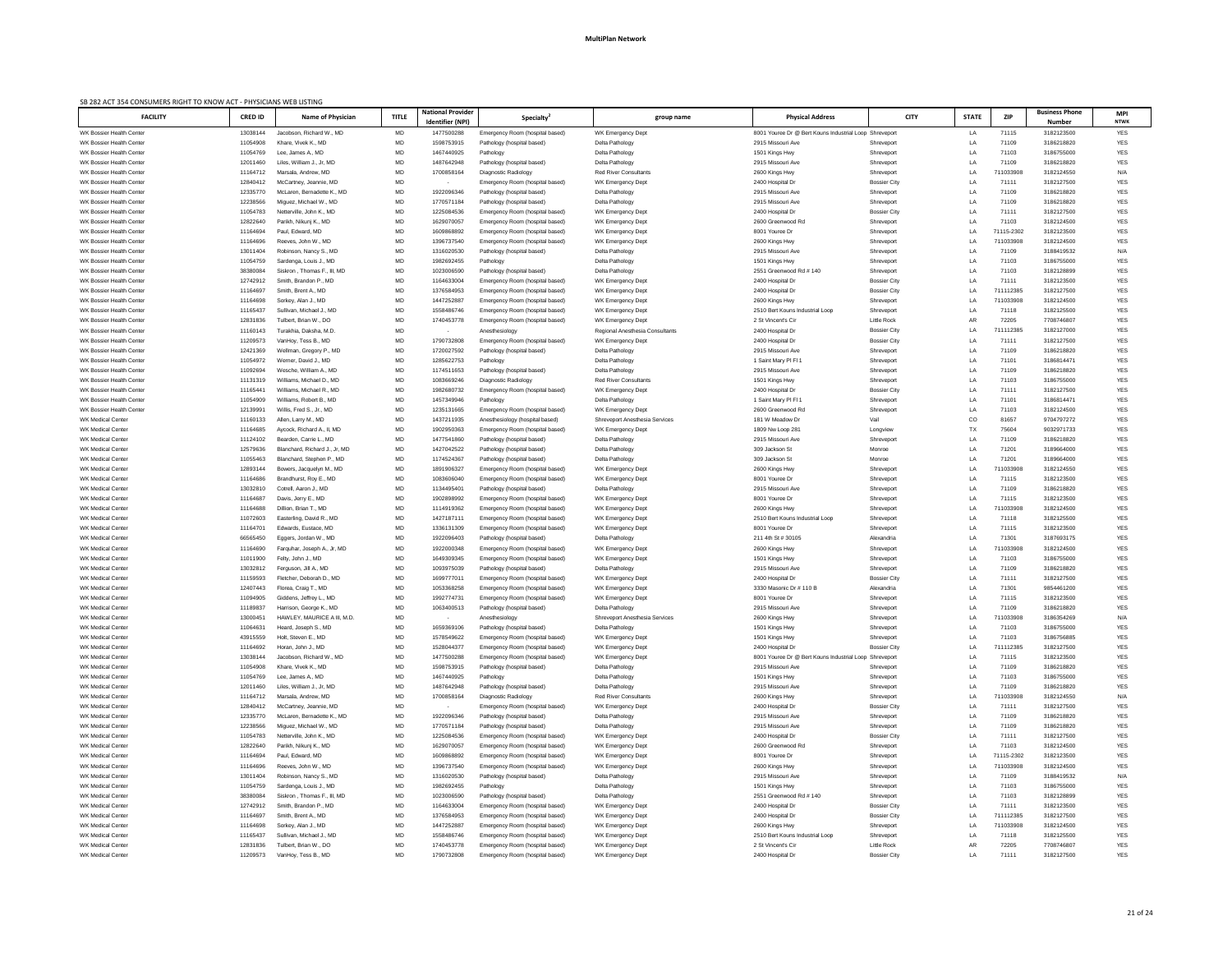| SB 282 ACT 354 CONSUMERS RIGHT TO KNOW ACT - PHYSICIANS WEB LISTING |                      |                                                 |              |                                              |                                                          |                                          |                                                        |                          |              |                |                                        |                           |
|---------------------------------------------------------------------|----------------------|-------------------------------------------------|--------------|----------------------------------------------|----------------------------------------------------------|------------------------------------------|--------------------------------------------------------|--------------------------|--------------|----------------|----------------------------------------|---------------------------|
| <b>FACILITY</b>                                                     | <b>CRED ID</b>       | <b>Name of Physician</b>                        | <b>TITLE</b> | <b>National Provider</b><br>Identifier (NPI) | Specialty <sup>2</sup>                                   | group name                               | <b>Physical Address</b>                                | <b>CITY</b>              | <b>STATE</b> | <b>ZIP</b>     | <b>Business Phone</b><br><b>Number</b> | <b>MPI</b><br><b>NTWK</b> |
| <b>WK Medical Center</b>                                            |                      |                                                 | MD           |                                              |                                                          |                                          | 2915 Missouri Ave                                      | Shreveport               |              | 71109          |                                        | YES                       |
| <b>WK Medical Center</b>                                            | 12421369<br>11054972 | Wellman, Gregory P., MD<br>Werner, David J., MD | MD           | 1720027592<br>1285622753                     | Pathology (hospital based)<br>Pathology                  | Delta Pathology<br>Delta Pathology       | 1 Saint Mary PI FI 1                                   | Shreveport               | LA<br>LA     | 71101          | 3186218820<br>3186814471               | <b>YES</b>                |
| <b>WK Medical Center</b>                                            | 11092694             | Wesche, William A., MD                          | MD           | 1174511653                                   | Pathology (hospital based)                               | Delta Pathology                          | 2915 Missouri Ave                                      | Shreveport               | LA           | 71109          | 3186218820                             | <b>YES</b>                |
| <b>WK Medical Center</b>                                            | 11131319             | Williams, Michael D., MD                        | MD           | 1083669246                                   | Diagnostic Radiology                                     | <b>Red River Consultants</b>             | 1501 Kings Hwy                                         | Shreveport               | LA           | 71103          | 3186755000                             | <b>YES</b>                |
| <b>WK Medical Center</b>                                            | 11165441             | Williams, Michael R., MD                        | MD           | 1982680732                                   | Emergency Room (hospital based)                          | WK Emergency Dept                        | 2400 Hospital Dr                                       | Bossier City             | LA           | 71111          | 3182127500                             | <b>YES</b>                |
| <b>WK Medical Center</b>                                            | 11054909             | Williams, Robert B., MD                         | MD           | 1457349946                                   | Pathology                                                | Delta Pathology                          | 1 Saint Mary PI FI 1                                   | Shreveport               | LA           | 71101          | 3186814471                             | <b>YES</b>                |
| <b>WK Medical Center</b>                                            | 12139991             | Willis, Fred S., Jr., MD                        | MD           | 1235131665                                   | Emergency Room (hospital based)                          | WK Emergency Dept                        | 2600 Greenwood Rd                                      | Shreveport               | LA           | 71103          | 3182124500                             | <b>YES</b>                |
| WK Pierremont Health Center                                         | 11164685             | Aycock, Richard A., II, MD                      | MD           | 1902950363                                   | Emergency Room (hospital based)                          | WK Emergency Dept                        | 1809 Nw Loop 281                                       | Longview                 | TX           | 75604          | 9032971733                             | <b>YES</b>                |
| WK Pierremont Health Center                                         | 11054907             | Ball, William, MD                               | MD           | 1851389399                                   | Pathology                                                | Delta Pathology                          | 8001 Pierremont                                        | Shreveport               | LA           | 71115          | 318-868-0932                           | <b>YES</b>                |
| WK Pierremont Health Center                                         | 11124102             | Bearden, Carrie L., MD                          | MD           | 1477541860                                   | Pathology (hospital based)                               | Delta Pathology                          | 2915 Missouri Ave                                      | Shreveport               | LA           | 71109          | 3186218820                             | <b>YES</b>                |
| WK Pierremont Health Center                                         | 11124102             | Bearden, Carrie MD                              | MD           | 1477541860                                   | Pathology                                                | Delta Pathology                          | 8001 Pierremont                                        | Shreveport               | LA           | 71115          | 318-868-0932                           | <b>YES</b>                |
| WK Pierremont Health Center                                         | 12579636             | Blanchard, Richard J., Jr, MD                   | MD           | 1427042522                                   | Pathology (hospital based)                               | Delta Pathology                          | 309 Jackson St                                         | Monroe                   | LA           | 71201          | 3189664000                             | <b>YES</b>                |
| WK Pierremont Health Center                                         | 11055463             | Blanchard, Stephen P., MD                       | MD           | 1174524367                                   | Pathology (hospital based)                               | Delta Pathology                          | 309 Jackson St                                         | Monroe                   | LA           | 71201          | 3189664000                             | <b>YES</b>                |
| WK Pierremont Health Center                                         | 11054836             | Bos, Cornelius, MD                              | MD           | 1821069378                                   | Radiology                                                | <b>Red River Consultants</b>             | 8001 Pierremont                                        | Shreveport               | LA           | 71115          | 877-243-8416                           | <b>YES</b>                |
| WK Pierremont Health Center                                         | 12893144             | Bowers, Jacquelyn M., MD                        | MD           | 1891906327                                   | Emergency Room (hospital based)                          | WK Emergency Dept                        | 2600 Kings Hwy                                         | Shreveport               | LA           | 711033908      | 3182124550                             | <b>YES</b>                |
| WK Pierremont Health Center                                         | 11164686             | Brandhurst, Roy E., MD                          | MD           | 1083606040                                   | Emergency Room (hospital based)                          | WK Emergency Dept                        | 8001 Youree Dr                                         | Shreveport               | LA           | 71115          | 3182123500                             | <b>YES</b>                |
| WK Pierremont Health Center                                         | 13032810             | Cotrell, Aaron J., MD                           | MD           | 1134495401                                   | Pathology (hospital based)                               | Delta Pathology                          | 2915 Missouri Ave                                      | Shreveport               | LA           | 71109          | 3186218820                             | <b>YES</b>                |
| <b>WK Pierremont Health Center</b>                                  | 11164687             | Davis, Jerry E., MD                             | MD           | 1902898992                                   | Emergency Room (hospital based)                          | WK Emergency Dept                        | 8001 Youree Dr                                         | Shreveport               | LA           | 71115          | 3182123500                             | <b>YES</b>                |
| WK Pierremont Health Center                                         | 11164688             | Dillion, Brian T., MD                           | MD           | 1114919362                                   | Emergency Room (hospital based)                          | WK Emergency Dept                        | 2600 Kings Hwy                                         | Shreveport               | LA           | 711033908      | 3182124500                             | <b>YES</b>                |
| WK Pierremont Health Center                                         | 11072603             | Easterling, David R., MD                        | MD           | 142718711 <sup>-</sup>                       | Emergency Room (hospital based)                          | WK Emergency Dept                        | 2510 Bert Kouns Industrial Loop                        | Shreveport               | LA           | 71118          | 3182125500                             | <b>YES</b>                |
| WK Pierremont Health Center                                         | 11164701             | Edwards, Eustace, MD                            | MD           | 1336131309                                   | Emergency Room (hospital based)                          | WK Emergency Dept                        | 8001 Youree Dr                                         | Shreveport               | LA           | 71115          | 3182123500                             | <b>YES</b>                |
| WK Pierremont Health Center                                         | 66565450             | Eggers, Jordan W., MD                           | MD           | 1922096403                                   | Pathology (hospital based)                               | Delta Pathology                          | 211 4th St # 30105                                     | Alexandria               | LA           | 71301          | 3187693175                             | <b>YES</b>                |
| WK Pierremont Health Center                                         | 11164690             | Farquhar, Joseph A., Jr, MD                     | MD           | 1922000348                                   | Emergency Room (hospital based)                          | WK Emergency Dept                        | 2600 Kings Hwy                                         | Shreveport               | LA           | 711033908      | 3182124500                             | <b>YES</b>                |
| WK Pierremont Health Center                                         | 11011900             | Felty, John J., MD                              | MD           | 1649309345                                   | Emergency Room (hospital based)                          | WK Emergency Dept                        | 1501 Kings Hwy                                         | Shreveport               | LA           | 71103          | 3186755000                             | <b>YES</b>                |
| WK Pierremont Health Center                                         | 13032812             | Ferguson, Jill A., MD                           | MD           | 1093975039                                   | Pathology (hospital based)                               | Delta Pathology                          | 2915 Missouri Ave                                      | Shreveport               | LA           | 71109          | 3186218820                             | <b>YES</b>                |
| WK Pierremont Health Center                                         | 11159593             | Fletcher, Deborah D., MD                        | MD           | 169977701                                    | Emergency Room (hospital based)                          | WK Emergency Dept                        | 2400 Hospital Dr                                       | Bossier City             | LA           | 71111          | 3182127500                             | <b>YES</b>                |
| WK Pierremont Health Center                                         | 12407443             | Florea, Craig T., MD                            | MD           | 1053368258                                   | Emergency Room (hospital based)                          | WK Emergency Dept                        | 3330 Masonic Dr # 110 B                                | Alexandria               | LA           | 71301          | 9854461200                             | <b>YES</b>                |
| WK Pierremont Health Center                                         | 11055491             | Fuller, Colleen, M.D.                           | MD           |                                              | Anesthesiology (hospital based)                          | <b>Pierremont Anesthesia Consultants</b> | 8001 Youree Dr                                         | Shreveport               | LA           | 711152302      | 3182123000                             | <b>YES</b>                |
| WK Pierremont Health Center<br>WK Pierremont Health Center          | 11094905             | Giddens, Jeffrey L., MD                         | <b>MD</b>    | 1992774731                                   | Emergency Room (hospital based)                          | WK Emergency Dept                        | 8001 Youree Dr                                         | Shreveport               | LA           | 71115          | 3182123500                             | <b>YES</b>                |
| WK Pierremont Health Center                                         | 11189837<br>11189837 | Harrison, George K., MD                         | MD<br>MD     | 1063400513<br>1063400513                     | Pathology                                                | Delta Pathology<br>Delta Pathology       | 8001 Pierremont<br>2915 Missouri Ave                   | Shreveport<br>Shreveport | LA           | 71115<br>71109 | 318-868-0932<br>3186218820             | <b>YES</b><br><b>YES</b>  |
| WK Pierremont Health Center                                         | 11064631             | Harrison, George K., MD<br>Heard, Joseph S., MD | MD           | 1659369106                                   | Pathology (hospital based)<br>Pathology (hospital based) | Delta Pathology                          | 1501 Kings Hwy                                         | Shreveport               | LA<br>LA     | 71103          | 3186755000                             | <b>YES</b>                |
| WK Pierremont Health Center                                         | 11064631             | Heard, Joseph, MD                               | MD           | 1659369106                                   | Pathology                                                | Delta Pathology                          | 8001 Pierremont                                        | Shreveport               | LA           | 71115          | 318-868-0932                           | <b>YES</b>                |
| WK Pierremont Health Center                                         | 43915559             | Holt, Steven E., MD                             | MD           | 1578549622                                   | Emergency Room (hospital based)                          | WK Emergency Dept                        | 1501 Kings Hwy                                         | Shreveport               | LA           | 71103          | 3186756885                             | <b>YES</b>                |
| WK Pierremont Health Center                                         | 11164692             | Horan, John J., MD                              | MD           | 1528044377                                   | Emergency Room (hospital based)                          | WK Emergency Dept                        | 2400 Hospital Dr                                       | Bossier City             | LA           | 711112385      | 3182127500                             | <b>YES</b>                |
| WK Pierremont Health Center                                         | 13038144             | Jacobson, Richard W., MD                        | MD           | 1477500288                                   | Emergency Room (hospital based)                          | WK Emergency Dept                        | 8001 Youree Dr @ Bert Kouns Industrial Loop Shreveport |                          | LA           | 71115          | 3182123500                             | <b>YES</b>                |
| WK Pierremont Health Center                                         | 11054908             | Khare, Vivek K., MD                             | MD           | 159875391                                    | Pathology (hospital based)                               | Delta Pathology                          | 2915 Missouri Ave                                      | Shreveport               | LA           | 71109          | 3186218820                             | <b>YES</b>                |
| WK Pierremont Health Center                                         | 11054908             | Khare, Vivek, MD                                | MD           | 159875391                                    | Pathology                                                | Delta Pathology                          | 8001 Pierremont                                        | Shreveport               | LA           | 71115          | 318-868-0932                           | <b>YES</b>                |
| WK Pierremont Health Center                                         | 12741075             | Laskaris, Gus, MD                               | MD           | 1952513723                                   | Emergency Medicine                                       | WK Emergency Dept                        | 8001 Youree Drive                                      | Shreveport               | LA           | 71115          | 504-834-2062                           | <b>YES</b>                |
| WK Pierremont Health Center                                         | 11054769             | Lee, James A., MD                               | MD           | 1467440925                                   | Pathology                                                | Delta Pathology                          | 1501 Kings Hwy                                         | Shreveport               | LA           | 71103          | 3186755000                             | <b>YES</b>                |
| WK Pierremont Health Center                                         | 12011460             | Liles, William J., Jr, MD                       | MD           | 1487642948                                   | Pathology (hospital based)                               | Delta Pathology                          | 2915 Missouri Ave                                      | Shreveport               | LA           | 71109          | 3186218820                             | <b>YES</b>                |
| WK Pierremont Health Center                                         | 11164712             | Marsala, Andrew, MD                             | MD           | 1700858164                                   | Diagnostic Radiology                                     | <b>Red River Consultants</b>             | 2600 Kings Hwy                                         | Shreveport               | LA           | 711033908      | 3182124550                             | N/A                       |
| WK Pierremont Health Center                                         | 11160138             | Mayfield, Keith, M.D                            | MD           |                                              | Anesthesiology (hospital based)                          | Pierremont Anesthesia Consultants        | 8001 Youree Dr                                         | Shreveport               | LA           | 711152302      | 3182123266                             | YES                       |
| WK Pierremont Health Center                                         | 12840412             | McCartney, Jeannie, MD                          | MD           |                                              | Emergency Room (hospital based)                          | WK Emergency Dept                        | 2400 Hospital Dr                                       | <b>Bossier City</b>      | LA           | 71111          | 3182127500                             | <b>YES</b>                |
| WK Pierremont Health Center                                         | 12335770             | McLaren, Bernadette K., MD                      | MD           | 1922096346                                   | Pathology (hospital based)                               | Delta Pathology                          | 2915 Missouri Ave                                      | Shreveport               | LA           | 71109          | 3186218820                             | <b>YES</b>                |
| WK Pierremont Health Center                                         | 12335770             | McLaren, Bernadette, MD                         | MD           | 1922096346                                   | Pathology                                                | Delta Pathology                          | 8001 Pierremont                                        | Shreveport               | LA           | 71115          | 318-868-0932                           | <b>YES</b>                |
| WK Pierremont Health Center                                         | 11160139             | Miciotto, Christopher, M.D                      | MD           |                                              | Anesthesiology (hospital based)                          | Pierremont Anesthesia Consultants        | 8001 Youree Dr                                         | Shreveport               | LA           | 711152302      | 3182123266                             | <b>YES</b>                |
| WK Pierremont Health Center                                         | 12238566             | Miguez, Michael W., MD                          | MD           | 1770571184                                   | Pathology (hospital based)                               | Delta Pathology                          | 2915 Missouri Ave                                      | Shreveport               | LA           | 71109          | 3186218820                             | <b>YES</b>                |
| WK Pierremont Health Center                                         | 11164713             | Mirfakhraee, Mansour, MD                        | MD           | 1437118429                                   | Radiology                                                | <b>Red River Consultants</b>             | 8001 Pierremont                                        | Shreveport               | LA           | 71115          | 877-243-8416                           | <b>YES</b>                |
| WK Pierremont Health Center                                         | 11054783             | Netterville, John K., MD                        | MD           | 1225084536                                   | Emergency Room (hospital based)                          | WK Emergency Dept                        | 2400 Hospital Dr                                       | Bossier City             | LA           | 71111          | 3182127500                             | <b>YES</b>                |
| WK Pierremont Health Center                                         | 12822640             | Parikh, Nikunj K., MD                           | MD           | 1629070057                                   | Emergency Room (hospital based)                          | WK Emergency Dept                        | 2600 Greenwood Rd                                      | Shreveport               | LA           | 71103          | 3182124500                             | <b>YES</b>                |
| WK Pierremont Health Center                                         | 11164694             | Paul, Edward, MD                                | MD           | 1609868892                                   | Emergency Room (hospital based)                          | WK Emergency Dept                        | 8001 Youree Dr                                         | Shreveport               | LA           | 71115-2302     | 3182123500                             | <b>YES</b>                |
| <b>WK Pierremont Health Center</b>                                  | 11164696             | Reeves, John W., MD                             | MD           | 1396737540                                   | Emergency Room (hospital based)                          | WK Emergency Dept                        | 2600 Kings Hwy                                         | Shreveport               | LA           | 711033908      | 3182124500                             | <b>YES</b>                |
| WK Pierremont Health Center                                         | 13011404             | Robinson, Nancy S., MD                          | MD           | 1316020530                                   | Pathology (hospital based)                               | Delta Pathology                          | 2915 Missouri Ave                                      | Shreveport               | LA           | 71109          | 3188419532                             | N/A                       |
| WK Pierremont Health Center                                         | 11054759             | Sardenga, Louis J., MD                          | MD           | 1982692455                                   | Pathology                                                | Delta Pathology                          | 1501 Kings Hwy                                         | Shreveport               | LA           | 71103          | 3186755000                             | <b>YES</b>                |
| WK Pierremont Health Center                                         | 11054759             | Sardenga, Louis, MD                             | MD           | 1982692455                                   | Pathology                                                | Delta Pathology                          | 8001 Pierremont                                        | Shreveport               | LA           | 71115          | 318-868-0932                           | <b>YES</b>                |
| WK Pierremont Health Center                                         | 38380084             | Siskron, Thomas F., III, MD                     | MD           | 1023006590                                   | Pathology (hospital based)                               | Delta Pathology                          | 2551 Greenwood Rd # 140                                | Shreveport               | LA           | 71103          | 3182128899                             | <b>YES</b>                |
| WK Pierremont Health Center                                         | 38380084             | Siskron, Fredric, III, MD                       | MD           | 1023006590                                   | Pathology                                                | Delta Pathology                          | 8001 Pierremont                                        | Shreveport               | LA           | 71115          | 318-868-0932                           | <b>YES</b>                |
| WK Pierremont Health Center                                         | 12742912             | Smith, Brandon P., MD                           | MD           | 1164633004                                   | Emergency Room (hospital based)                          | WK Emergency Dept                        | 2400 Hospital Dr                                       | Bossier City             | LA           | 71111          | 3182123500                             | <b>YES</b>                |
| WK Pierremont Health Center                                         | 11164697             | Smith, Brent A., MD                             | MD           | 1376584953                                   | Emergency Room (hospital based)                          | WK Emergency Dept                        | 2400 Hospital Dr                                       | Bossier City             | LA           | 711112385      | 3182127500                             | <b>YES</b>                |
| WK Pierremont Health Center                                         | 11164698             | Sorkev, Alan J., MD                             | MD.          | 1447252887                                   | Emergency Room (hospital based)                          | WK Emergency Dept                        | 2600 Kings Hwy                                         | Shreveport               | LA           | 711033908      | 3182124500                             |                           |
| WK Pierremont Health Center                                         | 11165437             | Sullivan, Michael J., MD                        | MD           | 1558486746                                   | Emergency Room (hospital based)                          | WK Emergency Dept                        | 2510 Bert Kouns Industrial Loop                        | Shreveport               | LA           | 71118          | 3182125500                             | <b>YES</b>                |
| WK Pierremont Health Center                                         | 11160142             | Taylor, Maxwell A., MD                          | MD           |                                              | Anesthesiology (hospital based)                          | <b>Pierremont Anesthesia Consultants</b> | 8001 Youree Dr                                         | Shreveport               | LA           | 71115          | 3187971743                             | <b>YES</b>                |
| WK Pierremont Health Center                                         | 12831836             | Tulbert, Brian W., DO                           | MD           | 1740453778                                   | Emergency Room (hospital based)                          | WK Emergency Dept                        | 2 St Vincent's Cir                                     | <b>Little Rock</b>       | AR           | 72205          | 7708746807                             | <b>YES</b>                |
| WK Pierremont Health Center                                         | 11209573             | VanHoy, Tess B., MD                             | MD           | 1790732808                                   | Emergency Room (hospital based)                          | WK Emergency Dept                        | 2400 Hospital Dr                                       | <b>Bossier City</b>      | LA           | 71111          | 3182127500                             | <b>YES</b>                |
| WK Pierremont Health Center<br>WK Pierremont Health Center          | 12421369             | Wellman, Gregory P., MD                         | MD           | 1720027592<br>1720027592                     | Pathology (hospital based)                               | Delta Pathology<br>Delta Pathology       | 2915 Missouri Ave<br>8001 Pierremont                   | Shreveport               | LA           | 71109<br>71115 | 3186218820<br>318-868-0932             | <b>YES</b><br><b>YES</b>  |
| WK Pierremont Health Center                                         | 12421369<br>11054972 | Wellman, Gregory, MD<br>Werner, David J., MD    | MD<br>MD     | 1285622753                                   | Pathology<br>Pathology                                   | Delta Pathology                          | 1 Saint Mary PI FI 1                                   | Shreveport<br>Shreveport | LA<br>LA     | 71101          | 3186814471                             | YES                       |
| WK Pierremont Health Center                                         | 11054972             | Werner, David, MD                               | MD           | 1285622753                                   | Pathology                                                | Delta Pathology                          | 8001 Pierremont                                        | Shreveport               | LA           | 71115          | 318-868-0932                           | <b>YES</b>                |
| WK Pierremont Health Center                                         | 11092694             | Wesche, William A., MD                          | MD           | 1174511653                                   | Pathology (hospital based)                               | Delta Pathology                          | 2915 Missouri Ave                                      | Shreveport               | LA           | 71109          | 3186218820                             | YES                       |
| WK Pierremont Health Center                                         | 11092694             | Wesche, William, MD                             | MD           | 1174511653                                   | Pathology                                                | Delta Pathology                          | 8001 Pierremont                                        | Shreveport               | LA           | 71115          | 318-868-0932                           | YES                       |
| WK Pierremont Health Center                                         | 11131319             | Williams, Michael D., MD                        | MD           | 1083669246                                   | Diagnostic Radiology                                     | <b>Red River Consultants</b>             | 1501 Kings Hwy                                         | Shreveport               | LA           | 71103          | 3186755000                             | YES                       |
| WK Pierremont Health Center                                         | 11165441             | Williams, Michael R., MD                        | MD           | 1982680732                                   | Emergency Room (hospital based)                          | WK Emergency Dept                        | 2400 Hospital Dr                                       | <b>Bossier City</b>      | LA           | 71111          | 3182127500                             | YES                       |
| WK Pierremont Health Center                                         | 11131319             | Williams, Michael, MD                           | MD           | 1083669246                                   | Radiology                                                | <b>Red River Consultants</b>             | 8001 Pierremont                                        | Shreveport               | LA           | 71115          | 877-243-8416                           | <b>YES</b>                |
|                                                                     |                      |                                                 |              |                                              |                                                          |                                          |                                                        |                          |              |                |                                        |                           |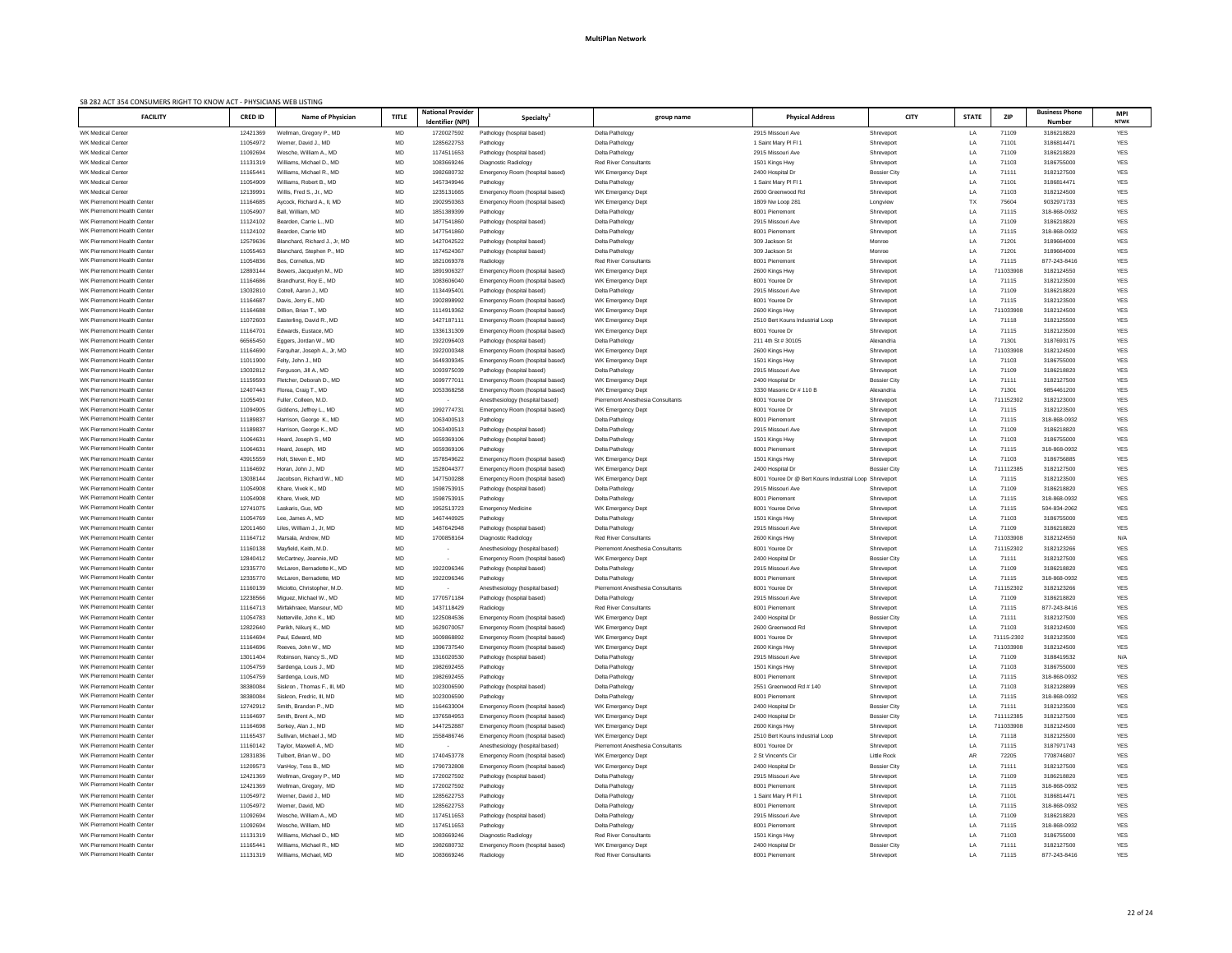| SB 282 ACT 354 CONSUMERS RIGHT TO KNOW ACT - PHYSICIANS WEB LISTING |                      |                                                      |              |                                              |                                                               |                                                                                     |                                                   |                                   |              |                    |                                        |                           |
|---------------------------------------------------------------------|----------------------|------------------------------------------------------|--------------|----------------------------------------------|---------------------------------------------------------------|-------------------------------------------------------------------------------------|---------------------------------------------------|-----------------------------------|--------------|--------------------|----------------------------------------|---------------------------|
| <b>FACILITY</b>                                                     | <b>CRED ID</b>       | <b>Name of Physician</b>                             | <b>TITLE</b> | <b>National Provider</b><br>Identifier (NPI) | Specialty <sup>2</sup>                                        | group name                                                                          | <b>Physical Address</b>                           | <b>CITY</b>                       | <b>STATE</b> | <b>ZIP</b>         | <b>Business Phone</b><br><b>Number</b> | <b>MPI</b><br><b>NTWK</b> |
| WK Pierremont Health Center                                         | 11054909             | Williams, Robert B., MD                              | MD           | 1457349946                                   |                                                               |                                                                                     | 1 Saint Mary PI FI 1                              | Shreveport                        |              | 71101              |                                        | <b>YES</b>                |
| <b>WK Pierremont Health Center</b>                                  | 12139991             | Willis, Fred S., Jr., MD                             | MD           | 1235131665                                   | Pathology<br>Emergency Room (hospital based)                  | Delta Pathology<br>WK Emergency Dept                                                | 2600 Greenwood Rd                                 | Shreveport                        | LA<br>LA     | 71103              | 3186814471<br>3182124500               | <b>YES</b>                |
| WK Pierremont Health Center                                         | 12261431             | Zamani, Ramin, MD                                    | MD           | 1669431515                                   | Radiology                                                     | <b>Red River Consultants</b>                                                        | 8001 Pierremont                                   | Shreveport                        | LA           | 71115              | 877-243-8416                           | <b>YES</b>                |
| WK South                                                            | 11164685             | Aycock, Richard A., II, MD                           | MD           | 1902950363                                   | Emergency Room (hospital based)                               | WK Emergency Dept                                                                   | 1809 Nw Loop 281                                  | Longview                          | TX           | 75604              | 9032971733                             | <b>YES</b>                |
| WK South                                                            | 11124102             | Bearden, Carrie L., MD                               | MD           | 1477541860                                   | Pathology (hospital based)                                    | Delta Pathology                                                                     | 2915 Missouri Ave                                 | Shreveport                        | LA           | 71109              | 3186218820                             | YES                       |
| WK South                                                            | 12579636             | Blanchard, Richard J., Jr, MD                        | MD           | 1427042522                                   | Pathology (hospital based)                                    | Delta Pathology                                                                     | 309 Jackson St                                    | Monroe                            | LA           | 71201              | 3189664000                             | YES                       |
| WK South                                                            | 11055463             | Blanchard, Stephen P., MD                            | MD           | 1174524367                                   | Pathology (hospital based)                                    | Delta Pathology                                                                     | 309 Jackson St                                    | Monroe                            | LA           | 71201              | 3189664000                             | <b>YES</b>                |
| WK South                                                            | 12383559             | Bonifacio, Lea A., MD                                | MD           | 100380921                                    | Other (hospital based)                                        |                                                                                     | 2510 Bert Kouns Industrial Loop Ste 215           | Shreveport                        | LA           | 71118              | 3182125970                             | YES                       |
| WK South                                                            | 12851892             | Bonts, Kimberly J., BSN                              | <b>BSN</b>   | 1003116682                                   | <b>Nurse Practitioner</b>                                     |                                                                                     | 2510 Bert Kouns Industrial Loop Ste 215           | Shreveport                        | LA           | 71118              | 3182125970                             | <b>YES</b>                |
| WK South                                                            | 12893144             | Bowers, Jacquelyn M., MD                             | MD           | 1891906327                                   | Emergency Room (hospital based)                               | WK Emergency Dept                                                                   | 2600 Kings Hwy                                    | Shreveport                        | LA           | 711033908          | 3182124550                             | <b>YES</b>                |
| WK South                                                            | 11164686             | Brandhurst, Roy E., MD                               | MD           | 1083606040                                   | Emergency Room (hospital based)                               | WK Emergency Dept                                                                   | 8001 Youree Dr                                    | Shreveport                        | LA           | 71115              | 3182123500                             | YES                       |
| WK South                                                            | 13032810             | Cotrell, Aaron J., MD                                | MD           | 113449540                                    | Pathology (hospital based)                                    | Delta Pathology                                                                     | 2915 Missouri Ave                                 | Shreveport                        | LA           | 71109              | 3186218820                             | <b>YES</b>                |
| WK South                                                            | 11164687             | Davis, Jerry E., MD                                  | MD           | 1902898992                                   | Emergency Room (hospital based)                               | WK Emergency Dept                                                                   | 8001 Youree Dr                                    | Shreveport                        | LA           | 71115              | 3182123500                             | <b>YES</b>                |
| WK South                                                            | 11164688             | Dillion, Brian T., MD                                | MD           | 1114919362                                   | Emergency Room (hospital based)                               | WK Emergency Dept                                                                   | 2600 Kings Hwy                                    | Shreveport                        | LA           | 711033908          | 3182124500                             | <b>YES</b>                |
| WK South                                                            | 11072603             | Easterling, David R., MD                             | MD           | 1427187111                                   | Emergency Room (hospital based)                               | WK Emergency Dept                                                                   | 2510 Bert Kouns Industrial Loop                   | Shreveport                        | LA           | 71118              | 3182125500                             | <b>YES</b>                |
| WK South                                                            | 11164701             | Edwards, Eustace, MD                                 | MD           | 1336131309                                   | Emergency Room (hospital based)                               | WK Emergency Dept                                                                   | 8001 Youree Dr                                    | Shreveport                        | LA           | 71115              | 3182123500                             | <b>YES</b>                |
| WK South<br>WK South                                                | 66565450<br>11164690 | Eggers, Jordan W., MD<br>Farguhar, Joseph A., Jr, MD | MD<br>MD     | 1922096403<br>1922000348                     | Pathology (hospital based)<br>Emergency Room (hospital based) | Delta Pathology<br>WK Emergency Dept                                                | 211 4th St # 30105                                | Alexandria<br>Shreveport          | LA<br>LA     | 71301<br>711033908 | 3187693175<br>3182124500               | <b>YES</b><br><b>YES</b>  |
| WK South                                                            | 11011900             | Felty, John J., MD                                   | MD           | 1649309345                                   | Emergency Room (hospital based)                               | WK Emergency Dept                                                                   | 2600 Kings Hwy<br>1501 Kings Hwy                  | Shreveport                        | LA           | 71103              | 3186755000                             | <b>YES</b>                |
| WK South                                                            | 13032812             | Ferguson, Jill A., MD                                | MD           | 1093975039                                   | Pathology (hospital based)                                    | Delta Pathology                                                                     | 2915 Missouri Ave                                 | Shreveport                        | LA           | 71109              | 3186218820                             | <b>YES</b>                |
| WK South                                                            | 11159593             | Fletcher, Deborah D., MD                             | MD           | 169977701                                    | Emergency Room (hospital based)                               | WK Emergency Dept                                                                   | 2400 Hospital Dr                                  | <b>Bossier City</b>               | LA           | 71111              | 3182127500                             | <b>YES</b>                |
| WK South                                                            | 12407443             | Florea, Craig T., MD                                 | MD           | 1053368258                                   | Emergency Room (hospital based)                               | WK Emergency Dept                                                                   | 3330 Masonic Dr # 110 B                           | Alexandria                        | LA           | 71301              | 9854461200                             | <b>YES</b>                |
| WK South                                                            | 11094905             | Giddens, Jeffrey L., MD                              | MD           | 199277473                                    | Emergency Room (hospital based)                               | WK Emergency Dept                                                                   | 8001 Youree Dr                                    | Shreveport                        | LA           | 71115              | 3182123500                             | <b>YES</b>                |
| WK South                                                            | 11189837             | Harrison, George K., MD                              | MD           | 1063400513                                   | Pathology (hospital based)                                    | Delta Pathology                                                                     | 2915 Missouri Ave                                 | Shreveport                        | LA           | 71109              | 3186218820                             | <b>YES</b>                |
| WK South                                                            | 11064631             | Heard, Joseph S., MD                                 | MD           | 1659369106                                   | Pathology (hospital based)                                    | Delta Pathology                                                                     | 1501 Kings Hwy                                    | Shreveport                        | LA           | 71103              | 3186755000                             | <b>YES</b>                |
| WK South                                                            | 43915559             | Holt, Steven E., MD                                  | MD           | 1578549622                                   | Emergency Room (hospital based)                               | WK Emergency Dept                                                                   | 1501 Kings Hwy                                    | Shreveport                        | LA           | 71103              | 3186756885                             | <b>YES</b>                |
| WK South                                                            | 11164692             | Horan, John J., MD                                   | MD           | 1528044377                                   | Emergency Room (hospital based)                               | WK Emergency Dept                                                                   | 2400 Hospital Dr                                  | <b>Bossier City</b>               | LA           | 711112385          | 3182127500                             | <b>YES</b>                |
| WK South                                                            | 13038144             | Jacobson, Richard W., MD                             | MD           | 1477500288                                   | Emergency Room (hospital based)                               | WK Emergency Dept                                                                   | 8001 Youree Dr @ Bert Kouns Industrial Loop       | Shreveport                        | LA           | 71115              | 3182123500                             | <b>YES</b>                |
| WK South                                                            | 11054908             | Khare, Vivek K., MD                                  | <b>MD</b>    | 1598753915                                   | Pathology (hospital based)                                    | Delta Pathology                                                                     | 2915 Missouri Ave                                 | Shreveport                        | LA           | 71109              | 3186218820                             | <b>YES</b>                |
| WK South                                                            | 11054769             | Lee, James A., MD                                    | MD           | 1467440925                                   | Pathology                                                     | Delta Pathology                                                                     | 1501 Kings Hwy                                    | Shreveport                        | LA           | 71103              | 3186755000                             | <b>YES</b>                |
| <b>WK South</b>                                                     | 12011460             | Liles. William J., Jr, MD                            | MD           | 1487642948                                   | Pathology (hospital based)                                    | Delta Pathology                                                                     | 2915 Missouri Ave                                 | Shreveport                        | LA           | 71109              | 3186218820                             | <b>YES</b>                |
| WK South                                                            | 12594812             | Lilley, C Doug, M.D.                                 | MD           |                                              | Anesthesiology (hospital based)                               | South Shreveport Anesthesia Services                                                | 1945 E 70th St                                    | Shreveport                        | LA           | 71105              | 3187971743                             | <b>YES</b>                |
| WK South                                                            | 53453294             | Manchandia, Bharti M., MD                            | MD           | 1689612392                                   | Neonatal-Perinatal Medicine                                   |                                                                                     | 870 Olive St                                      | Shreveport                        | LA           | 711042159          | 3182222229                             | <b>YES</b>                |
| WK South                                                            | 11164712             | Marsala, Andrew, MD                                  | MD           | 1700858164                                   | Diagnostic Radiology                                          | <b>Red River Consultants</b>                                                        | 2600 Kings Hwy                                    | Shreveport                        | LA           | 711033908          | 3182124550                             | N/A                       |
| WK South<br>WK South                                                | 12840412<br>12335770 | McCartney, Jeannie, MD<br>McLaren, Bernadette K., MD | MD<br>MD     | 1922096346                                   | Emergency Room (hospital based)<br>Pathology (hospital based) | WK Emergency Dept<br>Delta Pathology                                                | 2400 Hospital Dr<br>2915 Missouri Ave             | <b>Bossier City</b><br>Shreveport | LA<br>LA     | 71111<br>71109     | 3182127500<br>3186218820               | <b>YES</b><br><b>YES</b>  |
| WK South                                                            | 12238566             | Miguez, Michael W., MD                               | MD           | 1770571184                                   | Pathology (hospital based)                                    | Delta Pathology                                                                     | 2915 Missouri Ave                                 | Shreveport                        | LA           | 71109              | 3186218820                             | <b>YES</b>                |
| WK South                                                            | 11054783             | Netterville, John K., MD                             | MD           | 1225084536                                   | Emergency Room (hospital based)                               | WK Emergency Dept                                                                   | 2400 Hospital Dr                                  | <b>Bossier City</b>               | LA           | 71111              | 3182127500                             | <b>YES</b>                |
| WK South                                                            | 12822640             | Parikh, Nikunj K., MD                                | MD           | 1629070057                                   | Emergency Room (hospital based)                               | WK Emergency Dept                                                                   | 2600 Greenwood Rd                                 | Shreveport                        | LA           | 71103              | 3182124500                             | <b>YES</b>                |
| WK South                                                            | 11164694             | Paul, Edward, MD                                     | MD           | 1609868892                                   | Emergency Room (hospital based)                               | WK Emergency Dept                                                                   | 8001 Youree Dr                                    | Shreveport                        | LA           | 71115-2302         | 3182123500                             | <b>YES</b>                |
| WK South                                                            | 11164696             | Reeves, John W., MD                                  | MD           | 1396737540                                   | Emergency Room (hospital based)                               | WK Emergency Dept                                                                   | 2600 Kings Hwy                                    | Shreveport                        | LA           | 711033908          | 3182124500                             | <b>YES</b>                |
| <b>WK South</b>                                                     | 13011404             | Robinson, Nancy S., MD                               | MD           | 1316020530                                   | Pathology (hospital based)                                    | Delta Pathology                                                                     | 2915 Missouri Ave                                 | Shreveport                        | LA           | 71109              | 3188419532                             | N/A                       |
| WK South                                                            | 11054759             | Sardenga, Louis J., MD                               | MD           | 1982692455                                   | Pathology                                                     | Delta Pathology                                                                     | 1501 Kings Hwy                                    | Shreveport                        | LA           | 71103              | 3186755000                             | <b>YES</b>                |
| WK South                                                            | 38380084             | Siskron, Thomas F., III, MD                          | MD           | 1023006590                                   | Pathology (hospital based)                                    | Delta Pathology                                                                     | 2551 Greenwood Rd # 140                           | Shreveport                        | LA           | 71103              | 3182128899                             | <b>YES</b>                |
| <b>WK South</b>                                                     | 12742912             | Smith, Brandon P., MD                                | MD           | 1164633004                                   | Emergency Room (hospital based)                               | WK Emergency Dept                                                                   | 2400 Hospital Dr                                  | <b>Bossier City</b>               | LA           | 71111              | 3182123500                             | <b>YES</b>                |
| WK South                                                            | 11164697             | Smith, Brent A., MD                                  | MD           | 1376584953                                   | Emergency Room (hospital based)                               | WK Emergency Dept                                                                   | 2400 Hospital Dr                                  | <b>Bossier City</b>               | LA           | 711112385          | 3182127500                             | <b>YES</b>                |
| <b>WK South</b>                                                     | 11164698             | Sorkey, Alan J., MD                                  | MD           | 1447252887                                   | Emergency Room (hospital based)                               | WK Emergency Dept                                                                   | 2600 Kings Hwy                                    | Shreveport                        | LA           | 711033908          | 3182124500                             | <b>YES</b>                |
| <b>WK South</b>                                                     | 11165437             | Sullivan, Michael J., MD                             | MD           | 1558486746                                   | Emergency Room (hospital based)                               | WK Emergency Dept                                                                   | 2510 Bert Kouns Industrial Loop                   | Shreveport                        | LA           | 71118              | 3182125500                             | <b>YES</b>                |
| <b>WK South</b>                                                     | 12831836             | Tulbert, Brian W., DO                                | MD           | 1740453778                                   | Emergency Room (hospital based)                               | WK Emergency Dept                                                                   | 2 St Vincent's Cir                                | Little Rock                       | AR           | 72205              | 7708746807                             | <b>YES</b>                |
| WK South                                                            | 11209573             | VanHoy, Tess B., MD                                  | MD           | 1790732808                                   | Emergency Room (hospital based)                               | WK Emergency Dept                                                                   | 2400 Hospital Dr                                  | <b>Bossier City</b>               | LA           | 71111              | 3182127500                             | <b>YES</b>                |
| <b>WK South</b><br><b>WK South</b>                                  | 12421369<br>11054972 | Wellman, Gregory P., MD<br>Werner, David J., MD      | MD<br>MD     | 1720027592<br>1285622753                     | Pathology (hospital based)<br>Pathology                       | Delta Pathology<br>Delta Pathology                                                  | 2915 Missouri Ave<br>1 Saint Mary PI FI 1         | Shreveport<br>Shreveport          | LA<br>LA     | 71109<br>71101     | 3186218820<br>3186814471               | <b>YES</b><br><b>YES</b>  |
| WK South                                                            | 11092694             | Wesche, William A., MD                               | MD           | 1174511653                                   | Pathology (hospital based)                                    | Delta Pathology                                                                     | 2915 Missouri Ave                                 | Shreveport                        | LA           | 71109              | 3186218820                             | <b>YES</b>                |
| <b>WK South</b>                                                     | 11160145             | Wheeler, Dana, M.D.                                  | MD           |                                              | Anesthesiology (hospital based)                               | South Shreveport Anesthesia Services                                                | 2510 Bert Kouns Industrial Loop                   | Shreveport                        | LA           | 71118              | 3182125159                             | <b>YES</b>                |
| <b>WK South</b>                                                     | 12053556             | Whitton, Gerald B., MD                               | MD           | 1285666487                                   | Other (hospital based)                                        |                                                                                     | 2510 Bert Kouns Industrial Loop Ste 215           | Shreveport                        | LA           | 71118              | 3182125000                             | <b>YES</b>                |
| <b>WK South</b>                                                     | 11131319             | Williams, Michael D., MD                             | MD           | 1083669246                                   | Diagnostic Radiology                                          | <b>Red River Consultants</b>                                                        | 1501 Kings Hwy                                    | Shreveport                        | LA           | 71103              | 3186755000                             | <b>YES</b>                |
| <b>WK South</b>                                                     | 11165441             | Williams, Michael R., MD                             | MD           | 1982680732                                   | Emergency Room (hospital based)                               | WK Emergency Dept                                                                   | 2400 Hospital Dr                                  | <b>Bossier City</b>               | LA           | 71111              | 3182127500                             | <b>YES</b>                |
| WK South                                                            | 11054909             | Williams, Robert B., MD                              | MD           | 1457349946                                   | Pathology                                                     | Delta Pathology                                                                     | 1 Saint Mary PI FI 1                              | Shreveport                        | LA.          | 71101              | 3186814471                             | <b>YES</b>                |
| WK South                                                            | 12139991             | Willis, Fred S., Jr., MD                             | MD           | 1235131665                                   | Emergency Room (hospital based)                               | WK Emergency Dept                                                                   | 2600 Greenwood Rd                                 | Shreveport                        | LA           | 71103              | 3182124500                             | <b>YES</b>                |
| Womens & Childrens Hospital                                         | 12564006             | Adams, Jimmy G., DO                                  | DO           | 190286858                                    | Neonatal-Perinatal Medicine                                   | Pediatrix Medical Group of Louisiana, LLC                                           | 1301 Concord Ter                                  | Sunrise                           | FL           | 33323              | 8002433839                             | <b>YES</b>                |
| Womens & Childrens Hospital                                         | 11060441             | Awotwi, Joseph D., MD                                | MD           | 126554570                                    | Pediatric Emergency Medicine                                  | Pediatrix Medical Group of Louisiana, LLC                                           | 4600 Ambassador Caffery Pkwy                      | Lafavette                         | ΙA           | 70508              | 3375219100                             | <b>YES</b>                |
| Womens & Childrens Hospital                                         | 12149760             | Baudoin, Bryan E., DO                                | DO           | 1922078849                                   | Anesthesiology (hospital based)                               | Sheridan Healthcare of Louisiana, Inc.                                              | 1444 Peterman Dr                                  | Alexandria                        | LA           | 71301              | 3184425399                             | YES                       |
| Womens & Childrens Hospital                                         | 12820370             | Billeaud, Paul, MD                                   | MD           | 1073710943                                   | Radiology (hospital based)                                    | Acadiana Radiology Group                                                            | 118 N Hospital Dr                                 | Abbeville                         | LA           | 70510              | 3375935421                             | YES                       |
| Womens & Childrens Hospital                                         | 11219864             | Bisquera, Jennifer A., MD                            | MD           | 1699839902                                   | Neonatal-Perinatal Medicine                                   | Pediatrix Medical Group of Louisiana, LLC                                           | 501 Medical Center Dr                             | Alexandria                        | LA           | 71301              | 3187697000                             | <b>YES</b>                |
| Womens & Childrens Hospital                                         | 12615669             | Borne, Glenn D., MD                                  | MD           | 1861420507                                   | Other (hospital based)                                        | Pediatrix Medical Group of Louisiana, LLC                                           | 1301 Concord Ter                                  | Sunrise                           | FL           | 33323              | 8002433839                             | YES                       |
| Womens & Childrens Hospital                                         | 12780768             | Boudreaux, Tonya, MD                                 | MD           | 1730359977                                   | Pediatric Emergency Medicine                                  | Pediatrix Medical Group of Louisiana, LLC                                           | 1301 Concord Ter                                  | Sunrise                           | -FL          | 33323              | 8002433839                             | <b>YES</b>                |
| Womens & Childrens Hospital                                         | 12567806             | Crosier, M'Liss L., MD                               | MD           | 1578589990                                   | Pathology (hospital based)                                    | Delta Pathology Group                                                               | 611 Saint Landry St                               | Lafayette                         | LA           | 70506              | 3372894383                             | <b>YES</b>                |
| Womens & Childrens Hospital                                         | 12345519             | Dibbs-Vallee, Monique P., MD                         | MD           | 120580599                                    | Emergency Room (hospital based)                               | Pediatrix Medical Group of Louisiana, LLC                                           | 2390 W Congress St                                | Lafayette                         | LA           | 70506              | 3372616381                             | YES                       |
| Womens & Childrens Hospital<br>Womens & Childrens Hospital          | 12120748             | Doherty, Maureen A., DO                              | DO           | 1225014863                                   | Anesthesiology                                                | Sheridan Healthcare of Louisiana, Inc.<br>Pediatrix Medical Group of Louisiana, LLC | 827 Linden Ave                                    | <b>Baltimore</b>                  | MD<br>LA     | 21201              | 4102258176                             | YES                       |
| Womens & Childrens Hospital                                         | 12615772<br>11059718 | Doise, Rebecca D., MD<br>Florek, Rodney S., MD       | MD<br>MD     | 1902842016<br>1043269343                     | <b>Emergency Medicine</b><br>Radiology (hospital based)       | Acadiana Radiology Group                                                            | 4600 Ambassador Caffery Pkwy<br>118 N Hospital Dr | Lafayette<br>Abbeville            | LA           | 70508<br>70510     | 3375219100<br>3372892180               | YES<br>YES                |
| Womens & Childrens Hospital                                         | 12615334             | Fukuda, Juan M., MD                                  | MD           | 1154314904                                   | <b>Pediatric Emergency Medicine</b>                           | Pediatrix Medical Group of Louisiana, LLC                                           | 200 W Esplanade Ave                               | Kenner                            | LA           | 70065              | 9857852314                             | YES                       |
| Womens & Childrens Hospital                                         | 12829212             | Gaspard, Joshua P., MD                               | MD           | 1982815411                                   | Emergency Room (hospital based)                               | Pediatrix Medical Group of Louisiana, LLC                                           | 1214 Coolidge Blvd                                | Lafayette                         | LA           | 70503              | 7708746807                             | YES                       |
| Womens & Childrens Hospital                                         | 12917355             | Gaspard, Toye, MD                                    | MD           | 1114194420                                   | Other (hospital based)                                        | Pediatrix Medical Group of Louisiana, LLC                                           | 1301 Concord Ter                                  | Sunrise                           | FL           | 33323              | 8002433839                             | YES                       |
|                                                                     |                      |                                                      |              |                                              |                                                               |                                                                                     |                                                   |                                   |              |                    |                                        |                           |